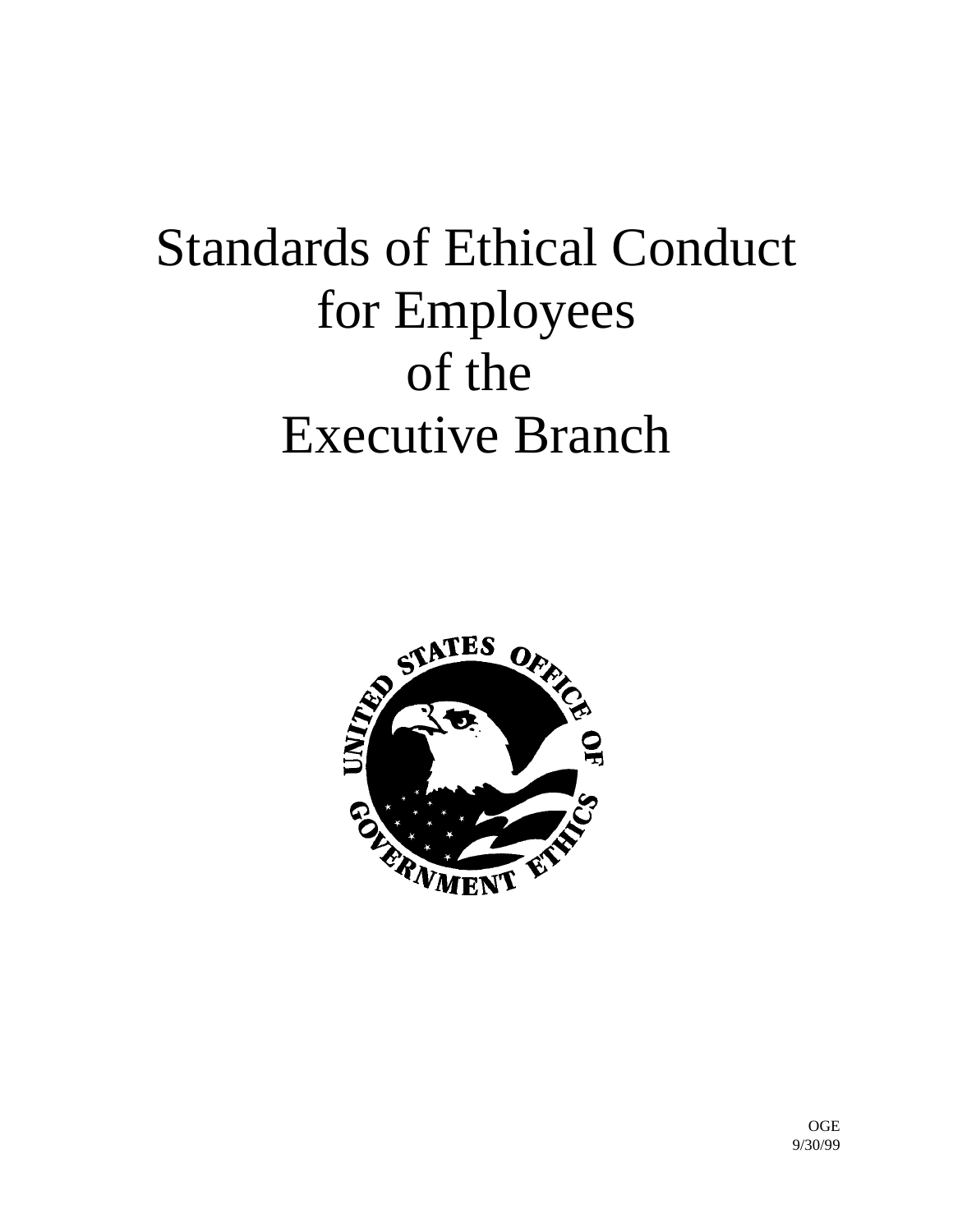# **STANDARDS OF ETHICAL CONDUCT FOR EMPLOYEES OF THE EXECUTIVE BRANCH**

**Final Regulation Issued by the U.S. Office of Government Ethics**

**Codified in 5 C.F.R. Part 2635 (1/1/99 Edition), as amended at 64 FR 2421-2422 (Jan. 14, 1999) and 64 FR 13063-13064 (Mar. 17, 1999)**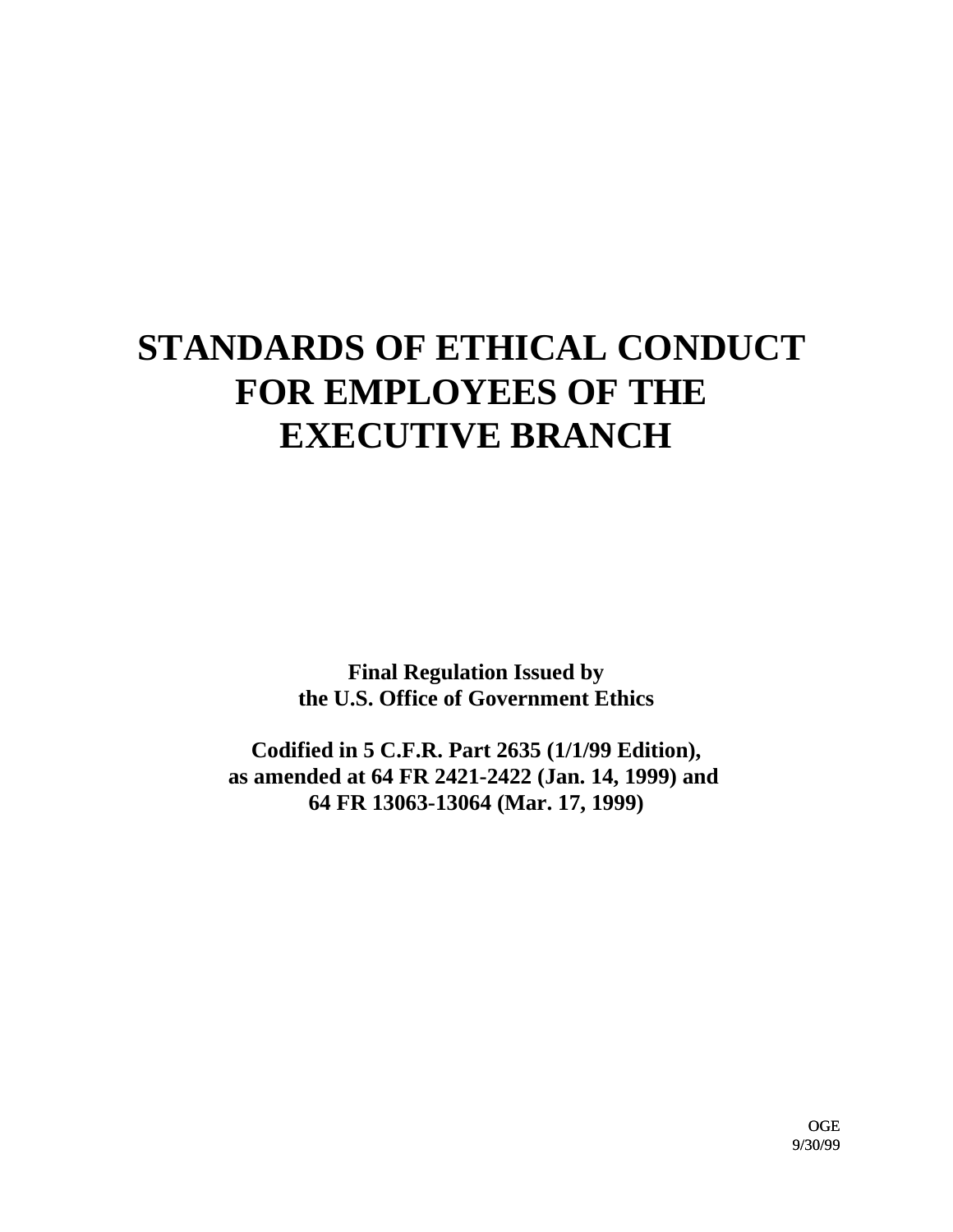The following document is a computer-generated version of the regulatory text of the ethical conduct standards rule, which became effective on February 3, 1993. This document incorporates all amendments to the Standards of Ethical Conduct through September 30, 1999.

# **TABLE OF CONTENTS**

| SUBPART D - CONFLICTING FINANCIAL INTERESTS  29                  |  |
|------------------------------------------------------------------|--|
|                                                                  |  |
|                                                                  |  |
|                                                                  |  |
| <b>SUBPART E - IMPARTIALITY IN PERFORMING OFFICIAL DUTIES 38</b> |  |
|                                                                  |  |
|                                                                  |  |
|                                                                  |  |
| SUBPART F - SEEKING OTHER EMPLOYMENT  45                         |  |
|                                                                  |  |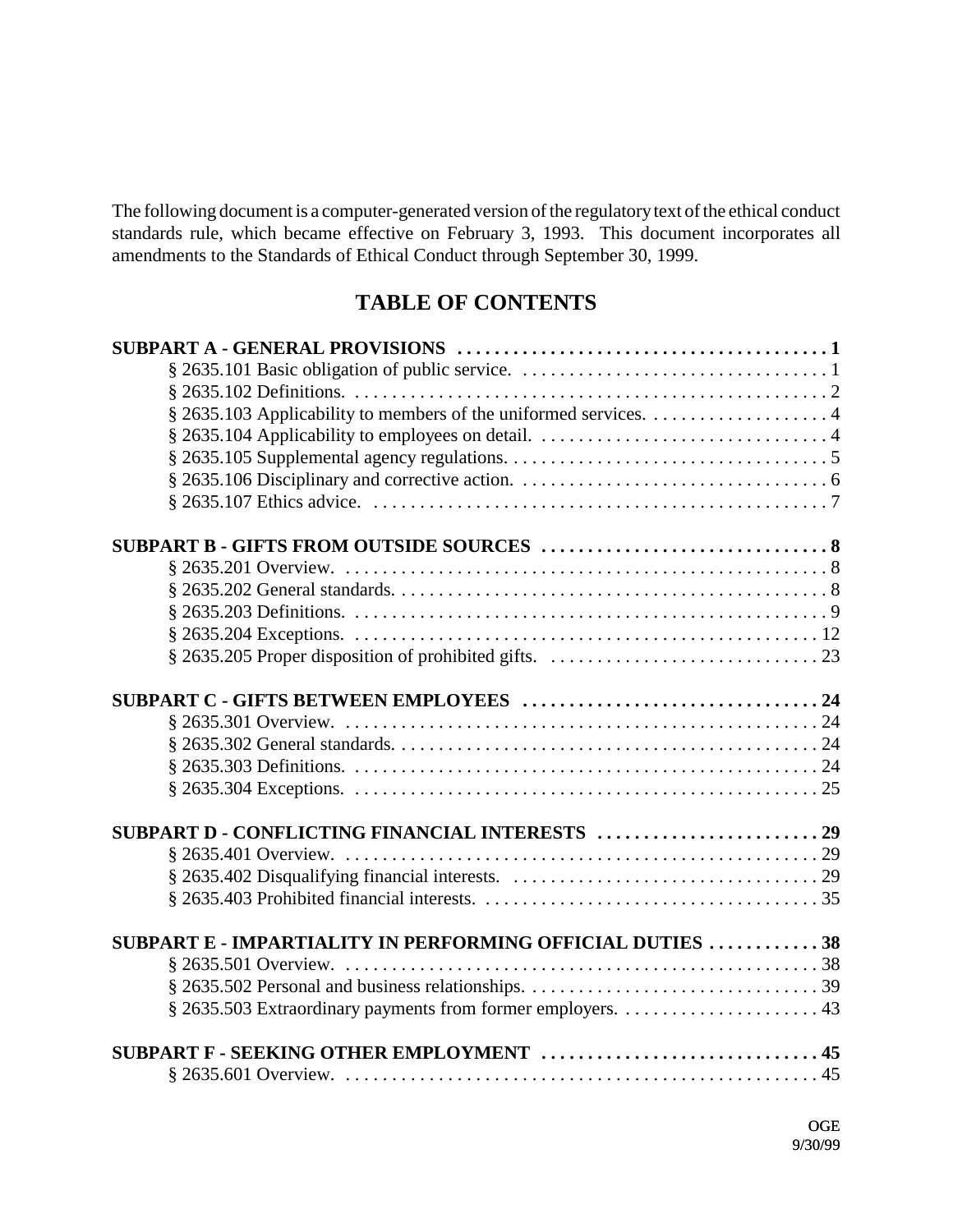| § 2635.605 Waiver or authorization permitting participation while     |
|-----------------------------------------------------------------------|
|                                                                       |
| § 2635.606 Disqualification based on an arrangement concerning        |
|                                                                       |
|                                                                       |
|                                                                       |
|                                                                       |
|                                                                       |
|                                                                       |
|                                                                       |
|                                                                       |
|                                                                       |
|                                                                       |
|                                                                       |
|                                                                       |
|                                                                       |
| § 2635.804 Outside earned income limitations applicable to certain    |
|                                                                       |
|                                                                       |
| § 2635.806 Participation in professional associations. [Reserved]  64 |
|                                                                       |
|                                                                       |
|                                                                       |
|                                                                       |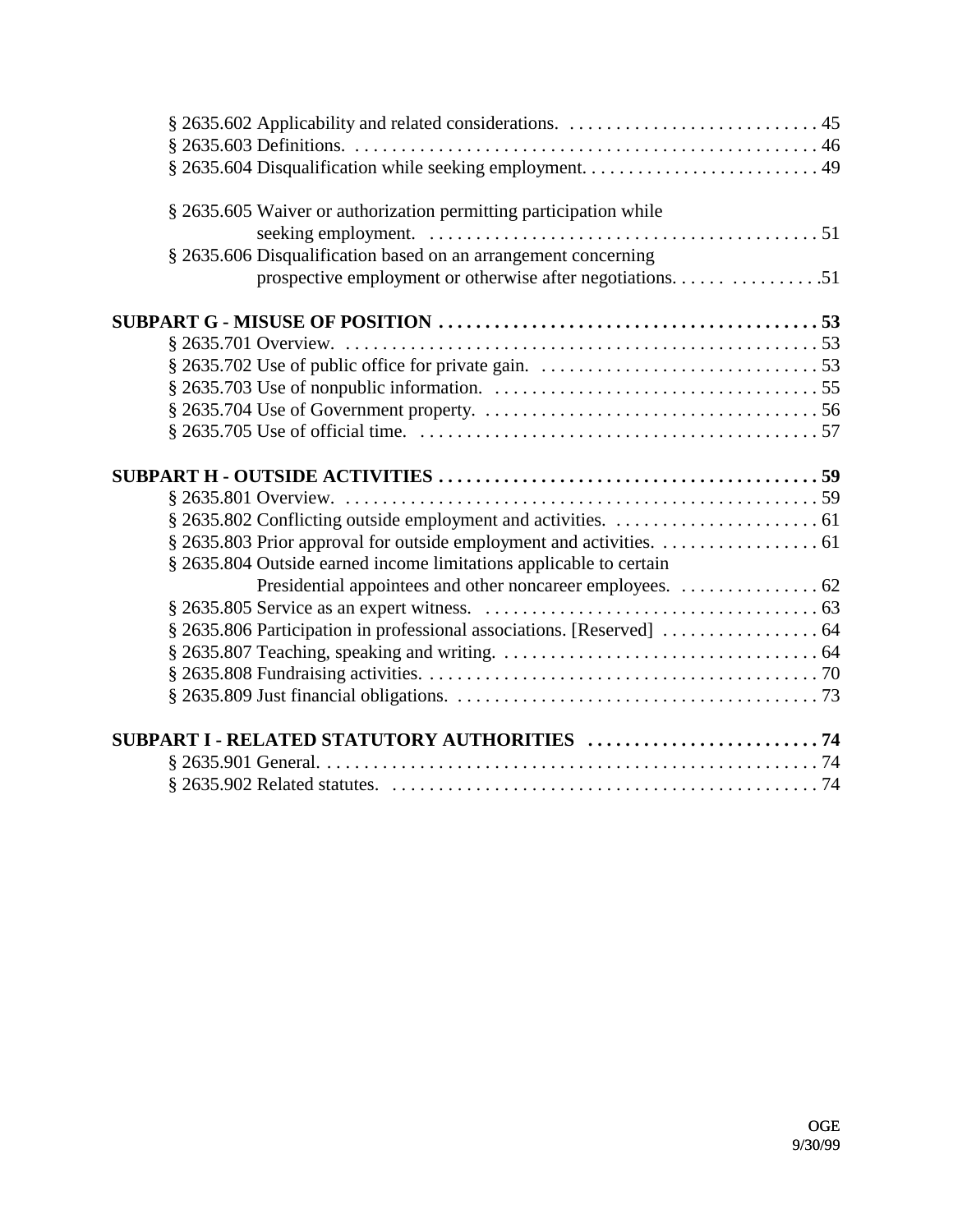# **PART 2635 - STANDARDS OF ETHICAL CONDUCT FOR EMPLOYEES OF THE EXECUTIVE BRANCH**

# **SUBPART A - GENERAL PROVISIONS**

#### **§ 2635.101 Basic obligation of public service.**

- (a) *Public service is a public trust*. Each employee has a responsibility to the United States Government and its citizens to place loyalty to the Constitution, laws and ethical principles above private gain. To ensure that every citizen can have complete confidence in the integrity of the Federal Government, each employee shall respect and adhere to the principles of ethical conduct set forth in this section, as well as the implementing standards contained in this part and in supplemental agency regulations.
- (b) *General principles*. The following general principles apply to every employee and may form the basis for the standards contained in this part. Where a situation is not covered by the standards set forth in this part, employees shall apply the principles set forth in this section in determining whether their conduct is proper.
	- (1) Public service is a public trust, requiring employees to place loyalty to the Constitution, the laws and ethical principles above private gain.
	- (2) Employees shall not hold financial interests that conflict with the conscientious performance of duty.
	- (3) Employees shall not engage in financial transactions using nonpublic Government information or allow the improper use of such information to further any private interest.
	- (4) An employee shall not, except as permitted by subpart B of this part, solicit or accept any gift or other item of monetary value from any person or entity seeking official action from, doing business with, or conducting activities regulated by the employee's agency, or whose interests may be substantially affected by the performance or nonperformance of the employee's duties.
	- (5) Employees shall put forth honest effort in the performance of their duties.
	- (6) Employees shall not knowingly make unauthorized commitments or promises of any kind purporting to bind the Government.
	- (7) Employees shall not use public office for private gain.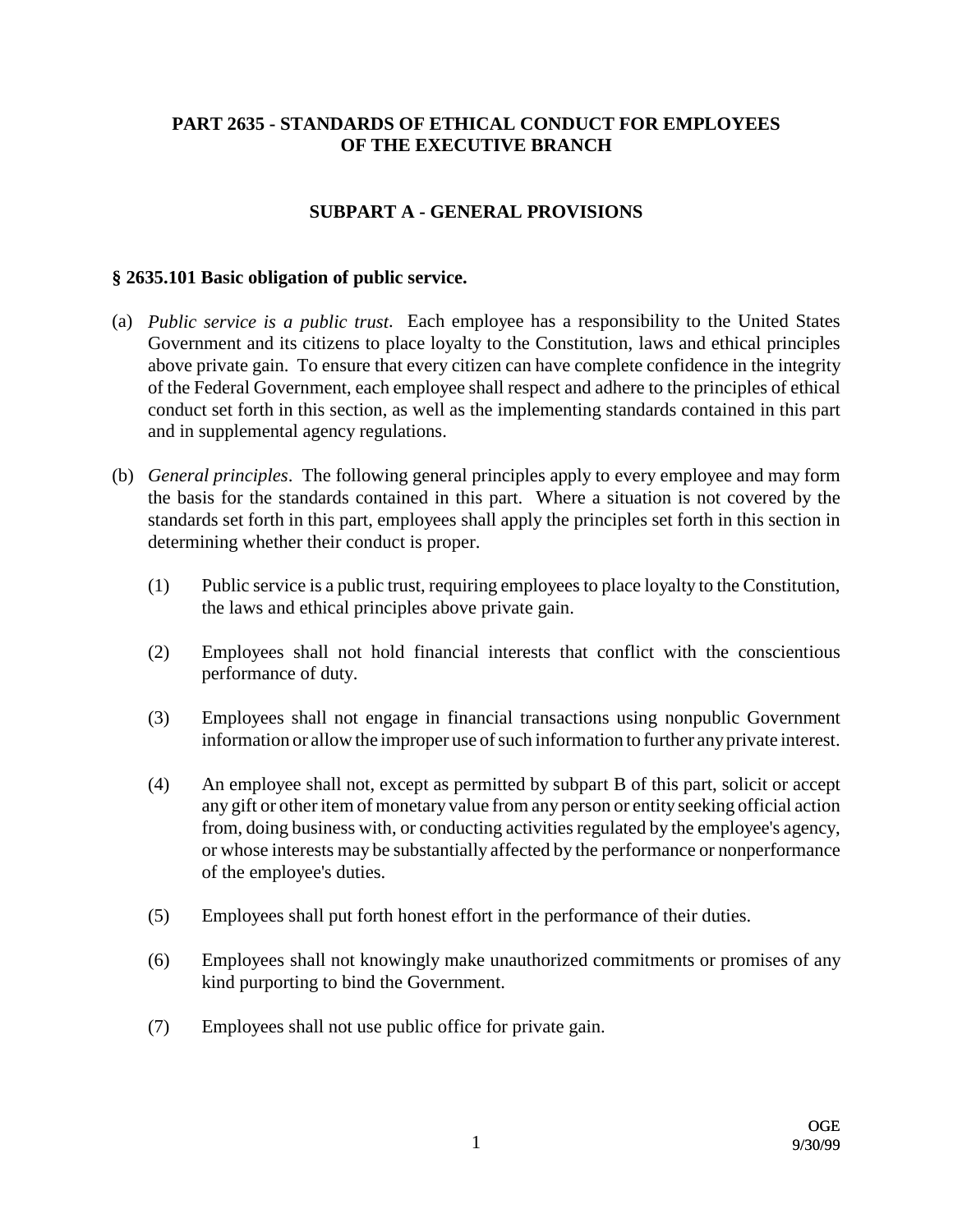- (8) Employees shall act impartially and not give preferential treatment to any private organization or individual.
- (9) Employees shall protect and conserve Federal property and shall not use it for other than authorized activities.
- (10) Employees shall not engage in outside employment or activities, including seeking or negotiating for employment, that conflict with official Government duties and responsibilities.
- (11) Employees shall disclose waste, fraud, abuse, and corruption to appropriate authorities.
- (12) Employees shall satisfy in good faith their obligations as citizens, including all just financial obligations, especially those--such as Federal, State, or local taxes--that are imposed by law.
- (13) Employees shall adhere to all laws and regulations that provide equal opportunity for all Americans regardless of race, color, religion, sex, national origin, age, or handicap.
- (14) Employees shall endeavor to avoid any actions creating the appearance that they are violating the law or the ethical standards set forth in this part. Whether particular circumstances create an appearance that the law or these standards have been violated shall be determined from the perspective of a reasonable person with knowledge of the relevant facts.
- (c) *Related statutes*. In addition to the standards of ethical conduct set forth in this part, there are conflict of interest statutes that prohibit certain conduct. Criminal conflict of interest statutes of general applicability to all employees, 18 U.S.C. 201, 203, 205, 208, and 209, are summarized in the appropriate subparts of this part and must be taken into consideration in determining whether conduct is proper. Citations to other generally applicable statutes relating to employee conduct are set forth in subpart I and employees are further cautioned that there may be additional statutory and regulatory restrictions applicable to them generally or as employees of their specific agencies. Because an employee is considered to be on notice of the requirements of any statute, an employee should not rely upon any description or synopsis of a statutory restriction, but should refer to the statute itself and obtain the advice of an agency ethics official as needed.

#### **§ 2635.102 Definitions.**

The definitions listed below are used throughout this part. Additional definitions appear in the subparts or sections of subparts to which they apply. For purposes of this part: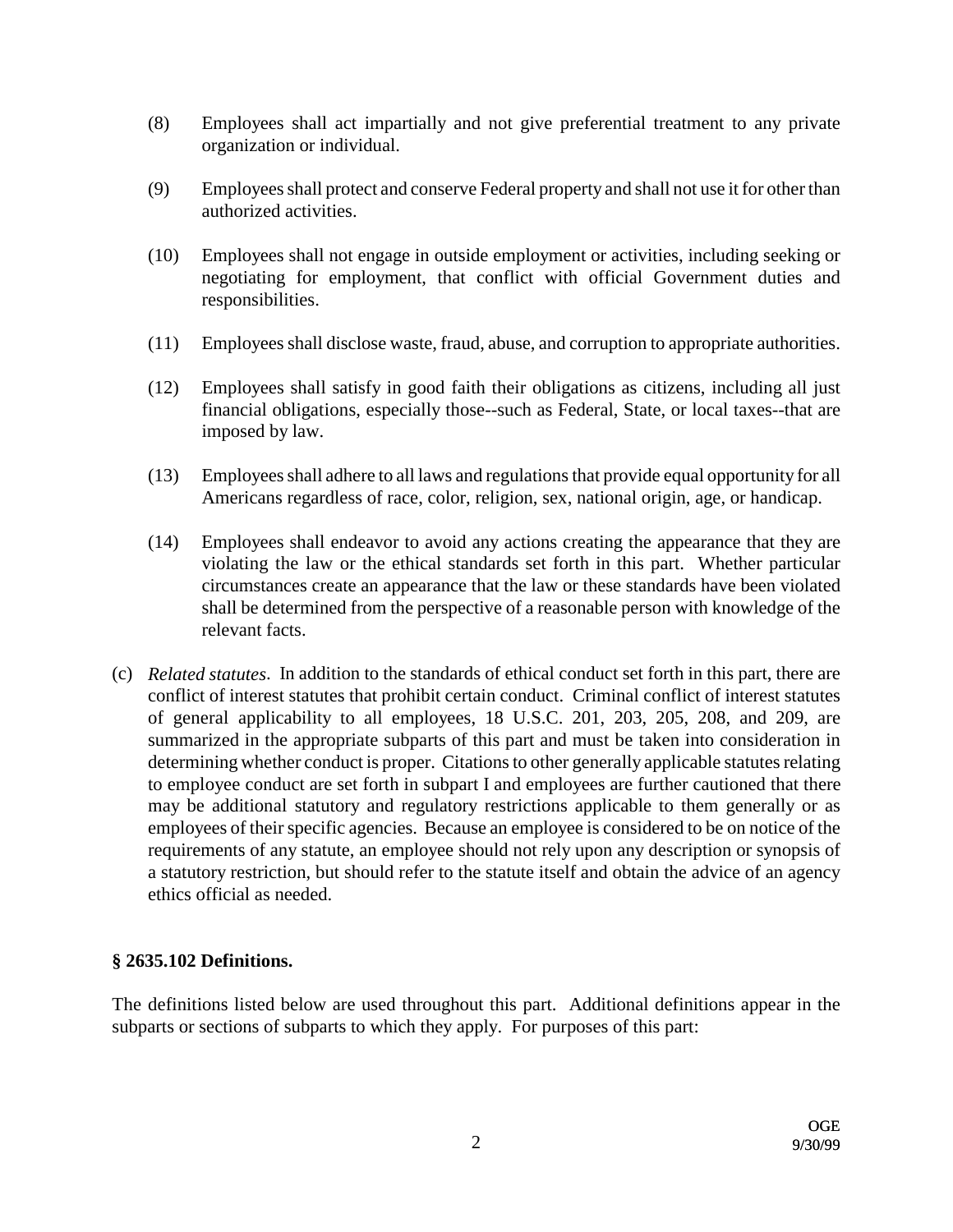- (a) *Agency* means an executive agency as defined in 5 U.S.C. 105 and the Postal Service and the Postal Rate Commission. It does not include the General Accounting Office or the Government of the District of Columbia.
- (b) *Agency designee* refers to any employee who, by agency regulation, instruction, or other issuance, has been delegated authority to make any determination, give any approval, or take any other action required or permitted by this part with respect to another employee. An agency may delegate these authorities to any number of agency designees necessary to ensure that determinations are made, approvals are given, and other actions are taken in a timely and responsible manner. Any provision that requires a determination, approval, or other action by the agency designee shall, where the conduct in issue is that of the agency head, be deemed to require that such determination, approval or action be made or taken by the agency head in consultation with the designated agency ethics official.
- (c) *Agency ethics official* refers to the designated agency ethics official or to the alternate designated agency ethics official, referred to in § 2638.202(b) of this chapter, and to any deputy ethics official, described in § 2638.204 of this chapter, who has been delegated authority to assist in carrying out the responsibilities of the designated agency ethics official.
- (d) *Agency programs or operations* refers to any program or function carried out or performed by an agency, whether pursuant to statute, Executive order, or regulation.
- (e) *Corrective action* includes any action necessary to remedy a past violation or prevent a continuing violation of this part, including but not limited to restitution, change of assignment, disqualification, divestiture, termination of an activity, waiver, the creation of a qualified diversified or blind trust, or counseling.
- (f) *Designated agency ethics official* refers to the official designated under § 2638.201 of this chapter.
- (g) *Disciplinary action* includes those disciplinary actions referred to in Office of Personnel Management regulations and instructions implementing provisions of title 5 of the United States Code or provided for in comparable provisions applicable to employees not subject to title 5, including but not limited to reprimand, suspension, demotion, and removal. In the case of a military officer, comparable provisions may include those in the Uniform Code of Military Justice.
- (h) *Employee* means any officer or employee of an agency, including a special Government employee. It includes officers but not enlisted members of the uniformed services. For purposes other than subparts B and C of this part, it does not include the President or Vice President. Status as an employee is unaffected by pay or leave status or, in the case of a special Government employee, by the fact that the individual does not perform official duties on a given day.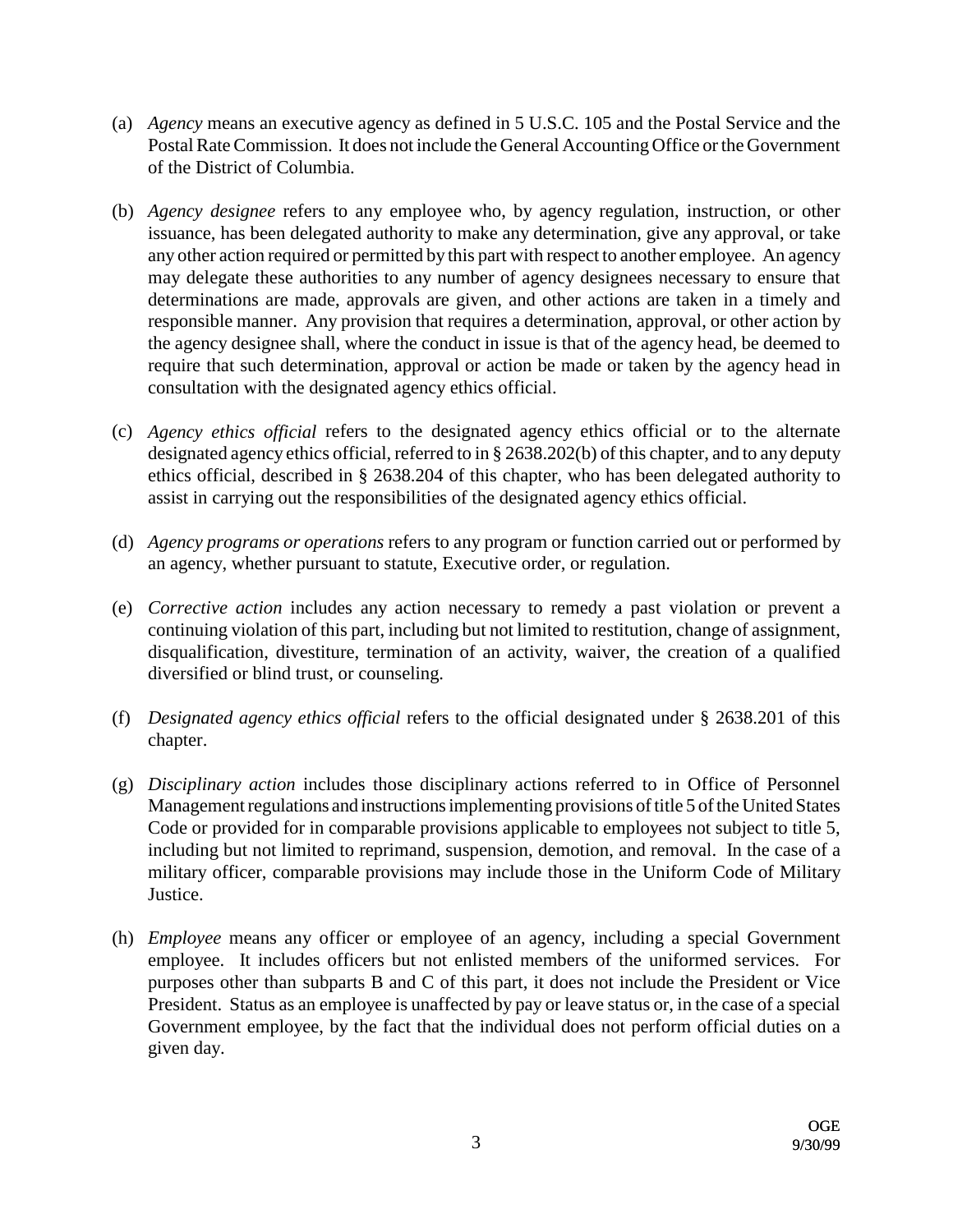- (i) *Head of an agency* means, in the case of an agency headed by more than one person, the chair or comparable member of such agency.
- (j) *He, his*, and *him* include she, hers and her.
- (k) *Person* means an individual, corporation and subsidiaries it controls, company, association, firm, partnership, society, joint stock company, or any other organization or institution, including any officer, employee, or agent of such person or entity. For purposes of this part, a corporation will be deemed to control a subsidiary if it owns 50 percent or more of the subsidiary's voting securities. The term is all-inclusive and applies to commercial ventures and nonprofit organizations as well as to foreign, State, and local governments, including the Government of the District of Columbia. It does not include any agency or other entity of the Federal Government or any officer or employee thereof when acting in his official capacity on behalf of that agency or entity.
- (l) *Special Government employee* means those executive branch officers or employees specified in 18 U.S.C. 202(a). A special Government employee is retained, designated, appointed, or employed to perform temporary duties either on a full-time or intermittent basis, with or without compensation, for a period not to exceed 130 days during any consecutive 365-day period.
- (m) *Supplemental agency regulation* means a regulation issued pursuant to § 2635.105.

# **§ 2635.103 Applicability to members of the uniformed services.**

The provisions of this part, except this section, are not applicable to enlisted members of the uniformed services. Each agency with jurisdiction over enlisted members of the uniformed services shall issue regulations defining the ethical conduct obligations of enlisted members under its jurisdiction. Those regulations shall be consistent with Executive Order 12674, April 12, 1989, as modified, and may prescribe the full range of statutory and regulatory sanctions, including those available under the Uniform Code of Military Justice, for failure to comply with such regulations.

# **§ 2635.104 Applicability to employees on detail.**

- (a) *Details to other agencies*. Except as provided in paragraph (d) of this section, an employee on detail, including a uniformed officer on assignment, from his employing agency to another agency for a period in excess of 30 calendar days shall be subject to any supplemental agency regulations of the agency to which he is detailed rather than to any supplemental agency regulations of his employing agency.
- (b) *Details to the legislative or judicial branch*. An employee on detail, including a uniformed officer on assignment, from his employing agency to the legislative or judicial branch for a period in excess of 30 calendar days shall be subject to the ethical standards of the branch or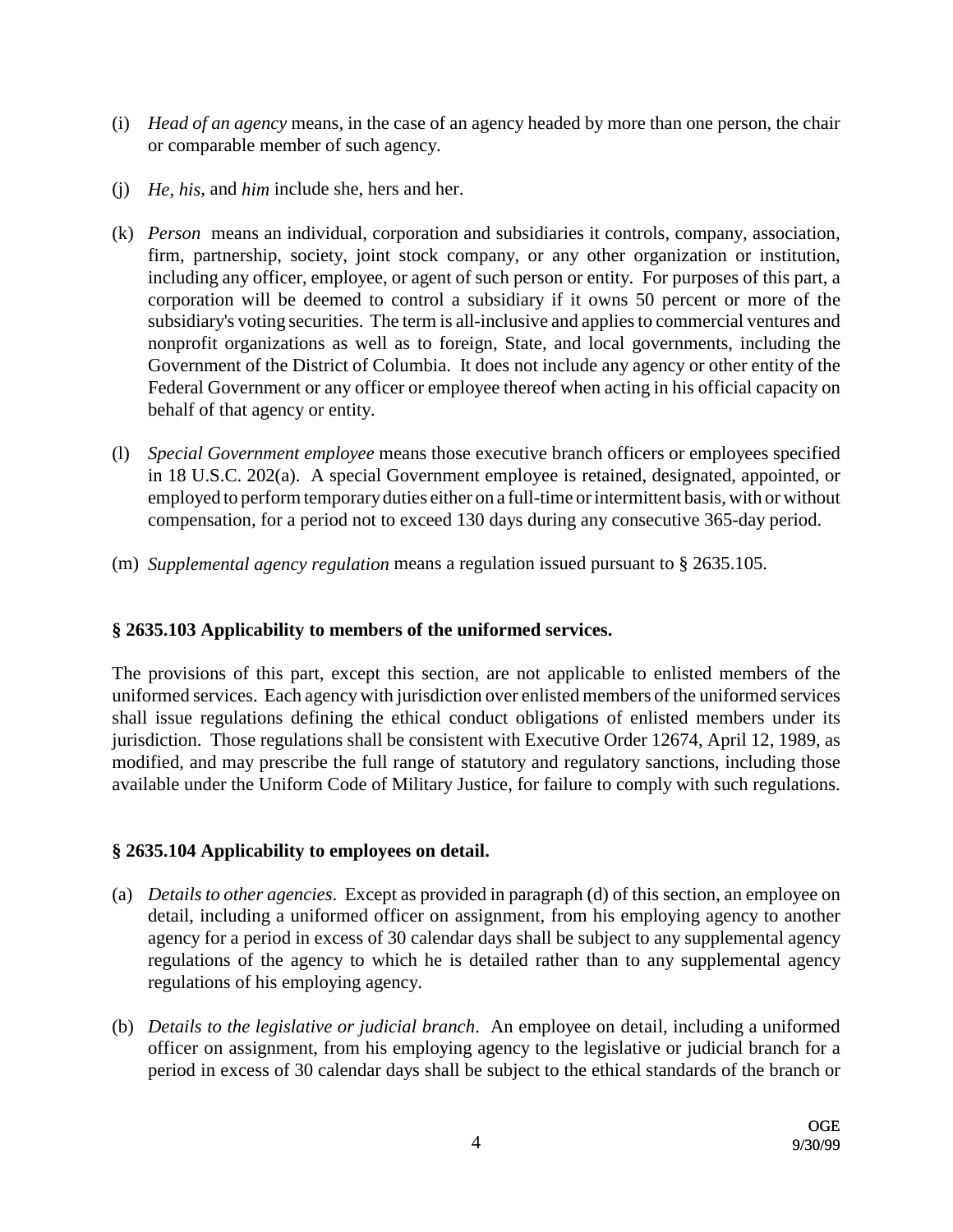entity to which detailed. For the duration of any such detail or assignment, the employee shall not be subject to the provisions of this part, except this section, or, except as provided in paragraph (d) of this section, to any supplemental agency regulations of his employing agency, but shall remain subject to the conflict of interest prohibitions in title 18 of the United States Code.

- (c) *Details to non-Federal entities*. Except to the extent exempted in writing pursuant to this paragraph, an employee detailed to a non-Federal entity remains subject to this part and to any supplemental agency regulation of his employing agency. When an employee is detailed pursuant to statutory authority to an international organization or to a State or local government for a period in excess of six months, the designated agency ethics official may grant a written exemption from subpart B of this part based on his determination that the entity has adopted written ethical standards covering solicitation and acceptance of gifts which will apply to the employee during the detail and which will be appropriate given the purpose of the detail.
- (d) *Applicability of special agency statutes*. Notwithstanding paragraphs (a) and (b) of this section, an employee who is subject to an agency statute which restricts his activities or financial holdings specifically because of his status as an employee of that agency shall continue to be subject to any provisions in the supplemental agency regulations of his employing agency that implement that statute.

# **§ 2635.105 Supplemental agency regulations.**

In addition to the regulations set forth in this part, an employee shall comply with any supplemental agency regulations issued by his employing agency under this section.

- (a) An agency that wishes to supplement this part shall prepare and submit to the Office of Government Ethics, for its concurrence and joint issuance, any agency regulations that supplement the regulations contained in this part. Supplemental agency regulations which the agency determines are necessary and appropriate, in view of its programs and operations, to fulfill the purposes of this part shall be:
	- (1) In the form of a supplement to the regulations in this part; and
	- (2) In addition to the substantive provisions of this part.
- (b) After concurrence and co-signature by the Office of Government Ethics, the agency shall submit its supplemental agency regulations to the Federal Register for publication and codification at the expense of the agency in title 5 of the Code of Federal Regulations. Supplemental agency regulations issued under this section are effective only after concurrence and co-signature by the Office of Government Ethics and publication in the Federal Register.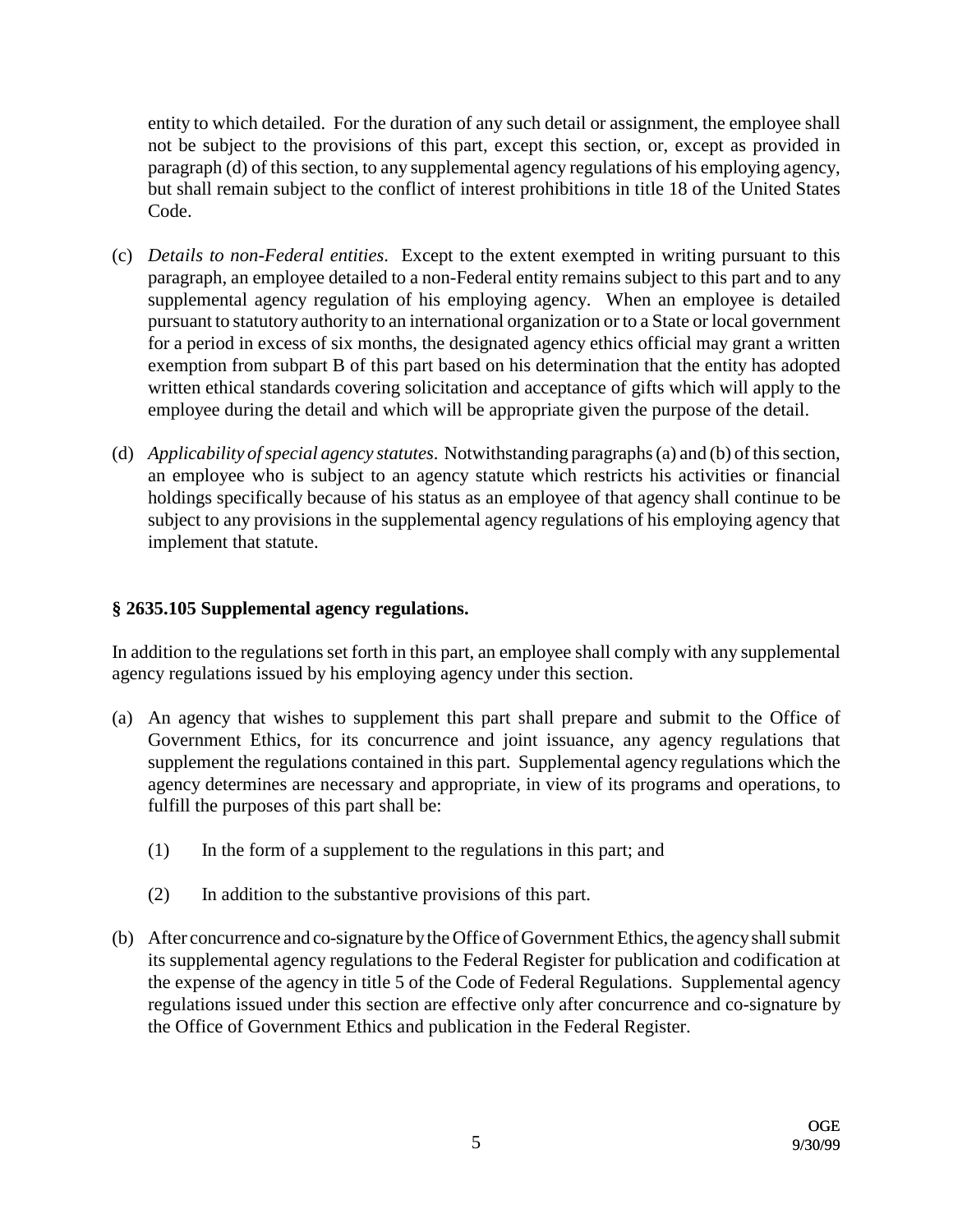- (c) This section applies to any supplemental agency regulations or amendments thereof issued under this part. It does not apply to:
	- (1) A handbook or other issuance intended merely as an explanation of the standards contained in this part or in supplemental agency regulations;
	- (2) An instruction or other issuance the purpose of which is to:
		- (i) Delegate to an agency designee authority to make any determination, give any approval or take any other action required or permitted by this part or by supplemental agency regulations; or
		- (ii) Establish internal agency procedures for documenting or processing any determination, approval or other action required or permitted by this part or by supplemental agency regulations, or for retaining any such documentation; or
	- (3) Regulations or instructions that an agency has authority, independent of this part, to issue, such as regulations implementing an agency's gift acceptance statute, protecting categories of nonpublic information or establishing standards for use of Government vehicles. Where the content of any such regulations or instructions was included in the agency's standards of conduct regulations issued pursuant to Executive Order 11222 and the Office of Government Ethics concurs that they need not be issued as part of an agency's supplemental agency regulations, those regulations or instructions may be promulgated separately from the agency's supplemental agency regulations.

# **§ 2635.106 Disciplinary and corrective action.**

- (a) Except as provided in § 2635.107, a violation of this part or of supplemental agency regulations may be cause for appropriate corrective or disciplinary action to be taken under applicable Governmentwide regulations or agency procedures. Such action may be in addition to any action or penalty prescribed by law.
- (b) It is the responsibility of the employing agency to initiate appropriate disciplinary or corrective action in individual cases. However, corrective action may be ordered or disciplinary action recommended by the Director of the Office of Government Ethics under the procedures at part 2638 of this chapter.
- (c) A violation of this part or of supplemental agency regulations, as such, does not create any right or benefit, substantive or procedural, enforceable at law by any person against the United States, its agencies, its officers or employees, or any other person. Thus, for example, an individual who alleges that an employee has failed to adhere to laws and regulations that provide equal opportunity regardless of race, color, religion, sex, national origin, age, or handicap is required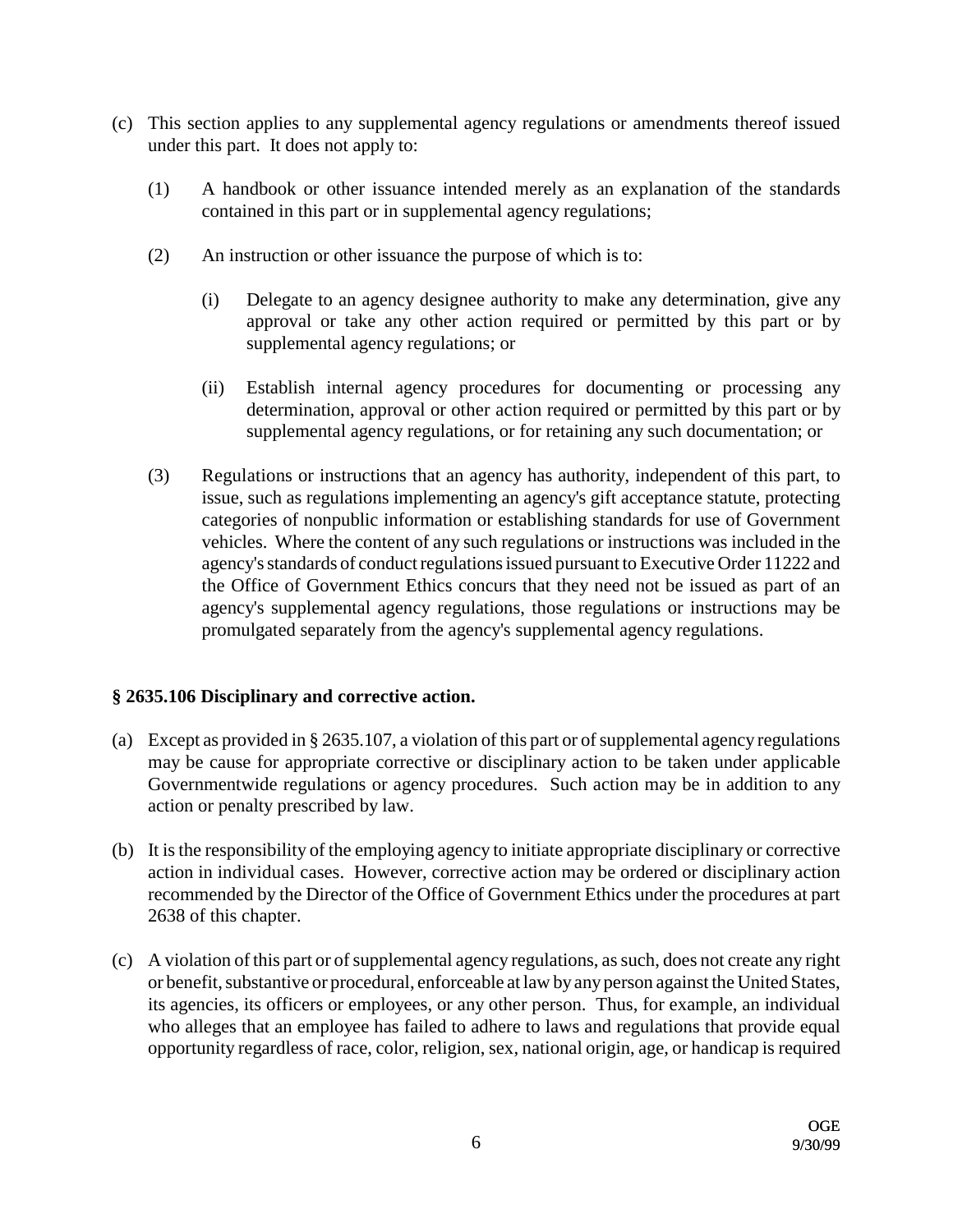to follow applicable statutory and regulatory procedures, including those of the Equal Employment Opportunity Commission.

# **§ 2635.107 Ethics advice.**

- (a) As required by §§ 2638.201 and 2638.202(b) of this chapter, each agency has a designated agency ethics official who, on the agency's behalf, is responsible for coordinating and managing the agency's ethics program, as well as an alternate. The designated agency ethics official has authority under § 2638.204 of this chapter to delegate certain responsibilities, including that of providing ethics counseling regarding the application of this part, to one or more deputy ethics officials.
- (b) Employees who have questions about the application of this part or any supplemental agency regulations to particular situations should seek advice from an agency ethics official. Disciplinary action for violating this part or any supplemental agency regulations will not be taken against an employee who has engaged in conduct in good faith reliance upon the advice of an agency ethics official, provided that the employee, in seeking such advice, has made full disclosure of all relevant circumstances. Where the employee's conduct violates a criminal statute, reliance on the advice of an agency ethics official cannot ensure that the employee will not be prosecuted under that statute. However, good faith reliance on the advice of an agency ethics official is a factor that may be taken into account by the Department of Justice in the selection of cases for prosecution. Disclosures made by an employee to an agency ethics official are not protected by an attorney-client privilege. An agency ethics official is required by 28 U.S.C. 535 to report any information he receives relating to a violation of the criminal code, title 18 of the United States Code.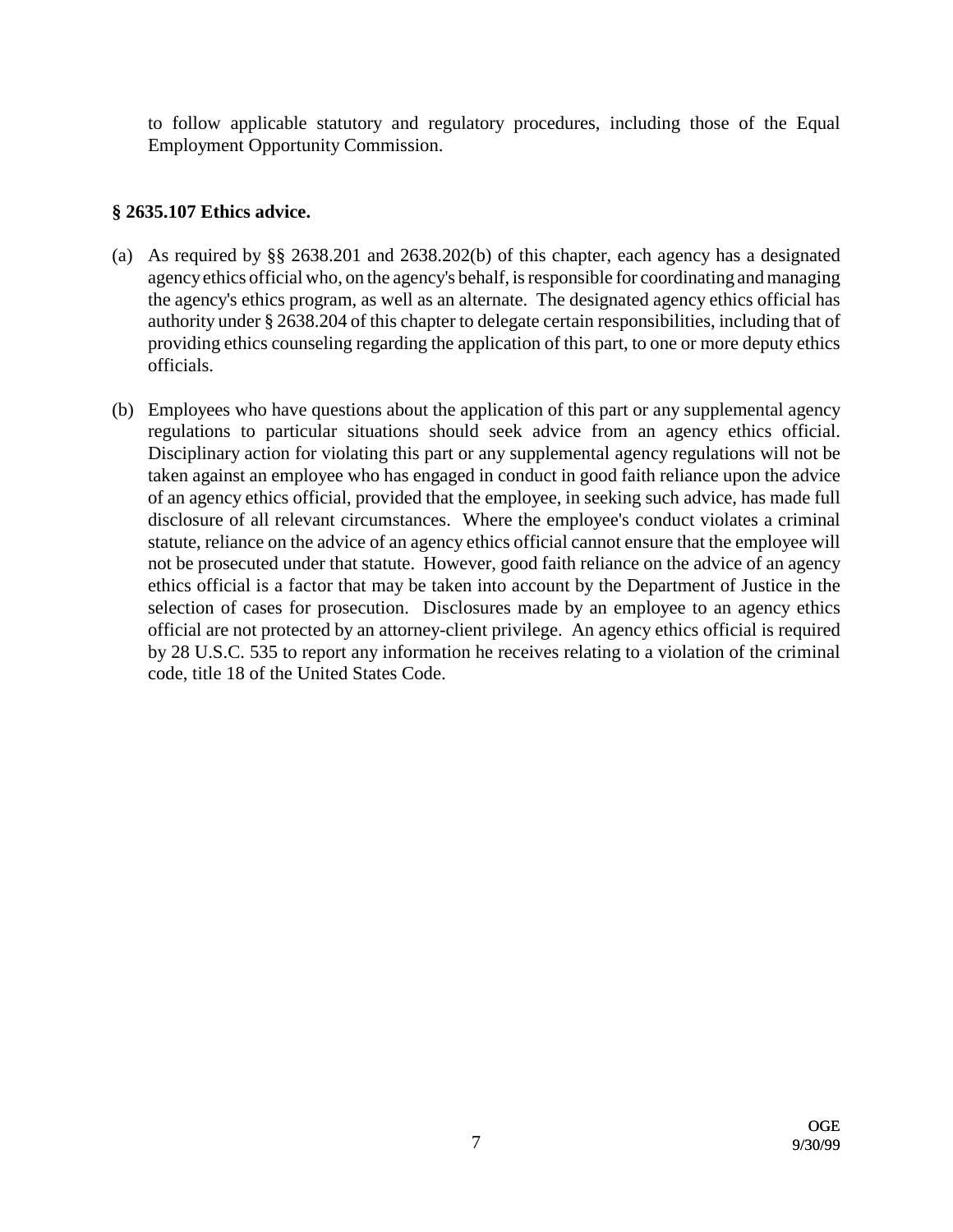# **SUBPART B - GIFTS FROM OUTSIDE SOURCES**

#### **§ 2635.201 Overview.**

This subpart contains standards that prohibit an employee from soliciting or accepting any gift from a prohibited source or given because of the employee's official position unless the item is excluded from the definition of a gift or falls within one of the exceptions set forth in this subpart.

#### **§ 2635.202 General standards.**

- (a) *General prohibitions*. Except as provided in this subpart, an employee shall not, directly or indirectly, solicit or accept a gift:
	- (1) From a prohibited source; or
	- (2) Given because of the employee's official position.
- (b) *Relationship to illegal gratuities statute*. Unless accepted in violation of paragraph (c)(1) of this section, a gift accepted under the standards set forth in this subpart shall not constitute an illegal gratuity otherwise prohibited by 18 U.S.C.  $201(c)(1)(B)$ .
- (c) *Limitations on use of exceptions*. Notwithstanding any exception provided in this subpart, other than  $\S 2635.204(i)$ , an employee shall not:
	- (1) Accept a gift in return for being influenced in the performance of an official act;
	- (2) Solicit or coerce the offering of a gift;
	- (3) Accept gifts from the same or different sources on a basis so frequent that a reasonable person would be led to believe the employee is using his public office for private gain;

Example 1: A *purchasing agent for a Veterans Administration hospital routinely deals with representatives of pharmaceutical manufacturers who provide information about new company products. Because of his crowded calendar, the purchasing agent has offered to meet with manufacturer representatives during his lunch hours Tuesdays through Thursdays and the representatives routinely arrive at the employee's office bringing a sandwich and a soft drink for the employee. Even though the market value of each of the lunches is less than \$6 and the aggregate value from any one manufacturer does not exceed the \$50 aggregate limitation in § 2635.204(a) on de minimis gifts of \$20 or less, the practice of accepting even these modest gifts on a recurring basis is improper*.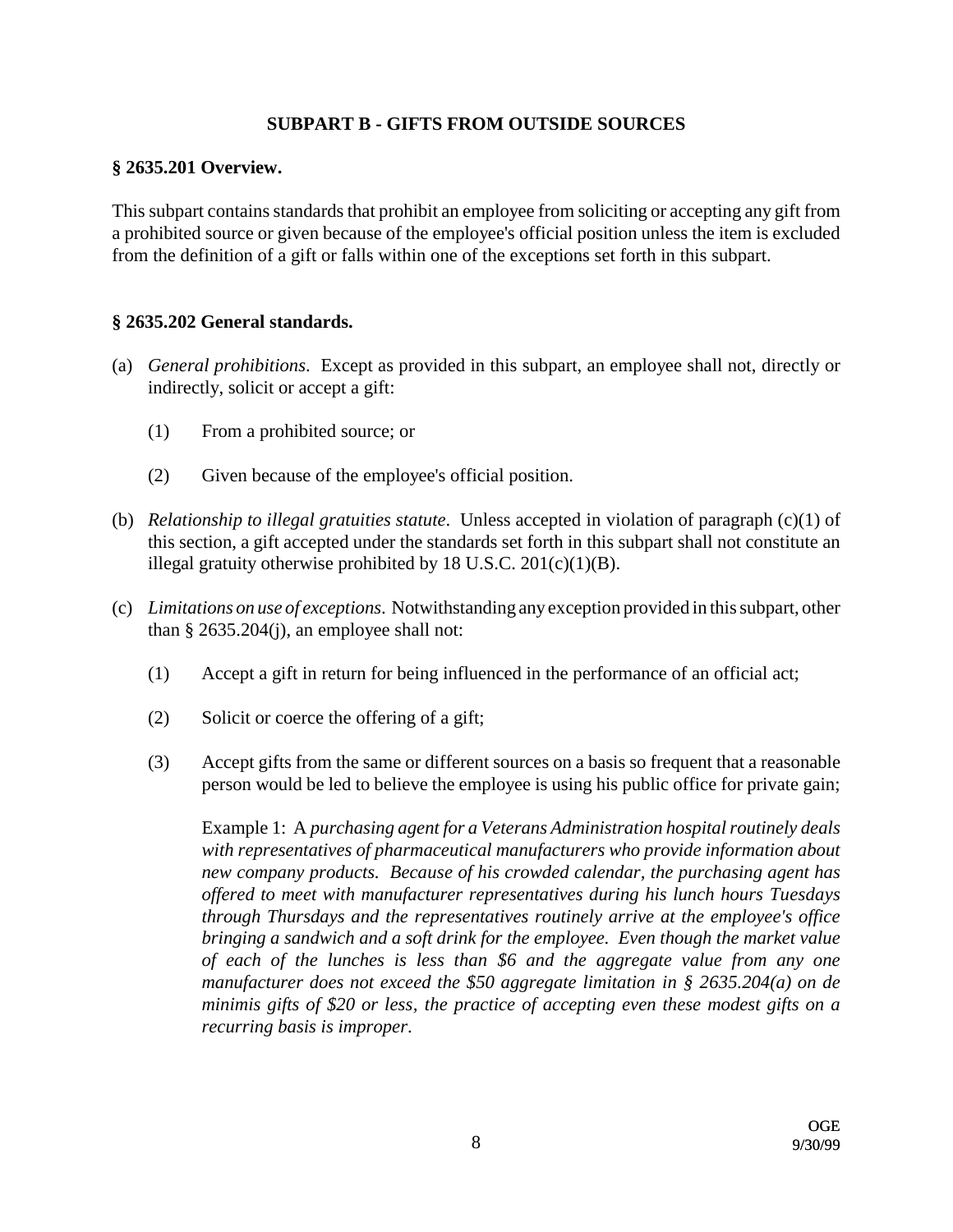- (4) Accept a gift in violation of any statute. Relevant statutes applicable to all employees include:
	- (i) 18 U.S.C. 201(b), which prohibits a public official from seeking, accepting, or agreeing to receive or accept anything of value in return for being influenced in the performance of an official act or for being induced to take or omit to take any action in violation of his official duty. As used in 18 U.S.C. 201(b), the term "public official" is broadly construed and includes regular and special Government employees as well as all other Government officials; and
	- (ii) 18 U.S.C. 209, which prohibits an employee, other than a special Government employee, from receiving any salary or any contribution to or supplementation of salary from any source other than the United States as compensation for services as a Government employee. The statute contains several specific exceptions to this general prohibition, including an exception for contributions made from the treasury of a State, county, or municipality; or
- (5) Accept vendor promotional training contrary to applicable regulations, policies or guidance relating to the procurement of supplies and services for the Government, except pursuant to § 2635.204(l).

# **§ 2635.203 Definitions.**

For purposes of this subpart, the following definitions shall apply:

- (a) *Agency* has the meaning set forth in § 2635.102(a). However, for purposes of this subpart, an executive department, as defined in 5 U.S.C. 101, may, by supplemental agency regulation, designate as a separate agency any component of that department which the department determines exercises distinct and separate functions.
- (b) *Gift* includes any gratuity, favor, discount, entertainment, hospitality, loan, forbearance, or other item having monetary value. It includes services as well as gifts of training, transportation, local travel, lodgings and meals, whether provided in-kind, by purchase of a ticket, payment in advance, or reimbursement after the expense has been incurred. It does not include:
	- (1) Modest items of food and refreshments, such as soft drinks, coffee and donuts, offered other than as part of a meal;
	- (2) Greeting cards and items with little intrinsic value, such as plaques, certificates, and trophies, which are intended solely for presentation;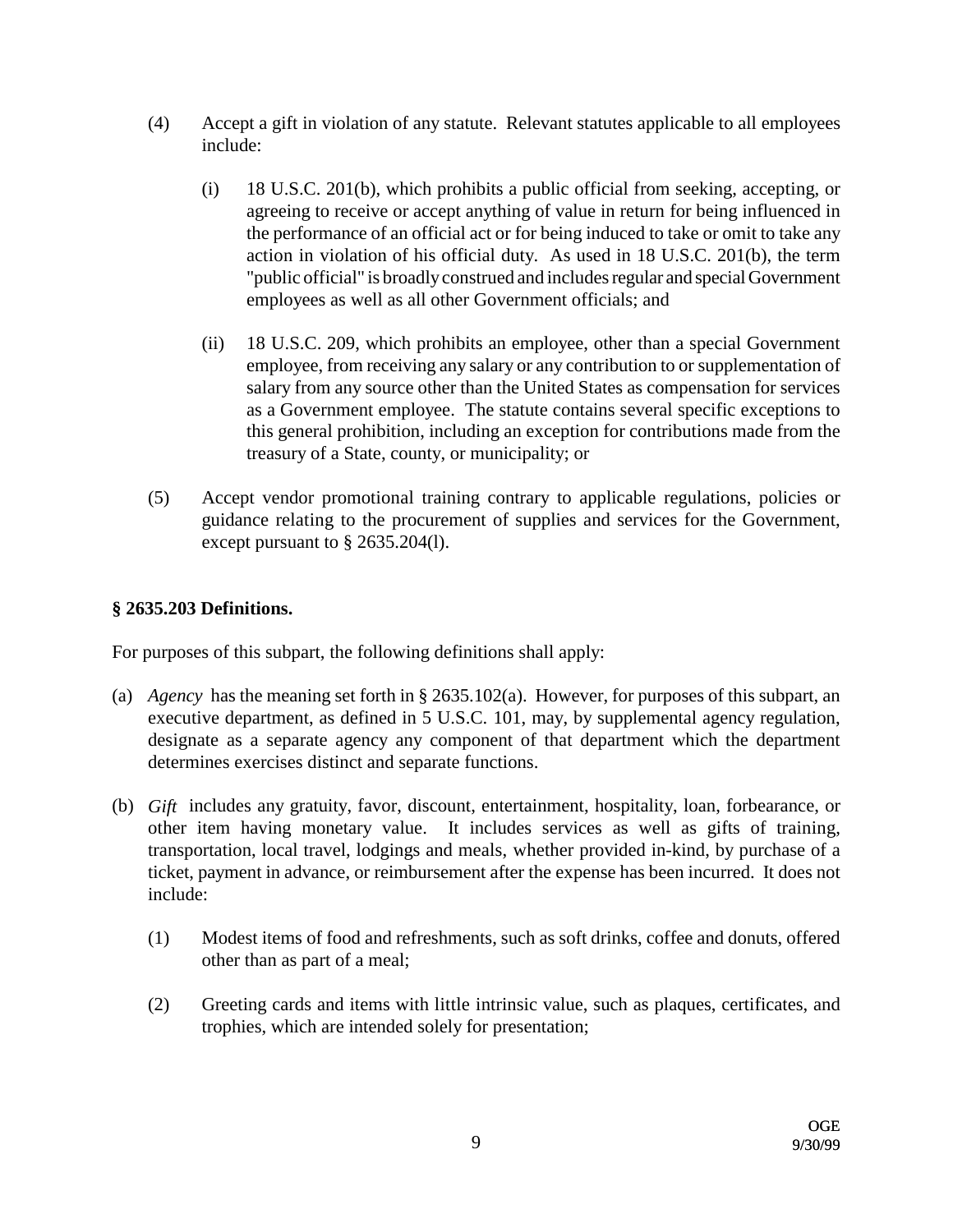- (3) Loans from banks and other financial institutions on terms generally available to the public;
- (4) Opportunities and benefits, including favorable rates and commercial discounts, available to the public or to a class consisting of all Government employees or all uniformed military personnel, whether or not restricted on the basis of geographic considerations;
- (5) Rewards and prizes given to competitors in contests or events, including random drawings, open to the public unless the employee's entry into the contest or event is required as part of his official duties;
- (6) Pension and other benefits resulting from continued participation in an employee welfare and benefits plan maintained by a former employer;
- (7) Anything which is paid for by the Government or secured by the Government under Government contract;

**Note:** Some airlines encourage those purchasing tickets to join programs that award free flights and other benefits to frequent fliers. Any such benefit earned on the basis of Government-financed travel belongs to the agency rather than to the employee and may be accepted only insofar as provided under 41 CFR part 301-53.

- (8) Any gift accepted by the Government under specific statutory authority, including:
	- (i) Travel, subsistence, and related expenses accepted by an agency under the authority of 31 U.S.C. 1353 in connection with an employee's attendance at a meeting or similar function relating to his official duties which takes place away from his duty station. The agency's acceptance must be in accordance with the implementing regulations at 41 CFR part 304-1; and
	- (ii) Other gifts provided in-kind which have been accepted by an agency under its agency gift acceptance statute; or
- (9) Anything for which market value is paid by the employee.
- (c) *Market value* means the retail cost the employee would incur to purchase the gift. An employee who cannot ascertain the market value of a gift may estimate its market value by reference to the retail cost of similar items of like quality. The market value of a gift of a ticket entitling the holder to food, refreshments, entertainment, or any other benefit shall be the face value of the ticket.

Example 1: *An employee who has been given an acrylic paperweight embedded with the corporate logo of a prohibited source may determine its market value based on her observation*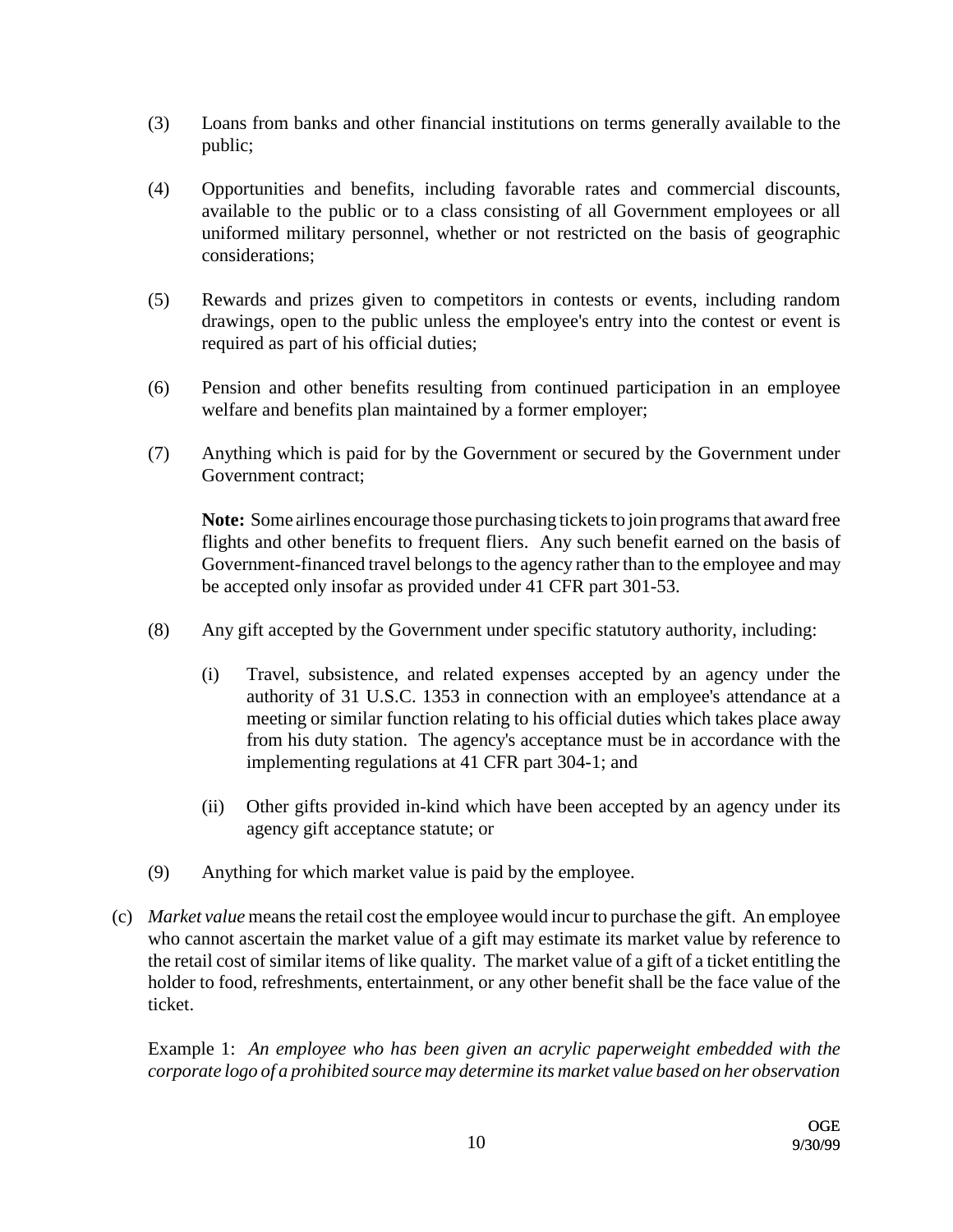*that a comparable acrylic paperweight, not embedded with a logo, generally sells for about \$20.* 

Example 2: *A prohibited source has offered an employee a ticket to a charitable event consisting of a cocktail reception to be followed by an evening of chamber music. Even though the food, refreshments, and entertainment provided at the event may be worth only \$20, the market value of the ticket is its \$250 face value.*

- (d) *Prohibited source* means any person who:
	- (1) Is seeking official action by the employee's agency;
	- (2) Does business or seeks to do business with the employee's agency;
	- (3) Conducts activities regulated by the employee's agency;
	- (4) Has interests that may be substantially affected by performance or nonperformance of the employee's official duties; or
	- (5) Is an organization a majority of whose members are described in paragraphs (d) (1) through (4) of this section.
- (e) A gift is *solicited or accepted because of the employee's official position* if it is from a person other than an employee and would not have been solicited, offered, or given had the employee not held the status, authority or duties associated with his Federal position.

**Note:** Gifts between employees are subject to the limitations set forth in subpart C of this part.

Example 1: *Where free season tickets are offered by an opera guild to all members of the Cabinet, the gift is offered because of their official positions.* 

Example 2. *Employees at a regional office of the Department of Justice (DOJ) work in Government-leased space at a private office building, along with various private business tenants. A major fire in the building during normal office hours causes a traumatic experience for all occupants of the building in making their escape, and it is the subject of widespread news coverage. A corporate hotel chain, which does not meet the definition of a prohibited source for DOJ, seizes the moment and announces that it will give a free night's lodging to all building occupants and their families, as a public goodwill gesture. Employees of DOJ may accept, as this gift is not being given because of their Government positions. The donor's motivation for offering this gift is unrelated to the DOJ employees' status, authority or duties associated with their Federal position, but instead is based on their mere presence in the building as occupants at the time of the fire.*

(f) A gift which is *solicited or accepted indirectly* includes a gift: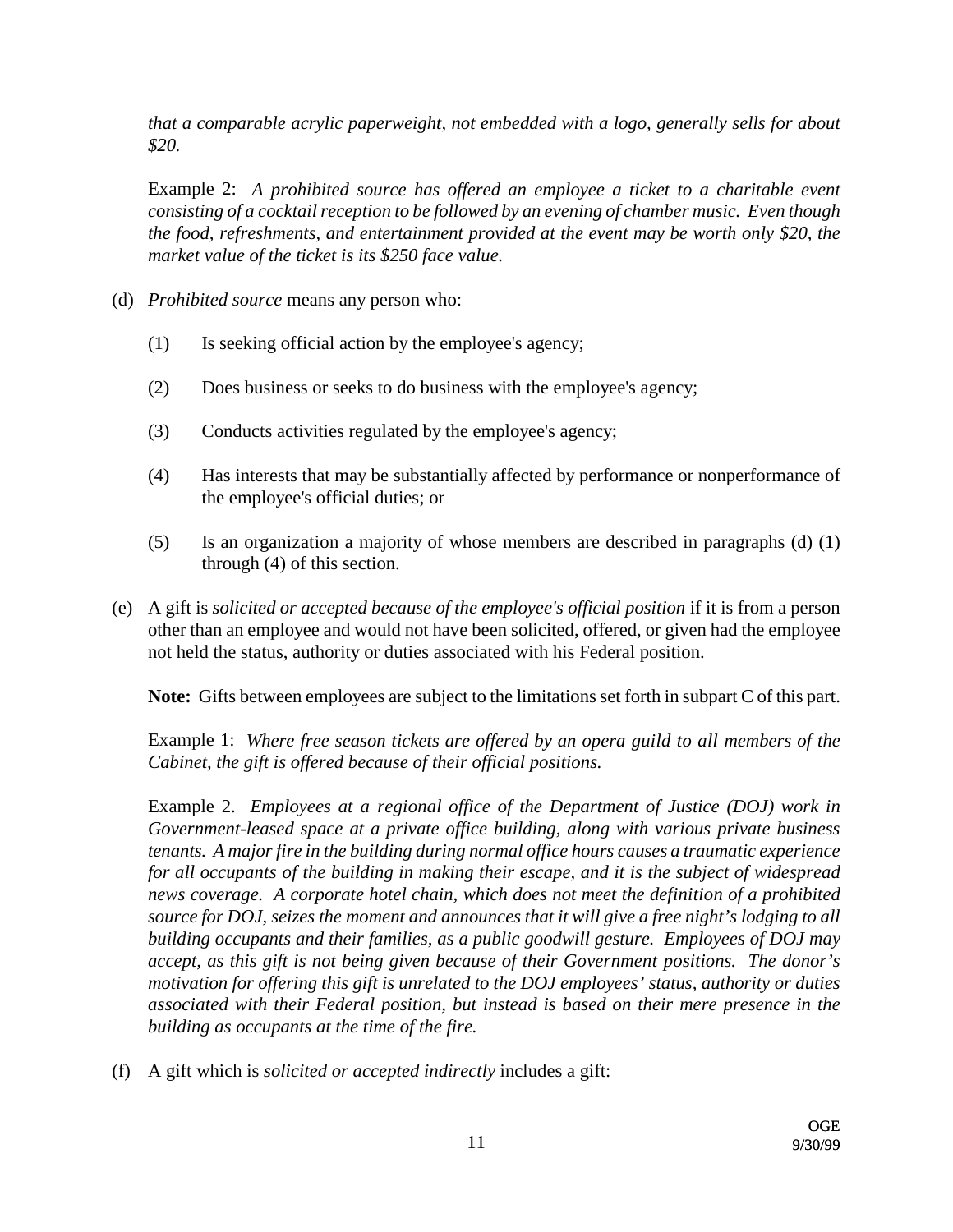- (1) Given with the employee's knowledge and acquiescence to his parent, sibling, spouse, child, or dependent relative because of that person's relationship to the employee, or
- (2) Given to any other person, including any charitable organization, on the basis of designation, recommendation, or other specification by the employee, except as permitted for the disposition of perishable items by § 2635.205(a)(2) or for payments made to charitable organizations in lieu of honoraria under § 2636.204 of this chapter.

Example 1: *An employee who must decline a gift of a personal computer pursuant to this subpart may not suggest that the gift be given instead to one of five charitable organizations whose names are provided by the employee.* 

(g) *Vendor promotional training* means training provided by any person for the purpose of promoting its products or services. It does not include training provided under a Government contract or by a contractor to facilitate use of products or services it furnishes under a Government contract.

# **§ 2635.204 Exceptions.**

The prohibitions set forth in § 2635.202(a) do not apply to a gift accepted under the circumstances described in paragraphs (a) through (l) of this section, and an employee's acceptance of a gift in accordance with one of those paragraphs will be deemed not to violate the principles set forth in § 2635.101(b), including appearances. Even though acceptance of a gift may be permitted by one of the exceptions contained in paragraphs (a) through (l) of this section, it is never inappropriate and frequently prudent for an employee to decline a gift offered by a prohibited source or because of his official position.

(a) *Gifts of \$20 or less*. An employee may accept unsolicited gifts having an aggregate market value of \$20 or less per source per occasion, provided that the aggregate market value of individual gifts received from any one person under the authority of this paragraph shall not exceed \$50 in a calendar year. This exception does not apply to gifts of cash or of investment interests such as stock, bonds, or certificates of deposit. Where the market value of a gift or the aggregate market value of gifts offered on any single occasion exceeds \$20, the employee may not pay the excess value over \$20 in order to accept that portion of the gift or those gifts worth \$20. Where the aggregate value of tangible items offered on a single occasion exceeds \$20, the employee may decline any distinct and separate item in order to accept those items aggregating \$20 or less.

Example 1: *An employee of the Securities and Exchange Commission and his spouse have been invited by a representative of a regulated entity to a Broadway play, tickets to which have a face value of \$30 each. The aggregate market value of the gifts offered on this single occasion is \$60, \$40 more than the \$20 amount that may be accepted for a single event or presentation.*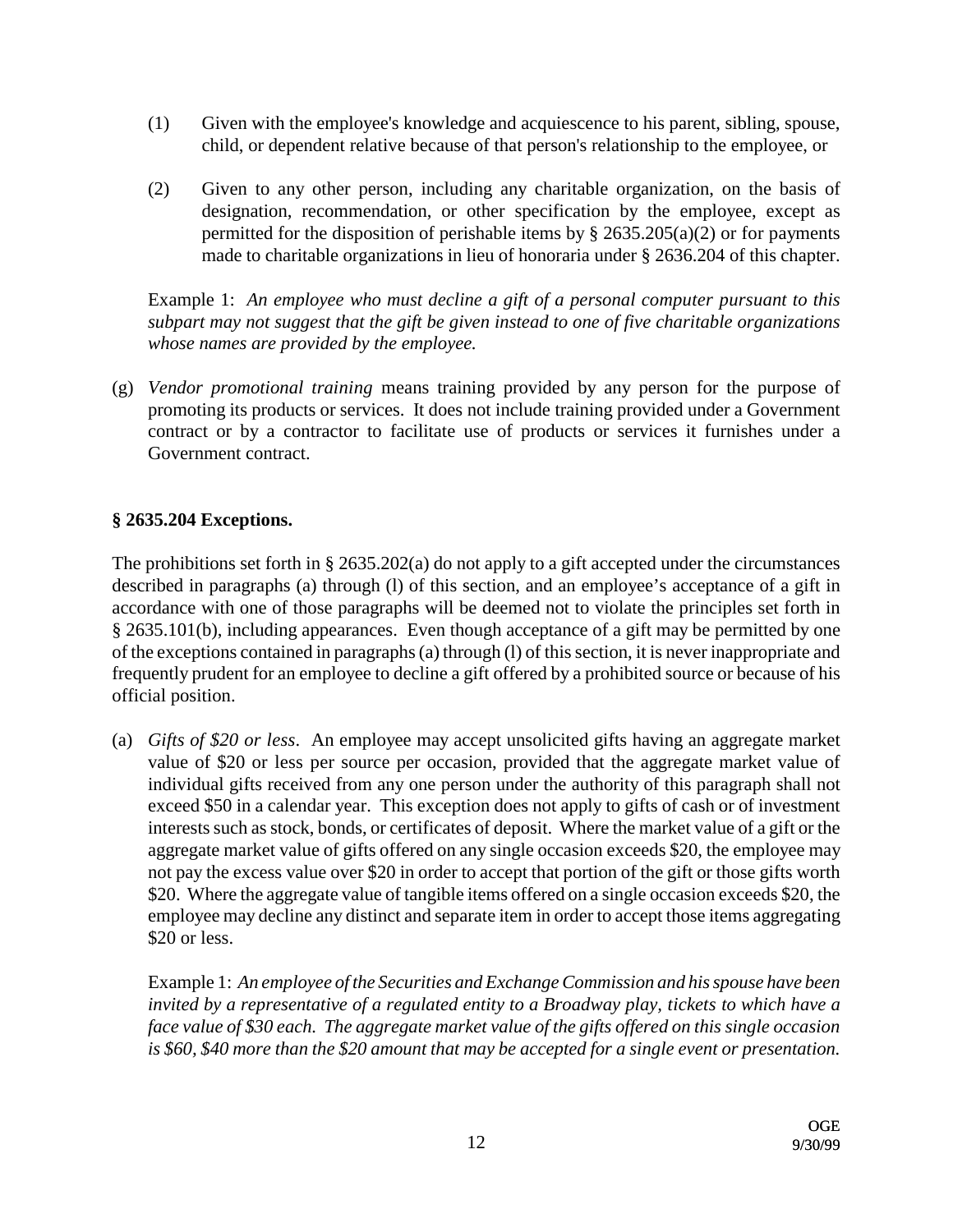*The employee may not accept the gift of the evening of entertainment. He and his spouse may attend the play only if he pays the full \$60 value of the two tickets.* 

Example 2: *An employee of the Defense Mapping Agency has been invited by an association of cartographers to speak about his agency's role in the evolution of missile technology. At the conclusion of his speech, the association presents the employee a framed map with a market value of \$18 and a book about the history of cartography with a market value of \$15. The employee may accept the map or the book, but not both, since the aggregate value of these two tangible items exceeds \$20.* 

Example 3: *On four occasions during the calendar year, an employee of the Defense Logistics Agency was given gifts worth \$10 each by four employees of a corporation that is a DLA contractor. For purposes of applying the yearly \$50 limitation on gifts of \$20 or less from any one person, the four gifts must be aggregated because a person is defined at § 2635.102(k) to mean not only the corporate entity, but its officers and employees as well. However, for purposes of applying the \$50 aggregate limitation, the employee would not have to include the value of a birthday present received from his cousin, who is employed by the same corporation, if he can accept the birthday present under the exception at § 2635.204(b) for gifts based on a personal relationship.* 

Example 4: *Under the authority of 31 U.S.C. 1353 for agencies to accept payments from non-Federal sources in connection with attendance at certain meetings or similar functions, the Environmental Protection Agency has accepted an association's gift of travel expenses and conference fees for an employee of its Office of Radiation Programs to attend an international conference on "The Chernobyl Experience." While at the conference, the employee may accept a gift of \$20 or less from the association or from another person attending the conference even though it was not approved in advance by the EPA. Although 31 U.S.C. 1353 is the only authority under which an agency may accept gifts from certain non-Federal sources in connection with its employees' attendance at such functions, a gift of \$20 or less accepted under § 2635.204(a) is a gift to the employee rather than to his employing agency.* 

Example 5: *During off-duty time, an employee of the Department of Defense (DOD) attends a trade show involving companies that are DOD contractors. He is offered a \$15 computer program disk at X Company's booth, a \$12 appointments calendar at Y Company's booth, and a deli lunch worth \$8 from Z Company. The employee may accept all three of these items because they do not exceed \$20 per source, even though they total more than \$20 at this single occasion.*

(b) *Gifts based on a personal relationship*. An employee may accept a gift given under circumstances which make it clear that the gift is motivated by a family relationship or personal friendship rather than the position of the employee. Relevant factors in making such a determination include the history of the relationship and whether the family member or friend personally pays for the gift.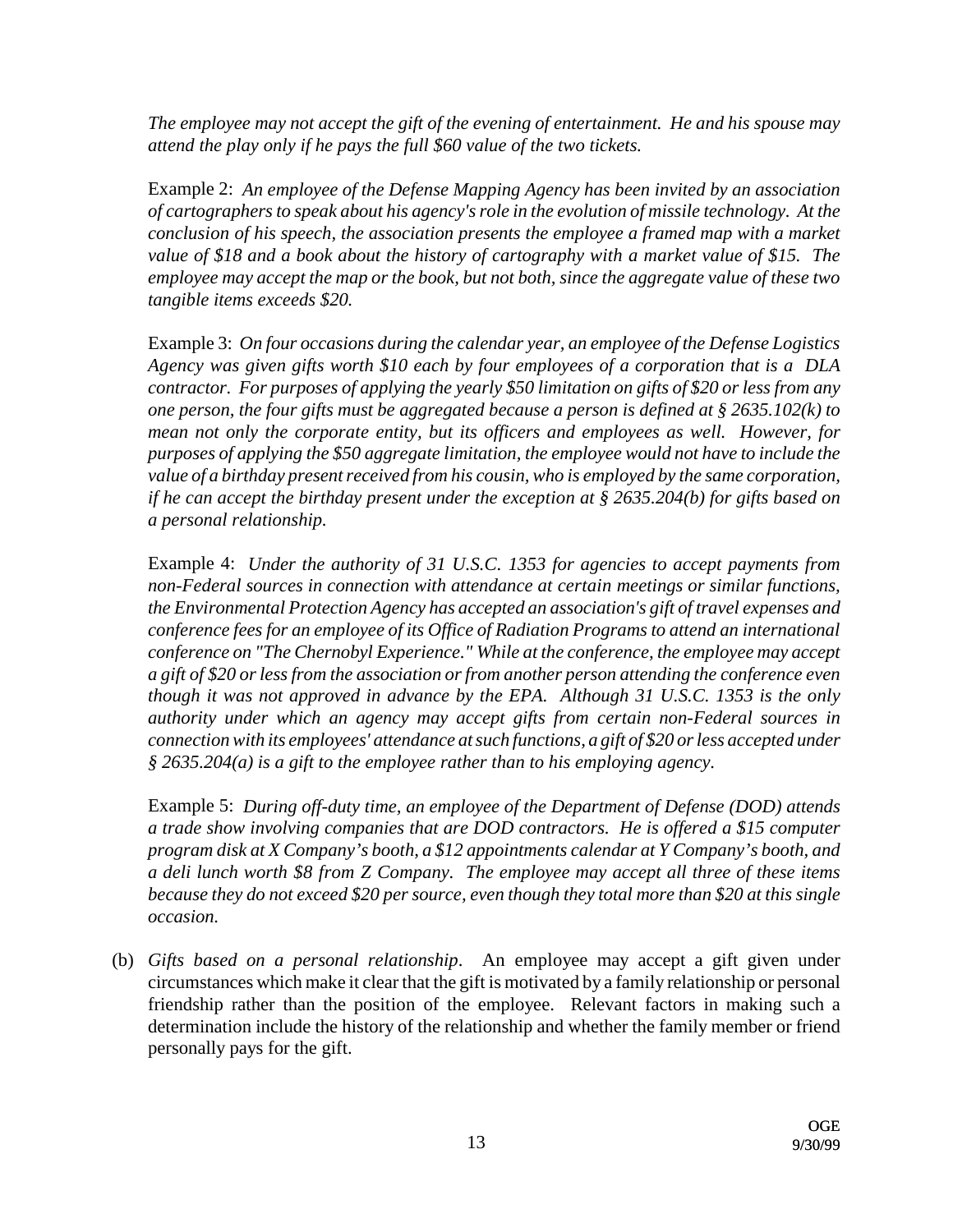Example 1: *An employee of the Federal Deposit Insurance Corporation has been dating a secretary employed by a member bank. For Secretary's Week, the bank has given each secretary 2 tickets to an off-Broadway musical review and has urged each to invite a family member or friend to share the evening of entertainment. Under the circumstances, the FDIC employee may accept his girlfriend's invitation to the theater. Even though the tickets were initially purchased by the member bank, they were given without reservation to the secretary to use as she wished, and her invitation to the employee was motivated by their personal friendship*.

Example 2: *Three partners in a law firm that handles corporate mergers have invited an employee of the Federal Trade Commission to join them in a golf tournament at a private club at the firm's expense. The entry fee is \$500 per foursome. The employee cannot accept the gift of one-quarter of the entry fee even though he and the three partners have developed an amicable relationship as a result of the firm's dealings with the FTC. As evidenced in part by the fact that the fees are to be paid by the firm, it is not a personal friendship but a business relationship that is the motivation behind the partners' gift.* 

- (c) *Discounts and similar benefits*. In addition to those opportunities and benefits excluded from the definition of a gift by  $\S 2635.203(b)(4)$ , an employee may accept:
	- (1) Reduced membership or other fees for participation in organization activities offered to all Government employees or all uniformed military personnel by professional organizations if the only restrictions on membership relate to professional qualifications; and
	- (2) Opportunities and benefits, including favorable rates and commercial discounts not precluded by paragraph  $(c)(3)$  of this section:
		- (i) Offered to members of a group or class in which membership is unrelated to Government employment;
		- (ii) Offered to members of an organization, such as an employees' association or agency credit union, in which membership is related to Government employment if the same offer is broadly available to large segments of the public through organizations of similar size; or
		- (iii) Offered by a person who is not a prohibited source to any group or class that is not defined in a manner that specifically discriminates among Government employees on the basis of type of official responsibility or on a basis that favors those of higher rank or rate of pay; provided, however, that
	- (3) An employee may not accept for personal use any benefit to which the Government is entitled as the result of an expenditure of Government funds.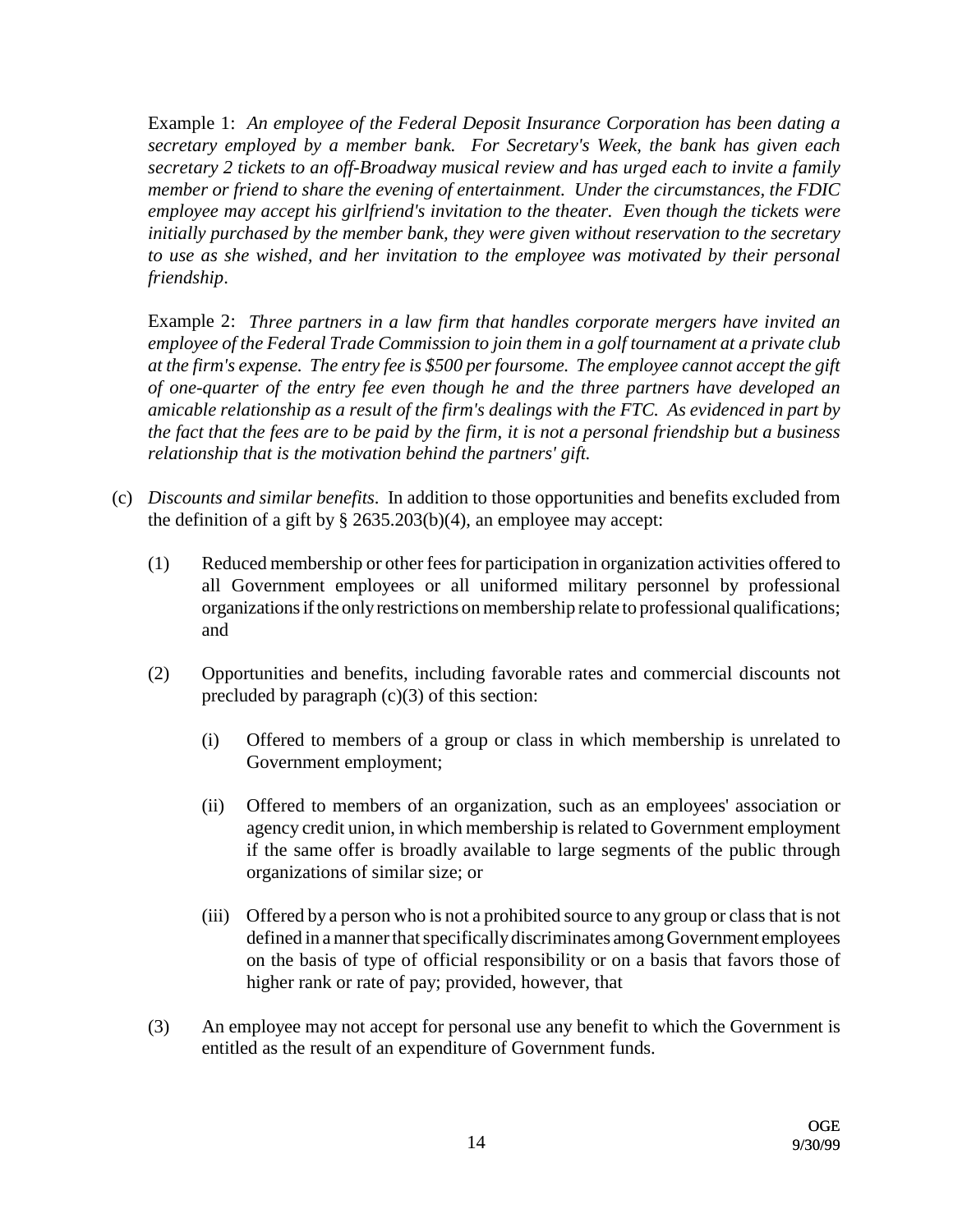Example 1: *An employee of the Consumer Product Safety Commission may accept a discount of \$50 on a microwave oven offered by the manufacturer to all members of the CPSC employees' association. Even though the CPSC is currently conducting studies on the safety of microwave ovens, the \$50 discount is a standard offer that the manufacturer has made broadly available through a number of similar organizations to large segments of the public.* 

Example 2: *An Assistant Secretary may not accept a local country club's offer of membership to all members of Department Secretariats which includes a waiver of its \$5,000 membership initiation fee. Even though the country club is not a prohibited source, the offer discriminates in favor of higher ranking officials.* 

Example 3: *The administrative officer for a district office of the Immigration and Naturalization Service has signed an INS order to purchase 50 boxes of photocopy paper from a supplier whose literature advertises that it will give a free briefcase to anyone who purchases 50 or more boxes. Because the paper was purchased with INS funds, the administrative officer cannot keep the briefcase which, if claimed and received, is Government property.* 

- (d) *Awards and honorary degrees*.
	- (1) An employee may accept gifts, other than cash or an investment interest, with an aggregate market value of \$200 or less if such gifts are a bona fide award or incident to a bona fide award that is given for meritorious public service or achievement by a person who does not have interests that may be substantially affected by the performance or nonperformance of the employee's official duties or by an association or other organization the majority of whose members do not have such interests. Gifts with an aggregate market value in excess of \$200 and awards of cash or investment interests offered by such persons as awards or incidents of awards that are given for these purposes may be accepted upon a written determination by an agency ethics official that the award is made as part of an established program of recognition:
		- (i) Under which awards have been made on a regular basis or which is funded, wholly or in part, to ensure its continuation on a regular basis; and
		- (ii) Under which selection of award recipients is made pursuant to written standards.
	- (2) An employee may accept an honorary degree from an institution of higher education as defined at 20 U.S.C. 1141(a) based on a written determination by an agency ethics official that the timing of the award of the degree would not cause a reasonable person to question the employee's impartiality in a matter affecting the institution.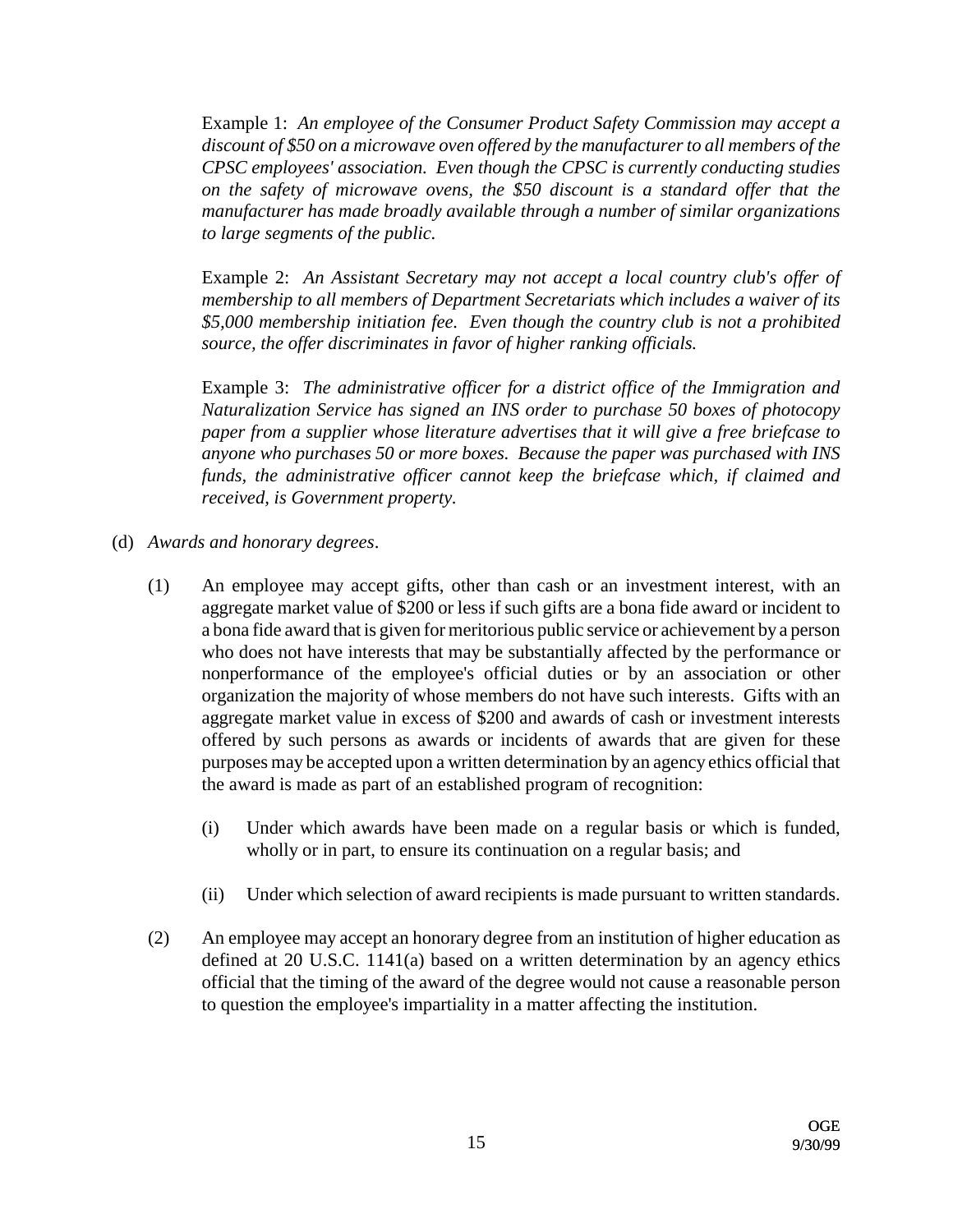(3) An employee who may accept an award or honorary degree pursuant to paragraph  $(d)(1)$ or (2) of this section may also accept meals and entertainment given to him and to members of his family at the event at which the presentation takes place.

Example 1: *Based on a determination by an agency ethics official that the prize meets the criteria set forth in § 2635.204(d)(1), an employee of the National Institutes of Health may accept the Nobel Prize for Medicine, including the cash award which accompanies the prize, even though the prize was conferred on the basis of laboratory work performed at NIH.* 

Example 2: *Prestigious University wishes to give an honorary degree to the Secretary of Labor. The Secretary may accept the honorary degree only if an agency ethics official determines in writing that the timing of the award of the degree would not cause a reasonable person to question the Secretary's impartiality in a matter affecting the university.* 

Example 3: *An ambassador selected by a nonprofit organization as recipient of its annual award for distinguished service in the interest of world peace may, together with his wife, and children, attend the awards ceremony dinner and accept a crystal bowl worth \$200 presented during the ceremony. However, where the organization has also offered airline tickets for the ambassador and his family to travel to the city where the awards ceremony is to be held, the aggregate value of the tickets and the crystal bowl exceeds \$200 and he may accept only upon a written determination by the agency ethics official that the award is made as part of an established program of recognition.* 

- (e) *Gifts based on outside business or employment relationships*. An employee may accept meals, lodgings, transportation and other benefits:
	- (1) Resulting from the business or employment activities of an employee's spouse when it is clear that such benefits have not been offered or enhanced because of the employee's official position;

Example 1: *A Department of Agriculture employee whose husband is a computer programmer employed by an Agriculture Department contractor may attend the company's annual retreat for all of its employees and their families held at a resort facility. However, under § 2635.502, the employee may be disqualified from performing official duties affecting her husband's employer.* 

Example 2: *Where the spouses of other clerical personnel have not been invited, an employee of the Defense Contract Audit Agency whose wife is a clerical worker at a defense contractor may not attend the contractor's annual retreat in Hawaii for corporate officers and members of the board of directors, even though his wife received a special invitation for herself and her spouse.*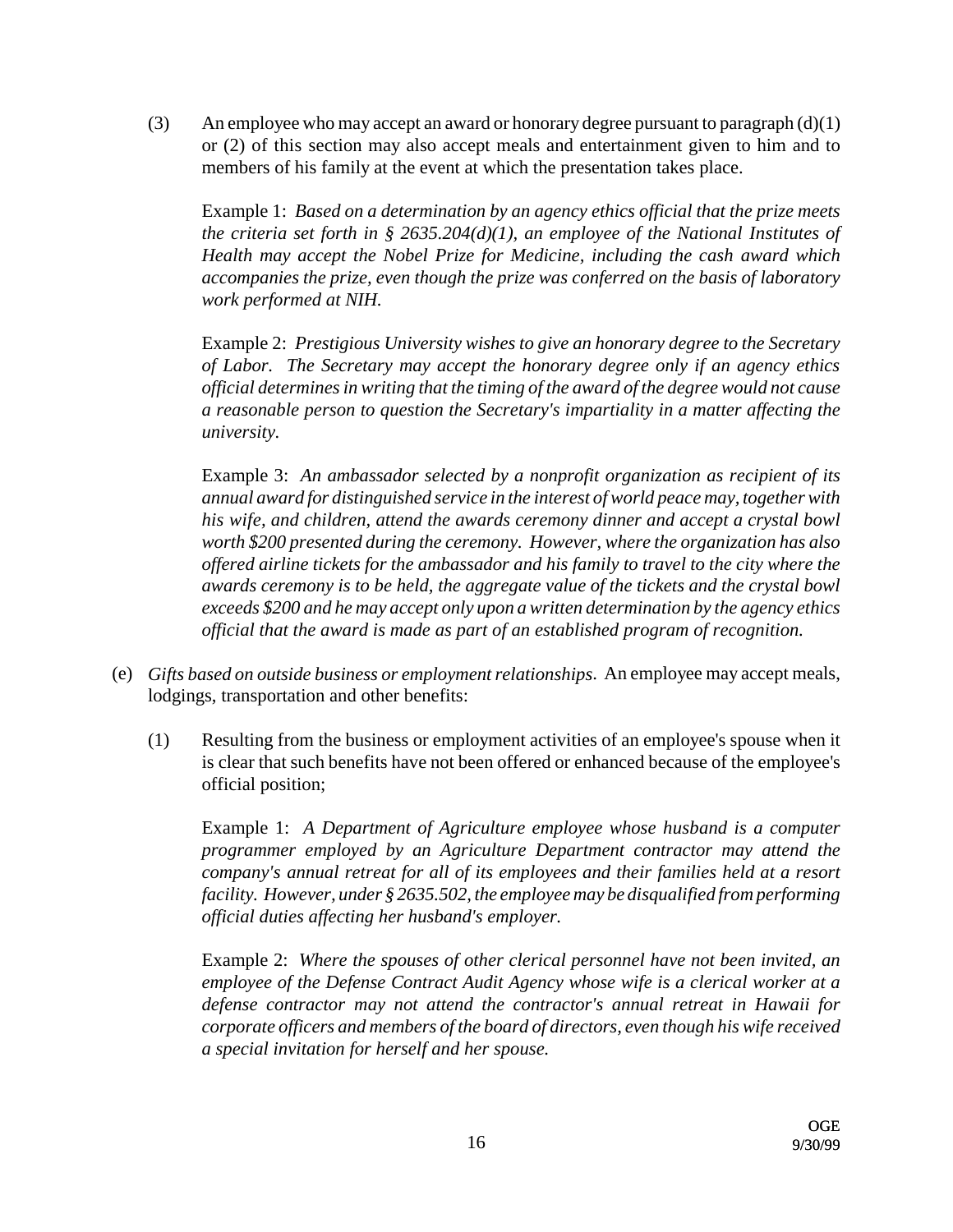(2) Resulting from his outside business or employment activities when it is clear that such benefits have not been offered or enhanced because of his official status; or

Example 1: *The members of an Army Corps of Engineers environmental advisory committee that meets 6 times per year are special Government employees. A member who has a consulting business may accept an invitation to a \$50 dinner from her corporate client, an Army construction contractor, unless, for example, the invitation was extended in order to discuss the activities of the committee.* 

(3) Customarily provided by a prospective employer in connection with bona fide employment discussions. If the prospective employer has interests that could be affected by performance or nonperformance of the employee's duties, acceptance is permitted only if the employee first has complied with the disqualification requirements of subpart F of this part applicable when seeking employment.

Example 1: *An employee of the Federal Communications Commission with responsibility for drafting regulations affecting all cable television companies wishes to apply for a job opening with a cable television holding company. Once she has properly disqualified herself from further work on the regulations as required by subpart F of this part, she may enter into employment discussions with the company and may accept the company's offer to pay for her airfare, hotel and meals in connection with an interview trip.* 

- (4) For purposes of paragraphs (e)(1) through (3) of this section, employment shall have the meaning set forth in § 2635.603(a).
- (f) *Gifts in connection with political activities permitted by the Hatch Act Reform Amendments*. An employee who, in accordance with the Hatch Act Reform Amendments of 1993, at 5 U.S.C. 7323, may take an active part in political management or in political campaigns, may accept meals, lodgings, transportation and other benefits, including free attendance at events, when provided, in connection with such active participation, by a political organization described in 26 U.S.C. 527(e). Any other employee, such as a security officer, whose official duties require him to accompany an employee to a political event may accept meals, free attendance and entertainment provided at the event by such an organization.

Example 1: *The Secretary of the Department of Health and Human Services may accept an airline ticket and hotel accommodations furnished by the campaign committee of a candidate for the United States Senate in order to give a speech in support of the candidate.*

(g) *Widely attended gatherings and other events--*(1) *Speaking and similar engagements*. When an employee is assigned to participate as a speaker or panel participant or otherwise to present information on behalf of the agency at a conference or other event, his acceptance of an offer of free attendance at the event on the day of his presentation is permissible when provided by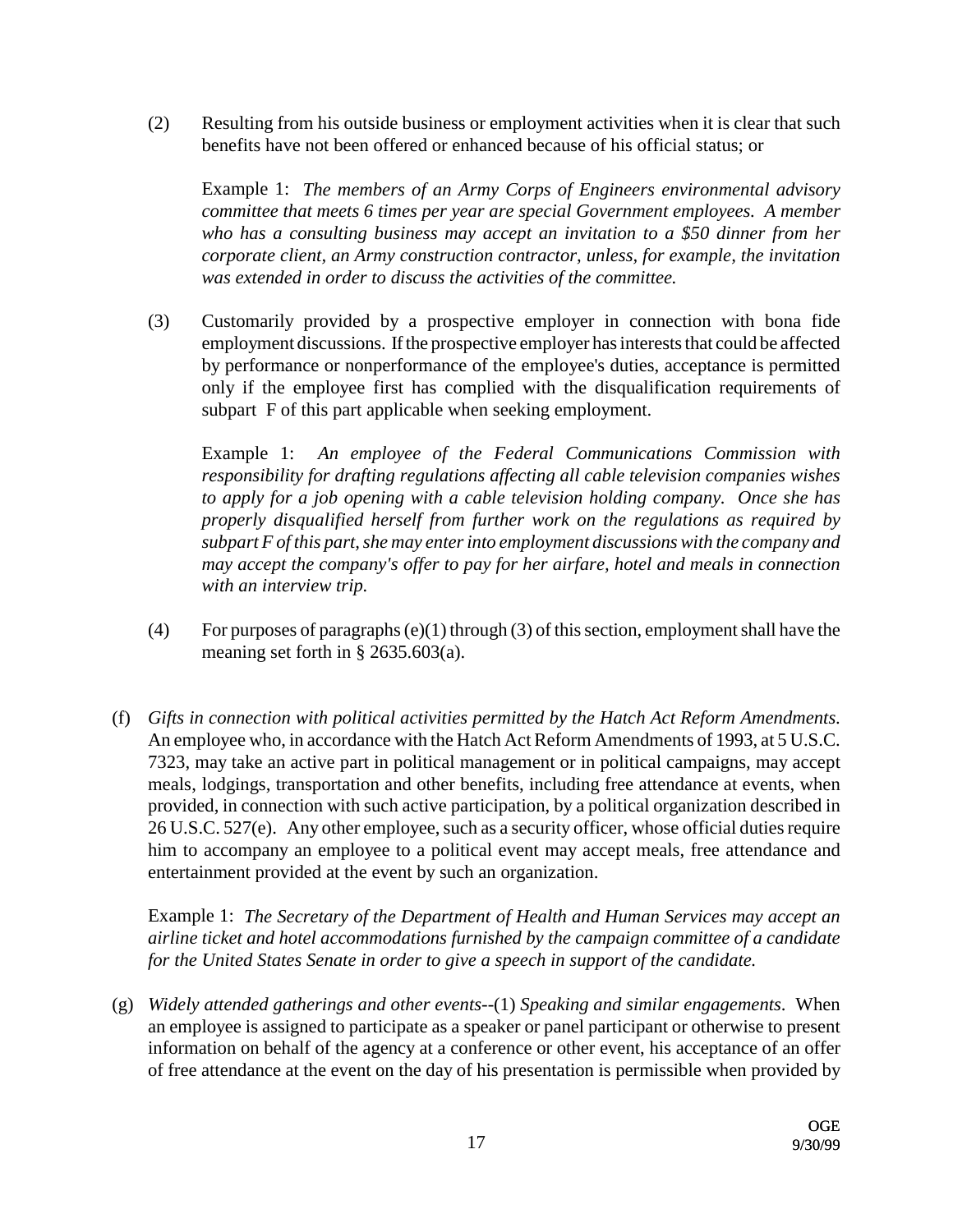the sponsor of the event. The employee's participation in the event on that day is viewed as a customary and necessary part of his performance of the assignment and does not involve a gift to him or to the agency.

- (2) *Widely attended gatherings*. When there has been a determination that his attendance is in the interest of the agency because it will further agency programs and operations, an employee may accept an unsolicited gift of free attendance at all or appropriate parts of a widely attended gathering of mutual interest to a number of parties from the sponsor of the event or, if more than 100 persons are expected to attend the event and the gift of free attendance has a market value of \$250 or less, from a person other than the sponsor of the event. A gathering is widely attended if it is expected that a large number of persons will attend and that persons with a diversity of views or interests will be present, for example, if it is open to members from throughout the interested industry or profession or if those in attendance represent a range of persons interested in a given matter. For employees subject to a leave system, attendance at the event shall be on the employee's own time or, if authorized by the employee's agency, on excused absence pursuant to applicable guidelines for granting such absence, or otherwise without charge to the employee's leave account.
- (3) *Determination of agency interest*. The determination of agency interest required by paragraph (g)(2) of this section shall be made orally or in writing by the agency designee.
	- (i) If the person who has extended the invitation has interests that may be substantially affected by the performance or nonperformance of an employee's official duties or is an association or organization the majority of whose members have such interests, the employee's participation may be determined to be in the interest of the agency only where there is a written finding by the agency designee that the agency's interest in the employee's participation in the event outweighs the concern that acceptance of the gift of free attendance may or may appear to improperly influence the employee in the performance of his official duties. Relevant factors that should be considered by the agency designee include the importance of the event to the agency, the nature and sensitivity of any pending matter affecting the interests of the person who has extended the invitation, the significance of the employee's role in any such matter, the purpose of the event, the identity of other expected participants and the market value of the gift of free attendance.
	- (ii) A blanket determination of agency interest may be issued to cover all or any category of invitees other than those as to whom the finding is required by paragraph  $(g)(3)(i)$  of this section. Where a finding under paragraph  $(g)(3)(i)$  of this section is required, a written determination of agency interest, including the necessary finding, may be issued to cover two or more employees whose duties similarly affect the interests of the person who has extended the invitation or, where that person is an association or organization, of its members.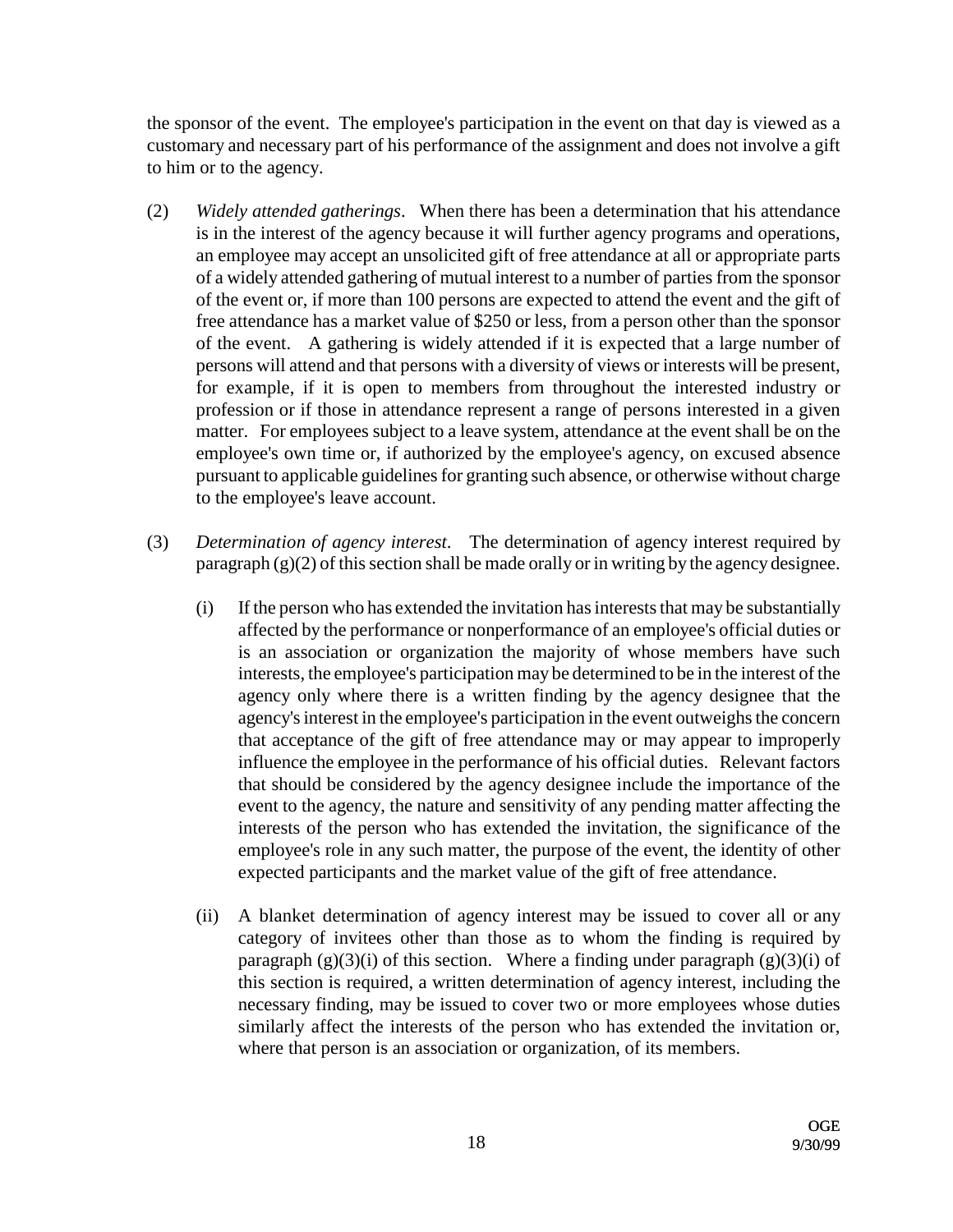(4) *Free attendance*. For purposes of paragraphs (g)(1) and (g)(2) of this section, free attendance may include waiver of all or part of a conference or other fee or the provision of food, refreshments, entertainment, instruction and materials furnished to all attendees as an integral part of the event. It does not include travel expenses, lodgings, entertainment collateral to the event, or meals taken other than in a group setting with all other attendees. Where the invitation has been extended to an accompanying spouse or other guest (see paragraph  $(g)(6)$  of this section), the market value of the gift of free attendance includes the market value of free attendance by the spouse or other guest as well as the market value of the employee's own attendance.

**Note:** There are statutory authorities implemented other than by part 2635 under which an agency or an employee may be able to accept free attendance or other items not included in the definition of free attendance, such as travel expenses.

- (5) *Cost provided by sponsor of event*. The cost of the employee's attendance will not be considered to be provided by the sponsor, and the invitation is not considered to be from the sponsor of the event, where a person other than the sponsor designates the employee to be invited and bears the cost of the employee's attendance through a contribution or other payment intended to facilitate that employee's attendance. Payment of dues or a similar assessment to a sponsoring organization does not constitute a payment intended to facilitate a particular employee's attendance.
- (6) *Accompanying spouse or other guest*. When others in attendance will generally be accompanied by a spouse or other guest, and where the invitation is from the same person who has invited the employee, the agency designee may authorize an employee to accept an unsolicited invitation of free attendance to an accompanying spouse or to another accompanying guest to participate in all or a portion of the event at which the employee's free attendance is permitted under paragraph  $(g)(1)$  or  $(g)(2)$  of this section. The authorization required by this paragraph may be provided orally or in writing.

Example 1: *An aerospace industry association that is a prohibited source sponsors an industrywide, two-day seminar for which it charges a fee of \$400 and anticipates attendance of approximately 400. An Air Force contractor pays \$2,000 to the association so that the association can extend free invitations to five Air Force officials designated by the contractor. The Air Force officials may not accept the gifts of free attendance. Because the contractor specified the invitees and bore the cost of their attendance, the gift of free attendance is considered to be provided by the company and not by the sponsoring association. Had the contractor paid \$2,000 to the association in order that the association might invite any five Federal employees, an Air Force official to whom the sponsoring association extended one of the five invitations could attend if his participation were determined to be in the interest of the agency. The Air Force official could not in any case accept an invitation directly from the nonsponsor contractor because the market value of the gift exceeds \$250.*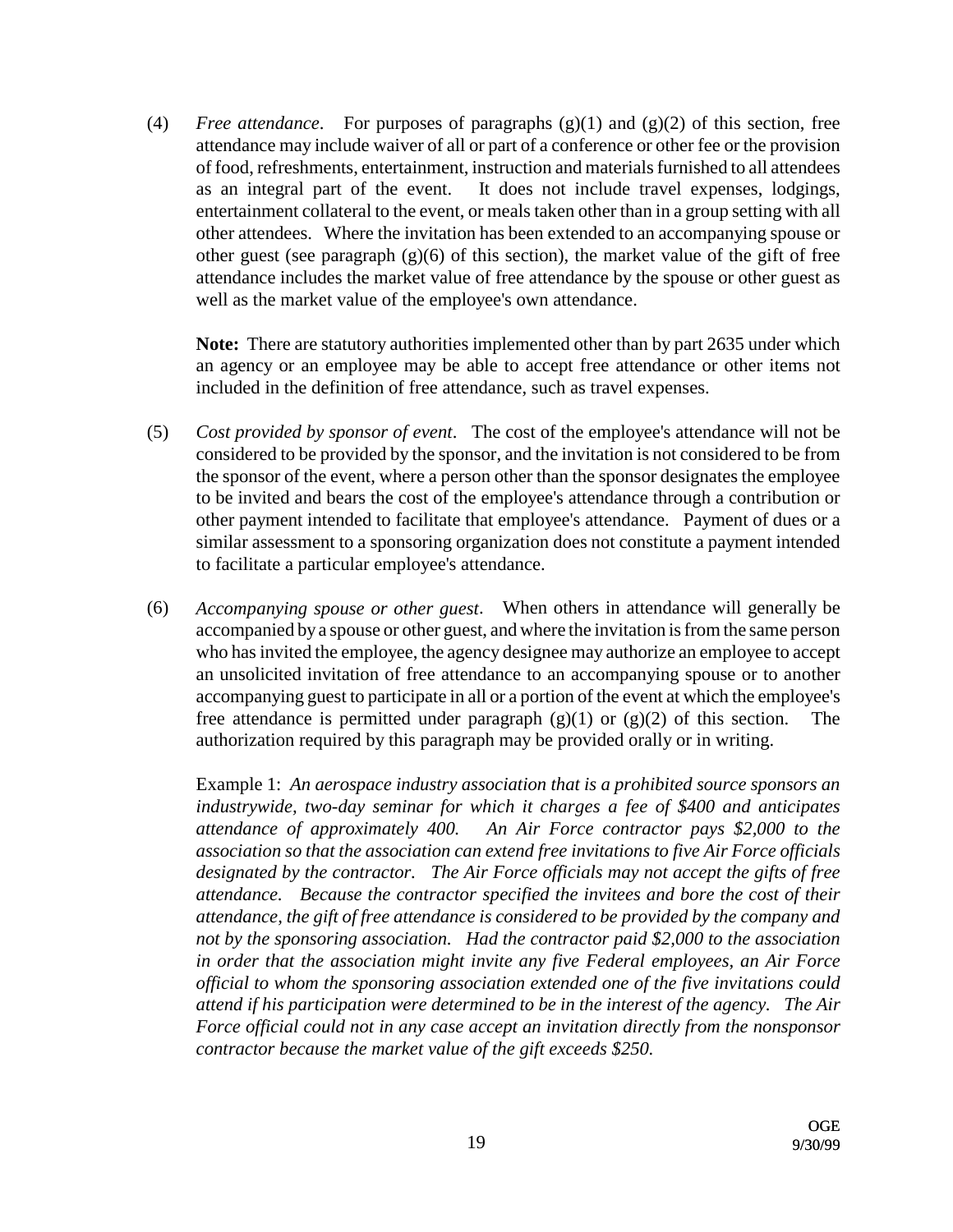Example 2: *An employee of the Department of Transportation is invited by a news organization to an annual press dinner sponsored by an association of press organizations. Tickets for the event cost \$250 per person and attendance is limited to 400 representatives of press organizations and their guests. If the employee's attendance is determined to be in the interest of the agency, she may accept the invitation from the news organization because more than 100 persons will attend and the cost of the ticket does not exceed \$250. However, if the invitation were extended to the employee and an accompanying guest, her guest could not be authorized to attend for free since the market value of the gift of free attendance would be \$500 and the invitation is from a person other than the sponsor of the event.*

Example 3: *An employee of the Department of Energy (DOE) and his wife have been invited by a major utility executive to a small dinner party. A few other officials of the utility and their spouses or other guests are also invited, as is a representative of a consumer group concerned with utility rates and her husband. The DOE official believes the dinner party will provide him an opportunity to socialize with and get to know those in attendance. The employee may not accept the free invitation under this exception, even if his attendance could be determined to be in the interest of the agency. The small dinner party is not a widely attended gathering. Nor could the employee be authorized to accept even if the event were instead a corporate banquet to which forty company officials and their spouses or other guests were invited. In this second case, notwithstanding the larger number of persons expected (as opposed to the small dinner party just noted) and despite the presence of the consumer group representative and her husband who are not officials of the utility, those in attendance would still not represent a diversity of views or interests. Thus, the company banquet would not qualify as a widely attended gathering under those circumstances either.*

Example 4*: An employee of the Department of the Treasury authorized to participate in a panel discussion of economic issues as part of a one-day conference may accept the sponsor's waiver of the conference fee. Under the separate authority of § 2635.204(a), he may accept a token of appreciation for his speech having a market value of \$20 or less.* 

Example 5: *An Assistant U.S. Attorney is invited to attend a luncheon meeting of a local bar association to hear a distinguished judge lecture on cross-examining expert witnesses. Although members of the bar association are assessed a \$15 fee for the meeting, the Assistant U.S. Attorney may accept the bar association's offer to attend for free, even without a determination of agency interest. The gift can be accepted under the \$20 de minimis exception at § 2635.204(a).* 

Example 6: *An employee of the Department of the Interior authorized to speak on the first day of a four-day conference on endangered species may accept the sponsor's waiver of the conference fee for the first day of the conference. If the conference is widely attended, he may be authorized, based on a determination that his attendance is*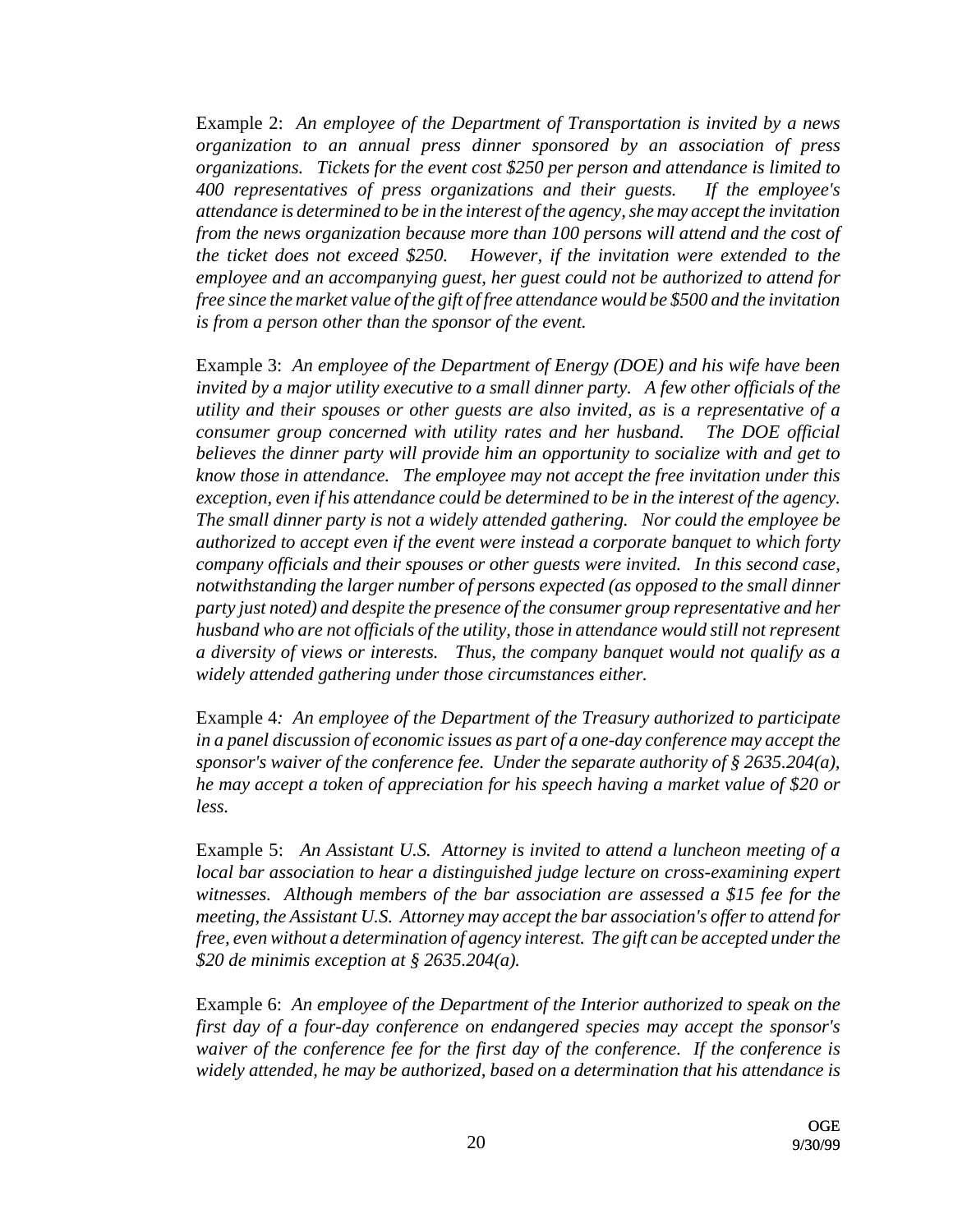*in the agency's interest, to accept the sponsor's offer to waive the attendance fee for the remainder of the conference.*

- (h) *Social invitations from persons other than prohibited sources*. An employee may accept food, refreshments and entertainment, not including travel or lodgings, at a social event attended by several persons where:
	- (1) The invitation is from a person who is not a prohibited source; and
	- (2) No fee is charged to any person in attendance.

Example 1: *Along with several other Government officials and a number of individuals from the private sector, the Administrator of the Environmental Protection Agency has been invited to the premier showing of a new adventure movie about industrial espionage. The producer is paying all costs of the showing. The Administrator may accept the invitation since the producer is not a prohibited source and no attendance fee is being charged to anyone who has been invited.* 

Example 2: *An employee of the White House Press Office has been invited to a cocktail party given by a noted Washington hostess who is not a prohibited source. The employee may attend even though he has only recently been introduced to the hostess and suspects that he may have been invited because of his official position.* 

- (i) *Meals, refreshments and entertainment in foreign areas*. An employee assigned to duty in, or on official travel to, a foreign area as defined in 41 CFR 301-7.3(c) may accept food, refreshments or entertainment in the course of a breakfast, luncheon, dinner or other meeting or event provided:
	- (1) The market value in the foreign area of the food, refreshments or entertainment provided at the meeting or event, as converted to U.S. dollars, does not exceed the per diem rate for the foreign area specified in the U.S. Department of State's Maximum Per Diem Allowances for Foreign Areas, Per Diem Supplement Section 925 to the Standardized Regulations (GC, FA) available from the Superintendent of Documents, U.S. Government Printing Office, Washington, DC 20402;
	- (2) There is participation in the meeting or event by non-U.S. citizens or by representatives of foreign governments or other foreign entities;
	- (3) Attendance at the meeting or event is part of the employee's official duties to obtain information, disseminate information, promote the export of U.S. goods and services, represent the United States or otherwise further programs or operations of the agency or the U.S. mission in the foreign area; and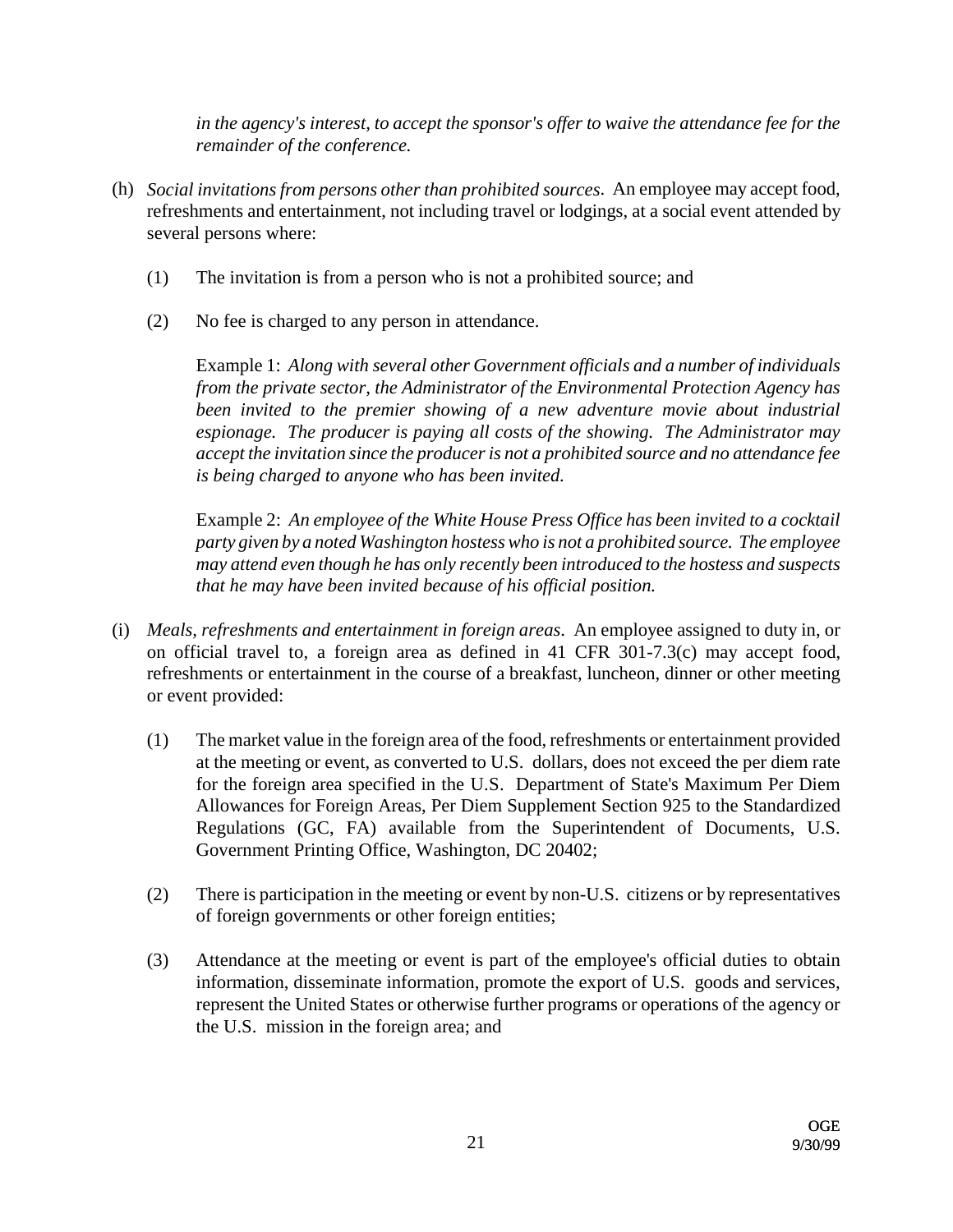(4) The gift of meals, refreshments or entertainment is from a person other than a foreign government as defined in 5 U.S.C. 7342(a)(2).

Example 1: *A number of local businessmen in a developing country are anxious for a U.S. company to locate a manufacturing facility in their province. An official of the Overseas Private Investment Corporation may accompany the visiting vice president of the U.S. company to a dinner meeting hosted by the businessmen at a province restaurant where the market value of the food and refreshments does not exceed the per diem rate for that country.* 

- (j) *Gifts to the President or Vice President*. Because of considerations relating to the conduct of their offices, including those of protocol and etiquette, the President or the Vice President may accept any gift on his own behalf or on behalf of any family member, provided that such acceptance does not violate § 2635.202(c) (1) or (2), 18 U.S.C. 201(b) or 201(c)(3), or the Constitution of the United States.
- (k) *Gifts authorized by supplemental agency regulation*. An employee may accept any gift the acceptance of which is specifically authorized by a supplemental agency regulation.
- (l) *Gifts accepted under specific statutory authority*. The prohibitions on acceptance of gifts from outside sources contained in this subpart do not apply to any item, receipt of which is specifically authorized by statute. Gifts which may be received by an employee under the authority of specific statutes include, but are not limited to:
	- (1) Free attendance, course or meeting materials, transportation, lodgings, food and refreshments or reimbursements therefor incident to training or meetings when accepted by the employee under the authority of 5 U.S.C. 4111 from an organization with tax-exempt status under  $26$  U.S.C.  $501(c)(3)$  or from a person to whom the prohibitions in 18 U.S.C. 209 do not apply. The employee's acceptance must be approved by the agency in accordance with part 410 of this title; or

**Note:** 26 U.S.C. 501(c)(3) is authority for tax-exempt treatment of a limited class of nonprofit organizations, including those organized and operated for charitable, religious or educational purposes. Many nonprofit organizations are not exempt from taxation under this section.

(2) Gifts from a foreign government or international or multinational organization, or its representative, when accepted by the employee under the authority of the Foreign Gifts and Decorations Act, 5 U.S.C. 7342. As a condition of acceptance, an employee must comply with requirements imposed by the agency's regulations or procedures implementing that Act.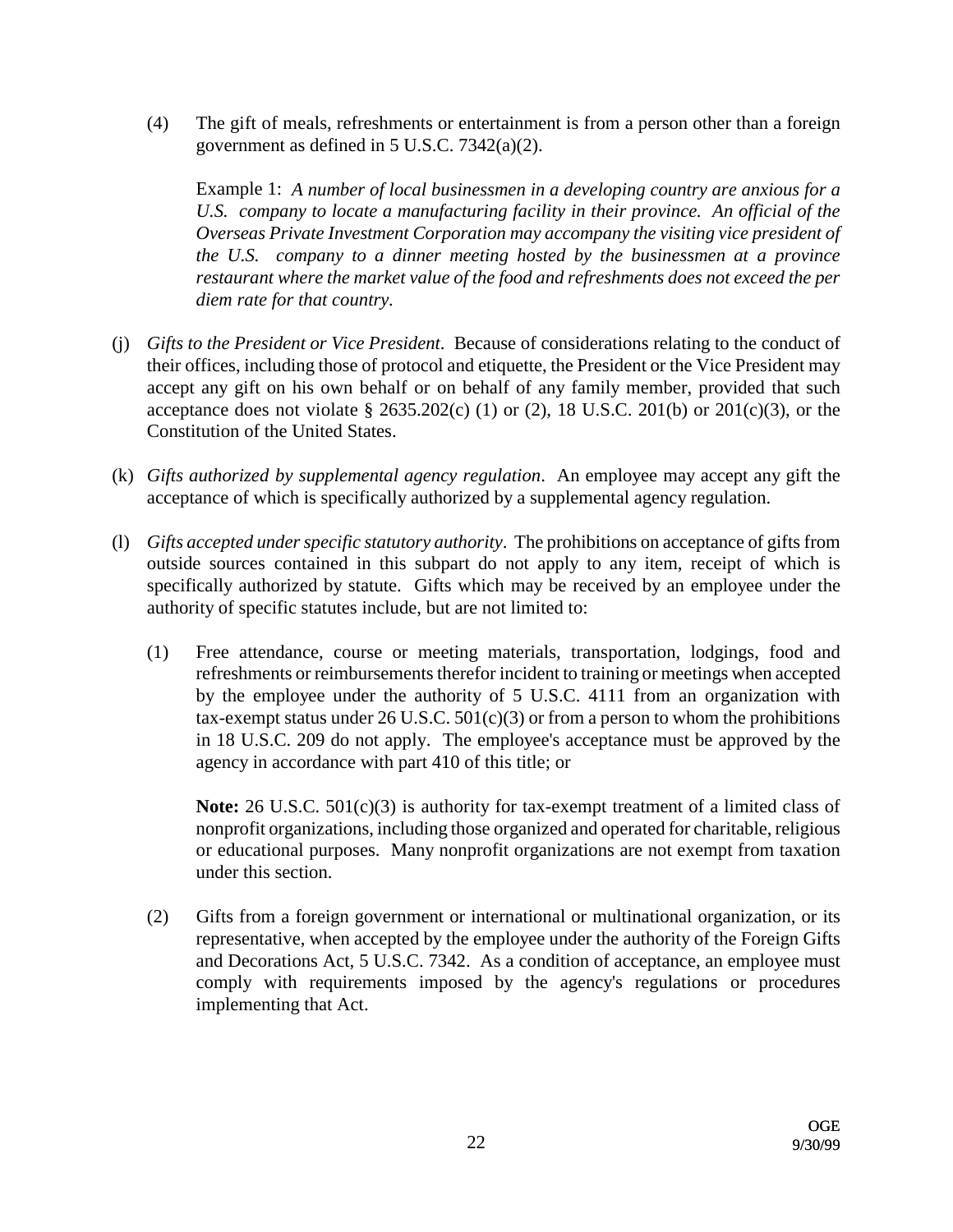# **§ 2635.205 Proper disposition of prohibited gifts.**

- (a) An employee who has received a gift that cannot be accepted under this subpart shall, unless the gift is accepted by an agency acting under specific statutory authority:
	- (1) Return any tangible item to the donor or pay the donor its market value. An employee who cannot ascertain the actual market value of an item may estimate its market value by reference to the retail cost of similar items of like quality. See § 2635.203(c).

Example 1: *To avoid public embarrassment to the seminar sponsor, an employee of the National Park Service did not decline a barometer worth \$200 given at the conclusion of his speech on Federal lands policy. The employee must either return the barometer or promptly reimburse the sponsor \$200.* 

(2) When it is not practical to return a tangible item because it is perishable, the item may, at the discretion of the employee's supervisor or an agency ethics official, be given to an appropriate charity, shared within the recipient's office, or destroyed.

Example 1: *With approval by the recipient's supervisor, a floral arrangement sent by a disability claimant to a helpful employee of the Social Security Administration may be placed in the office's reception area.* 

(3) For any entertainment, favor, service, benefit or other intangible, reimburse the donor the market value. Subsequent reciprocation by the employee does not constitute reimbursement.

Example 1: *A Department of Defense employee wishes to attend a charitable event to which he has been offered a \$300 ticket by a prohibited source. Although his attendance is not in the interest of the agency under § 2635.204(g), he may attend if he reimburses the donor the \$300 face value of the ticket.* 

- (4) Dispose of gifts from foreign governments or international organizations in accordance with 41 CFR part 101-49, and dispose of materials received in conjunction with official travel in accordance with 41 CFR 101-25.103.
- (b) An agency may authorize disposition or return of gifts at Government expense. Employees may use penalty mail to forward reimbursements required or permitted by this section.
- (c) An employee who, on his own initiative, promptly complies with the requirements of this section will not be deemed to have improperly accepted an unsolicited gift. An employee who promptly consults his agency ethics official to determine whether acceptance of an unsolicited gift is proper and who, upon the advice of the ethics official, returns the gift or otherwise disposes of the gift in accordance with this section, will be considered to have complied with the requirements of this section on his own initiative.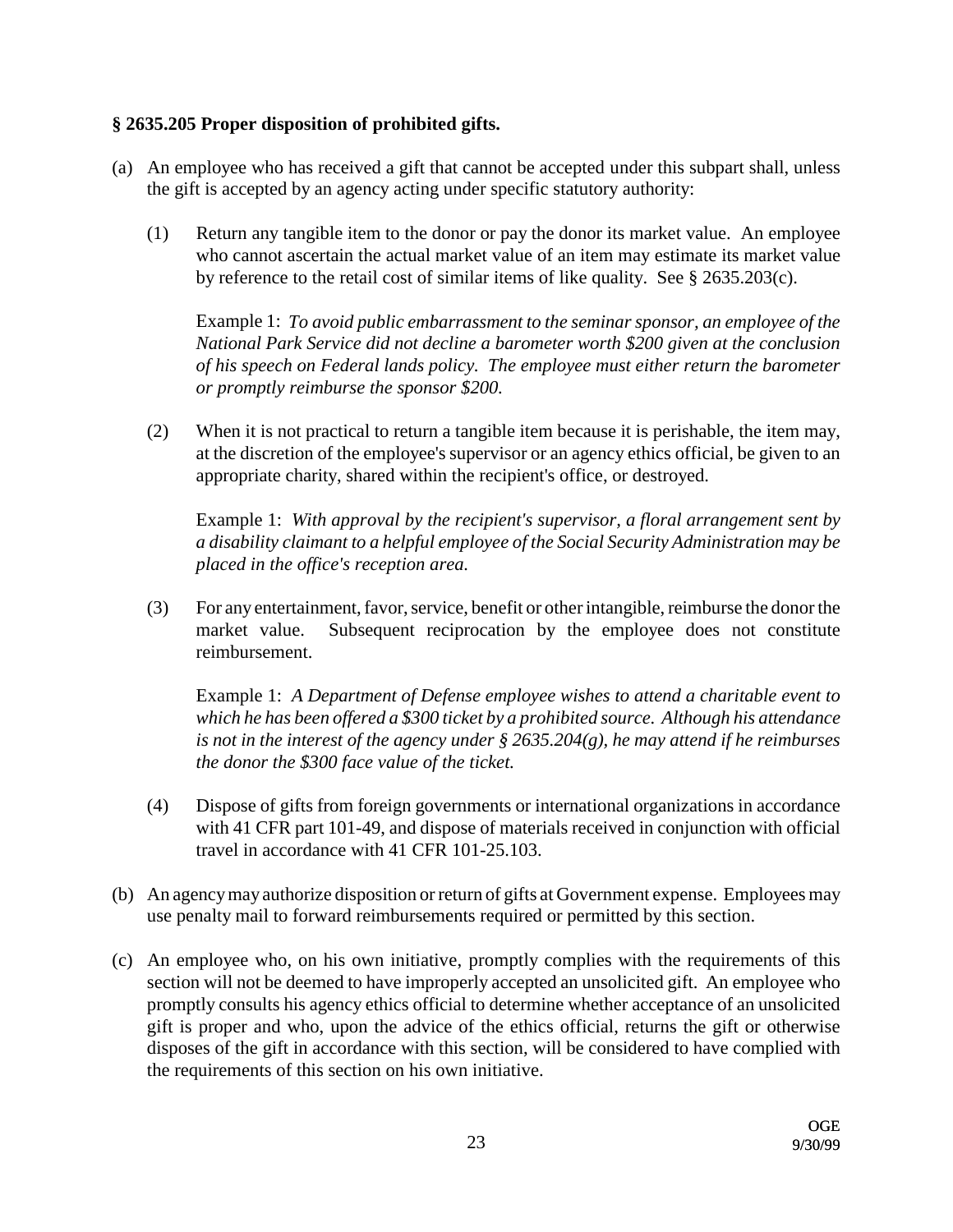# **SUBPART C - GIFTS BETWEEN EMPLOYEES**

# **§ 2635.301 Overview.**

This subpart contains standards that prohibit an employee from giving, donating to, or soliciting contributions for, a gift to an official superior and from accepting a gift from an employee receiving less pay than himself, unless the item is excluded from the definition of a gift or falls within one of the exceptions set forth in this subpart.

#### **§ 2635.302 General standards.**

- (a) *Gifts to superiors*. Except as provided in this subpart, an employee may not:
	- (1) Directly or indirectly, give a gift to or make a donation toward a gift for an official superior; or
	- (2) Solicit a contribution from another employee for a gift to either his own or the other employee's official superior.
- (b) *Gifts from employees receiving less pay*. Except as provided in this subpart, an employee may not, directly or indirectly, accept a gift from an employee receiving less pay than himself unless:
	- (1) The two employees are not in a subordinate-official superior relationship; and
	- (2) There is a personal relationship between the two employees that would justify the gift.
- (c) *Limitation on use of exceptions*. Notwithstanding any exception provided in this subpart, an official superior shall not coerce the offering of a gift from a subordinate.

#### **§ 2635.303 Definitions.**

For purposes of this subpart, the following definitions shall apply:

- (a) *Gift* has the meaning set forth in § 2635.203(b). For purposes of that definition an employee will be deemed to have paid market value for any benefit received as a result of his participation in any carpool or other such mutual arrangement involving another employee or other employees if he bears his fair proportion of the expense or effort involved.
- (b) *Indirectly*, for purposes of § 2635.302(b), has the meaning set forth in § 2635.203(f). For purposes of  $\S 2635.302(a)$ , it includes a gift: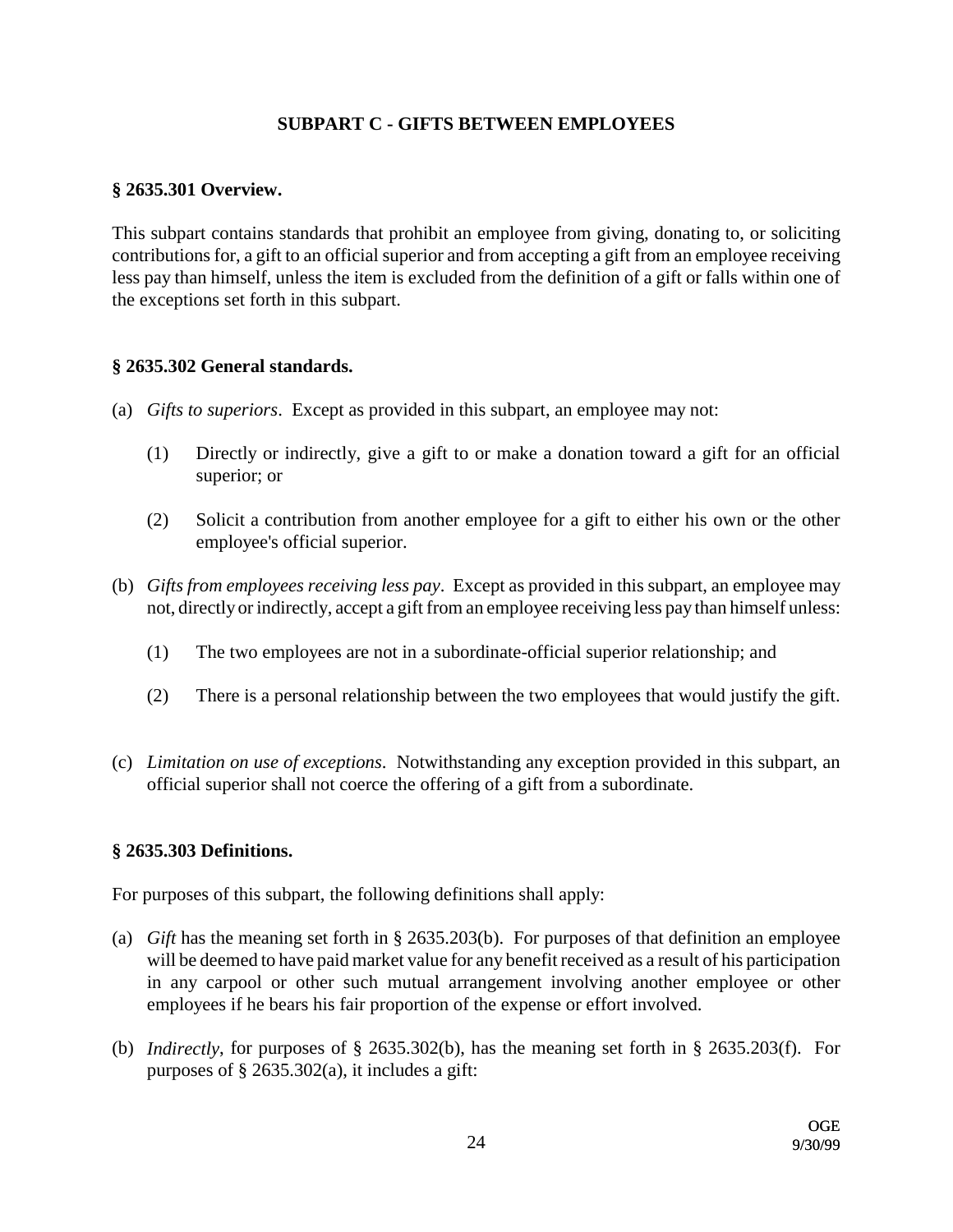- (1) Given with the employee's knowledge and acquiescence by his parent, sibling, spouse, child, or dependent relative; or
- (2) Given by a person other than the employee under circumstances where the employee has promised or agreed to reimburse that person or to give that person something of value in exchange for giving the gift.
- (c) Subject to paragraph (a) of this section, *market value* has the meaning set forth in § 2635.203(c).
- (d) *Official superior* means any other employee, other than the President and the Vice President, including but not limited to an immediate supervisor, whose official responsibilities include directing or evaluating the performance of the employee's official duties or those of any other official superior of the employee. For purposes of this subpart, an employee is considered to be the subordinate of any of his official superiors.
- (e) *Solicit* means to request contributions by personal communication or by general announcement.
- (f) *Voluntary contribution* means a contribution given freely, without pressure or coercion. A contribution is not voluntary unless it is made in an amount determined by the contributing employee, except that where an amount for a gift is included in the cost for a luncheon, reception or similar event, an employee who freely chooses to pay a proportionate share of the total cost in order to attend will be deemed to have made a voluntary contribution. Except in the case of contributions for a gift included in the cost of a luncheon, reception or similar event, a statement that an employee may choose to contribute less or not at all shall accompany any recommendation of an amount to be contributed for a gift to an official superior.

Example 1: *A supervisory employee of the Agency for International Development has just been reassigned from Washington, DC to Kabul, Afghanistan. As a farewell party, 12 of her subordinates have decided to take her out to lunch at the Khyber Repast. It is understood that each will pay for his own meal and that the cost of the supervisor's lunch will be divided equally among the twelve. Even though the amount they will contribute is not determined until the supervisor orders lunch, the contribution made by those who choose to participate in the farewell lunch is voluntary.*

# **§ 2635.304 Exceptions.**

The prohibitions set forth in  $\S 2635.302(a)$  and (b) do not apply to a gift given or accepted under the circumstances described in paragraph (a) or (b) of this section. A contribution or the solicitation of a contribution that would otherwise violate the prohibitions set forth in § 2635.302(a) and (b) may only be made in accordance with paragraph (c) of this section.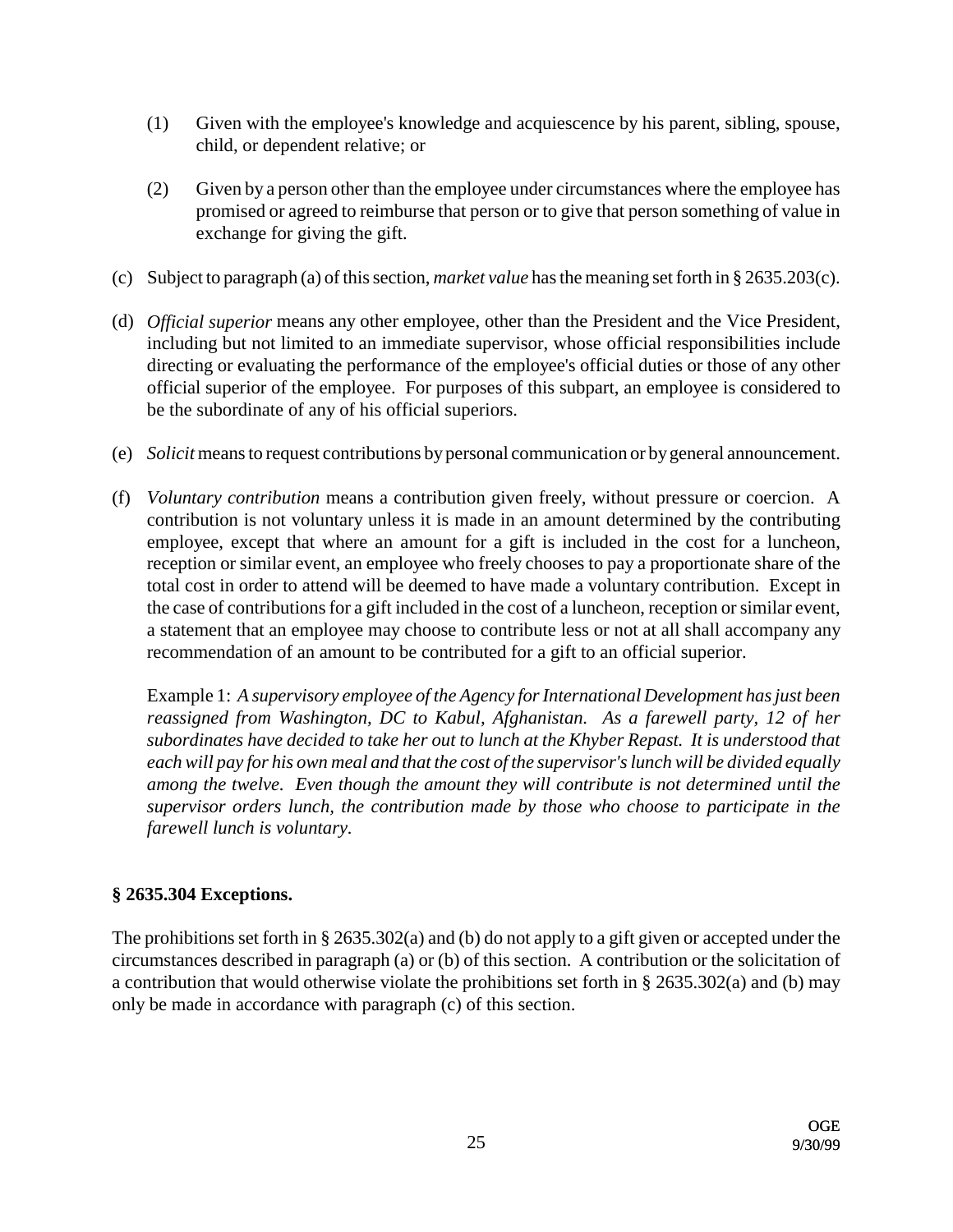- (a) *General exceptions*. On an occasional basis, including any occasion on which gifts are traditionally given or exchanged, the following may be given to an official superior or accepted from a subordinate or other employee receiving less pay:
	- (1) Items, other than cash, with an aggregate market value of \$10 or less per occasion;
	- (2) Items such as food and refreshments to be shared in the office among several employees;
	- (3) Personal hospitality provided at a residence which is of a type and value customarily provided by the employee to personal friends;
	- (4) Items given in connection with the receipt of personal hospitality if of a type and value customarily given on such occasions; and
	- (5) Leave transferred under subpart I of part 630 of this title to an employee who is not an immediate supervisor, unless obtained in violation of § 630.912 of this title.

Example 1: *Upon returning to work following a vacation at the beach, a claims examiner with the Department of Veterans Affairs may give his supervisor, and his supervisor may accept, a bag of saltwater taffy purchased on the boardwalk for \$8.* 

Example 2: *An employee of the Federal Deposit Insurance Corporation whose bank examination responsibilities require frequent travel may not bring her supervisor, and her supervisor may not accept, souvenir coffee mugs from each of the cities she visits in the course of performing her duties, even though each of the mugs costs less than \$5. Gifts given on this basis are not occasional.* 

Example 3: *The Secretary of Labor has invited the agency's General Counsel to a dinner party at his home. The General Counsel may bring a \$15 bottle of wine to the dinner party and the Secretary may accept this customary hostess gift from his subordinate, even though its cost is in excess of \$10.* 

Example 4: *For Christmas, a secretary may give his supervisor, and the supervisor may accept, a poinsettia plant purchased for \$10 or less. The secretary may also invite his supervisor to a Christmas party in his home and the supervisor may attend.* 

- (b) *Special, infrequent occasions*. A gift appropriate to the occasion may be given to an official superior or accepted from a subordinate or other employee receiving less pay:
	- (1) In recognition of infrequently occurring occasions of personal significance such as marriage, illness, or the birth or adoption of a child; or
	- (2) Upon occasions that terminate a subordinate-official superior relationship, such as retirement, resignation, or transfer.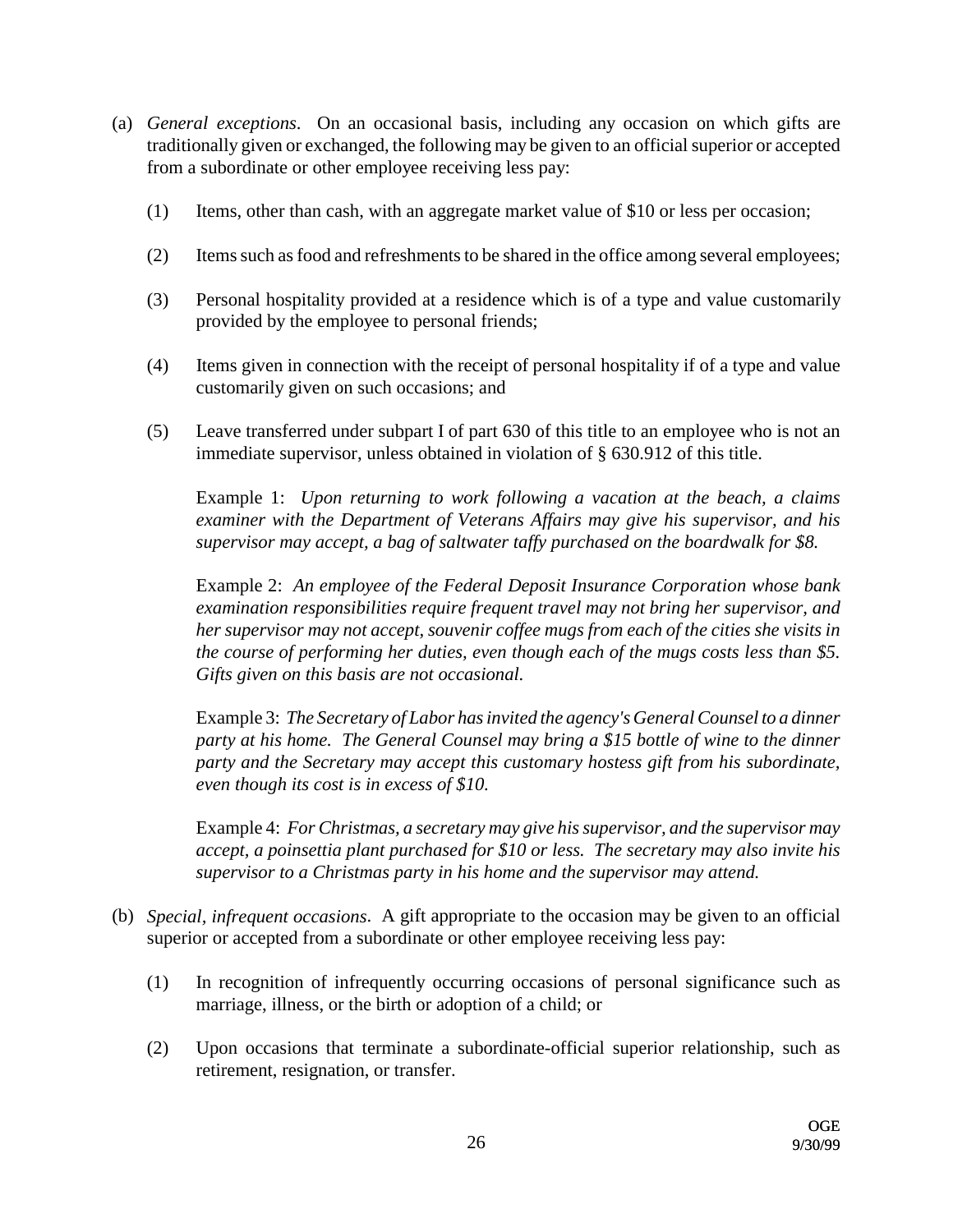Example 1: *The administrative assistant to the personnel director of the Tennessee Valley Authority may send a \$30 floral arrangement to the personnel director who is in the hospital recovering from surgery. The personnel director may accept the gift*.

Example 2: *A chemist employed by the Food and Drug Administration has been invited to the wedding of the lab director who is his official superior. He may give the lab director and his bride, and they may accept, a place setting in the couple's selected china pattern purchased for \$70.* 

Example 3: *Upon the occasion of the supervisor's retirement from Federal service, an employee of the Fish and Wildlife Service may give her supervisor a book of wildlife photographs which she purchased for \$19. The retiring supervisor may accept the book.* 

- (c) *Voluntary contributions*. An employee may solicit voluntary contributions of nominal amounts from fellow employees for an appropriate gift to an official superior and an employee may make a voluntary contribution of a nominal amount to an appropriate gift to an official superior:
	- (1) On a special, infrequent occasion as described in paragraph (b) of this section; or
	- (2) On an occasional basis, for items such as food and refreshments to be shared in the office among several employees.

An employee may accept such gifts to which a subordinate or other employee receiving less pay than himself has contributed.

Example 1: *To mark the occasion of his retirement, members of the immediate staff of the Under Secretary of the Army would like to give him a party and provide him with a gift certificate. They may distribute an announcement of the party and include a nominal amount for a retirement gift in the fee for the party.* 

Example 2: *The General Counsel of the National Endowment for the Arts may not collect contributions for a Christmas gift for the Chairman. Christmas occurs annually and is not an occasion of personal significance.* 

Example 3: *Subordinates may not take up a collection for a gift to an official superior on the occasion of the superior's swearing in or promotion to a higher grade position within the supervisory chain of that organization. These are not events that mark the termination of the subordinate-official superior relationship, nor are they events of personal significance within the meaning of § 2635.304(b). However, subordinates may take up a collection and employees may contribute \$3 each to buy refreshments to be consumed by everyone in the immediate office to mark either such occasion.*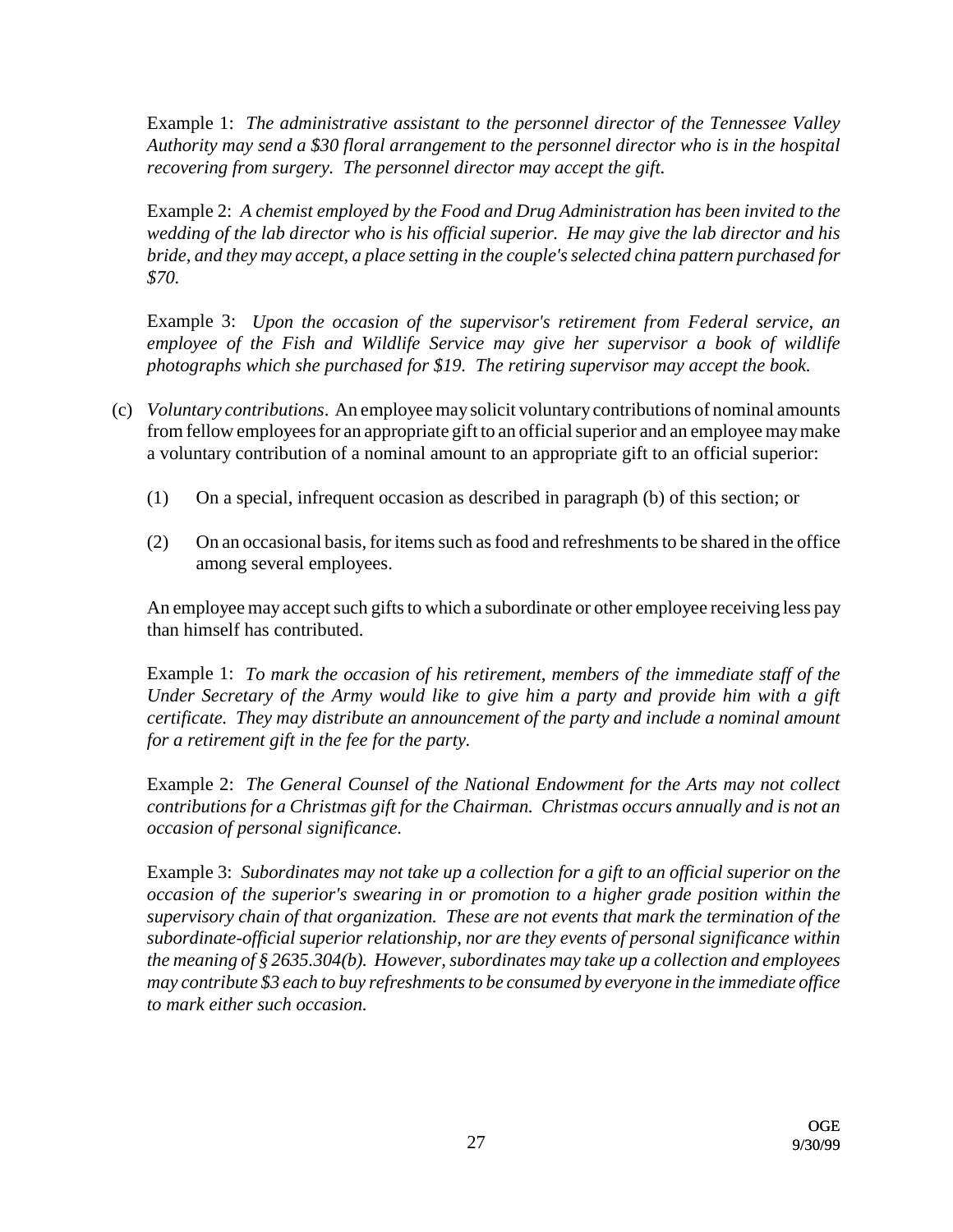Example 4: *Subordinates may each contribute a nominal amount to a fund to give a gift to an official superior upon the occasion of that superior's transfer or promotion to a position outside the organization.* 

Example 5: *An Assistant Secretary at the Department of the Interior is getting married. His secretary has decided that a microwave oven would be a nice gift from his staff and has informed each of the Assistant Secretary's subordinates that they should contribute \$5 for the gift. Her method of collection is improper. Although she may recommend a \$5 contribution, the recommendation must be coupled with a statement that the employee whose contribution is solicited is free to contribute less or nothing at all.*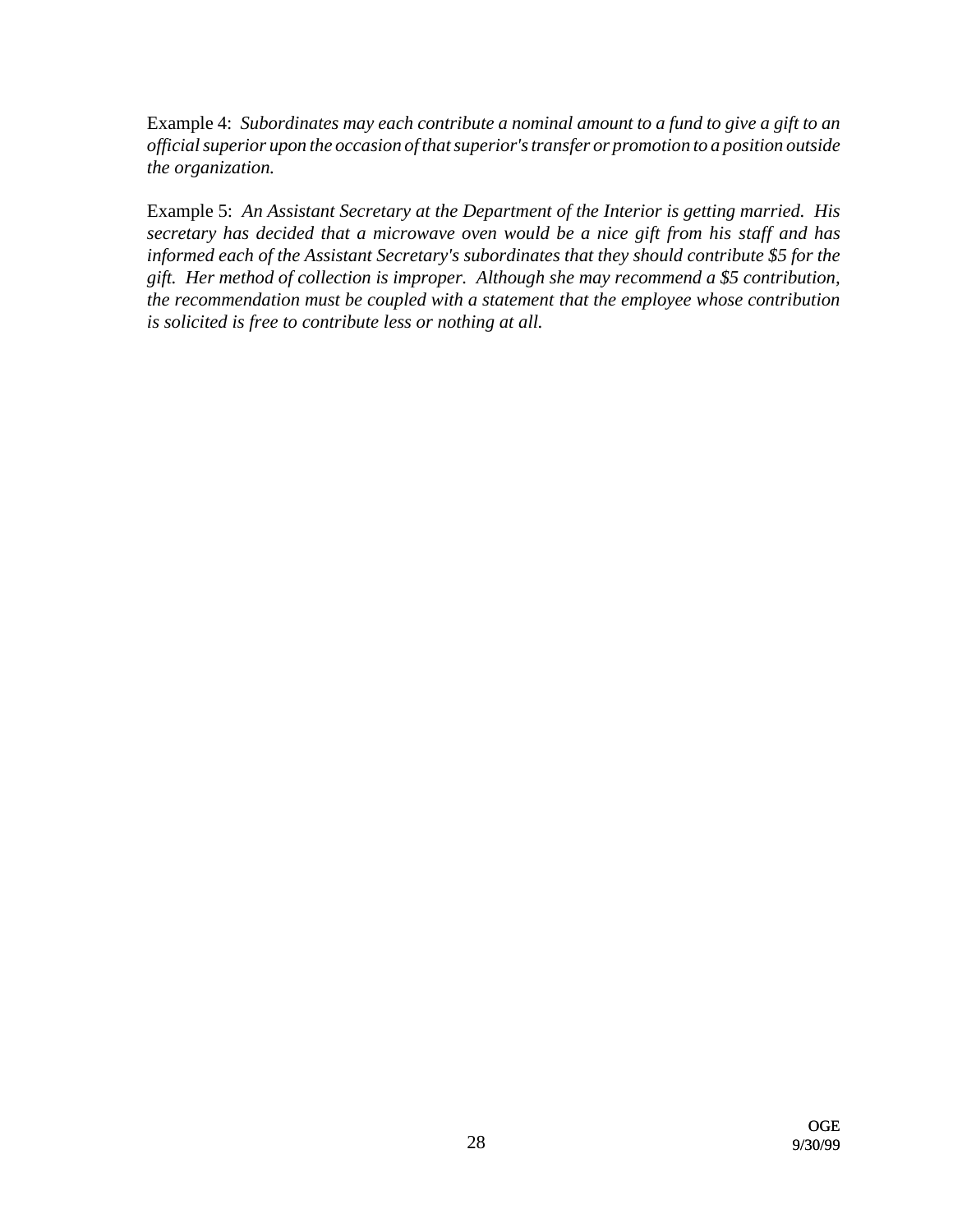# **SUBPART D - CONFLICTING FINANCIAL INTERESTS**

#### **§ 2635.401 Overview.**

This subpart contains two provisions relating to financial interests. One is a disqualification requirement and the other is a prohibition on acquiring or continuing to hold specific financial interests. An employee may acquire or hold any financial interest not prohibited by § 2635.403. Notwithstanding that his acquisition or holding of a particular interest is proper, an employee is prohibited in accordance with § 2635.402 of this subpart from participating in an official capacity in any particular matter in which, to his knowledge, he or any person whose interests are imputed to him has a financial interest, if the particular matter will have a direct and predictable effect on that interest. See also part 2640 of this chapter, for additional guidance amplifying § 2635.402.

# **§ 2635.402 Disqualifying financial interests.**

(a) *Statutory prohibition*. An employee is prohibited by criminal statute, 18 U.S.C. 208(a), from participating personally and substantially in an official capacity in any particular matter in which, to his knowledge, he or any person whose interests are imputed to him under this statute has a financial interest, if the particular matter will have a direct and predictable effect on that interest.

**Note:** Standards applicable when seeking non-Federal employment are contained in subpart F of this part and, if followed, will ensure that an employee does not violate 18 U.S.C. 208(a) or this section when he is negotiating for or has an arrangement concerning future employment. In all other cases where the employee's participation would violate 18 U.S.C. 208(a), an employee shall disqualify himself from participation in the matter in accordance with paragraph (c) of this section or obtain a waiver or determine that an exemption applies, as described in paragraph (d) of this section.

- (b) *Definitions*. For purposes of this section, the following definitions shall apply:
	- (1) *Direct and predictable effect*.
		- (i) A particular matter will have a direct effect on a financial interest if there is a close causal link between any decision or action to be taken in the matter and any expected effect of the matter on the financial interest. An effect may be direct even though it does not occur immediately. A particular matter will not have a direct effect on a financial interest, however, if the chain of causation is attenuated or is contingent upon the occurrence of events that are speculative or that are independent of, and unrelated to, the matter. A particular matter that has an effect on a financial interest only as a consequence of its effects on the general economy does not have a direct effect within the meaning of this subpart.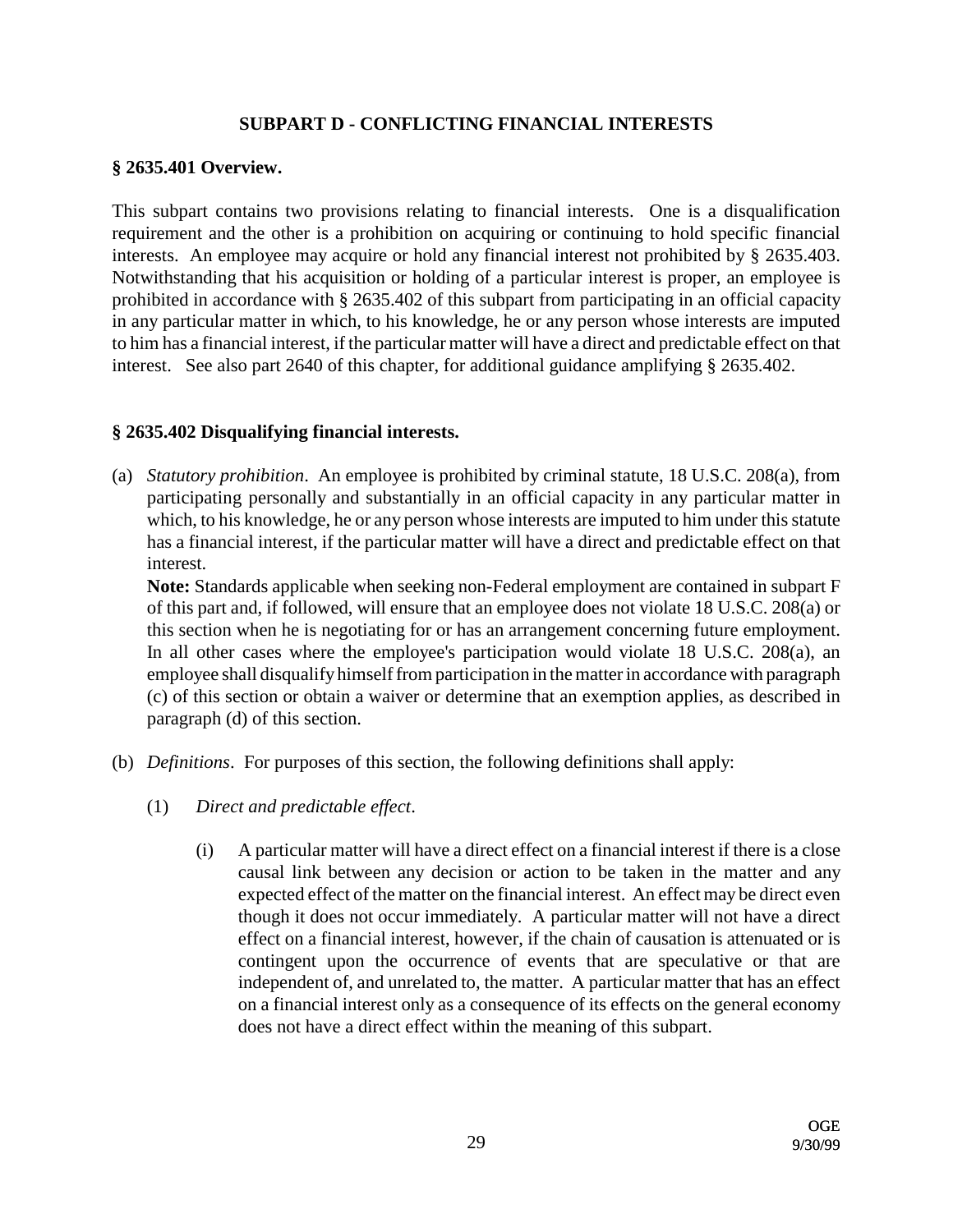(ii) A particular matter will have a predictable effect if there is a real, as opposed to a speculative possibility that the matter will affect the financial interest. It is not necessary, however, that the magnitude of the gain or loss be known, and the dollar amount of the gain or loss is immaterial.

**Note:** If a particular matter involves a specific party or parties, generally the matter will at most only have a direct and predictable effect, for purposes of this subpart, on a financial interest of the employee in or with a party, such as the employee's interest by virtue of owning stock. There may, however, be some situations in which, under the above standards, a particular matter will have a direct and predictable effect on an employee's financial interests in or with a nonparty. For example, if a party is a corporation, a particular matter may also have a direct and predictable effect on an employee's financial interests through ownership of stock in an affiliate, parent, or subsidiary of that party. Similarly, the disposition of a protest against the award of a contract to a particular company may also have a direct and predictable effect on an employee's financial interest in another company listed as a subcontractor in the proposal of one of the competing offerors.

Example 1: *An employee of the National Library of Medicine at the National Institutes of Health has just been asked to serve on the technical evaluation panel to review proposals for a new library computer search system. DEF Computer Corporation, a closely held company in which he and his wife own a majority of the stock, has submitted a proposal. Because award of the systems contract to DEF or to any other offeror will have a direct and predictable effect on both his and his wife's financial interests, the employee cannot participate on the technical evaluation team unless his disqualification has been waived*.

Example 2: *Upon assignment to the technical evaluation panel, the employee in the preceding example finds that DEF Computer Corporation has not submitted a proposal. Rather, LMN Corp., with which DEF competes for private sector business, is one of the six offerors. The employee is not disqualified from serving on the technical evaluation panel. Any effect on the employee's financial interests as a result of the agency's decision to award or not award the systems contract to LMN would be at most indirect and speculative.* 

- (2) *Imputed interests*. For purposes of 18 U.S.C. 208(a) and this subpart, the financial interests of the following persons will serve to disqualify an employee to the same extent as if they were the employee's own interests:
	- (i) The employee's spouse;
	- (ii) The employee's minor child;
	- (iii) The employee's general partner;
	- (iv) An organization or entity which the employee serves as officer, director, trustee, general partner or employee; and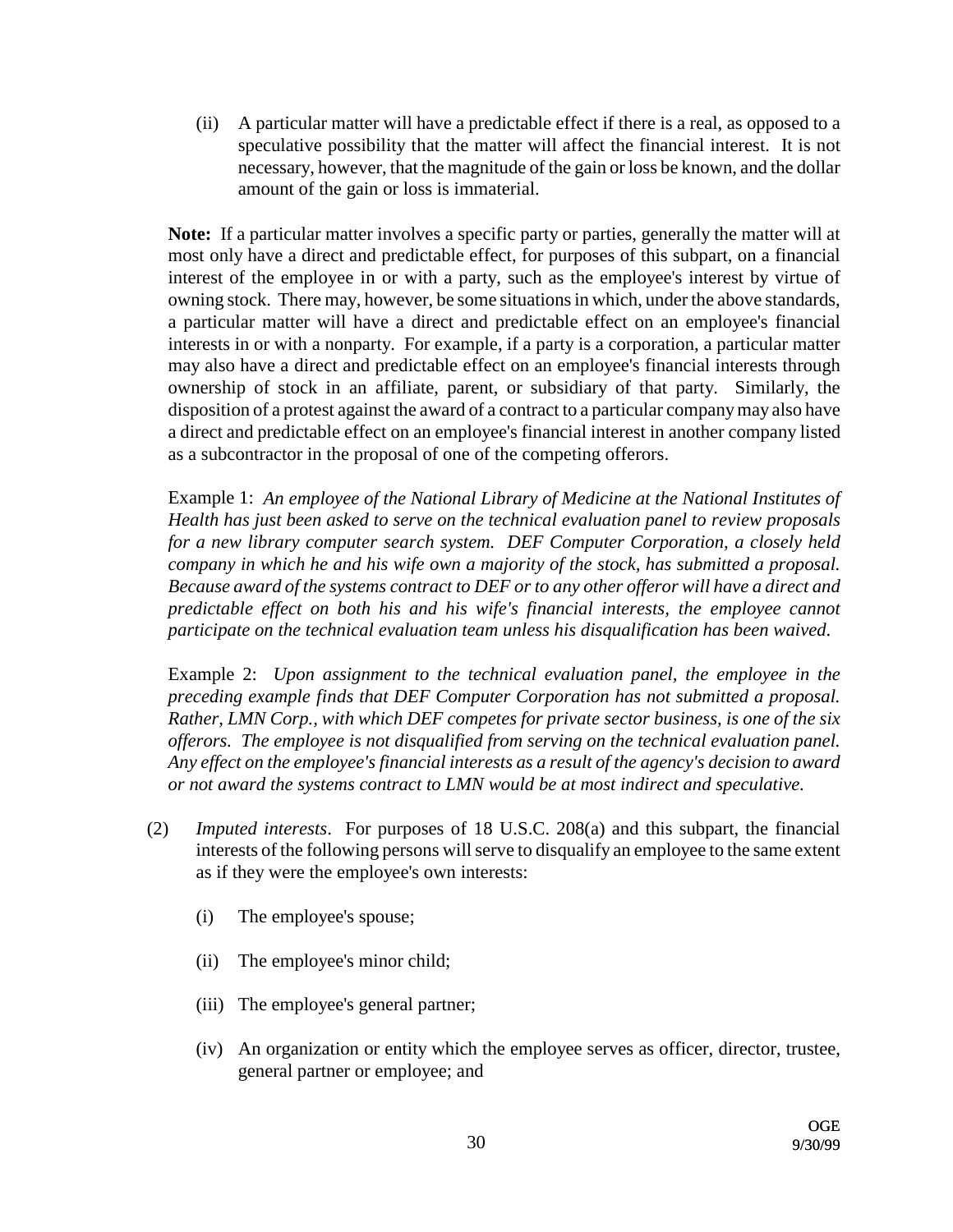(v) A person with whom the employee is negotiating for or has an arrangement concerning prospective employment. (Employees who are seeking other employment should refer to and comply with the standards in subpart F of this part).

Example 1: *An employee of the Department of Education serves without compensation on the board of directors of Kinder World, Inc., a nonprofit corporation that engages in good works. Even though her personal financial interests will not be affected, the employee must disqualify herself from participating in the review of a grant application submitted by Kinder World. Award or denial of the grant will affect the financial interests of Kinder World and its financial interests are imputed to her as a member of its board of directors.* 

Example 2: *The spouse of an employee of the Food and Drug Administration has obtained a position with a well established biomedical research company. The company has developed an artificial limb for which it is seeking FDA approval and the employee would ordinarily be asked to participate in the FDA's review and approval process. The spouse is a salaried employee of the company and has no direct ownership interest in the company. Nor does she have an indirect ownership interest, as would be the case, for example, if she were participating in a pension plan that held stock in the company. Her position with the company is such that the granting or withholding of FDA approval will not have a direct and predictable effect on her salary or on her continued employment with the company. Since the FDA approval process will not affect his spouse's financial interests, the employee is not disqualified under § 2635.402 from participating in that process. Nevertheless, the financial interests of the spouse's employer may be disqualifying under the impartiality principle, as implemented at § 2635.502.* 

(3) *Particular matter*. The term particular matter encompasses only matters that involve deliberation, decision, or action that is focused upon the interests of specific persons, or a discrete and identifiable class of persons. Such a matter is covered by this subpart even if it does not involve formal parties and may include governmental action such as legislation or policy-making that is narrowly focused on the interests of such a discrete and identifiable class of persons. The term particular matter, however, does not extend to the consideration or adoption of broad policy options that are directed to the interests of a large and diverse group of persons. The particular matters covered by this subpart include a judicial or other proceeding, application, request for a ruling or other determination, contract, claim, controversy, charge, accusation or arrest.

Example 1: *The Internal Revenue Service's amendment of its regulations to change the manner in which depreciation is calculated is not a particular matter, nor is the Social Security Administration's consideration of changes to its appeal procedures for disability claimants.*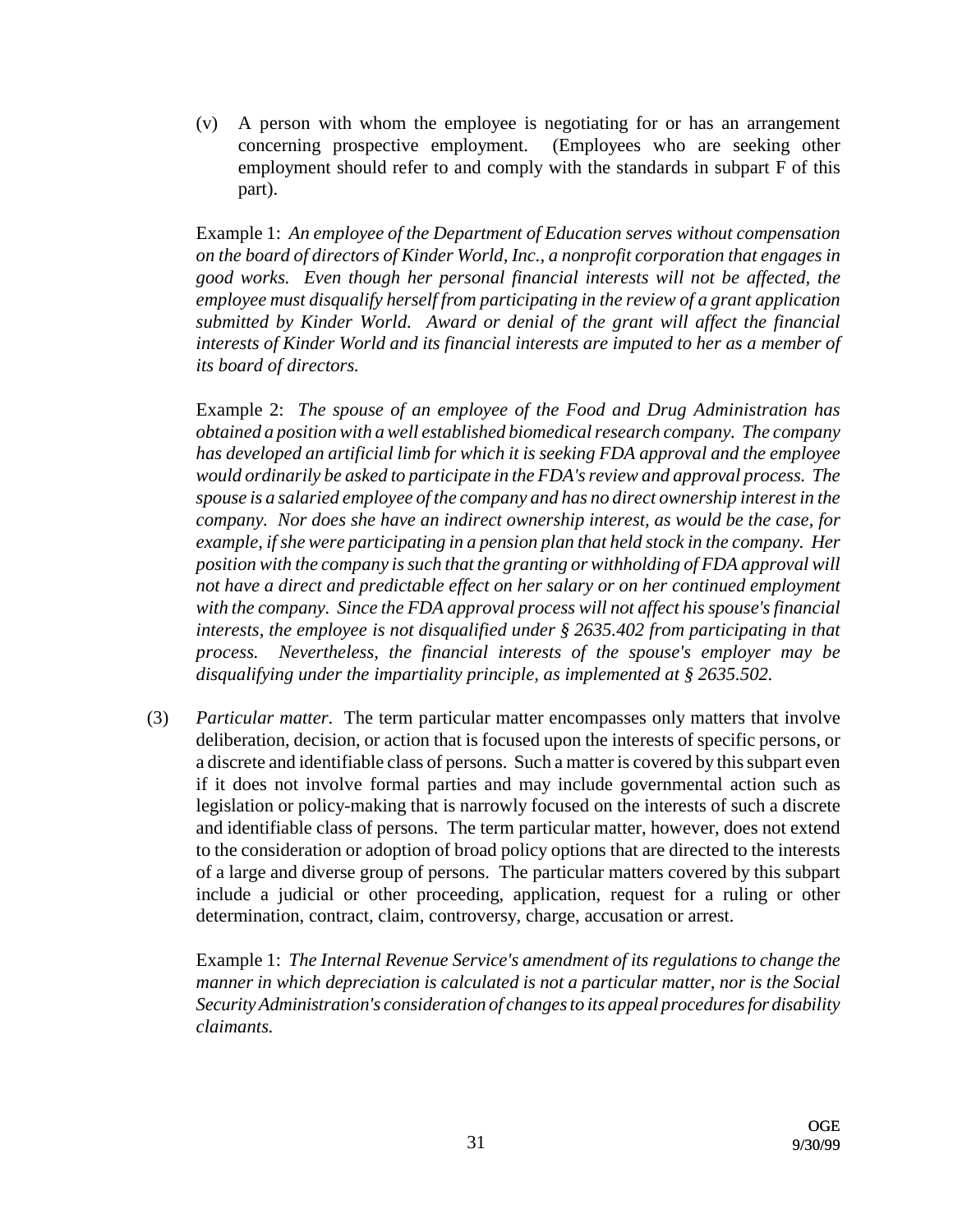Example 2: *Consideration by the Interstate Commerce Commission of regulations establishing safety standards for trucks on interstate highways involves a particular matter.* 

- (4) *Personal and substantial*. To participate personally means to participate directly. It includes the direct and active supervision of the participation of a subordinate in the matter. To participate substantially means that the employee's involvement is of significance to the matter. Participation may be substantial even though it is not determinative of the outcome of a particular matter. However, it requires more than official responsibility, knowledge, perfunctory involvement, or involvement on an administrative or peripheral issue. A finding of substantiality should be based not only on the effort devoted to a matter, but also on the importance of the effort. While a series of peripheral involvements may be insubstantial, the single act of approving or participating in a critical step may be substantial. Personal and substantial participation may occur when, for example, an employee participates through decision, approval, disapproval, recommendation, investigation or the rendering of advice in a particular matter.
- (c) *Disqualification*. Unless the employee is authorized to participate in the particular matter by virtue of a waiver or exemption described in paragraph (d) of this section or because the interest has been divested in accordance with paragraph (e) of this section, an employee shall disqualify himself from participating in a particular matter in which, to his knowledge, he or a person whose interests are imputed to him has a financial interest, if the particular matter will have a direct and predictable effect on that interest. Disqualification is accomplished by not participating in the particular matter.
	- (1) *Notification*. An employee who becomes aware of the need to disqualify himself from participation in a particular matter to which he has been assigned should notify the person responsible for his assignment. An employee who is responsible for his own assignment should take whatever steps are necessary to ensure that he does not participate in the matter from which he is disqualified. Appropriate oral or written notification of the employee's disqualification may be made to coworkers by the employee or a supervisor to ensure that the employee is not involved in a matter from which he is disqualified.
	- (2) *Documentation*. An employee need not file a written disqualification statement unless he is required by part 2634 of this chapter to file written evidence of compliance with an ethics agreement with the Office of Government Ethics or is asked by an agency ethics official or the person responsible for his assignment to file a written disqualification statement. However, an employee may elect to create a record of his actions by providing written notice to a supervisor or other appropriate official.

Example 1: *An Assistant Secretary of the Department of the Interior owns recreational property that borders on land which is being considered for annexation to a national*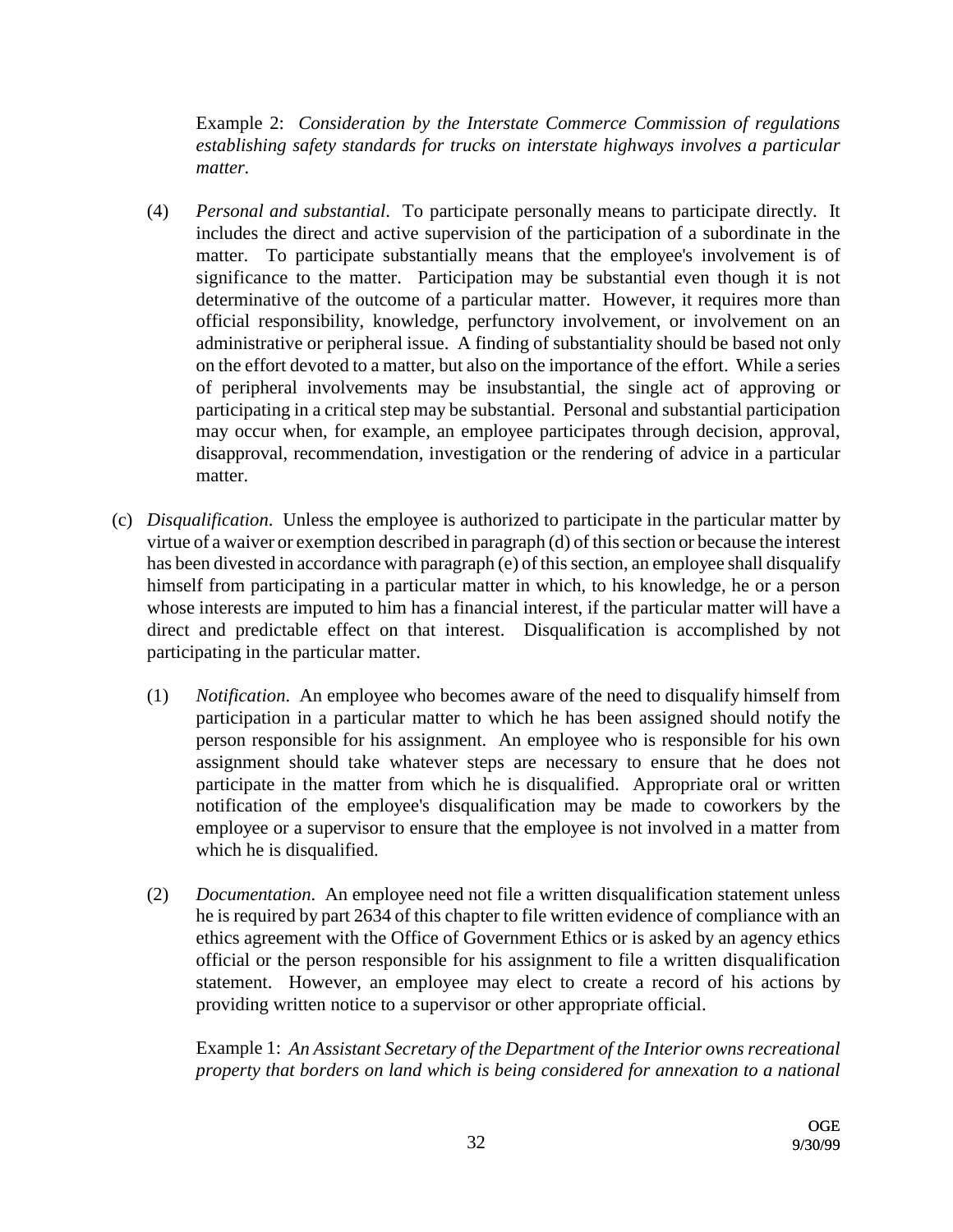*park. Annexation would directly and predictably increase the value of her vacation property and, thus, she is disqualified from participating in any way in the Department's deliberations or decisions regarding the annexation. Because she is responsible for determining which matters she will work on, she may accomplish her disqualification merely by ensuring that she does not participate in the matter. Because of the level of her position, however, the Assistant Secretary might be wise to establish a record that she has acted properly by providing a written disqualification statement to an official superior and by providing written notification of the disqualification to subordinates to ensure that they do not raise or discuss with her any issues related to the annexation.* 

- (d) *Waiver of or exemptions from disqualification*. An employee who would otherwise be disqualified by 18 U.S.C. 208(a) may be permitted to participate in a particular matter where the otherwise disqualifying financial interest is the subject of a regulatory exemption or individual waiver described in this paragraph, or results from certain Indian birthrights as described in 18 U.S.C. 208(b)(4).
	- (1) *Regulatory exemptions*. Under 18 U.S.C. 208(b)(2), regulatory exemptions of general applicability have been issued by the Office of Government Ethics, based on its determination that particular interests are too remote or too inconsequential to affect the integrity of the services of employees to whom those exemptions apply. See the regulations in subpart B of part 2640 of this chapter, which supersede any preexisting agency regulatory exemptions.
	- (2) *Individual waivers*. An individual waiver enabling the employee to participate in one or more particular matters may be issued under 18 U.S.C. 208(b)(1) if, in advance of the employee's participation:
		- (i) The employee:
			- (A) Advises the Government official responsible for the employee's appointment (or other Government official to whom authority to issue such a waiver for the employee has been delegated) about the nature and circumstances of the particular matter or matters; and
			- (B) Makes full disclosure to such official of the nature and extent of the disqualifying financial interest; and
		- (ii) Such official determines, in writing, that the employee's financial interest in the particular matter or matters is not so substantial as to be deemed likely to affect the integrity of the services which the Government may expect from such employee. See also subpart C of part 2640 of this chapter, for additional guidance.
	- (3) *Federal advisory committee member waivers*. An individual waiver may be issued under 18 U.S.C. 208(b)(3) to a special Government employee serving on, or under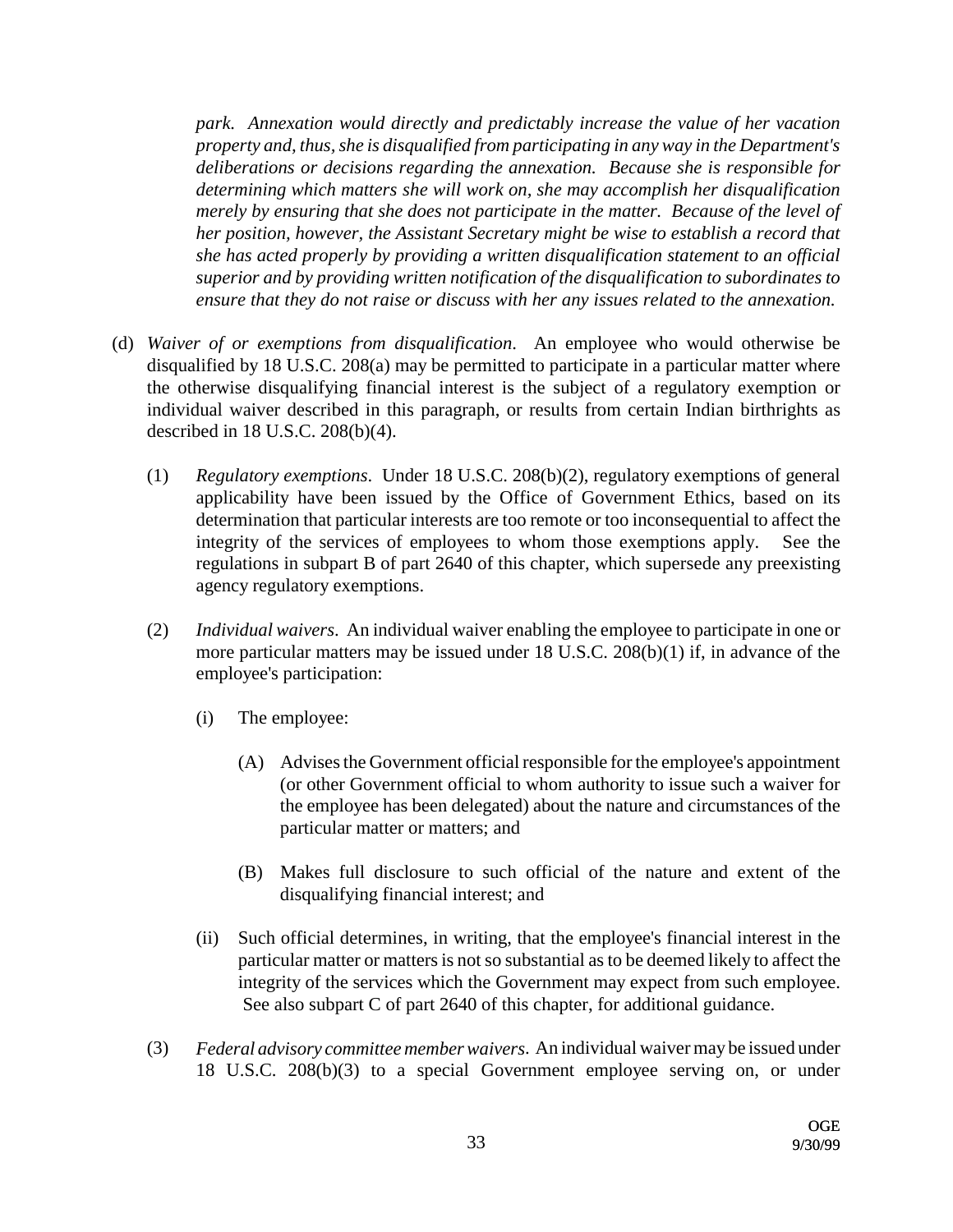consideration for appointment to, an advisory committee within the meaning of the Federal Advisory Committee Act if the Government official responsible for the employee's appointment (or other Government official to whom authority to issue such a waiver for the employee has been delegated):

- (i) Reviews the financial disclosure report filed by the special Government employee pursuant to the Ethics in Government Act of 1978; and
- (ii) Certifies in writing that the need for the individual's services outweighs the potential for a conflict of interest created by the otherwise disqualifying financial interest. See also subpart C of part 2640 of this chapter, for additional guidance.
- (4) *Consultation and notification regarding waivers*. When practicable, an official is required to consult formally or informally with the Office of Government Ethics prior to granting a waiver referred to in paragraph  $(d)(2)$  or  $(3)$  of this section. A copy of each such waiver is to be forwarded to the Director of the Office of Government Ethics.
- (e) *Divestiture of a disqualifying financial interest*. Upon sale or other divestiture of the asset or other interest that causes his disqualification from participation in a particular matter, 18 U.S.C. 208(a) and paragraph (c) of this section will no longer prohibit the employee's participation in the matter.
	- (1) *Voluntary divestiture*. An employee who would otherwise be disqualified from participation in a particular matter may voluntarily sell or otherwise divest himself of the interest that causes the disqualification.
	- (2) *Directed divestiture*. An employee may be required to sell or otherwise divest himself of the disqualifying financial interest if his continued holding of that interest is prohibited by statute or by agency supplemental regulation issued in accordance with § 2635.403(a), or if the agency determines in accordance with § 2635.403(b) that a substantial conflict exists between the financial interest and the employee's duties or accomplishment of the agency's mission.
	- (3) *Eligibility for special tax treatment*. An employee who is directed to divest an interest may be eligible to defer the tax consequences of divestiture under subpart J of part 2634 of this chapter. An employee who divests before obtaining a certificate of divestiture will not be eligible for this special tax treatment.
- (f) *Official duties that give rise to potential conflicts*. Where an employee's official duties create a substantial likelihood that the employee may be assigned to a particular matter from which he is disqualified, the employee should advise his supervisor or other person responsible for his assignments of that potential so that conflicting assignments can be avoided, consistent with the agency's needs.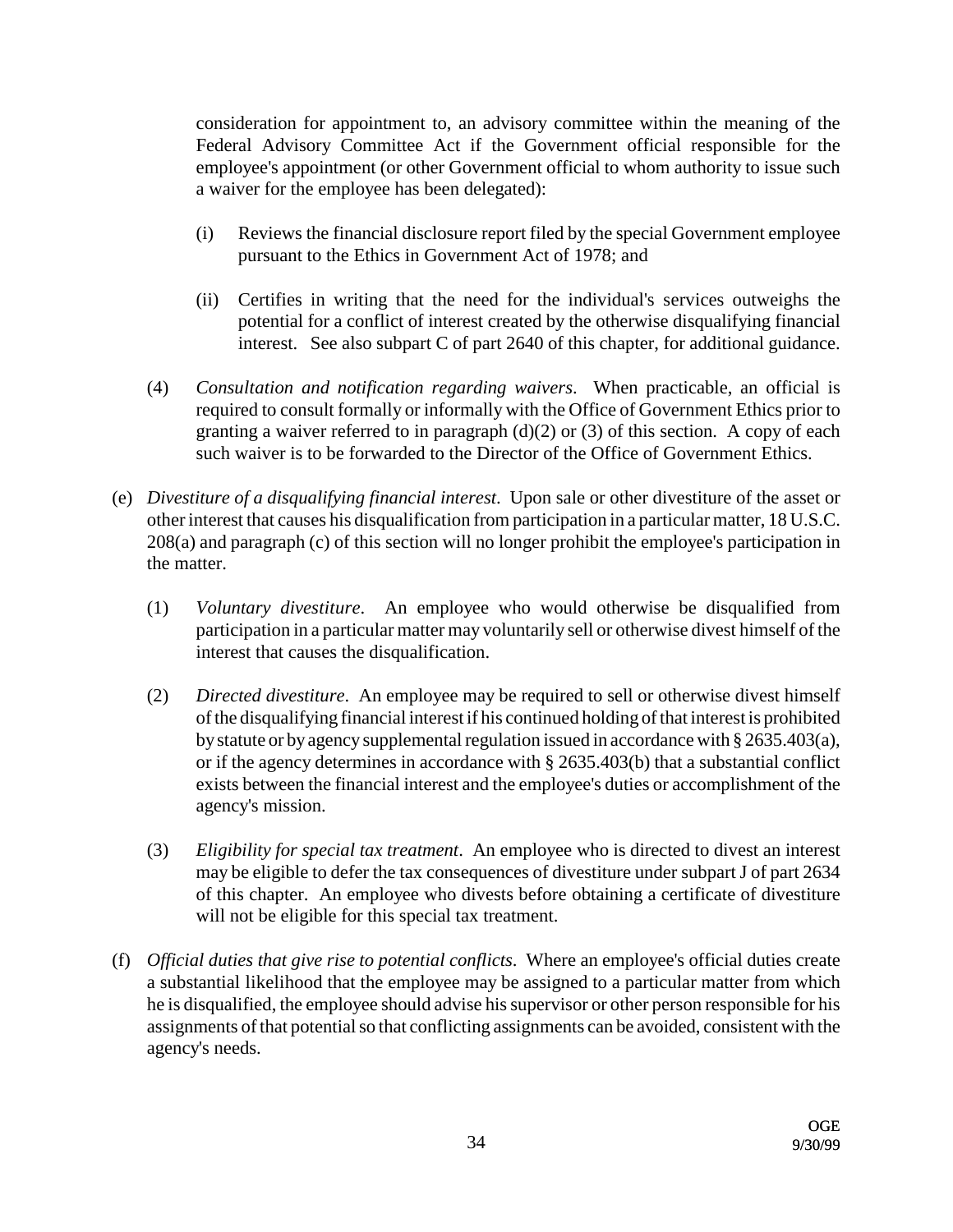### **§ 2635.403 Prohibited financial interests.**

An employee shall not acquire or hold any financial interest that he is prohibited from acquiring or holding by statute, by agency regulation issued in accordance with paragraph (a) of this section or by reason of an agency determination of substantial conflict under paragraph (b) of this section.

**Note:** There is no statute of Governmentwide applicability prohibiting employees from holding or acquiring any financial interest. Statutory restrictions, if any, are contained in agency statutes which, in some cases, may be implemented by agency regulations issued independent of this part.

- (a) *Agency regulation prohibiting certain financial interests*. An agency may, by supplemental agency regulation issued after February 3, 1993, prohibit or restrict the acquisition or holding of a financial interest or a class of financial interests by agency employees, or any category of agency employees, and the spouses and minor children of those employees, based on the agency's determination that the acquisition or holding of such financial interests would cause a reasonable person to question the impartiality and objectivity with which agency programs are administered. Where the agency restricts or prohibits the holding of certain financial interests by its employees' spouses or minor children, any such prohibition or restriction shall be based on a determination that there is a direct and appropriate nexus between the prohibition or restriction as applied to spouses and minor children and the efficiency of the service.
- (b) *Agency determination of substantial conflict*. An agency may prohibit or restrict an individual employee from acquiring or holding a financial interest or a class of financial interests based upon the agency designee's determination that the holding of such interest or interests will:
	- (1) Require the employee's disqualification from matters so central or critical to the performance of his official duties that the employee's ability to perform the duties of his position would be materially impaired; or
	- (2) Adversely affect the efficient accomplishment of the agency's mission because another employee cannot be readily assigned to perform work from which the employee would be disqualified by reason of the financial interest.

Example 1: *An Air Force employee who owns stock in a major aircraft engine manufacturer is being considered for promotion to a position that involves responsibility for development of a new fighter airplane. If the agency determined that engineering and other decisions about the Air Force's requirements for the fighter would directly and predictably affect his financial interests, the employee could not, by virtue of 18 U.S.C. 208(a), perform these significant duties of the position while retaining his stock in the company. The agency can require the employee to sell his stock as a condition of being selected for the position rather than allowing him to disqualify himself in particular matters.*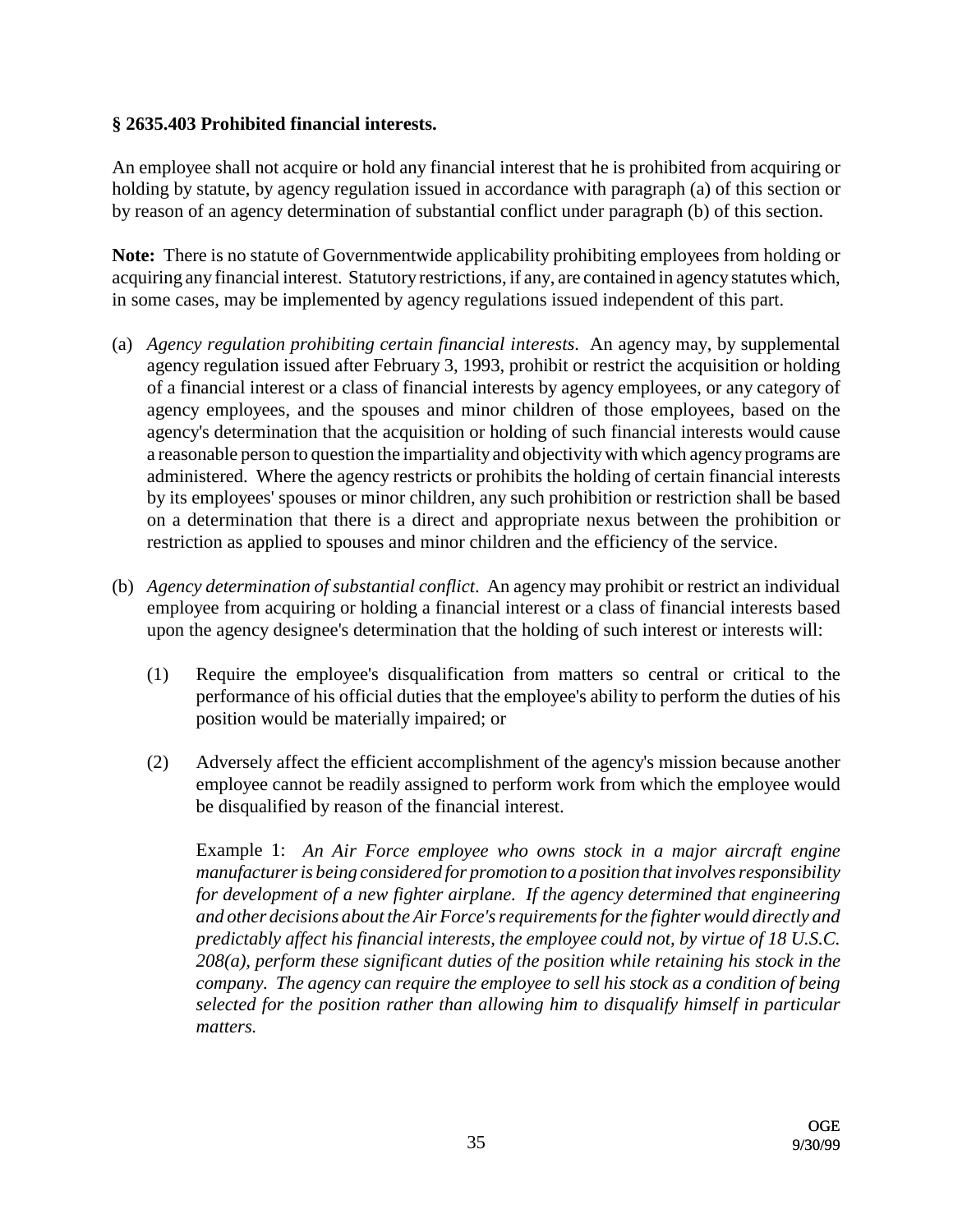- (c) *Definition of financial interest*. For purposes of this section:
	- (1) Except as provided in paragraph (c)(2) of this section, the term financial interest is limited to financial interests that are owned by the employee or by the employee's spouse or minor children. However, the term is not limited to only those financial interests that would be disqualifying under 18 U.S.C. 208(a) and § 2635.402. The term includes any current or contingent ownership, equity, or security interest in real or personal property or a business and may include an indebtedness or compensated employment relationship. It thus includes, for example, interests in the nature of stocks, bonds, partnership interests, fee and leasehold interests, mineral and other property rights, deeds of trust, and liens, and extends to any right to purchase or acquire any such interest, such as a stock option or commodity future. It does not include a future interest created by someone other than the employee, his spouse, or dependent child or any right as a beneficiary of an estate that has not been settled.

Example 1: *A regulatory agency has concluded that ownership by its employees of stock in entities regulated by the agency would significantly diminish public confidence in the agency's performance of its regulatory functions and thereby interfere with the accomplishment of its mission. In its supplemental agency regulations, the agency may prohibit its employees from acquiring or continuing to hold stock in regulated entities.*

Example 2: A*n agency that insures bank deposits may, by supplemental agency regulation, prohibit its employees who are bank examiners from obtaining loans from banks they examine. Examination of a member bank could have no effect on an employee's fixed obligation to repay a loan from that bank and, thus, would not affect an employee's financial interests so as to require disqualification under § 2635.402. Nevertheless, a loan from a member bank is a discrete financial interest within the meaning of § 2635.403(c) that may, when appropriate, be prohibited by supplemental agency regulation.* 

(2) The term financial interest includes service, with or without compensation, as an officer, director, trustee, general partner or employee of any person, including a nonprofit entity, whose financial interests are imputed to the employee under § 2635.402(b)(2)(iii) or (iv).

Example 1: *The Foundation for the Preservation of Wild Horses maintains herds of horses that graze on public and private lands. Because its costs are affected by Federal policies regarding grazing permits, the Foundation routinely comments on all proposed rules governing use of Federal grasslands issued by the Bureau of Land Management. BLM may require an employee to resign his uncompensated position as Vice President of the Foundation as a condition of his promotion to a policy-level position within the Bureau rather than allowing him to rely on disqualification in particular cases.*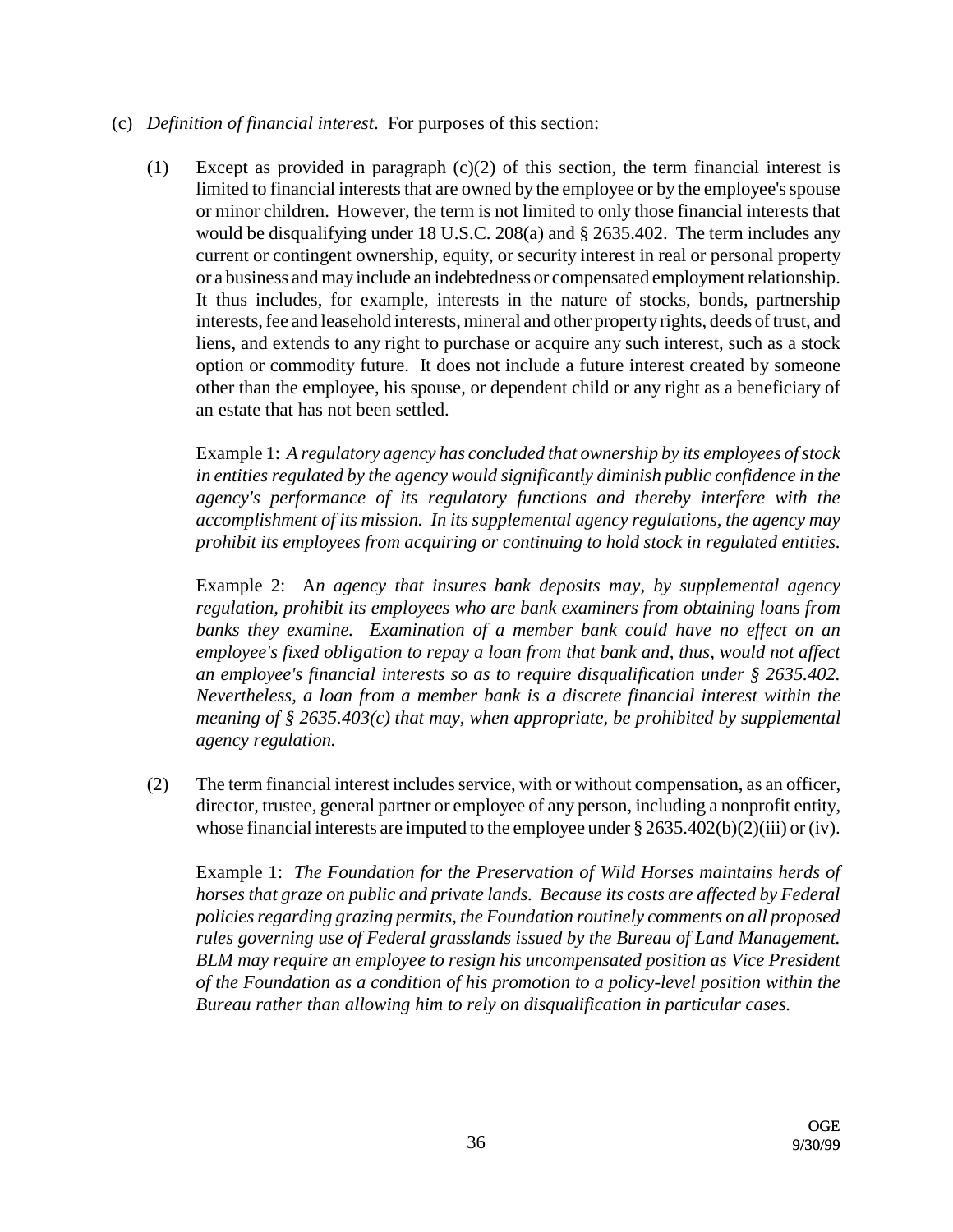- (d) *Reasonable period to divest or terminate*. Whenever an agency directs divestiture of a financial interest under paragraph (a) or (b) of this section, the employee shall be given a reasonable period of time, considering the nature of his particular duties and the nature and marketability of the interest, within which to comply with the agency's direction. Except in cases of unusual hardship, as determined by the agency, a reasonable period shall not exceed 90 days from the date divestiture is first directed. However, as long as the employee continues to hold the financial interest, he remains subject to any restrictions imposed by this subpart.
- (e) *Eligibility for special tax treatment*. An employee required to sell or otherwise divest a financial interest may be eligible to defer the tax consequences of divestiture under subpart J of part 2634 of this chapter.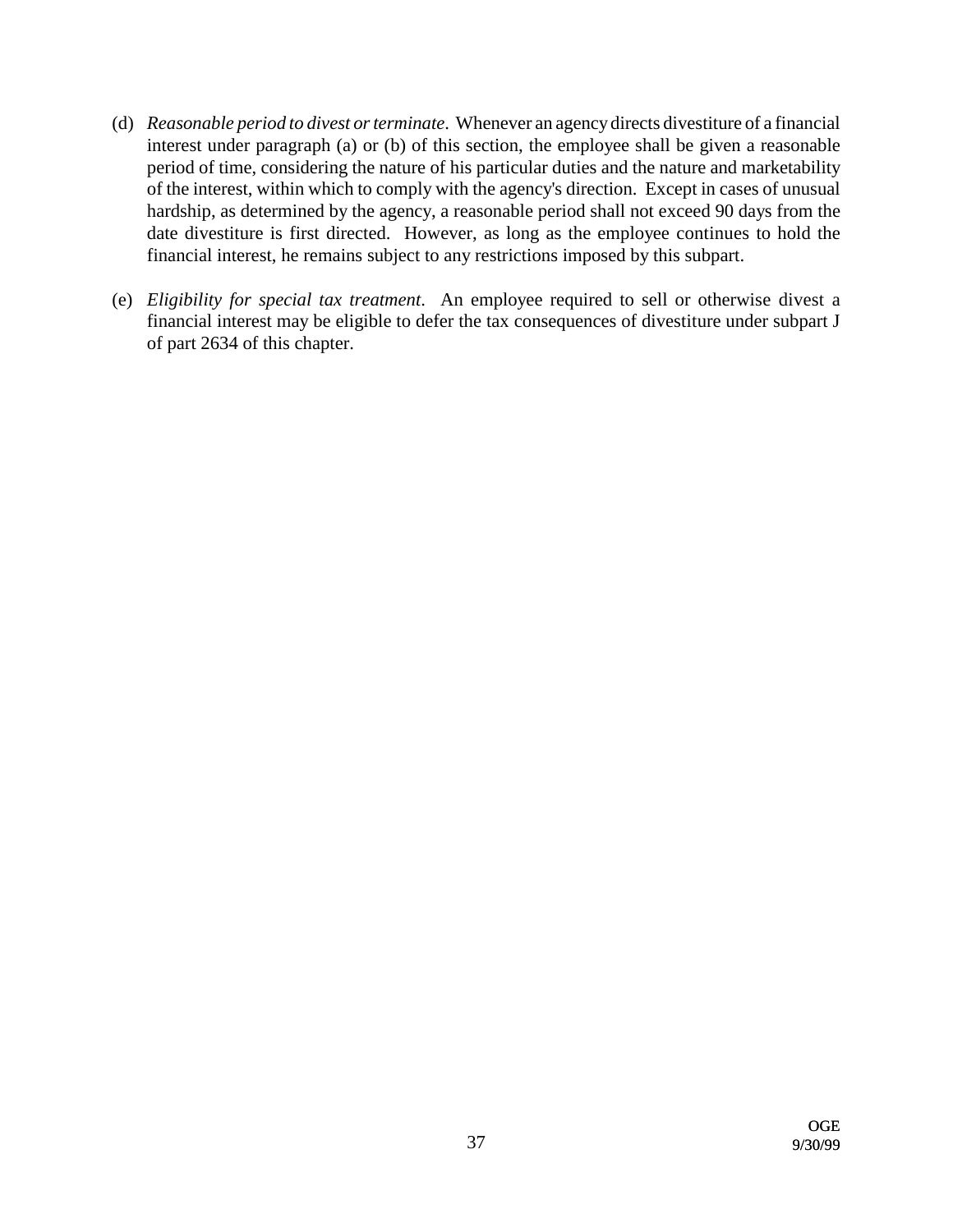### **SUBPART E - IMPARTIALITY IN PERFORMING OFFICIAL DUTIES**

#### **§ 2635.501 Overview.**

- (a) This subpart contains two provisions intended to ensure that an employee takes appropriate steps to avoid an appearance of loss of impartiality in the performance of his official duties. Under § 2635.502, unless he receives prior authorization, an employee should not participate in a particular matter involving specific parties which he knows is likely to affect the financial interests of a member of his household, or in which he knows a person with whom he has a covered relationship is or represents a party, if he determines that a reasonable person with knowledge of the relevant facts would question his impartiality in the matter. An employee who is concerned that other circumstances would raise a question regarding his impartiality should use the process described in § 2635.502 to determine whether he should or should not participate in a particular matter.
- (b) Under § 2635.503, an employee who has received an extraordinary severance or other payment from a former employer prior to entering Government service is subject, in the absence of a waiver, to a two-year period of disqualification from participation in particular matters in which that former employer is or represents a party.

**Note:** Questions regarding impartiality necessarily arise when an employee's official duties impact upon the employee's own financial interests or those of certain other persons, such as the employee's spouse or minor child. An employee is prohibited by criminal statute, 18 U.S.C. 208(a), from participating personally and substantially in an official capacity in any particular matter in which, to his knowledge, he, his spouse, general partner or minor child has a financial interest, if the particular matter will have a direct and predictable effect on that interest. The statutory prohibition also extends to an employee's participation in a particular matter in which, to his knowledge, an organization in which the employee is serving as officer, director, trustee, general partner or employee, or with whom he is negotiating or has an arrangement concerning prospective employment has a financial interest. Where the employee's participation in a particular matter would affect any one of these financial interests, the standards set forth in subparts D or F of this part apply and only a statutory waiver or exemption, as described in §§ 2635.402(d) and 2635.605(a), will enable the employee to participate in that matter. The authorization procedures in § 2635.502(d) may not be used to authorize an employee's participation in any such matter. Where the employee complies with all terms of the waiver, the granting of a statutory waiver will be deemed to constitute a determination that the interest of the Government in the employee's participation outweighs the concern that a reasonable person may question the integrity of agency programs and operations. Similarly, where the employee meets all prerequisites for the application of one of the exemptions set forth in subpart B of part 2640 of this chapter, that also constitutes a determination that the interest of the Government in the employee's participation outweighs the concern that a reasonable person may question the integrity of agency programs and operations.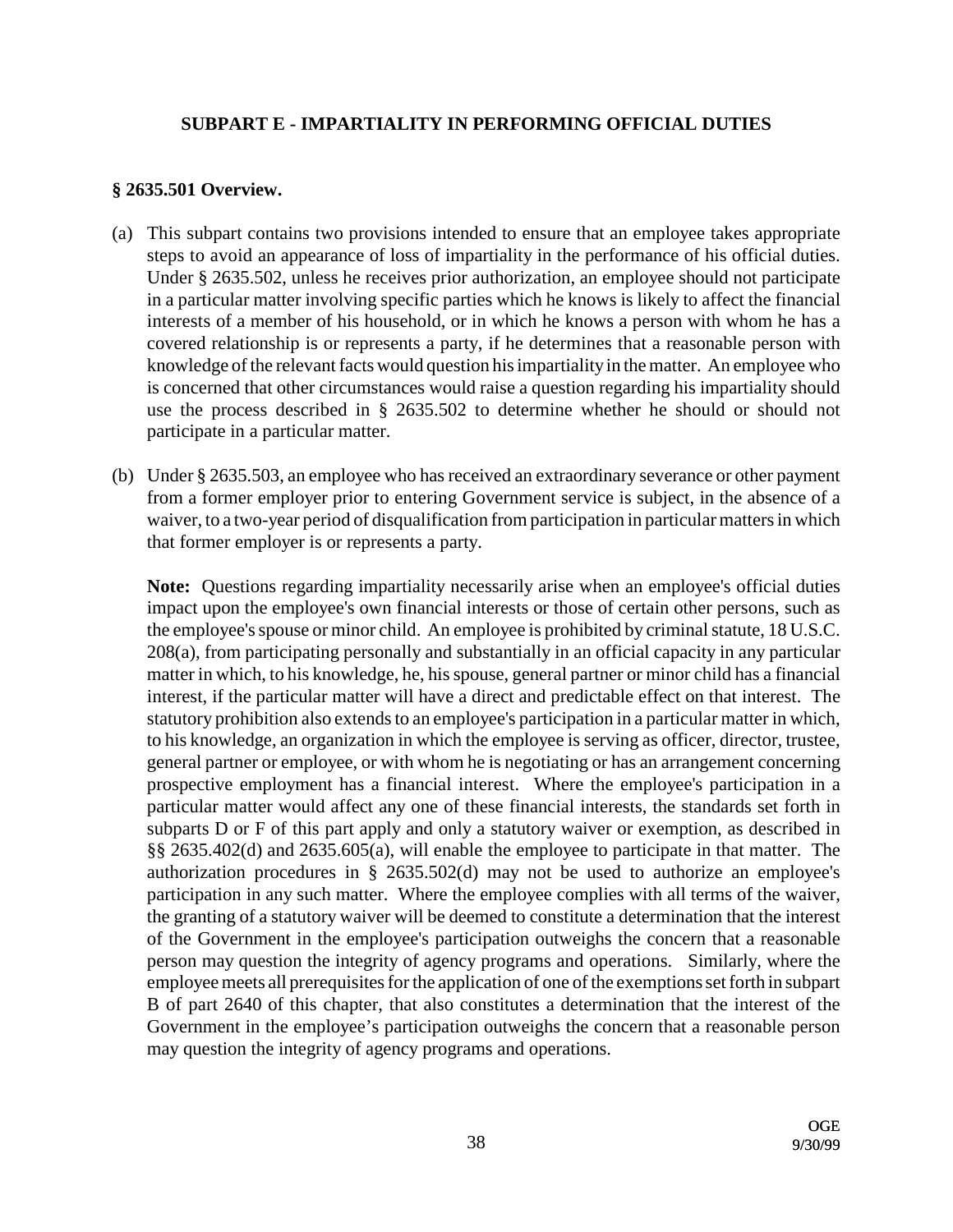### **§ 2635.502 Personal and business relationships.**

- (a) *Consideration of appearances by the employee*. Where an employee knows that a particular matter involving specific parties is likely to have a direct and predictable effect on the financial interest of a member of his household, or knows that a person with whom he has a covered relationship is or represents a party to such matter, and where the employee determines that the circumstances would cause a reasonable person with knowledge of the relevant facts to question his impartiality in the matter, the employee should not participate in the matter unless he has informed the agency designee of the appearance problem and received authorization from the agency designee in accordance with paragraph (d) of this section.
	- (1) In considering whether a relationship would cause a reasonable person to question his impartiality, an employee may seek the assistance of his supervisor, an agency ethics official or the agency designee.
	- (2) An employee who is concerned that circumstances other than those specifically described in this section would raise a question regarding his impartiality should use the process described in this section to determine whether he should or should not participate in a particular matter.
- (b) *Definitions*. For purposes of this section:
	- (1) An employee has a *covered relationship* with:
		- (i) A person, other than a prospective employer described in  $\S$  2635.603(c), with whom the employee has or seeks a business, contractual or other financial relationship that involves other than a routine consumer transaction;

**Note:** An employee who is seeking employment within the meaning of § 2635.603 shall comply with subpart F of this part rather than with this section.

- (ii) A person who is a member of the employee's household, or who is a relative with whom the employee has a close personal relationship;
- (iii) A person for whom the employee's spouse, parent or dependent child is, to the employee's knowledge, serving or seeking to serve as an officer, director, trustee, general partner, agent, attorney, consultant, contractor or employee;
- (iv) Any person for whom the employee has, within the last year, served as officer, director, trustee, general partner, agent, attorney, consultant, contractor or employee; or
- (v) An organization, other than a political party described in 26 U.S.C. 527(e), in which the employee is an active participant. Participation is active if, for example,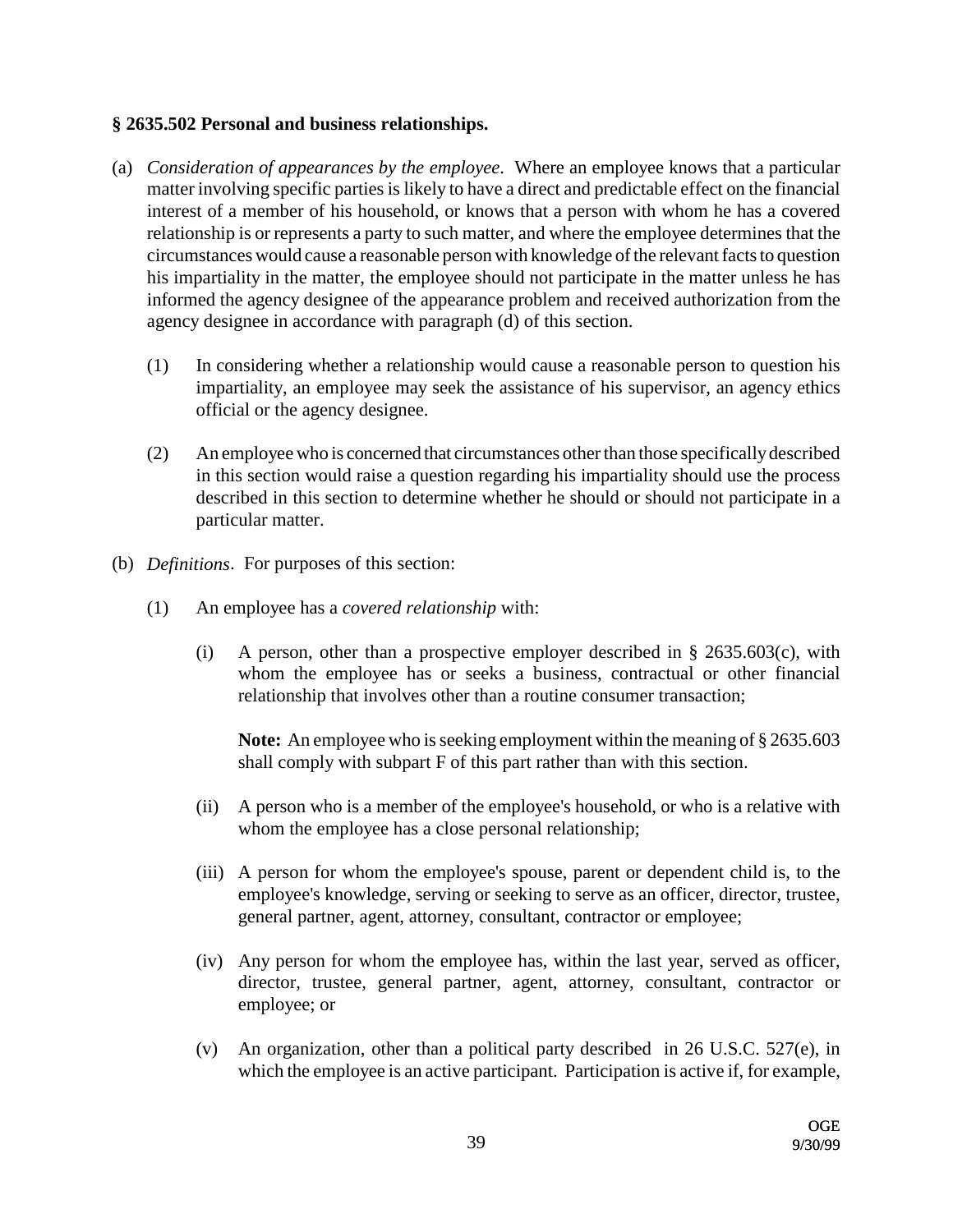it involves service as an official of the organization or in a capacity similar to that of a committee or subcommittee chairperson or spokesperson, or participation in directing the activities of the organization. In other cases, significant time devoted to promoting specific programs of the organization, including coordination of fundraising efforts, is an indication of active participation. Payment of dues or the donation or solicitation of financial support does not, in itself, constitute active participation.

**Note:** Nothing in this section shall be construed to suggest that an employee should not participate in a matter because of his political, religious or moral views.

- (2) *Direct and predictable effect* has the meaning set forth in § 2635.402(b)(1).
- (3) *Particular matter involving specific parties* has the meaning set forth in § 2637.102(a)(7) of this chapter.

Example 1: *An employee of the General Services Administration has made an offer to purchase a restaurant owned by a local developer. The developer has submitted an offer in response to a GSA solicitation for lease of office space. Under the circumstances, she would be correct in concluding that a reasonable person would be likely to question her impartiality if she were to participate in evaluating that developer's or its competitor's lease proposal.* 

Example 2: *An employee of the Department of Labor is providing technical assistance in drafting occupational safety and health legislation that will affect all employers of five or more persons. His wife is employed as an administrative assistant by a large corporation that will incur additional costs if the proposed legislation is enacted. Because the legislation is not a particular matter involving specific parties, the employee may continue to work on the legislation and need not be concerned that his wife's employment with an affected corporation would raise a question concerning his impartiality.* 

Example 3: *An employee of the Defense Logistics Agency who has responsibilities for testing avionics being produced by an Air Force contractor has just learned that his sister-in-law has accepted employment as an engineer with the contractor's parent corporation. Where the parent corporation is a conglomerate, the employee could reasonably conclude that, under the circumstances, a reasonable person would not be likely to question his impartiality if he were to continue to perform his test and evaluation responsibilities.* 

Example 4: *An engineer has just resigned from her position as vice president of an electronics company in order to accept employment with the Federal Aviation Administration in a position involving procurement responsibilities. Although the employee did not receive an extraordinary payment in connection with her resignation*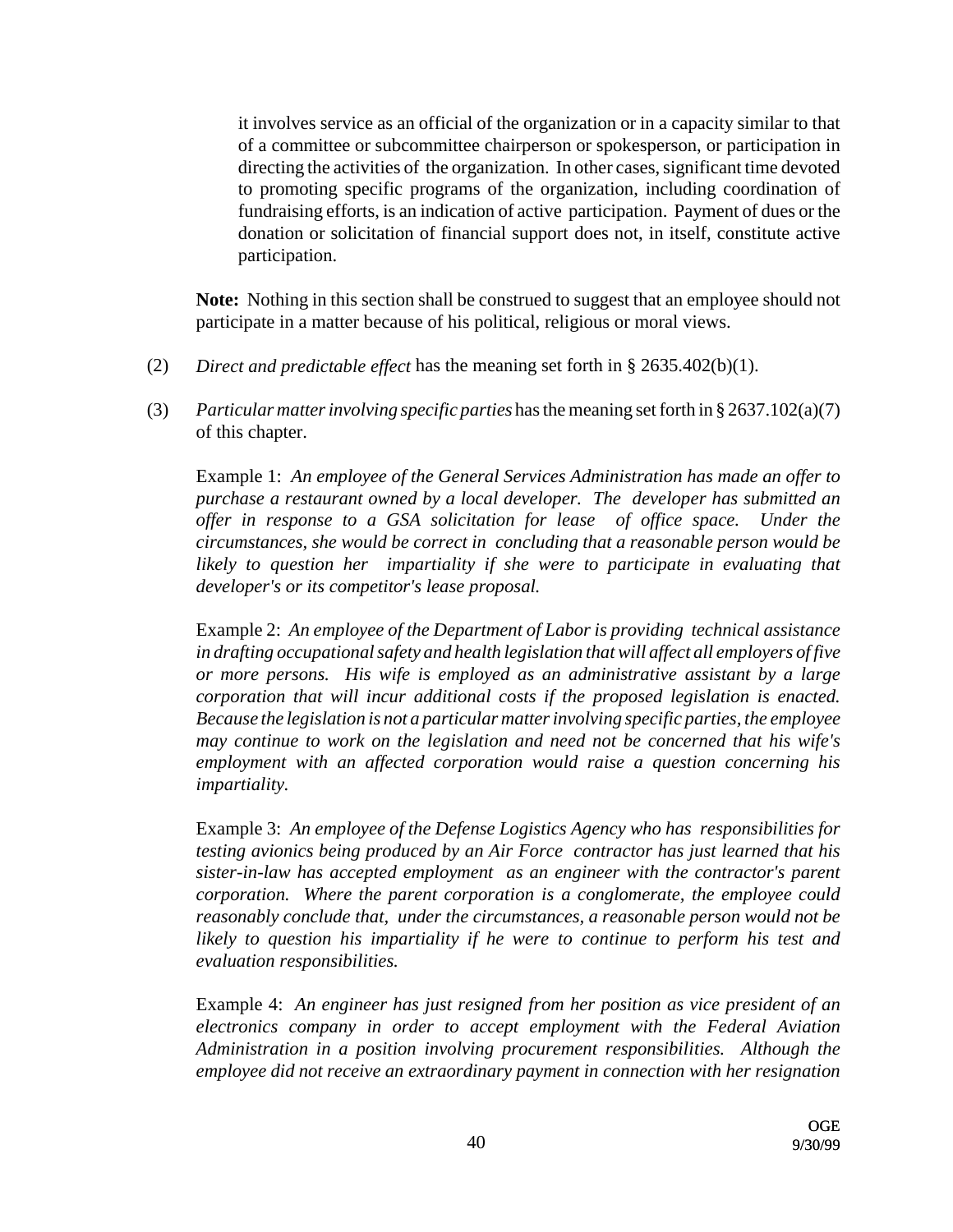*and has severed all financial ties with the firm, under the circumstances she would be correct in concluding that her former service as an officer of the company would be likely to cause a reasonable person to question her impartiality if she were to participate in the administration of a DOT contract for which the firm is a first-tier subcontractor.*

Example 5: *An employee of the Internal Revenue Service is a member of a private organization whose purpose is to restore a Victorian-era railroad station and she chairs its annual fundraising drive. Under the circumstances, the employee would be correct in concluding that her active membership in the organization would be likely to cause a reasonable person to question her impartiality if she were to participate in an IRS determination regarding the tax-exempt status of the organization.* 

- (c) *Determination by agency designee*. Where he has information concerning a potential appearance problem arising from the financial interest of a member of the employee's household in a particular matter involving specific parties, or from the role in such matter of a person with whom the employee has a covered relationship, the agency designee may make an independent determination as to whether a reasonable person with knowledge of the relevant facts would be likely to question the employee's impartiality in the matter. Ordinarily, the agency designee's determination will be initiated by information provided by the employee pursuant to paragraph (a) of this section. However, at any time, including after the employee has disqualified himself from participation in a matter pursuant to paragraph (e) of this section, the agency designee may make this determination on his own initiative or when requested by the employee's supervisor or any other person responsible for the employee's assignment.
	- (1) If the agency designee determines that the employee's impartiality is likely to be questioned, he shall then determine, in accordance with paragraph (d) of this section, whether the employee should be authorized to participate in the matter. Where the agency designee determines that the employee's participation should not be authorized, the employee will be disqualified from participation in the matter in accordance with paragraph (e) of this section.
	- (2) If the agency designee determines that the employee's impartiality is not likely to be questioned, he may advise the employee, including an employee who has reached a contrary conclusion under paragraph (a) of this section, that the employee's participation in the matter would be proper.
- **(**d) *Authorization by agency designee*. Where an employee's participation in a particular matter involving specific parties would not violate 18 U.S.C. 208(a), but would raise a question in the mind of a reasonable person about his impartiality, the agency designee may authorize the employee to participate in the matter based on a determination, made in light of all relevant circumstances, that the interest of the Government in the employee's participation outweighs the concern that a reasonable person may question the integrity of the agency's programs and operations. Factors which may be taken into consideration include: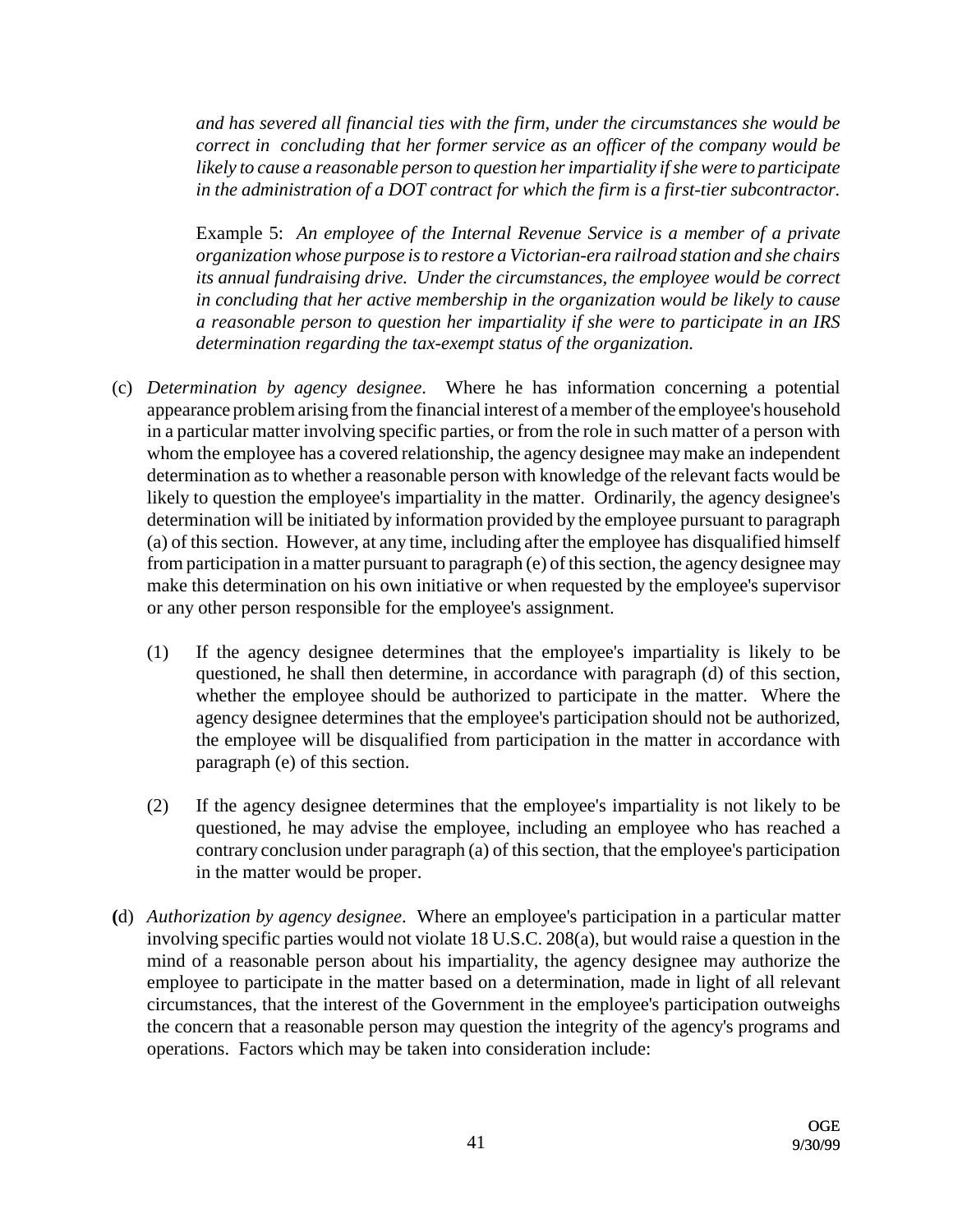- (1) The nature of the relationship involved;
- (2) The effect that resolution of the matter would have upon the financial interests of the person involved in the relationship;
- (3) The nature and importance of the employee's role in the matter, including the extent to which the employee is called upon to exercise discretion in the matter;
- (4) The sensitivity of the matter;
- (5) The difficulty of reassigning the matter to another employee; and
- (6) Adjustments that may be made in the employee's duties that would reduce or eliminate the likelihood that a reasonable person would question the employee's impartiality.

Authorization by the agency designee shall be documented in writing at the agency designee's discretion or when requested by the employee. An employee who has been authorized to participate in a particular matter involving specific parties may not thereafter disqualify himself from participation in the matter on the basis of an appearance problem involving the same circumstances that have been considered by the agency designee.

Example 1: *The Deputy Director of Personnel for the Department of the Treasury and an attorney with the Department's Office of General Counsel are general partners in a real estate partnership. The Deputy Director advises his supervisor, the Director of Personnel, of the relationship upon being assigned to a selection panel for a position for which his partner has applied. If selected, the partner would receive a substantial increase in salary. The agency designee cannot authorize the Deputy Director to participate on the panel under the authority of this section since the Deputy Director is prohibited by criminal statute, 18 U.S.C. 208(a), from participating in a particular matter affecting the financial interest of a person who is his general partner. See § 2635.402.* 

Example 2: *A new employee of the Securities and Exchange Commission is assigned to an investigation of insider trading by the brokerage house where she had recently been employed. Because of the sensitivity of the investigation, the agency designee may be unable to conclude that the Government's interest in the employee's participation in the investigation outweighs the concern that a reasonable person may question the integrity of the investigation, even though the employee has severed all financial ties with the company. Based on consideration of all relevant circumstances, the agency designee might determine, however, that it is in the interest of the Government for the employee to pass on a routine filing by the particular brokerage house.* 

Example 3: *An Internal Revenue Service employee involved in a long and complex tax audit is advised by her son that he has just accepted an entry-level management position with a corporation whose taxes are the subject of the audit. Because the audit is essentially complete*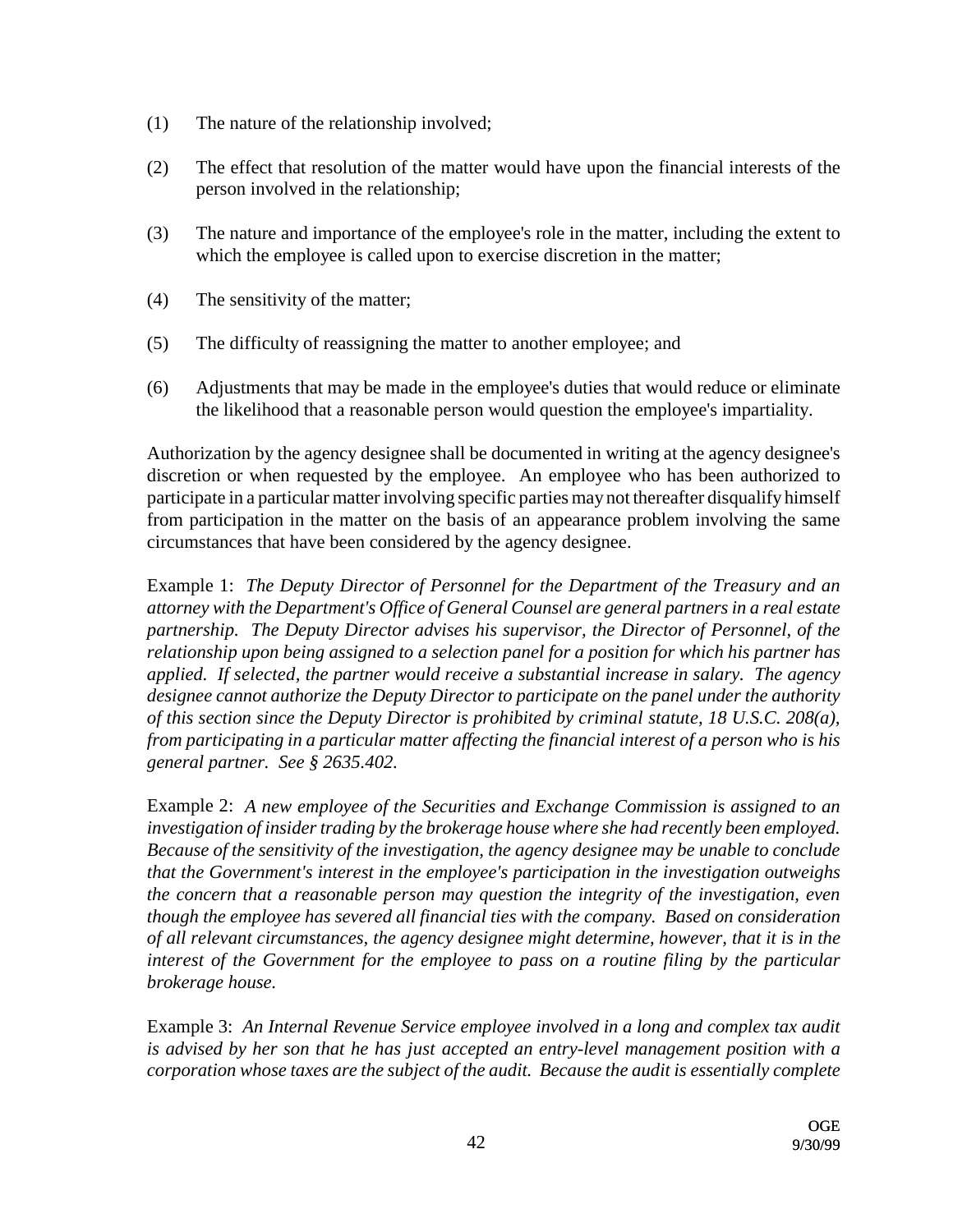*and because the employee is the only one with an intimate knowledge of the case, the agency designee might determine, after considering all relevant circumstances, that it is in the Government's interest for the employee to complete the audit, which is subject to additional levels of review.* 

- (e) *Disqualification*. Unless the employee is authorized to participate in the matter under paragraph (d) of this section, an employee shall not participate in a particular matter involving specific parties when he or the agency designee has concluded, in accordance with paragraph (a) or (c) of this section, that the financial interest of a member of the employee's household, or the role of a person with whom he has a covered relationship, is likely to raise a question in the mind of a reasonable person about his impartiality. Disqualification is accomplished by not participating in the matter.
	- (1) *Notification*. An employee who becomes aware of the need to disqualify himself from participation in a particular matter involving specific parties to which he has been assigned should notify the person responsible for his assignment. An employee who is responsible for his own assignment should take whatever steps are necessary to ensure that he does not participate in the matter from which he is disqualified. Appropriate oral or written notification of the employee's disqualification may be made to coworkers by the employee or a supervisor to ensure that the employee is not involved in a particular matter involving specific parties from which he is disqualified.
	- (2) *Documentation*. An employee need not file a written disqualification statement unless he is required by part 2634 of this chapter to file written evidence of compliance with an ethics agreement with the Office of Government Ethics or is specifically asked by an agency ethics official or the person responsible for his assignment to file a written disqualification statement. However, an employee may elect to create a record of his actions by providing written notice to a supervisor or other appropriate official.
- (f) *Relevant considerations*. An employee's reputation for honesty and integrity is not a relevant consideration for purposes of any determination required by this section.

# **§ 2635.503 Extraordinary payments from former employers.**

(a) *Disqualification requirement*. Except as provided in paragraph (c) of this section, an employee shall be disqualified for two years from participating in any particular matter in which a former employer is a party or represents a party if he received an extraordinary payment from that person prior to entering Government service. The two-year period of disqualification begins to run on the date that the extraordinary payment is received.

Example 1: *Following his confirmation hearings and one month before his scheduled swearing in, a nominee to the position of Assistant Secretary of a department received an extraordinary*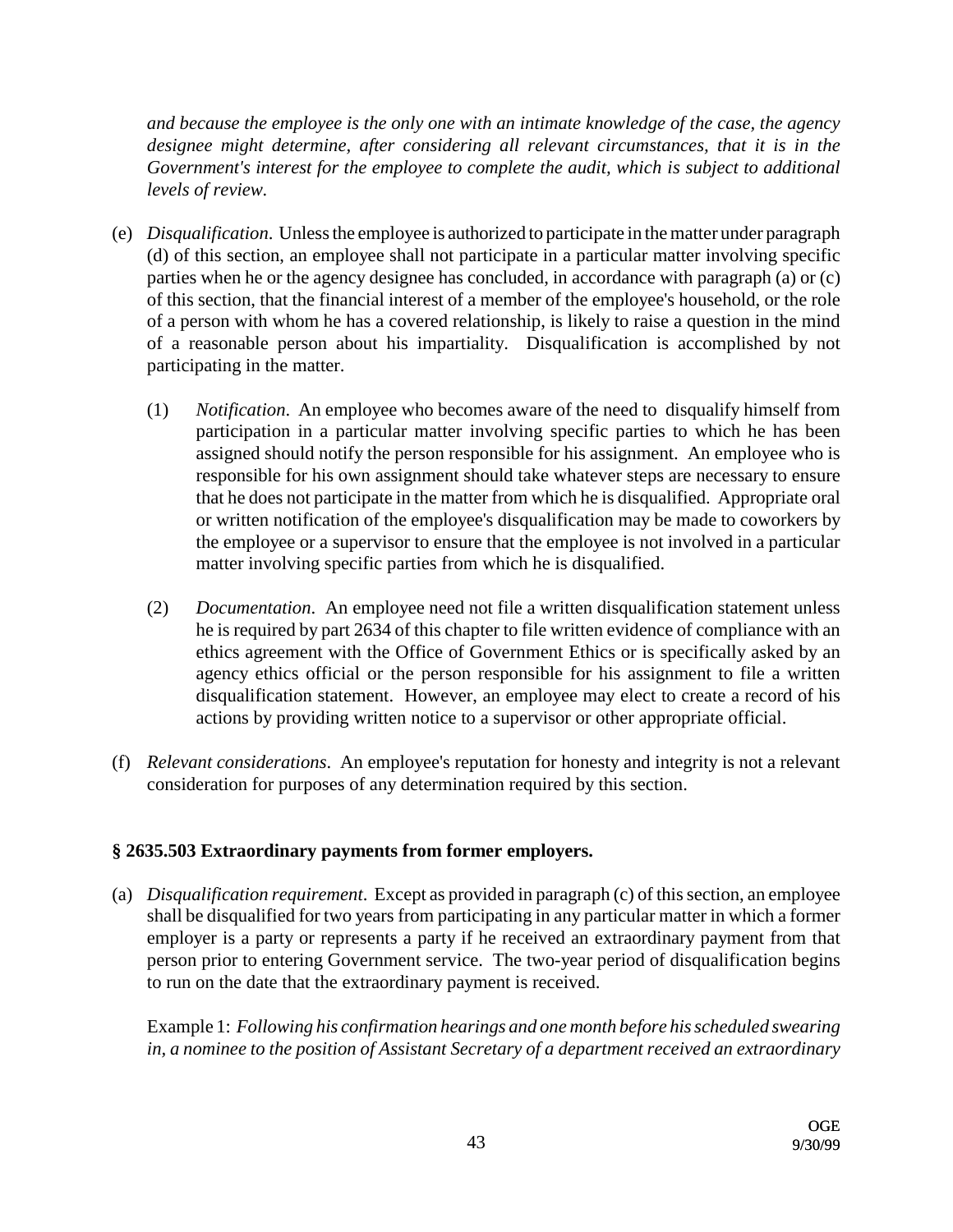*payment from his employer. For one year and 11 months after his swearing in, the Assistant Secretary may not participate in any particular matter to which his former employer is a party.*

Example 2: *An employee received an extraordinary payment from her former employer, a coal mine operator, prior to entering on duty with the Department of the Interior. For two years thereafter, she may not participate in a determination regarding her former employer's obligation to reclaim a particular mining site, because her former employer is a party to the matter. However, she may help to draft reclamation legislation affecting all coal mining operations because this legislation does not involve any parties.* 

- (b) *Definitions*. For purposes of this section, the following definitions shall apply:
	- (1) *Extraordinary payment* means any item, including cash or an investment interest, with a value in excess of \$10,000, which is paid:
		- (i) On the basis of a determination made after it became known to the former employer that the individual was being considered for or had accepted a Government position; and
		- (ii) Other than pursuant to the former employer's established compensation, partnership, or benefits program. A compensation, partnership, or benefits program will be deemed an established program if it is contained in bylaws, a contract or other written form, or if there is a history of similar payments made to others not entering into Federal service.

Example 1: *The vice president of a small corporation is nominated to be an ambassador. In recognition of his service to the corporation, the board of directors votes to pay him \$50,000 upon his confirmation in addition to the regular severance payment provided for by the corporate bylaws. The regular severance payment is not an extraordinary payment. The gratuitous payment of \$50,000 is an extraordinary payment, since the corporation had not made similar payments to other departing officers.* 

- (2) *Former employer* includes any person which the employee served as an officer, director, trustee, general partner, agent, attorney, consultant, contractor or employee.
- (c) *Waiver of disqualification*. The disqualification requirement of this section may be waived based on a finding that the amount of the payment was not so substantial as to cause a reasonable person to question the employee's ability to act impartially in a matter in which the former employer is or represents a party. The waiver shall be in writing and may be given only by the head of the agency or, where the recipient of the payment is the head of the agency, by the President or his designee. Waiver authority may be delegated by agency heads to any person who has been delegated authority to issue individual waivers under 18 U.S.C. 208(b) for the employee who is the recipient of the extraordinary payment.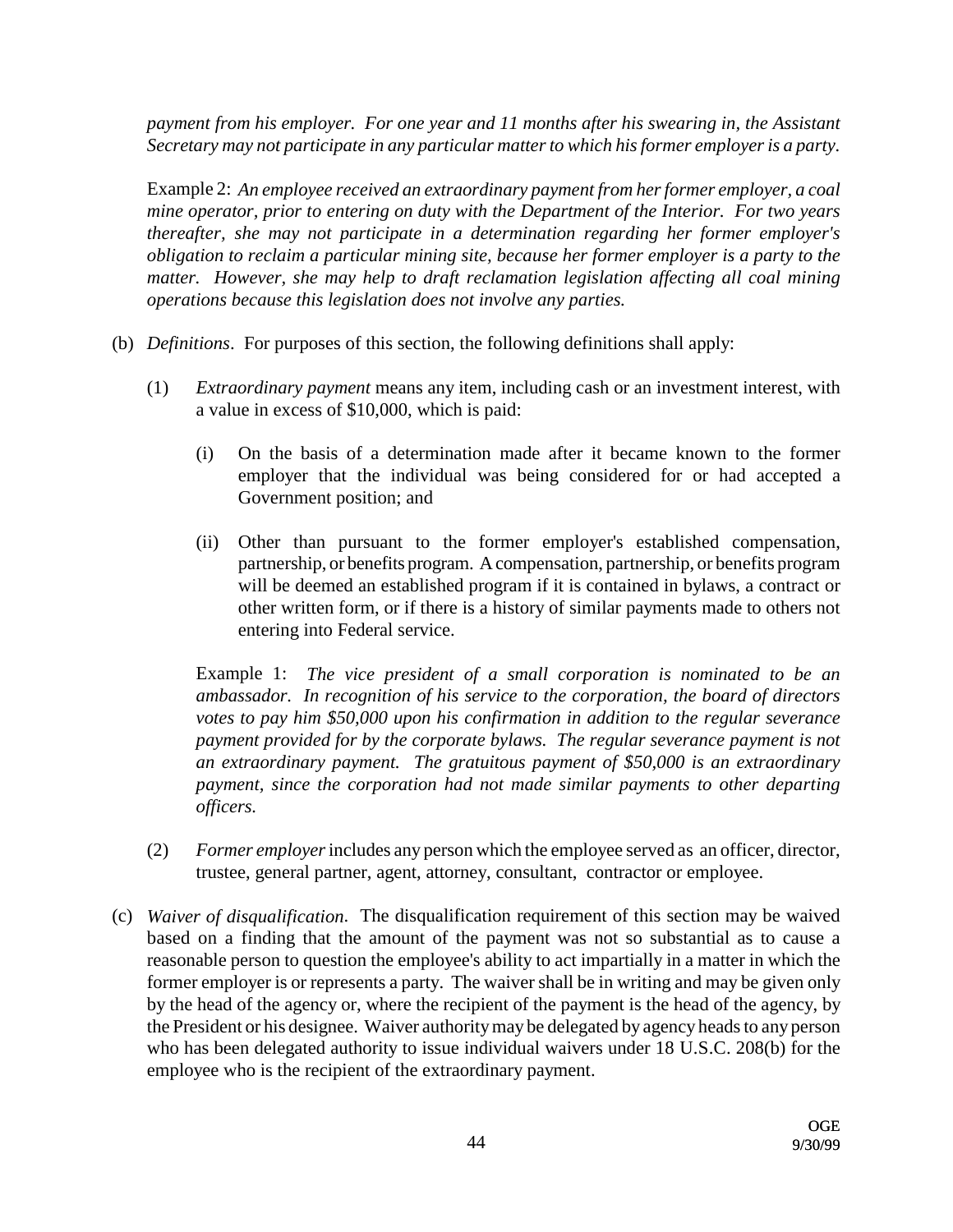## **SUBPART F - SEEKING OTHER EMPLOYMENT**

## **§ 2635.601 Overview.**

This subpart contains a disqualification requirement that applies to employees when seeking employment with persons whose financial interests would be directly and predictably affected by particular matters in which the employees participate personally and substantially. Specifically, it addresses the requirement of 18 U.S.C. 208(a) that an employee disqualify himself from participation in any particular matter that will have a direct and predictable effect on the financial interests of a person "with whom he is negotiating or has any arrangement concerning prospective employment." See § 2635.402 and § 2640.103 of this chapter. Beyond this statutory requirement, it also addresses the issues of lack of impartiality that require disqualification from particular matters affecting the financial interests of a prospective employer when an employee's actions in seeking employment fall short of actual employment negotiations.

## **§ 2635.602 Applicability and related considerations.**

To ensure that he does not violate 18 U.S.C. 208(a) or the principles of ethical conduct contained in § 2635.101(b), an employee who is seeking employment or who has an arrangement concerning prospective employment shall comply with the applicable disqualification requirements of §§ 2635.604 and 2635.606 if particular matters in which the employee will be participating personally and substantially would directly and predictably affect the financial interests of a prospective employer or of a person with whom he has an arrangement concerning prospective employment. Compliance with this subpart also will ensure that the employee does not violate subpart D or E of this part.

**Note:** An employee who is seeking employment with a person whose financial interests are not affected directly and predictably by particular matters in which he participates personally and substantially has no obligation under this subpart. An employee may, however, be subject to other statutes which impose requirements on employment contacts or discussions, such as 41 U.S.C. 423(c), applicable to agency officials involved in certain procurement matters.

- (a) *Related employment restrictions*--
	- (1) *Outside employment while a Federal employee*. An employee who is contemplating outside employment to be undertaken concurrently with his Federal employment must abide by any limitations applicable to his outside activities under subparts G and H of this part. He must also comply with any disqualification requirement that may be applicable under subpart D or E of this part as a result of his outside employment activities.
	- (2) *Post-employment restrictions*. An employee who is contemplating employment to be undertaken following the termination of his Federal employment should consult an agency ethics official to obtain advice regarding any post-employment restrictions that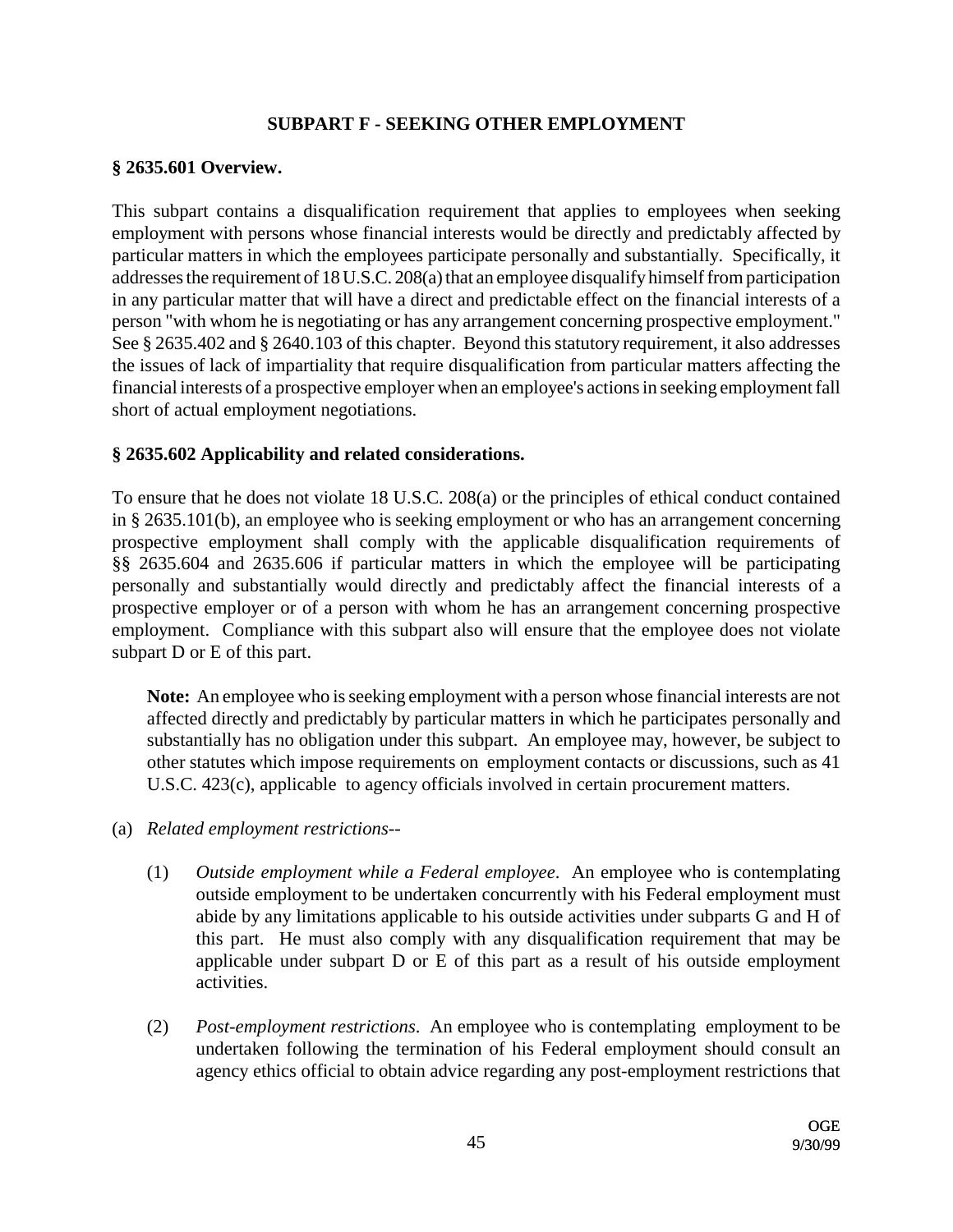may be applicable. Regulations implementing the Governmentwide post-employment statute, 18 U.S.C. 207, are contained in parts 2637 and 2641 of this chapter. Employees are cautioned that they may be subject to additional statutory prohibitions on post-employment acceptance of compensation from contractors, such as 41 U.S.C. 423(d).

(b) *Interview trips and entertainment*. Where a prospective employer who is a prohibited source as defined in § 2635.203(d) offers to reimburse an employee's travel expenses, or provide other reasonable amenities incident to employment discussions, the employee may accept such amenities in accordance with § 2635.204(e)(3).

## **§ 2635.603 Definitions.**

For purposes of this subpart:

(a) *Employment* means any form of non-Federal employment or business relationship involving the provision of personal services by the employee, whether to be undertaken at the same time as or subsequent to Federal employment. It includes but is not limited to personal services as an officer, director, employee, agent, attorney, consultant, contractor, general partner or trustee.

Example 1: *An employee of the Bureau of Indian Affairs who has announced her intention to retire is approached by tribal representatives concerning a possible consulting contract with the tribe. The independent contractual relationship the tribe wishes to negotiate is employment for purposes of this subpart.* 

Example 2: *An employee of the Department of Health and Human Services is invited to a meeting with officials of a nonprofit corporation to discuss the possibility of his serving as a member of the corporation's board of directors. Service, with or without compensation, as a member of the board of directors constitutes employment for purposes of this subpart.* 

- (b) An employee is seeking employment once he has begun seeking employment within the meaning of paragraph (b)(1) of this section and until he is no longer seeking employment within the meaning of paragraph  $(b)(2)$  of this section.
	- (1) An employee has begun seeking employment if he has directly or indirectly:
		- (i) Engaged in negotiations for employment with any person. For these purposes, as for 18 U.S.C. 208(a), the term negotiations means discussion or communication with another person, or such person's agent or intermediary, mutually conducted with a view toward reaching an agreement regarding possible employment with that person. The term is not limited to discussions of specific terms and conditions of employment in a specific position;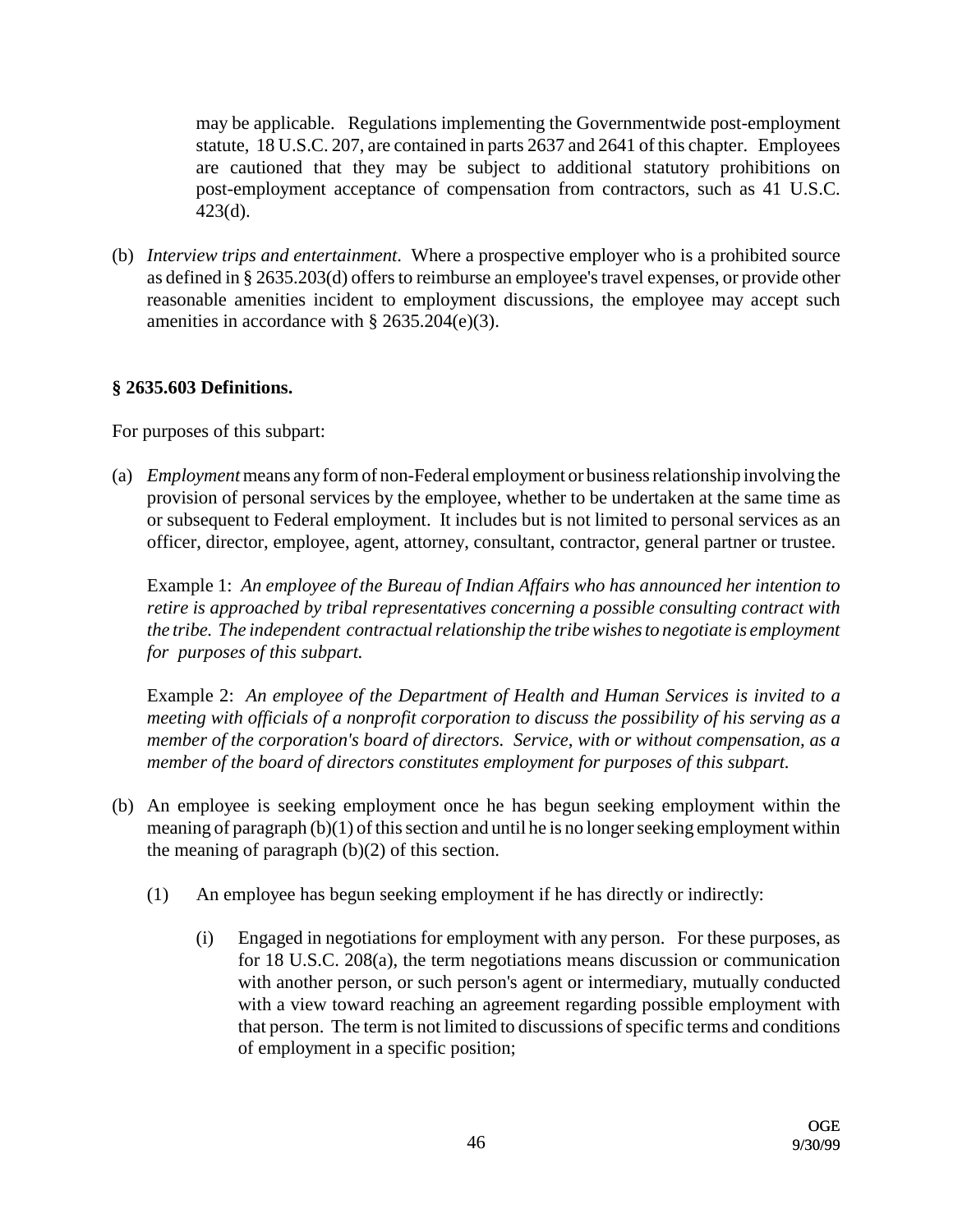- (ii) Made an unsolicited communication to any person, or such person's agent or intermediary, regarding possible employment with that person. However, the employee has not begun seeking employment if that communication was:
	- (A) For the sole purpose of requesting a job application; or
	- (B) For the purpose of submitting a resume or other employment proposal to a person affected by the performance or nonperformance of the employee's duties only as part of an industry or other discrete class. The employee will be considered to have begun seeking employment upon receipt of any response indicating an interest in employment discussions; or
- (iii) Made a response other than rejection to an unsolicited communication from any person, or such person's agent or intermediary, regarding possible employment with that person.
- (2) An employee is no longer seeking employment when:
	- (i) The employee or the prospective employer rejects the possibility of employment and all discussions of possible employment have terminated; or
	- (ii) Two months have transpired after the employee's dispatch of an unsolicited resume or employment proposal, provided the employee has received no indication of interest in employment discussions from the prospective employer.
- (3) For purposes of this definition, a response that defers discussions until the foreseeable future does not constitute rejection of an unsolicited employment overture, proposal, or resume nor rejection of a prospective employment possibility.

Example 1: *An employee of the Health Care Financing Administration is complimented on her work by an official of a State Health Department who asks her to call if she is ever interested in leaving Federal service. The employee explains to the State official that she is very happy with her job at HCFA and is not interested in another job. She thanks him for his compliment regarding her work and adds that she'll remember his interest if she ever decides to leave the Government. The employee has rejected the unsolicited employment overture and has not begun seeking employment.* 

Example 2: *The employee in the preceding example responds by stating that she cannot discuss future employment while she is working on a project affecting the State's health care funding but would like to discuss employment with the State when the project is completed. Because the employee has merely deferred employment discussions until the foreseeable future, she has begun seeking employment with the State Health Department.*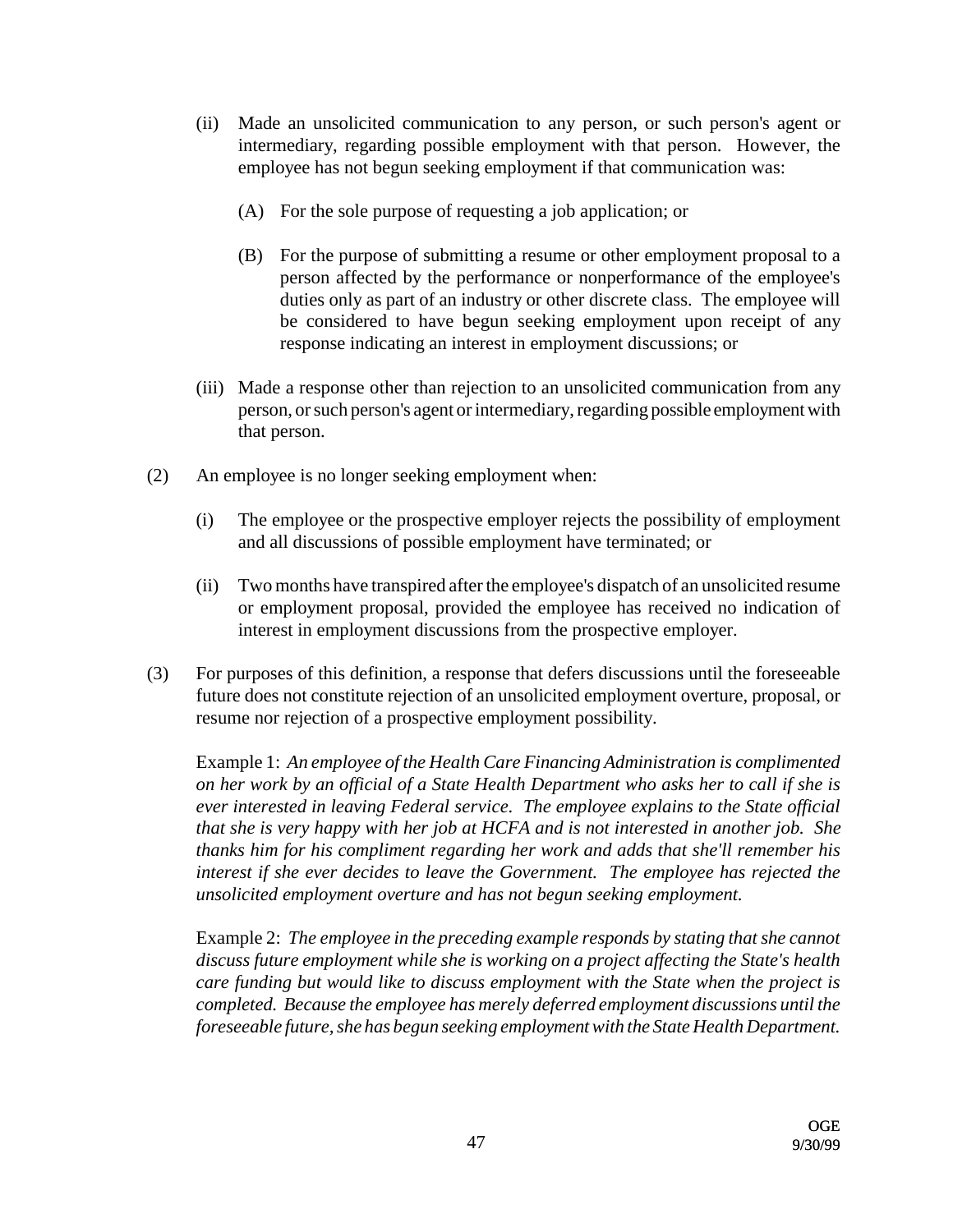Example 3: *An employee of the Defense Contract Audit Agency is auditing the overhead accounts of an Army contractor. While at the contractor's headquarters, the head of the contractor's accounting division tells the employee that his division is thinking about hiring another accountant and asks whether the employee might be interested in leaving DCAA. The DCAA employee says he is interested in knowing what kind of work would be involved. They discuss the duties of the position the accounting division would like to fill and the DCAA employee's qualifications for the position. They do not discuss salary. The head of the division explains that he has not yet received authorization to fill the particular position and will get back to the employee when he obtains the necessary approval for additional staffing. The employee and the contractor's official have engaged in negotiations regarding possible employment. The employee has begun seeking employment with the Army contractor*.

Example 4: *An employee of the Occupational Safety and Health Administration helping to draft safety standards applicable to the textile industry has mailed his resume to 25 textile manufacturers. He has not begun seeking employment with any of the twenty-five. If he receives a response from one of the resume recipients indicating an interest in employment discussions, the employee will have begun seeking employment with the respondent at that time.* 

Example 5: *A special Government employee of the Federal Deposit Insurance Corporation is serving on an advisory committee formed for the purpose of reviewing rules applicable to all member banks. She mails an unsolicited letter to a member bank offering her services as a contract consultant. She has not begun seeking employment with the bank until she receives some response indicating an interest in discussing her employment proposal. A letter merely acknowledging receipt of the proposal is not an indication of interest in employment discussions.* 

Example 6: *A geologist employed by the U.S. Geological Survey has been working as a member of a team preparing the Government's case in an action brought by the Government against six oil companies. The geologist sends her resume to an oil company that is a named defendant in the action. The geologist has begun seeking employment with that oil company and will be seeking employment for two months from the date the resume was mailed. However, if she withdraws her application or is notified within the two-month period that her resume has been rejected, she will no longer be seeking employment with the oil company as of the date she makes such withdrawal or receives such notification.* 

(c) *Prospective employer* means any person with whom the employee is seeking employment. Where contacts that constitute seeking employment are made by or with an agent or other intermediary, the term prospective employer includes: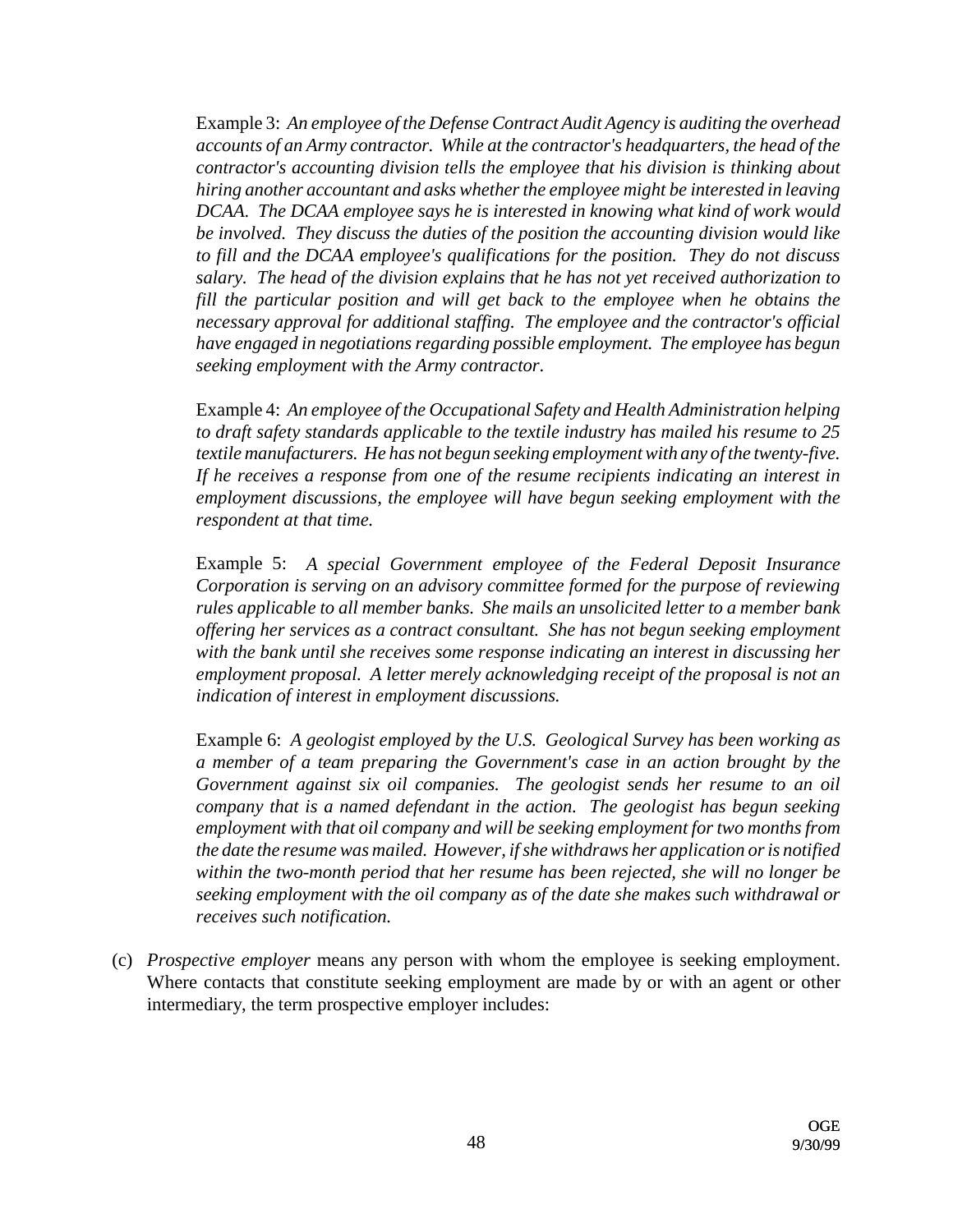- (1) A person who uses that agent or other intermediary for the purpose of seeking to establish an employment relationship with the employee if the agent identifies the prospective employer to the employee; and
- (2) A person contacted by the employee's agent or other intermediary for the purpose of seeking to establish an employment relationship if the agent identifies the prospective employer to the employee.

Example 1: *An employee of the Federal Aviation Administration has overall responsibility for airport safety inspections in a three-state area. She has retained an employment search firm to help her find another job. The search firm has just reported to the FAA employee that it has given her resume to and had promising discussions with two airport authorities within her jurisdiction. Even though the employee has not personally had employment discussions with either, each airport authority is her prospective employer. She began seeking employment with each upon learning its identity and that it has been given her resume.* 

(d) *Direct and predictable effect, particular matter, and personal and substantial* have the respective meanings set forth in  $\S 2635.402(b)(1)$ , (3) and (4).

## **§ 2635.604 Disqualification while seeking employment.**

- (a) *Obligation to disqualify*. Unless the employee's participation is authorized in accordance with § 2635.605, the employee shall not participate personally and substantially in a particular matter that, to his knowledge, has a direct and predictable effect on the financial interests of a prospective employer with whom he is seeking employment within the meaning of § 2635.603(b). Disqualification is accomplished by not participating in the particular matter.
- (b) *Notification*. An employee who becomes aware of the need to disqualify himself from participation in a particular matter to which he has been assigned should notify the person responsible for his assignment. An employee who is responsible for his own assignment should take whatever steps are necessary to ensure that he does not participate personally and substantially in the matter from which he is disqualified. Appropriate oral or written notification of the employee's disqualification may be made to coworkers by the employee or a supervisor to ensure that the employee is not involved in a matter from which he is disqualified.
- (c) *Documentation*. An employee need not file a written disqualification statement unless he is required by part 2634 of this chapter to file written evidence of compliance with an ethics agreement with the Office of Government Ethics or is specifically asked by an agency ethics official or the person responsible for his assignment to file a written disqualification statement. However, an employee may elect to create a record of his actions by providing written notice to a supervisor or other appropriate official.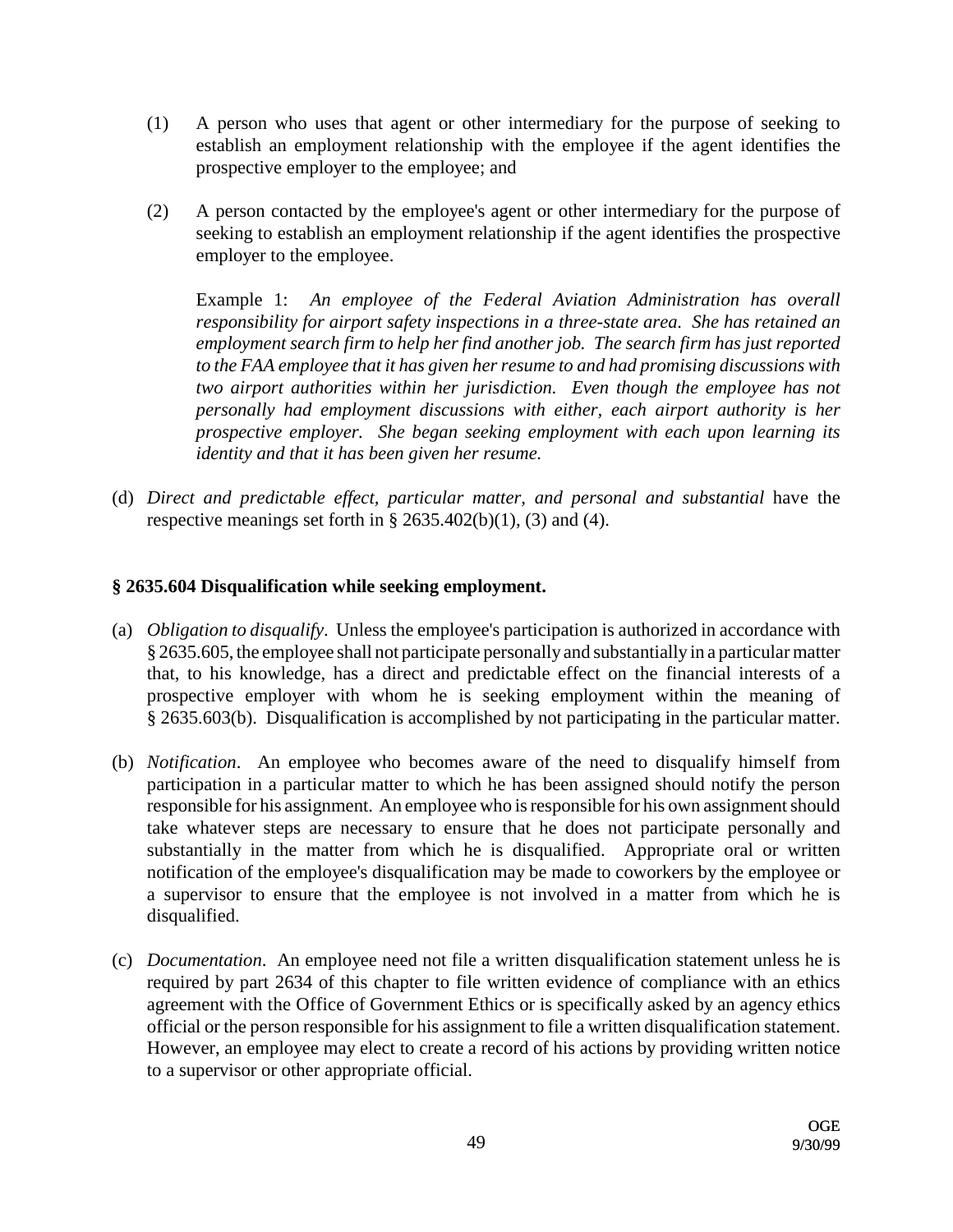Example 1: *An employee of the Department of Veterans Affairs is participating in the audit of a contract for laboratory support services. Before sending his resume to a lab which is a subcontractor under the VA contract, the employee should disqualify himself from participation in the audit. Since he cannot withdraw from participation in the contract audit without the approval of his supervisor, he should disclose his intentions to his supervisor in order that appropriate adjustments in his work assignments can be made.* 

Example 2: *An employee of the Food and Drug Administration is contacted in writing by a pharmaceutical company concerning possible employment with the company. The employee is involved in testing a drug for which the company is seeking FDA approval. Before making a response that is not a rejection, the employee should disqualify himself from further participation in the testing. Where he has authority to ask his colleague to assume his testing responsibilities, he may accomplish his disqualification by transferring the work to that coworker. However, to ensure that his colleague and others with whom he had been working on the recommendations do not seek his advice regarding testing or otherwise involve him in the matter, it may be necessary for him to advise those individuals of his disqualification.* 

Example 3: *The General Counsel of a regulatory agency wishes to engage in discussions regarding possible employment as corporate counsel of a regulated entity. Matters directly affecting the financial interests of the regulated entity are pending within the Office of General Counsel, but the General Counsel will not be called upon to act in any such matter because signature authority for that particular class of matters has been delegated to an Assistant General Counsel. Because the General Counsel is responsible for assigning work within the Office of General Counsel, he can in fact accomplish his disqualification by simply avoiding any involvement in matters affecting the regulated entity. However, because it is likely to be assumed by others that the General Counsel is involved in all matters within the cognizance of the Office of General Counsel, he would be wise to file a written disqualification statement with the Commissioners of the regulatory agency and provide his subordinates with written notification of his disqualification, or he may be specifically asked by an agency ethics official or the Commissioners to file a written disqualification statement*.

Example 4: *A scientist is employed by the National Science Foundation as a special Government employee to serve on a panel that reviews grant applications to fund research relating to deterioration of the ozone layer. She is discussing possible employment as a member of the faculty of a university that several years earlier received an NSF grant to study the effect of fluorocarbons, but has no grant application pending. As long as the university does not submit a new application for the panel's review, the employee would not have to take any action to effect disqualification.* 

(d) *Agency determination of substantial conflict*. Where the agency determines that the employee's action in seeking employment with a particular person will require his disqualification from matters so central or critical to the performance of his official duties that the employee's ability to perform the duties of his position would be materially impaired, the agency may allow the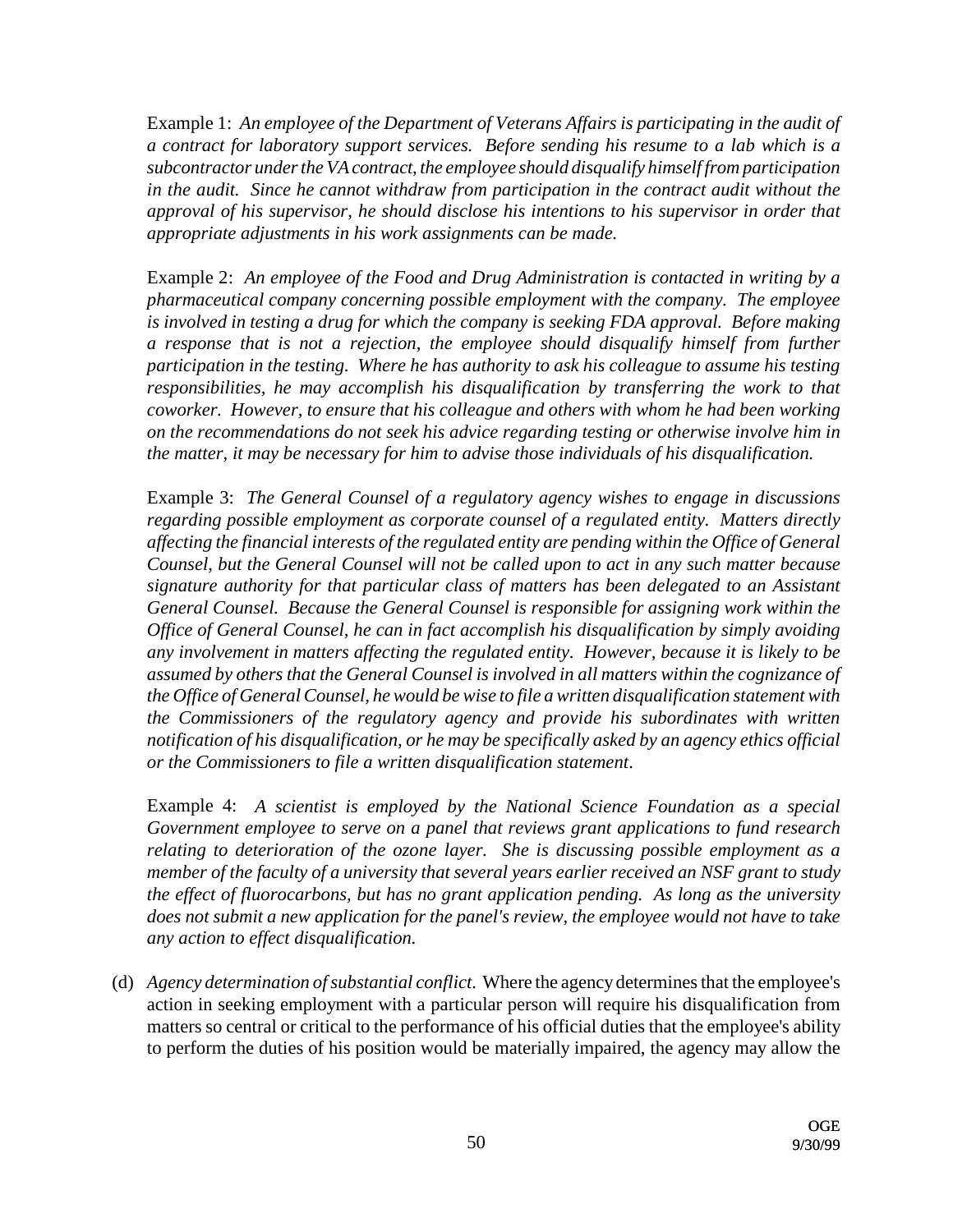employee to take annual leave or leave without pay while seeking employment, or may take other appropriate administrative action.

# **§ 2635.605 Waiver or authorization permitting participation while seeking employment.**

(a) *Waiver*. Where, as defined in § 2635.603(b)(1)(i), an employee is engaged in discussions that constitute employment negotiations for purposes of 18 U.S.C. 208(a), the employee may participate personally and substantially in a particular matter that has a direct and predictable effect on the financial interests of a prospective employer only after receiving a written waiver issued under the authority of 18 U.S.C. 208(b)(1) or (b)(3). These waivers are described in § 2635.402(d). See also subpart C of part 2640 of this chapter. For certain employees, a regulatory exemption under the authority of 18 U.S.C. 208(b)(2) may also apply (see subpart B of part 2640 of this chapter).

Example 1: *An employee of the Department of Agriculture has had two telephone conversations with an orange grower regarding possible employment. They have discussed the employee's qualifications for a particular position with the grower, but have not yet discussed salary or other specific terms of employment. The employee is negotiating for employment within the meaning of 18 U.S.C. 208(a) and § 2635.603(b)(1)(i). In the absence of a written waiver issued under 18 U.S.C. 208(b)(1), she may not take official action on a complaint filed by a competitor alleging that the grower has shipped oranges in violation of applicable quotas.*

(b) *Authorization by agency designee*. Where an employee is seeking employment within the meaning of  $\S 2635.603(b)(1)(ii)$  or (iii), a reasonable person would be likely to question his impartiality if he were to participate personally and substantially in a particular matter that has a direct and predictable effect on the financial interests of any such prospective employer. The employee may participate in such matters only where the agency designee has authorized his participation in accordance with the standards set forth in § 2635.502(d).

Example 1: *Within the past month, an employee of the Education Department mailed her resume to a university. She is thus seeking employment with the university within the meaning of § 2635.603(b)(1)(ii) even though she has received no reply. In the absence of specific authorization by the agency designee in accordance with § 2635.502(d), she may not participate in an assignment to review a grant application submitted by the university.* 

## **§ 2635.606 Disqualification based on an arrangement concerning prospective employment or otherwise after negotiations.**

(a) *Employment or arrangement concerning employment*. An employee shall be disqualified from participating personally and substantially in a particular matter that has a direct and predictable effect on the financial interests of the person by whom he is employed or with whom he has an arrangement concerning future employment, unless authorized to participate in the matter by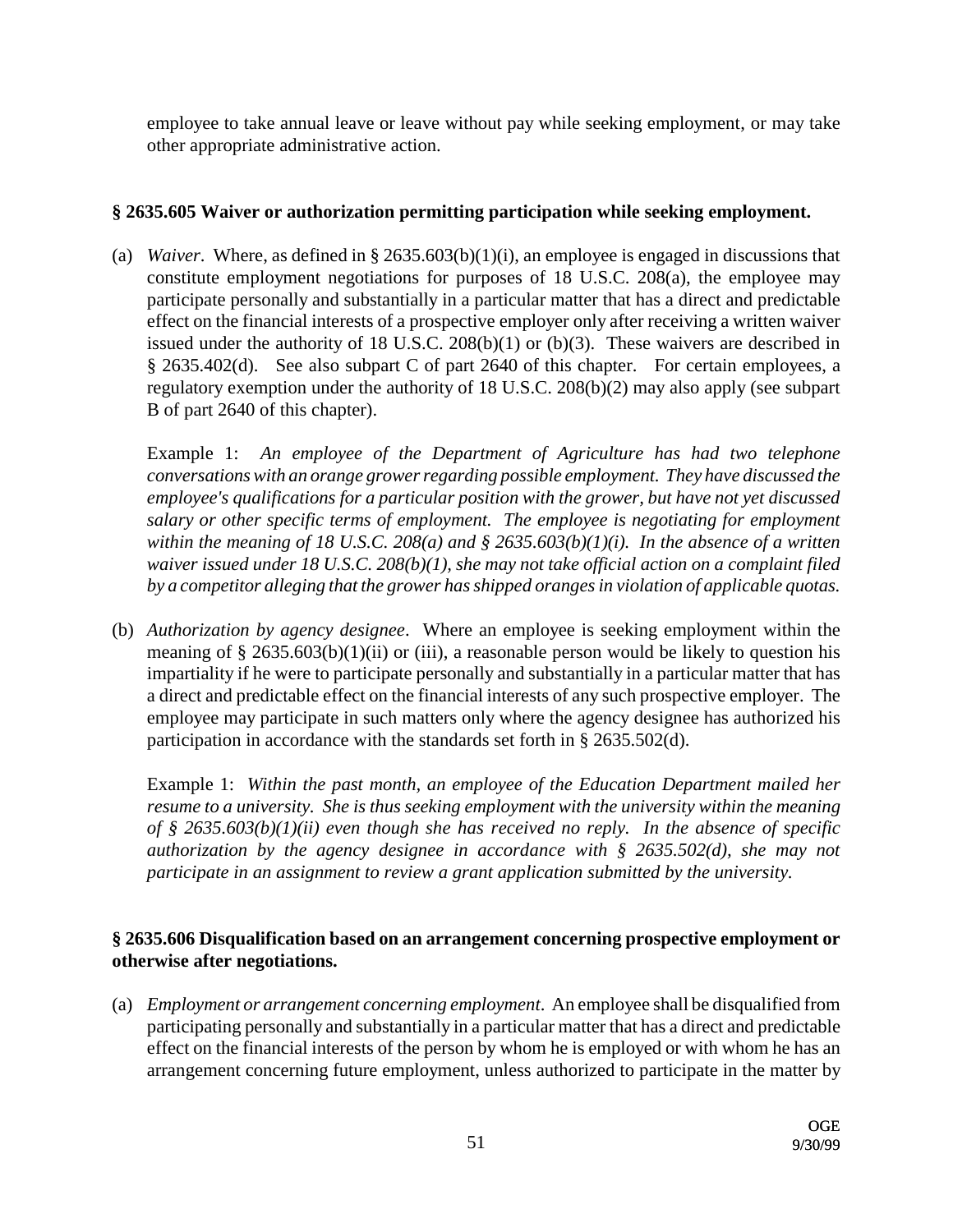a written waiver issued under the authority of 18 U.S.C. 208 (b)(1) or (b)(3), or by a regulatory exemption under the authority of 18 U.S.C. 208(b)(2). These waivers and exemptions are described in § 2635.402(d). See also subparts B and C of part 2640 of this chapter.

Example 1: *A military officer has accepted a job with a defense contractor to begin in six months, after his retirement from military service. During the period that he remains with the Government, the officer may not participate in the administration of a contract with that particular defense contractor unless he has received a written waiver under the authority of 18 U.S.C. 208(b)(1).* 

Example 2: *An accountant has just been offered a job with the Comptroller of the Currency which involves a two-year limited appointment. Her private employer, a large corporation, believes the job will enhance her skills and has agreed to give her a two-year unpaid leave of absence at the end of which she has agreed to return to work for the corporation. During the two-year period she is to be a COC employee, the accountant will have an arrangement concerning future employment with the corporation that will require her disqualification from participation in any particular matter that will have a direct and predictable effect on the corporation's financial interests.* 

(b) *Offer rejected or not made*. The agency designee for the purpose of § 2635.502(c) may, in an appropriate case, determine that an employee not covered by the preceding paragraph who has sought but is no longer seeking employment nevertheless shall be subject to a period of disqualification upon the conclusion of employment negotiations. Any such determination shall be based on a consideration of all the relevant factors, including those listed in § 2635.502(d), and a determination that the concern that a reasonable person may question the integrity of the agency's decision making process outweighs the Government's interest in the employee's participation in the particular matter.

Example 1: *An employee of the Securities and Exchange Commission was relieved of responsibility for an investigation of a broker-dealer while seeking employment with the law firm representing the broker-dealer in that matter. The firm did not offer her the partnership position she sought. Even though she is no longer seeking employment with the firm, she may continue to be disqualified from participating in the investigation based on a determination by the agency designee that the concern that a reasonable person might question whether, in view of the history of the employment negotiations, she could act impartially in the matter outweighs the Government's interest in her participation.*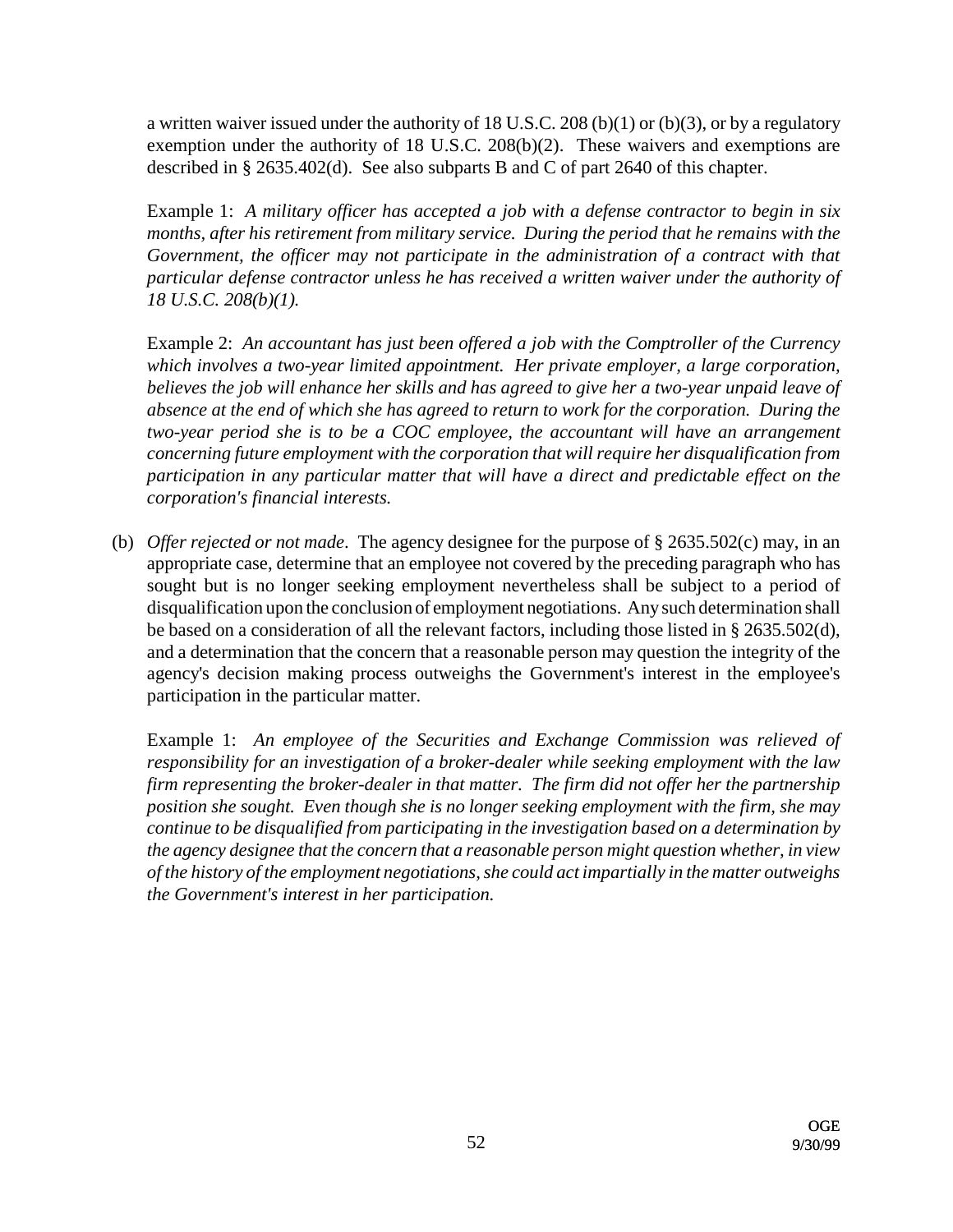## **SUBPART G - MISUSE OF POSITION**

### **§ 2635.701 Overview.**

This subpart contains provisions relating to the proper use of official time and authority, and of information and resources to which an employee has access because of his Federal employment. This subpart sets forth standards relating to:

- (a) Use of public office for private gain;
- (b) Use of nonpublic information;
- (c) Use of Government property; and
- (d) Use of official time.

#### **§ 2635.702 Use of public office for private gain.**

An employee shall not use his public office for his own private gain, for the endorsement of any product, service or enterprise, or for the private gain of friends, relatives, or persons with whom the employee is affiliated in a nongovernmental capacity, including nonprofit organizations of which the employee is an officer or member, and persons with whom the employee has or seeks employment or business relations. The specific prohibitions set forth in paragraphs (a) through (d) of this section apply this general standard, but are not intended to be exclusive or to limit the application of this section.

(a) *Inducement or coercion of benefits*. An employee shall not use or permit the use of his Government position or title or any authority associated with his public office in a manner that is intended to coerce or induce another person, including a subordinate, to provide any benefit, financial or otherwise, to himself or to friends, relatives, or persons with whom the employee is affiliated in a nongovernmental capacity.

Example 1: *Offering to pursue a relative's consumer complaint over a household appliance, an employee of the Securities and Exchange Commission called the general counsel of the manufacturer and, in the course of discussing the problem, stated that he worked at the SEC and was responsible for reviewing the company's filings. The employee violated the prohibition against use of public office for private gain by invoking his official authority in an attempt to influence action to benefit his relative.* 

Example 2: *An employee of the Department of Commerce was asked by a friend to determine why his firm's export license had not yet been granted by another office within the Department of Commerce. At a department-level staff meeting, the employee raised as a matter for official*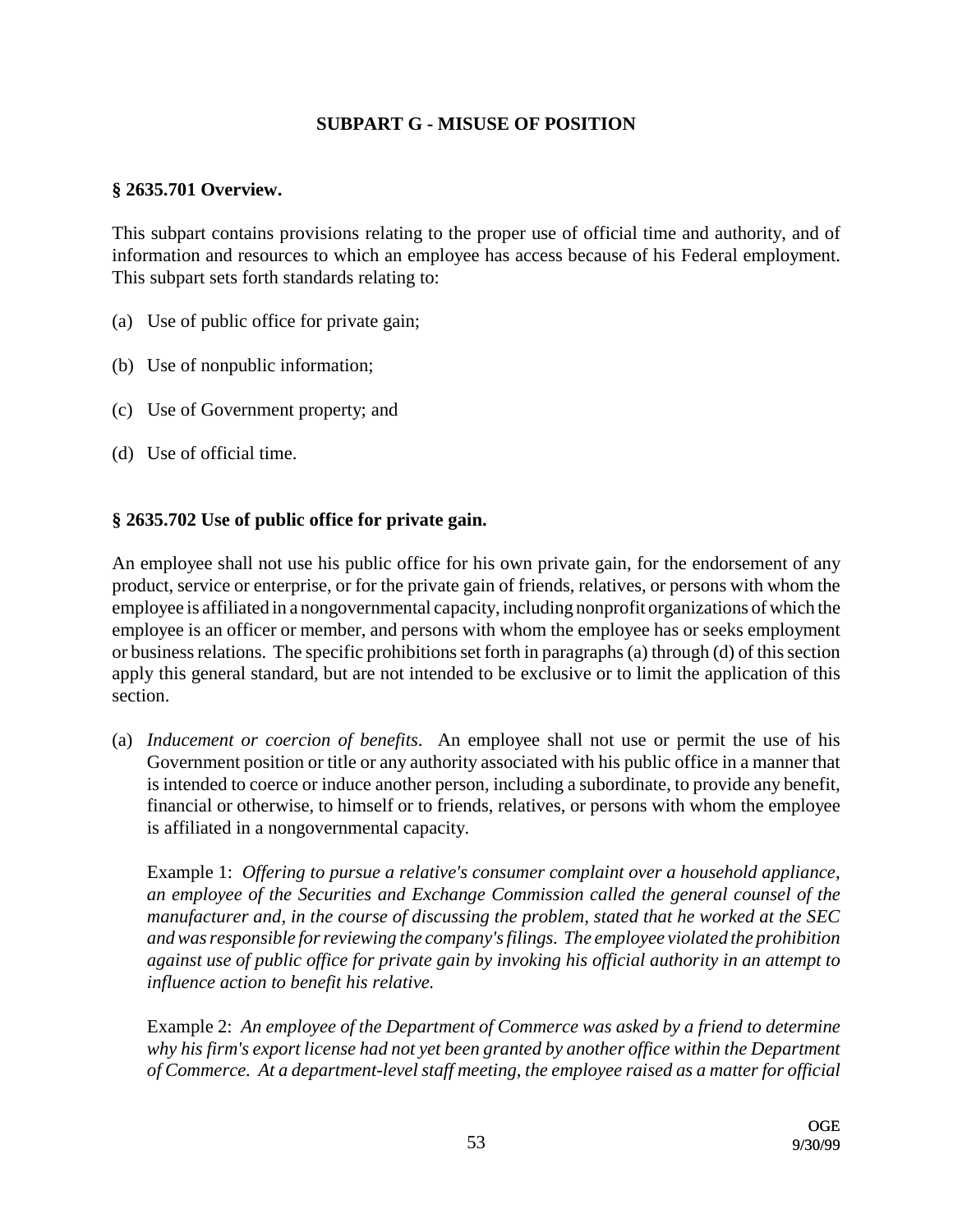*inquiry the delay in approval of the particular license and asked that the particular license be expedited. The official used her public office in an attempt to benefit her friend and, in acting as her friend's agent for the purpose of pursuing the export license with the Department of Commerce, may also have violated 18 U.S.C. 205.* 

(b) *Appearance of governmental sanction*. Except as otherwise provided in this part, an employee shall not use or permit the use of his Government position or title or any authority associated with his public office in a manner that could reasonably be construed to imply that his agency or the Government sanctions or endorses his personal activities or those of another. When teaching, speaking, or writing in a personal capacity, he may refer to his official title or position only as permitted by § 2635.807(b). He may sign a letter of recommendation using his official title only in response to a request for an employment recommendation or character reference based upon personal knowledge of the ability or character of an individual with whom he has dealt in the course of Federal employment or whom he is recommending for Federal employment.

Example 1: *An employee of the Department of the Treasury who is asked to provide a letter of recommendation for a former subordinate on his staff may provide the recommendation using official stationery and may sign the letter using his official title. If, however, the request is for the recommendation of a personal friend with whom he has not dealt in the Government, the employee should not use official stationery or sign the letter of recommendation using his official title, unless the recommendation is for Federal employment. In writing the letter of recommendation for his personal friend, it may be appropriate for the employee to refer to his official position in the body of the letter.* 

- (c) *Endorsements*. An employee shall not use or permit the use of his Government position or title or any authority associated with his public office to endorse any product, service or enterprise except:
	- (1) In furtherance of statutory authority to promote products, services or enterprises; or
	- (2) As a result of documentation of compliance with agency requirements or standards or as the result of recognition for achievement given under an agency program of recognition for accomplishment in support of the agency's mission.

Example 1: *A Commissioner of the Consumer Product Safety Commission may not appear in a television commercial in which she endorses an electrical appliance produced by her former employer, stating that it has been found by the CPSC to be safe for residential use.* 

Example 2: *A Foreign Commercial Service officer from the Department of Commerce is asked by a United States telecommunications company to meet with representatives of the Government of Spain, which is in the process of procuring telecommunications services and equipment. The company is bidding against five European companies and the statutory mission of the Department of Commerce includes assisting the export activities of U.S. companies. As part*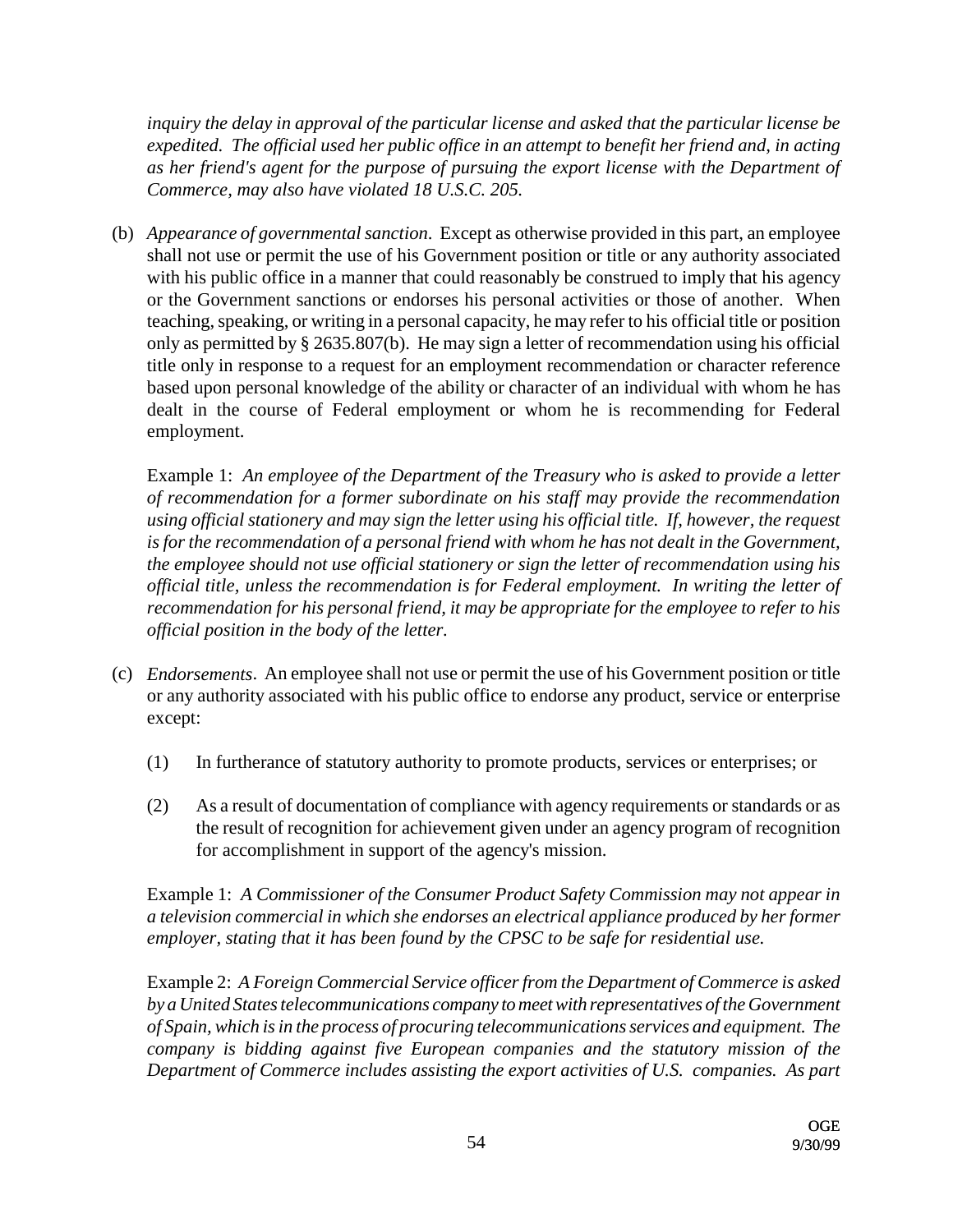*of his official duties, the Foreign Commercial Service officer may meet with Spanish officials and explain the advantages of procurement from the United States company.* 

Example 3: *The Administrator of the Environmental Protection Agency may sign a letter to an oil company indicating that its refining operations are in compliance with Federal air quality standards even though he knows that the company has routinely displayed letters of this type in television commercials portraying it as a "trustee of the environment for future generations."* Example 4: *An Assistant Attorney General may not use his official title or refer to his Government position in a book jacket endorsement of a novel about organized crime written by an author whose work he admires. Nor may he do so in a book review published in a newspaper.* 

- (d) *Performance of official duties affecting a private interest*. To ensure that the performance of his official duties does not give rise to an appearance of use of public office for private gain or of giving preferential treatment, an employee whose duties would affect the financial interests of a friend, relative or person with whom he is affiliated in a nongovernmental capacity shall comply with any applicable requirements of § 2635.502.
- (e) *Use of terms of address and ranks*. Nothing in this section prohibits an employee who is ordinarily addressed using a general term of address, such as "The Honorable," or a rank, such as a military or ambassadorial rank, from using that term of address or rank in connection with a personal activity.

## **§ 2635.703 Use of nonpublic information.**

- (a) *Prohibition*. An employee shall not engage in a financial transaction using nonpublic information, nor allow the improper use of nonpublic information to further his own private interest or that of another, whether through advice or recommendation, or by knowing unauthorized disclosure.
- (b) *Definition of nonpublic information*. For purposes of this section, *nonpublic information* is information that the employee gains by reason of Federal employment and that he knows or reasonably should know has not been made available to the general public. It includes information that he knows or reasonably should know:
	- (1) Is routinely exempt from disclosure under 5 U.S.C. 552 or otherwise protected from disclosure by statute, Executive order or regulation;
	- (2) Is designated as confidential by an agency; or
	- (3) Has not actually been disseminated to the general public and is not authorized to be made available to the public on request.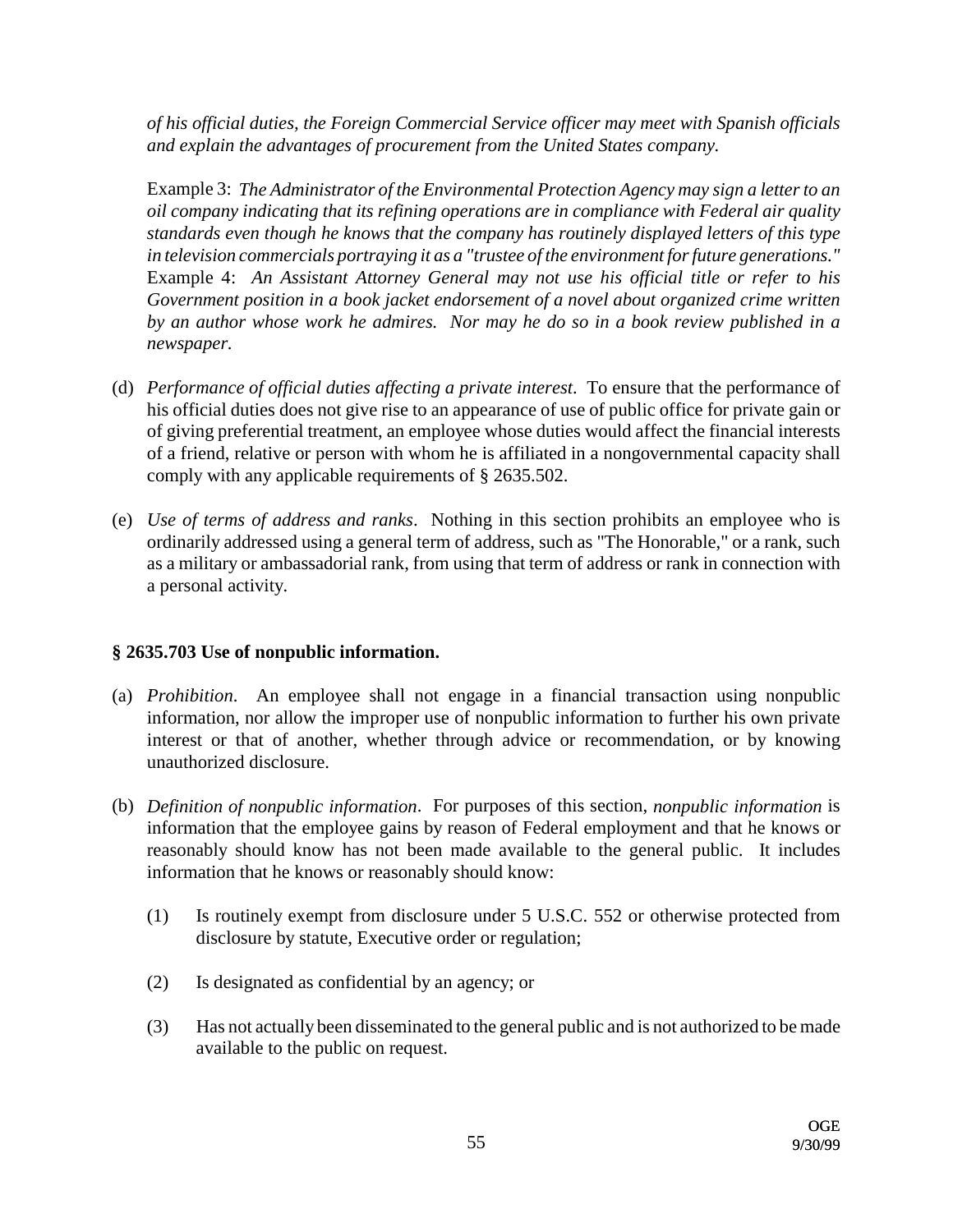Example 1: *A Navy employee learns in the course of her duties that a small corporation will be awarded a Navy contract for electrical test equipment. She may not take any action to purchase stock in the corporation or its suppliers and she may not advise friends or relatives to do so until after public announcement of the award. Such actions could violate Federal securities statutes as well as this section.* 

Example 2: *A General Services Administration employee involved in evaluating proposals for a construction contract cannot disclose the terms of a competing proposal to a friend employed by a company bidding on the work. Prior to award of the contract, bid or proposal information is nonpublic information specifically protected by 41 U.S.C. 423.* 

Example 3: *An employee is a member of a source selection team assigned to review the proposals submitted by several companies in response to an Army solicitation for spare parts. As a member of the evaluation team, the employee has access to proprietary information regarding the production methods of Alpha Corporation, one of the competitors. He may not use that information to assist Beta Company in drafting a proposal to compete for a Navy spare parts contract. The Federal Acquisition Regulation in 48 CFR parts 3, 14 and 15 restricts the release of information related to procurements and other contractor information that must be protected under 18 U.S.C. 1905 and 41 U.S.C. 423.* 

Example 4: *An employee of the Nuclear Regulatory Commission inadvertently includes a document that is exempt from disclosure with a group of documents released in response to a Freedom of Information Act request. Regardless of whether the document is used improperly, the employee's disclosure does not violate this section because it was not a knowing unauthorized disclosure made for the purpose of furthering a private interest.* 

Example 5: *An employee of the Army Corps of Engineers is actively involved in the activities of an organization whose goals relate to protection of the environment. The employee may not, other than as permitted by agency procedures, give the organization or a newspaper reporter nonpublic information about long-range plans to build a particular dam.* 

## **§ 2635.704 Use of Government property.**

- (a) *Standard*. An employee has a duty to protect and conserve Government property and shall not use such property, or allow its use, for other than authorized purposes.
- (b) *Definitions*. For purposes of this section:
	- (1) *Government property* includes any form of real or personal property in which the Government has an ownership, leasehold, or other property interest as well as any right or other intangible interest that is purchased with Government funds, including the services of contractor personnel. The term includes office supplies, telephone and other telecommunications equipment and services, the Government mails, automated data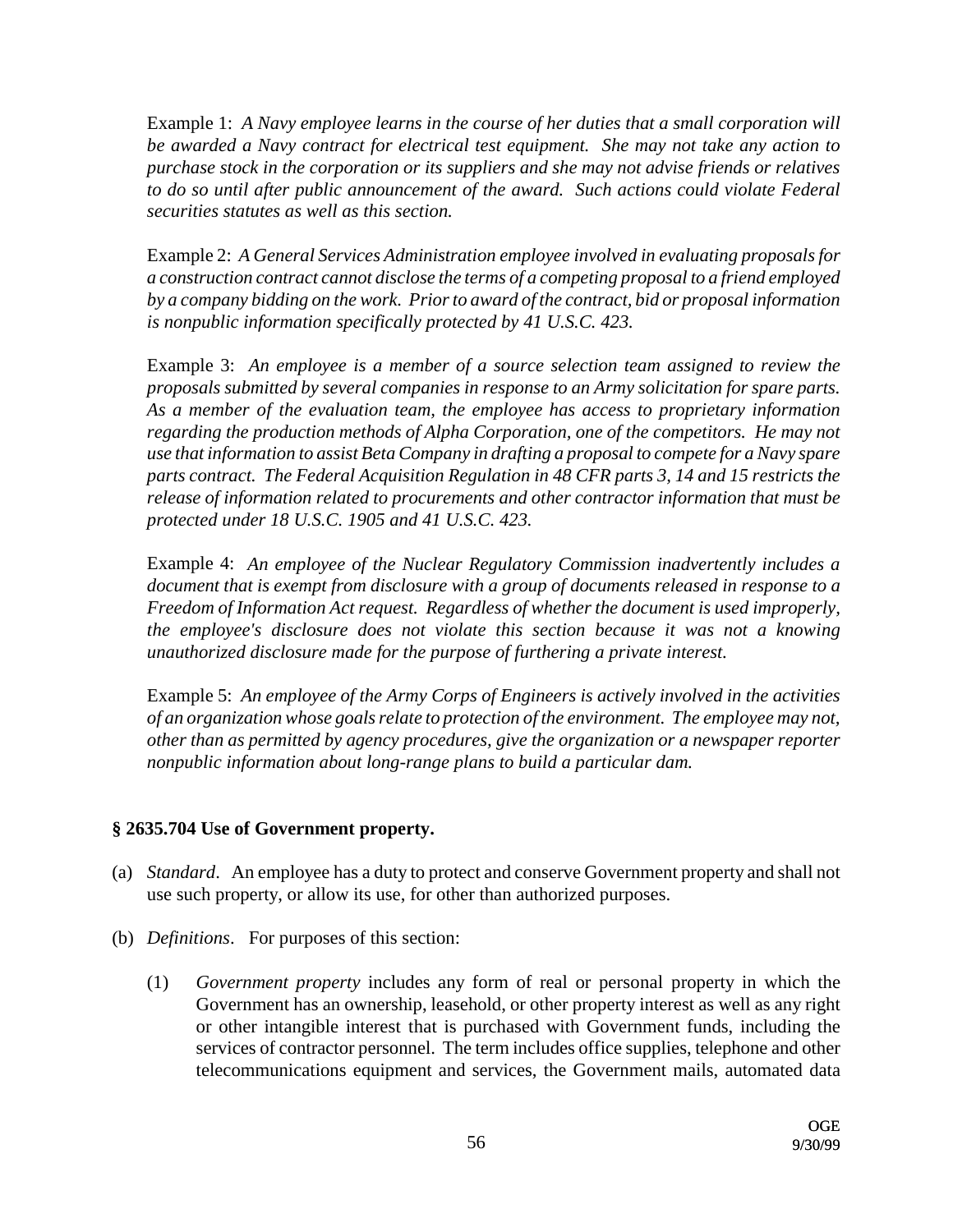processing capabilities, printing and reproduction facilities, Government records, and Government vehicles.

(2) *Authorized purposes* are those purposes for which Government property is made available to members of the public or those purposes authorized in accordance with law or regulation.

Example 1: *Under regulations of the General Services Administration at 41 CFR 101-35.201, an employee may make a personal long distance call charged to her personal calling card.* 

Example 2: *An employee of the Commodity Futures Trading Commission whose office computer gives him access to a commercial service providing information for investors may not use that service for personal investment research.* 

Example 3: *In accordance with Office of Personnel Management regulations at part 251 of this title, an attorney employed by the Department of Justice may be permitted to use her office word processor and agency photocopy equipment to prepare a paper to be presented at a conference sponsored by a professional association of which she is a member.* 

## **§ 2635.705 Use of official time.**

(a) *Use of an employee's own time*. Unless authorized in accordance with law or regulations to use such time for other purposes, an employee shall use official time in an honest effort to perform official duties. An employee not under a leave system, including a Presidential appointee exempted under 5 U.S.C. 6301(2), has an obligation to expend an honest effort and a reasonable proportion of his time in the performance of official duties.

Example 1: *An employee of the Social Security Administration may use official time to engage in certain representational activities on behalf of the employee union of which she is a member. Under 5 U.S.C. 7131, this is a proper use of her official time even though it does not involve performance of her assigned duties as a disability claims examiner.* 

Example 2: *A pharmacist employed by the Department of Veterans Affairs has been granted excused absence to participate as a speaker in a conference on drug abuse sponsored by the professional association to which he belongs. Although excused absence granted by an agency in accordance with guidance in chapter 630 of the Federal Personnel Manual allows an employee to be absent from his official duties without charge to his annual leave account, such absence is not on official time.* 

(b) *Use of a subordinate's time*. An employee shall not encourage, direct, coerce, or request a subordinate to use official time to perform activities other than those required in the performance of official duties or authorized in accordance with law or regulation.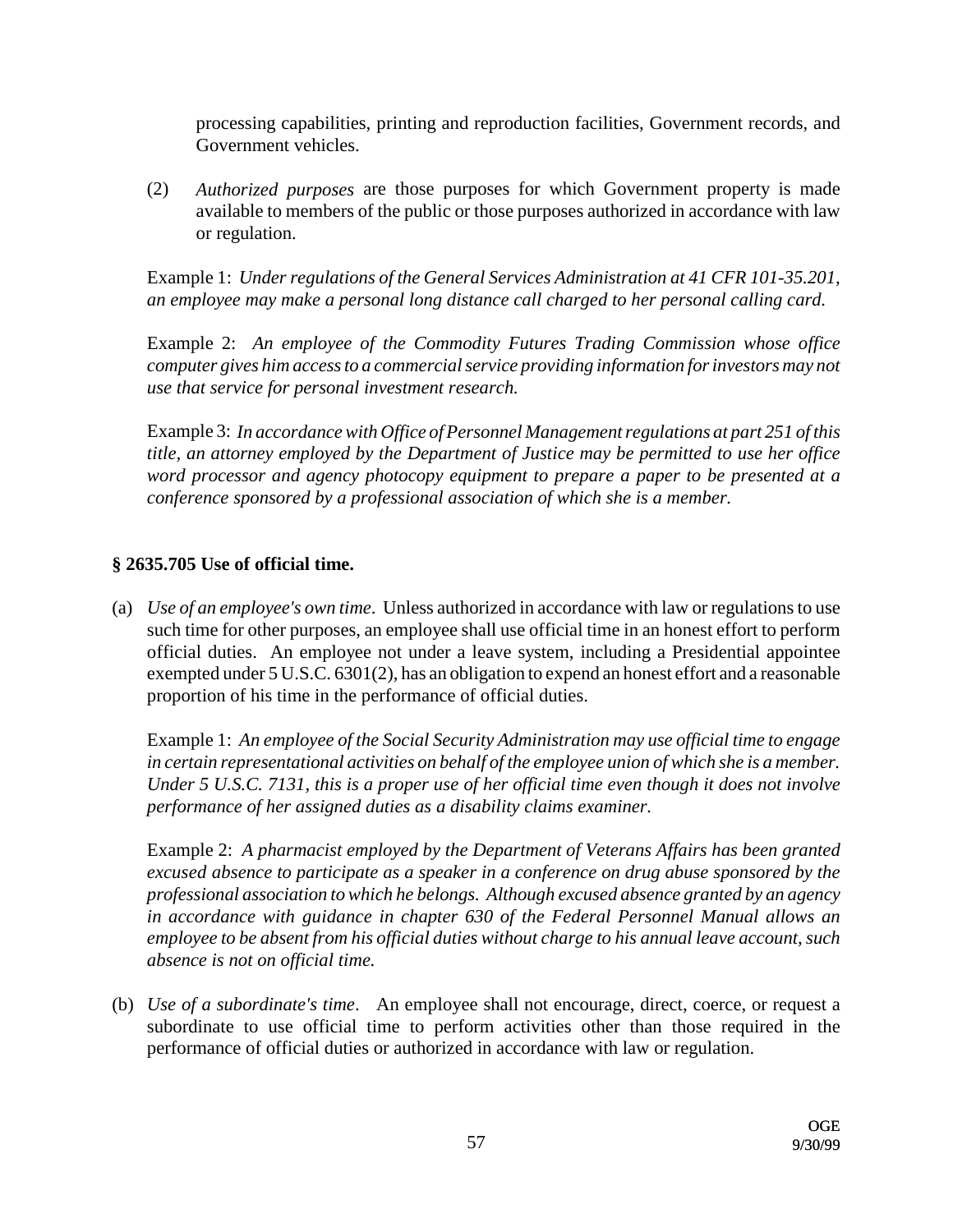Example 1: *An employee of the Department of Housing and Urban Development may not ask his secretary to type his personal correspondence during duty hours. Further, directing or*

*coercing a subordinate to perform such activities during nonduty hours constitutes an improper use of public office for private gain in violation of § 2635.702(a). Where the arrangement is entirely voluntary and appropriate compensation is paid, the secretary may type the correspondence at home on her own time. Where the compensation is not adequate, however, the arrangement would involve a gift to the superior in violation of the standards in subpart C of this part.*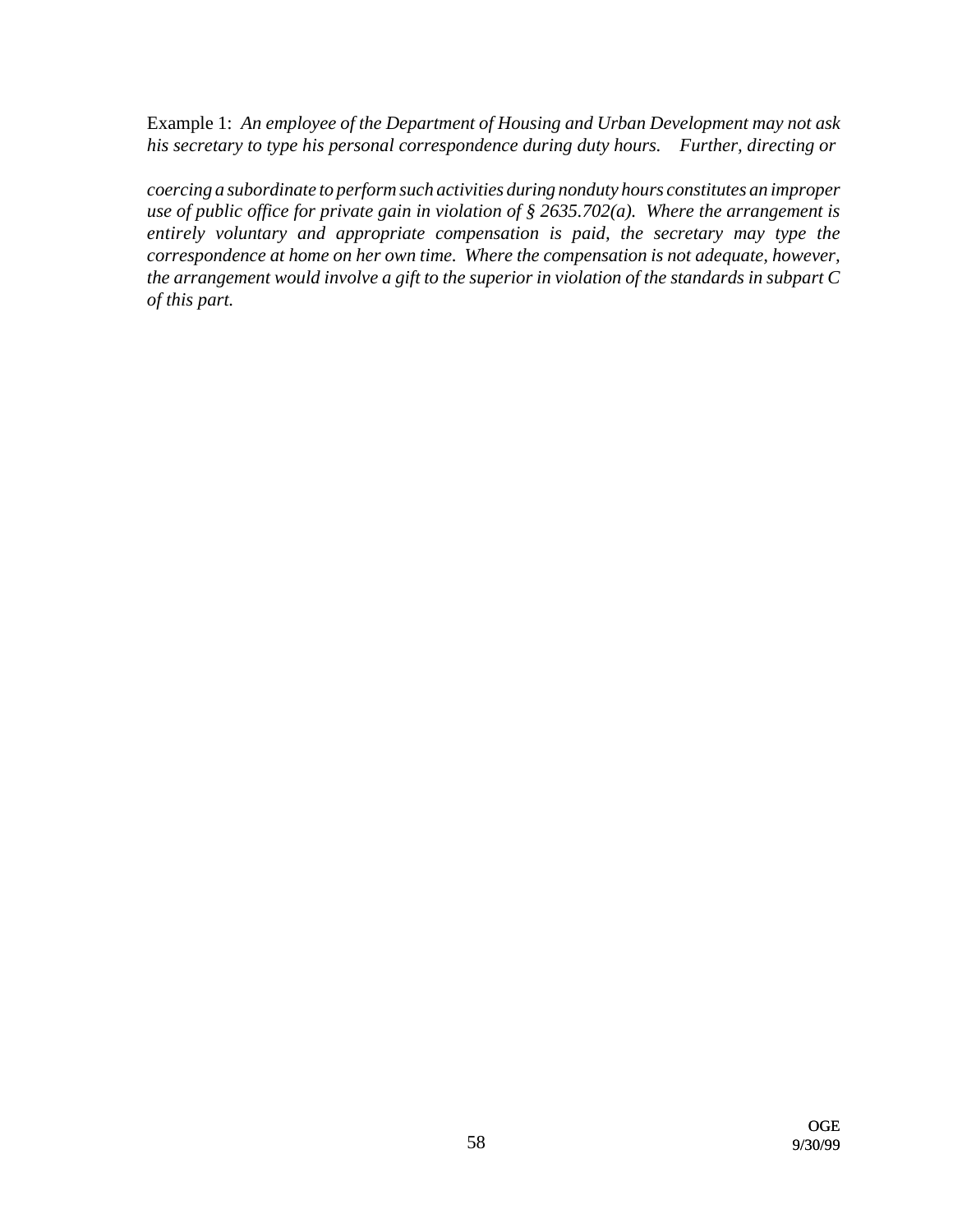## **SUBPART H - OUTSIDE ACTIVITIES**

#### **§ 2635.801 Overview.**

- (a) This subpart contains provisions relating to outside employment, outside activities and personal financial obligations of employees that are in addition to the principles and standards set forth in other subparts of this part. Several of these provisions apply to uncompensated as well as to compensated outside activities.
- (b) An employee who wishes to engage in outside employment or other outside activities must comply with all relevant provisions of this subpart, including, when applicable:
	- (1) The prohibition on outside employment or any other outside activity that conflicts with the employee's official duties;
	- (2) Any agency-specific requirement for prior approval of outside employment or activities;
	- (3) The limitations on receipt of outside earned income by certain Presidential appointees and other noncareer employees;
	- (4) The limitations on paid and unpaid service as an expert witness;
	- (5) The limitations on participation in professional organizations;
	- (6) The limitations on paid and unpaid teaching, speaking, and writing; and
	- (7) The limitations on fundraising activities.
- (c) Outside employment and other outside activities of an employee must also comply with applicable provisions set forth in other subparts of this part and in supplemental agency regulations. These include the principle that an employee shall endeavor to avoid actions creating an appearance of violating any of the ethical standards in this part and the prohibition against use of official position for an employee's private gain or for the private gain of any person with whom he has employment or business relations or is otherwise affiliated in a nongovernmental capacity.
- (d) In addition to the provisions of this and other subparts of this part, an employee who wishes to engage in outside employment or other outside activities must comply with applicable statutes and regulations. Relevant provisions of law, many of which are listed in subpart I of this part, may include:
	- (1) 18 U.S.C. 201(b), which prohibits a public official from seeking, accepting or agreeing to receive or accept anything of value in return for being influenced in the performance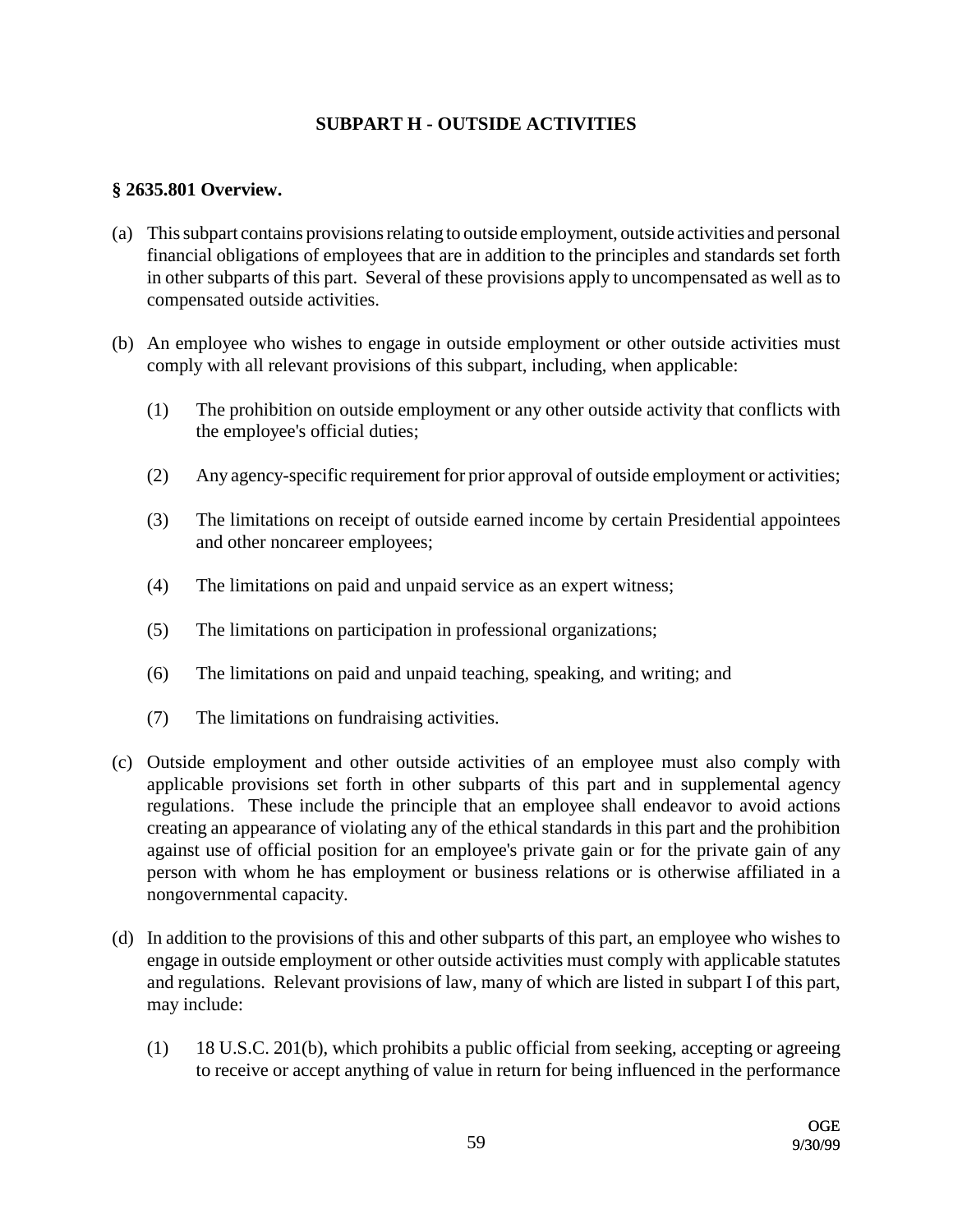of an official act or for being induced to take or omit to take any action in violation of his official duty;

- (2) 18 U.S.C. 201(c), which prohibits a public official, otherwise than as provided by law for the proper discharge of official duty, from seeking, accepting, or agreeing to receive or accept anything of value for or because of any official act;
- (3) 18 U.S.C. 203(a), which prohibits an employee from seeking, accepting, or agreeing to receive or accept compensation for any representational services, rendered personally or by another, in relation to any particular matter in which the United States is a party or has a direct and substantial interest, before any department, agency, or other specified entity. This statute contains several exceptions, as well as standards for special Government employees that limit the scope of the restriction;
- (4) 18 U.S.C. 205, which prohibits an employee, whether or not for compensation, from acting as agent or attorney for anyone in a claim against the United States or from acting as agent or attorney for anyone, before any department, agency, or other specified entity, in any particular matter in which the United States is a party or has a direct and substantial interest. It also prohibits receipt of any gratuity, or any share of or interest in a claim against the United States, in consideration for assisting in the prosecution of such claim. This statute contains several exceptions, as well as standards for special Government employees that limit the scope of the restrictions;
- (5) 18 U.S.C. 209, which prohibits an employee, other than a special Government employee, from receiving any salary or any contribution to or supplementation of salary from any source other than the United States as compensation for services as a Government employee. The statute contains several exceptions that limit its applicability;
- (6) The Emoluments Clause of the United States Constitution, article I, section 9, clause 8, which prohibits anyone holding an office of profit or trust under the United States from accepting any gift, office, title or emolument, including salary or compensation, from any foreign government except as authorized by Congress. In addition, 18 U.S.C. 219 generally prohibits any public official from being or acting as an agent of a foreign principal, including a foreign government, corporation or person, if the employee would be required to register as a foreign agent under 22 U.S.C. 611 et seq.;
- (7) The Hatch Act Reform Amendments, 5 U.S.C. 7321 through 7326, which govern the political activities of executive branch employees; and
- (8) The limitations on outside employment, 5 U.S.C. App. (Ethics in Government Act of 1978), which prohibit a covered noncareer employee's receipt of compensation for specified activities and provide that he shall not allow his name to be used by any firm or other entity which provides professional services involving a fiduciary relationship. Implementing regulations are contained in §§ 2636.305 through 2636.307 of this chapter.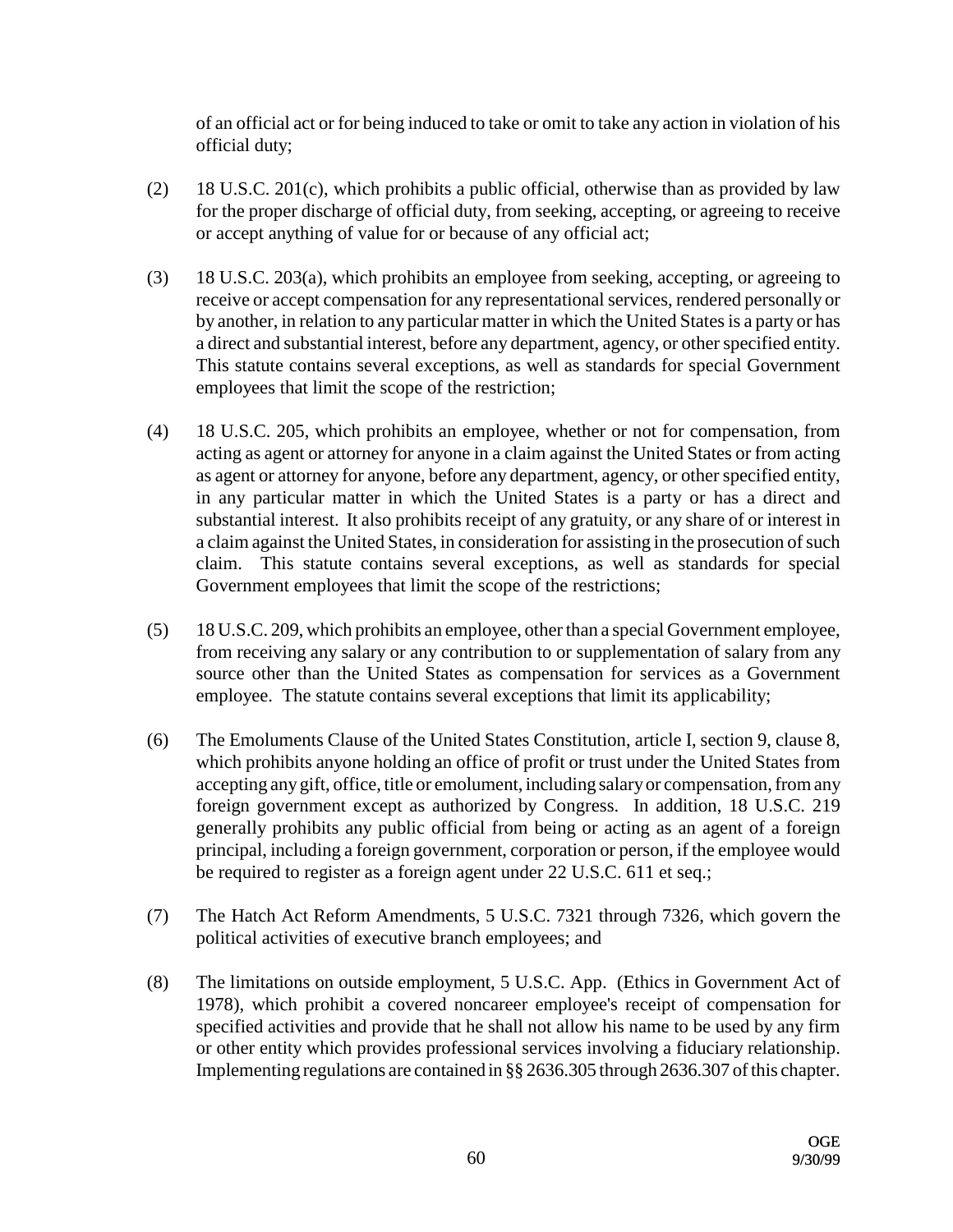## **§ 2635.802 Conflicting outside employment and activities.**

An employee shall not engage in outside employment or any other outside activity that conflicts with his official duties. An activity conflicts with an employee's official duties:

- (a) If it is prohibited by statute or by an agency supplemental regulation; or
- (b) If, under the standards set forth in §§ 2635.402 and 2635.502, it would require the employee's disqualification from matters so central or critical to the performance of his official duties that the employee's ability to perform the duties of his position would be materially impaired.

Employees are cautioned that even though an outside activity may not be prohibited under this section, it may violate other principles or standards set forth in this part or require the employee to disqualify himself from participation in certain particular matters under either subpart D or subpart E of this part.

Example 1: *An employee of the Environmental Protection Agency has just been promoted. His principal duty in his new position is to write regulations relating to the disposal of hazardous waste. The employee may not continue to serve as president of a nonprofit environmental organization that routinely submits comments on such regulations. His service as an officer would require his disqualification from duties critical to the performance of his official duties on a basis so frequent as to materially impair his ability to perform the duties of his position.*

Example 2: *An employee of the Occupational Safety and Health Administration who was and is expected again to be instrumental in formulating new OSHA safety standards applicable to manufacturers that use chemical solvents has been offered a consulting contract to provide advice to an affected company in restructuring its manufacturing operations to comply with the OSHA standards. The employee should not enter into the consulting arrangement even though he is not currently working on OSHA standards affecting this industry and his consulting contract can be expected to be completed before he again works on such standards. Even though the consulting arrangement would not be a conflicting activity within the meaning of § 2635.802, it would create an appearance that the employee had used his official position to obtain the compensated outside business opportunity and it would create the further appearance of using his public office for the private gain of the manufacturer*.

## **§ 2635.803 Prior approval for outside employment and activities.**

When required by agency supplemental regulation issued after February 3, 1993, an employee shall obtain prior approval before engaging in outside employment or activities. Where it is determined to be necessary or desirable for the purpose of administering its ethics program, an agency shall, by supplemental regulation, require employees or any category of employees to obtain prior approval before engaging in specific types of outside activities, including outside employment.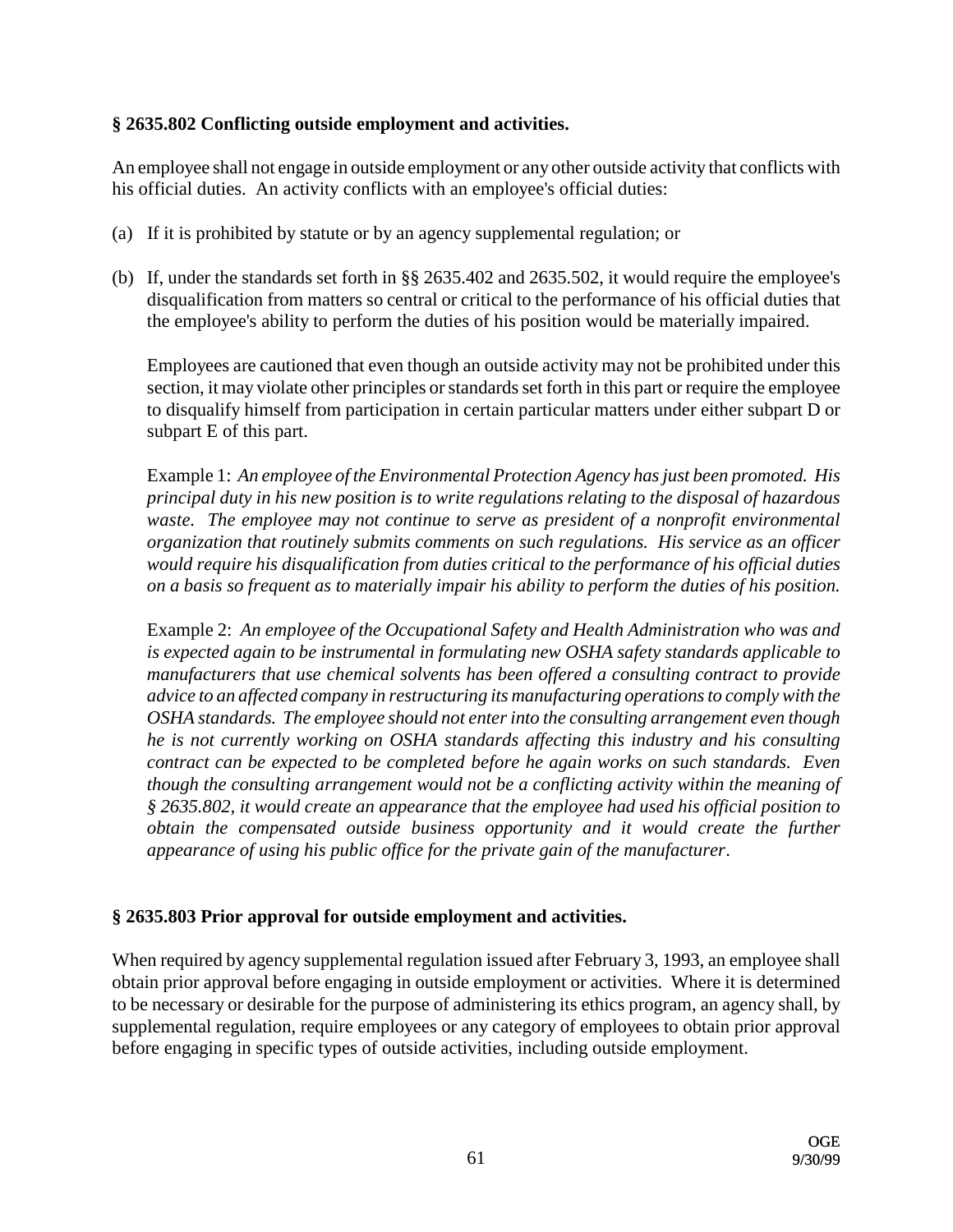## **§ 2635.804 Outside earned income limitations applicable to certain Presidential appointees and other noncareer employees.**

- (a) *Presidential appointees to full-time noncareer positions*. A Presidential appointee to a full-time noncareer position shall not receive any outside earned income for outside employment, or for any other outside activity, performed during that Presidential appointment. This limitation does not apply to any outside earned income received for outside employment, or for any other outside activity, carried out in satisfaction of the employee's obligation under a contract entered into prior to April 12, 1989.
- (b) *Covered noncareer employees*. Covered noncareer employees, as defined in § 2636.303(a) of this chapter, may not, in any calendar year, receive outside earned income attributable to that calendar year which exceeds 15 percent of the annual rate of basic pay for level II of the Executive Schedule under 5 U.S.C. 5313, as in effect on January 1 of such calendar year. Employees should consult the regulations implementing this limitation, which are contained in §§ 2636.301 through 2636.304 of this chapter.

**Note:** In addition to the 15 percent limitation on outside earned income, covered noncareer employees are prohibited from receiving any compensation for: practicing a profession which involves a fiduciary relationship; affiliating with or being employed by a firm or other entity which provides professional services involving a fiduciary relationship; serving as an officer or member of the board of any association, corporation or other entity; or teaching without prior approval. Implementing regulations are contained in §§ 2636.305 through 2636.307 of this chapter.

- (c) *Definitions*. For purposes of this section:
	- (1) *Outside earned income* has the meaning set forth in § 2636.303(b) of this chapter, except that  $§$  2636.303(b)(8) shall not apply.
	- (2) *Presidential appointee to a full-time noncareer position* means any employee who is appointed by the President to a full-time position described in 5 U.S.C. 5312 through 5317 or to a position that, by statute or as a matter of practice, is filled by Presidential appointment, other than:
		- (i) A position filled under the authority of 3 U.S.C. 105 or 3 U.S.C. 107(a) for which the rate of basic pay is less than that for GS-9, step 1 of the General Schedule;
		- (ii) A position, within a White House operating unit, that is designated as not normally subject to change as a result of a Presidential transition;
		- (iii) A position within the uniformed services; or
		- (iv) A position in which a member of the foreign service is serving that does not require advice and consent of the Senate.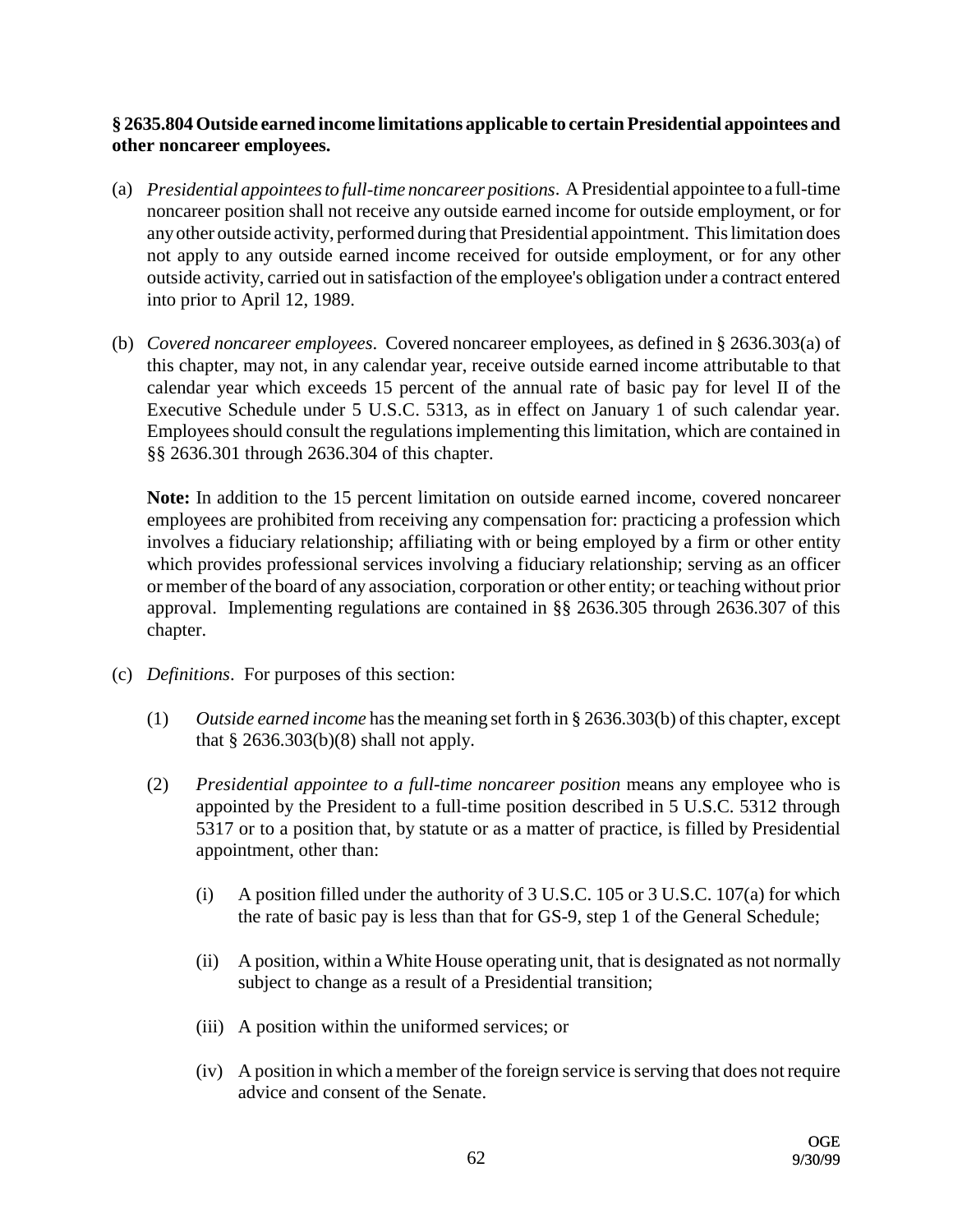Example 1: *A career Department of Justice employee who is detailed to a policy-making position in the White House Office that is ordinarily filled by a noncareer employee is not a Presidential appointee to a full-time noncareer position.*

Example 2: *A Department of Energy employee appointed under § 213.3301 of this title to a Schedule C position is appointed by the agency and, thus, is not a Presidential appointee to a full-time noncareer position.* 

## **§ 2635.805 Service as an expert witness.**

- (a) *Restriction*. An employee shall not serve, other than on behalf of the United States, as an expert witness, with or without compensation, in any proceeding before a court or agency of the United States in which the United States is a party or has a direct and substantial interest, unless the employee's participation is authorized by the agency under paragraph (c) of this section. Except as provided in paragraph (b) of this section, this restriction shall apply to a special Government employee only if he has participated as an employee or special Government employee in the particular proceeding or in the particular matter that is the subject of the proceeding.
- (b) *Additional restriction applicable to certain special Government employees*.
	- (1) In addition to the restriction described in paragraph (a) of this section, a special Government employee described in paragraph (b)(2) of this section shall not serve, other than on behalf of the United States, as an expert witness, with or without compensation, in any proceeding before a court or agency of the United States in which his employing agency is a party or has a direct and substantial interest, unless the employee's participation is authorized by the agency under paragraph (c) of this section.
	- (2) The restriction in paragraph (b)(1) of this section shall apply to a special Government employee who:
		- (i) Is appointed by the President;
		- (ii) Serves on a commission established by statute; or
		- (iii) Has served or is expected to serve for more than 60 days in a period of 365 consecutive days.
- (c) *Authorization to serve as an expert witness*. Provided that the employee's testimony will not violate any of the principles or standards set forth in this part, authorization to provide expert witness service otherwise prohibited by paragraphs (a) and (b) of this section may be given by the designated agency ethics official of the agency in which the employee serves when:
	- (1) After consultation with the agency representing the Government in the proceeding or, if the Government is not a party, with the Department of Justice and the agency with the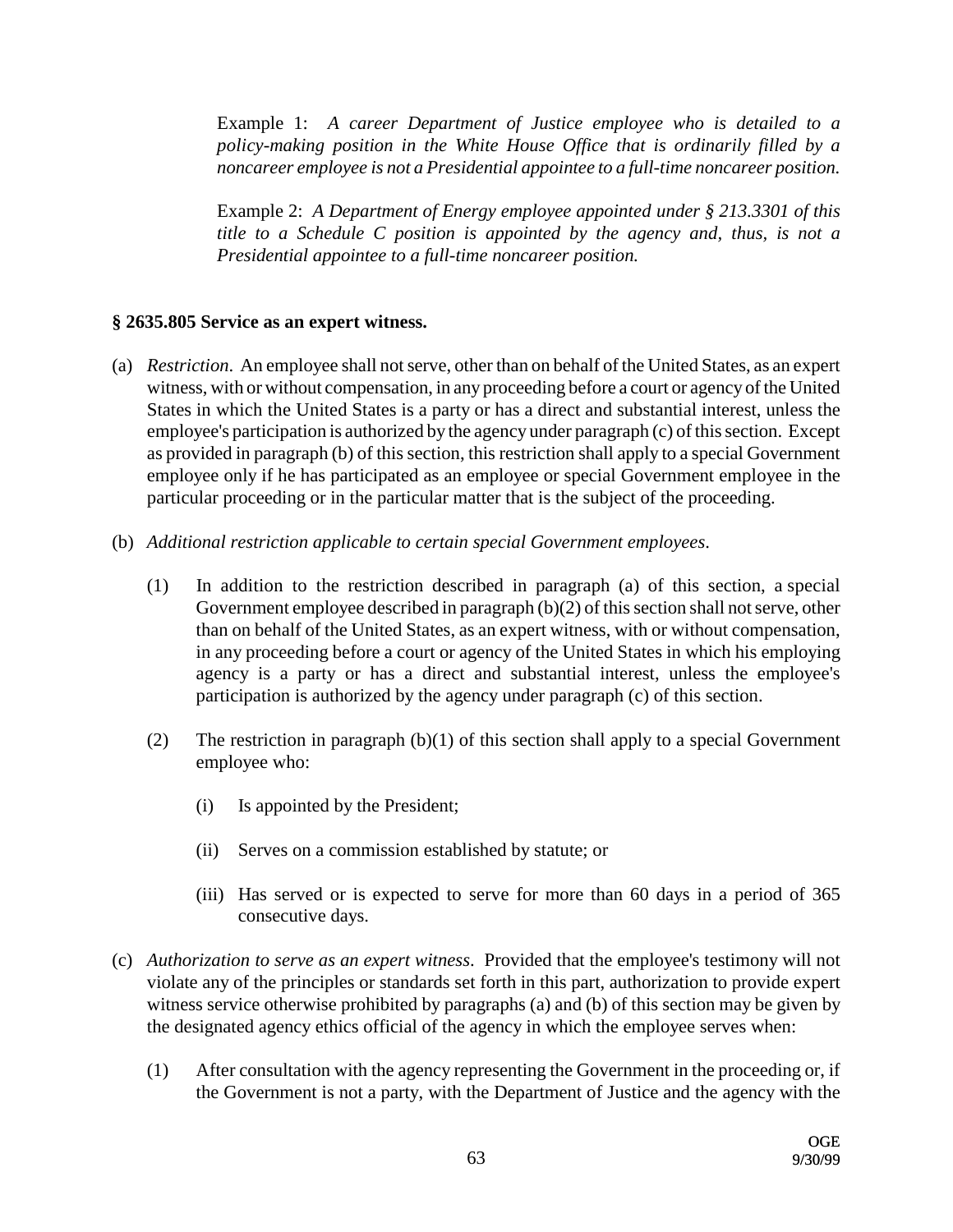most direct and substantial interest in the matter, the designated agency ethics official determines that the employee's service as an expert witness is in the interest of the Government; or

- (2) The designated agency ethics official determines that the subject matter of the testimony does not relate to the employee's official duties within the meaning of  $§$  2635.807(a)(2)(i).
- (d) Nothing in this section prohibits an employee from serving as a fact witness when subpoenaed by an appropriate authority.

## **§ 2635.806 Participation in professional associations. [Reserved]**

## **§ 2635.807 Teaching, speaking and writing.**

- (a) *Compensation for teaching, speaking or writing*. Except as permitted by paragraph (a)(3) of this section, an employee, including a special Government employee, shall not receive compensation from any source other than the Government for teaching, speaking or writing that relates to the employee's official duties.
	- (1) *Relationship to other limitations on receipt of compensation*. The compensation prohibition contained in this section is in addition to any other limitation on receipt of compensation set forth in this chapter, including:
		- (i) The requirement contained in § 2636.307 of this chapter that covered noncareer employees obtain advance authorization before engaging in teaching for compensation; and
		- (ii) The prohibitions and limitations in  $\S$  2635.804 and in  $\S$  2636.304 of this chapter on receipt of outside earned income applicable to certain Presidential appointees and to other covered noncareer employees.
	- (2) *Definitions*. For purposes of this paragraph:
		- (i) Teaching, speaking or writing *relates to the employee's official duties* if:
			- (A) The activity is undertaken as part of the employee's official duties;
			- (B) The circumstances indicate that the invitation to engage in the activity was extended to the employee primarily because of his official position rather than his expertise on the particular subject matter;
			- (C) The invitation to engage in the activity or the offer of compensation for the activity was extended to the employee, directly or indirectly, by a person who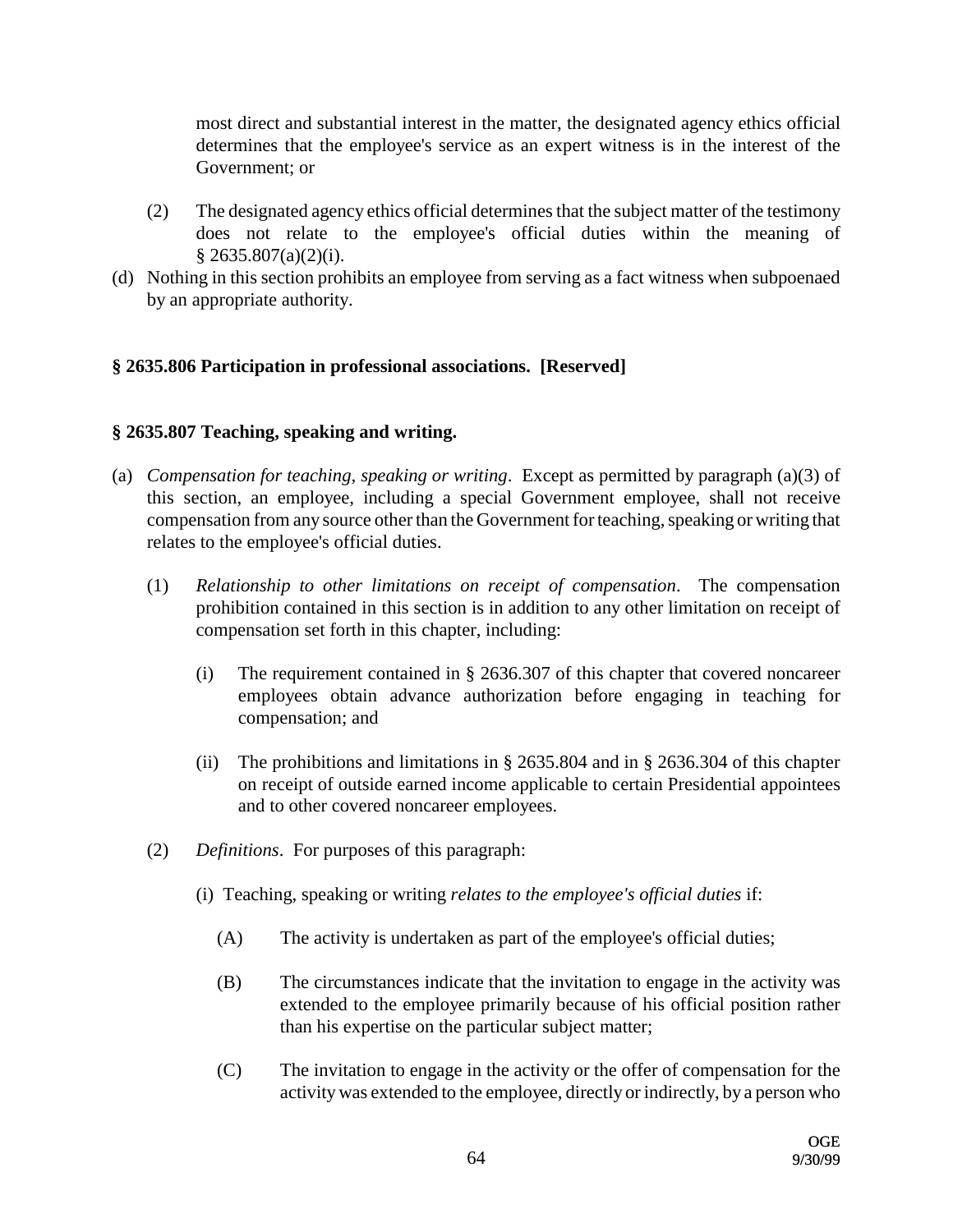has interests that may be affected substantially by performance or nonperformance of the employee's official duties;

- (D) The information conveyed through the activity draws substantially on ideas or official data that are nonpublic information as defined in § 2635.703(b); or
- (E) Except as provided in paragraph  $(a)(2)(i)(E)(4)$  of this section, the subject of the activity deals in significant part with:
	- (1) Any matter to which the employee presently is assigned or to which the employee had been assigned during the previous one-year period;
	- (2) Any ongoing or announced policy, program or operation of the agency; or
	- (3) In the case of a noncareer employee as defined in § 2636.303(a) of this chapter, the general subject matter area, industry, or economic sector primarily affected by the programs and operations of his agency.
	- (4) The restrictions in paragraphs  $(a)(2)(i)(E)(2)$  and (3) of this section do not apply to a special Government employee. The restriction in paragraph  $(a)(2)(i)(E)(1)$  of this section applies only during the current appointment of a special Government employee; except that if the special Government employee has not served or is not expected to serve for more than 60 days during the first year or any subsequent one-year period of that appointment, the restriction applies only to particular matters involving specific parties in which the special Government employee has participated or is participating personally and substantially.

**Note:** Section 2635.807(a)(2)(i)(E) does not preclude an employee, other than a covered noncareer employee, from receiving compensation for teaching, speaking or writing on a subject within the employee's discipline or inherent area of expertise based on his educational background or experience even though the teaching, speaking or writing deals generally with a subject within the agency's areas of responsibility.

Example 1: *The Director of the Division of Enforcement at the Commodity Futures Trading Commission has a keen interest in stamp collecting and has spent years developing his own collection as well as studying the field generally. He is asked by an international society of philatelists to give a series of four lectures on how to assess the value of American stamps. Because the subject does not relate to his official duties, the Director may accept compensation for the lecture series. He could not, however, accept a similar invitation from a commodities broker.*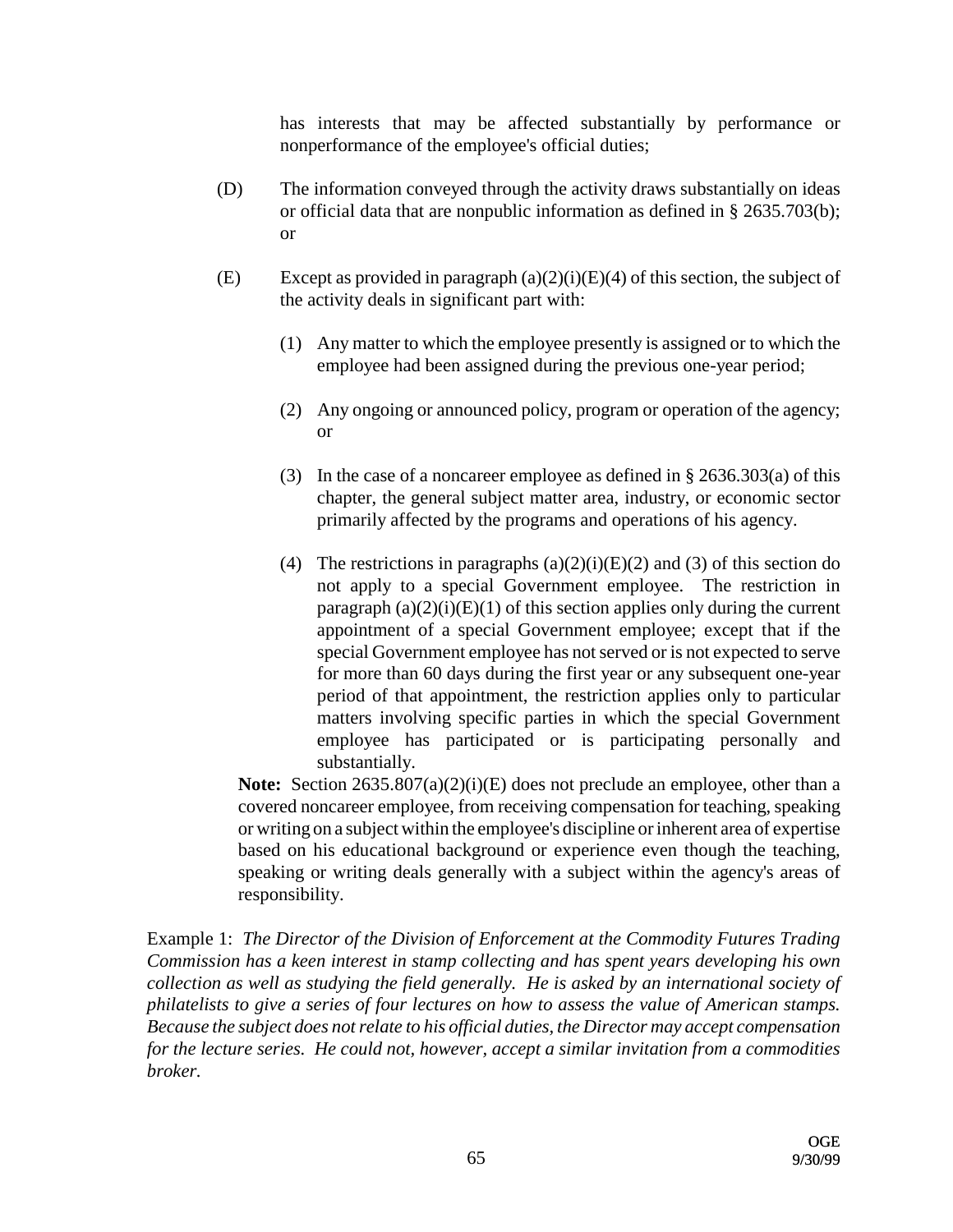Example 2: *A scientist at the National Institutes of Health, whose principal area of Government research is the molecular basis of the development of cancer, could not be compensated for writing a book which focuses specifically on the research she conducts in her position at NIH, and thus, relates to her official duties. However, the scientist could receive compensation for writing or editing a textbook on the treatment of all cancers, provided that the book does not focus on recent research at NIH, but rather conveys scientific knowledge gleaned from the scientific community as a whole. The book might include a chapter, among many other chapters, which discusses the molecular basis of cancer development. Additionally, the book could contain brief discussions of recent developments in cancer treatment, even though some of those developments are derived from NIH research, as long as it is available to the public.* 

Example 3: *On his own time, a National Highway Traffic Safety Administration employee prepared a consumer's guide to purchasing a safe automobile that focuses on automobile crash worthiness statistics gathered and made public by NHTSA. He may not receive royalties or any other form of compensation for the guide. The guide deals in significant part with the programs or operations of NHTSA and, therefore, relates to the employee's official duties. On the other hand, the employee could receive royalties from the sale of a consumer's guide to values in used automobiles even though it contains a brief, incidental discussion of automobile safety standards developed by NHTSA.* 

Example 4: *An employee of the Securities and Exchange Commission may not receive compensation for a book which focuses specifically on the regulation of the securities industry in the United States, since that subject concerns the regulatory programs or operations of the SEC. The employee may, however, write a book about the advantages of investing in various types of securities as long as the book contains only an incidental discussion of any program or operation of the SEC.* 

Example 5: *An employee of the Department of Commerce who works in the Department's employee relations office is an acknowledged expert in the field of Federal employee labor relations, and participates in Department negotiations with employee unions. The employee may receive compensation from a private training institute for a series of lectures which describe the decisions of the Federal Labor Relations Authority concerning unfair labor practices, provided that her lectures do not contain any significant discussion of labor relations cases handled at the Department of Commerce, or the Department's labor relations policies. Federal Labor Relations Authority decisions concerning Federal employee unfair labor practices are not a specific program or operation of the Department of Commerce and thus do not relate to the employee's official duties. However, an employee of the FLRA could not give the same presentations for compensation.* 

Example 6: *A program analyst employed at the Environmental Protection Agency may receive royalties and other compensation for a book about the history of the environmental movement in the United States even though it contains brief references to the creation and responsibilities of the EPA. A covered noncareer employee of the EPA, however, could not receive compensation for writing the same book because it deals with the general subject matter area*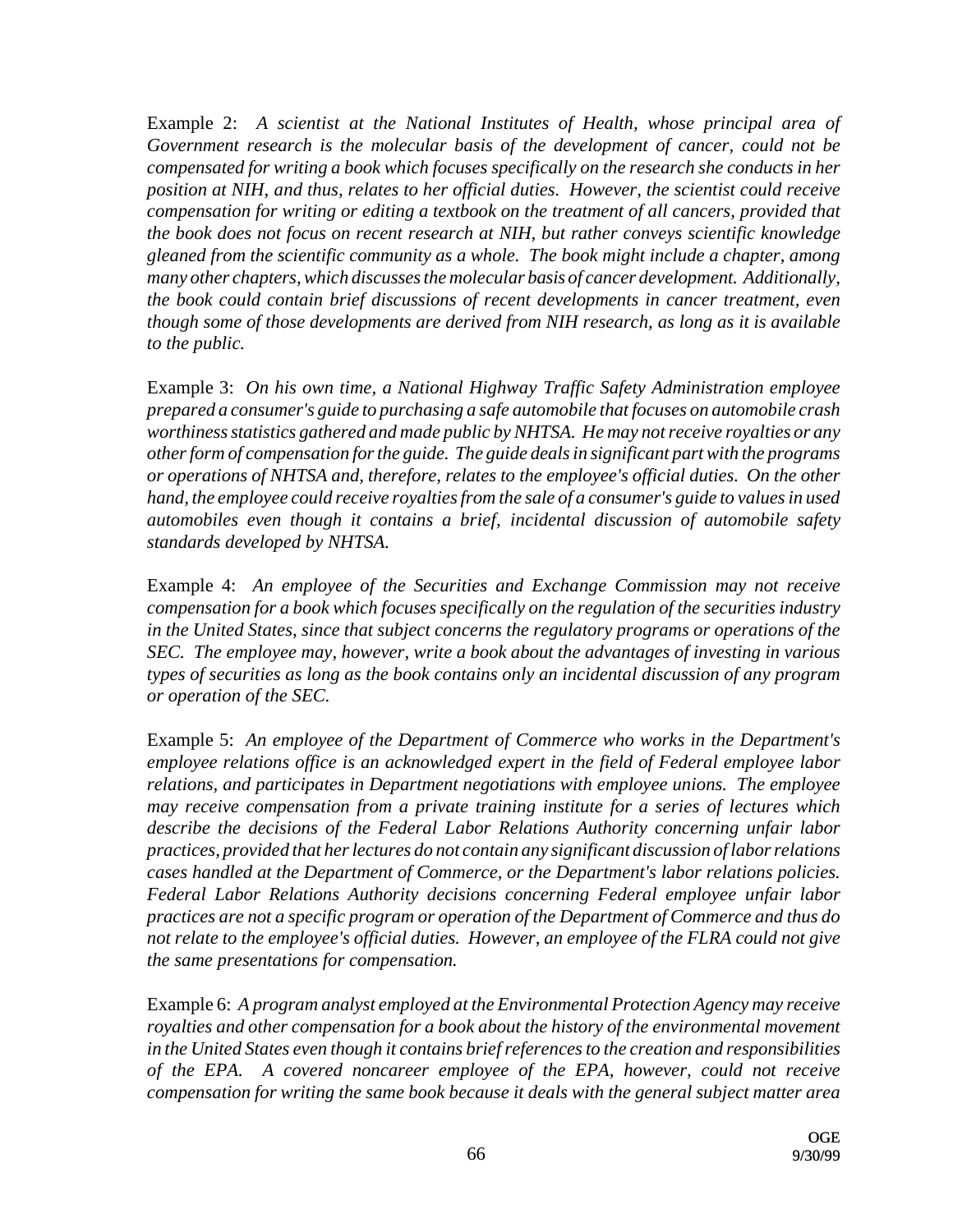*affected by EPA programs and operations. Neither employee could receive compensation for writing a book that focuses on specific EPA regulations or otherwise on its programs and operations.* 

Example 7: *An attorney in private practice has been given a one year appointment as a special Government employee to serve on an advisory committee convened for the purpose of surveying and recommending modification of procurement regulations that deter small businesses from competing for Government contracts. Because his service under that appointment is not expected to exceed 60 days, the attorney may accept compensation for an article about the anticompetitive effects of certain regulatory certification requirements even though those regulations are being reviewed by the advisory committee. The regulations which are the focus of the advisory committee deliberations are not a particular matter involving specific parties. Because the information is nonpublic, he could not, however, accept compensation for an article which recounts advisory committee deliberations that took place in a meeting closed to the public in order to discuss proprietary information provided by a small business.* 

Example 8: *A biologist who is an expert in marine life is employed for more than 60 days in a year as a special Government employee by the National Science Foundation to assist in developing a program of grants by the Foundation for the study of coral reefs. The biologist may continue to receive compensation for speaking, teaching and writing about marine life generally and coral reefs specifically. However, during the term of her appointment as a special Government employee, she may not receive compensation for an article about the NSF program she is participating in developing. Only the latter would concern a matter to which the special Government employee is assigned.* 

Example 9: *An expert on international banking transactions has been given a one-year appointment as a special Government employee to assist in analyzing evidence in the Government's fraud prosecution of owners of a failed savings and loan association. It is anticipated that she will serve fewer than 60 days under that appointment. Nevertheless, during her appointment, the expert may not accept compensation for an article about the fraud prosecution, even though the article does not reveal nonpublic information. The prosecution is a particular matter that involves specific parties.* 

- (ii) *Agency* has the meaning set forth in § 2635.102(a), except that any component of a department designated as a separate agency under § 2635.203(a) shall be considered a separate agency.
- (iii) *Compensation* includes any form of consideration, remuneration or income, including royalties, given for or in connection with the employee's teaching, speaking or writing activities. Unless accepted under specific statutory authority, such as 31 U.S.C. 1353, 5 U.S.C. 4111 or 7342, or an agency gift acceptance statute, it includes transportation, lodgings and meals, whether provided in kind, by purchase of a ticket, by payment in advance or by reimbursement after the expense has been incurred. It does not include: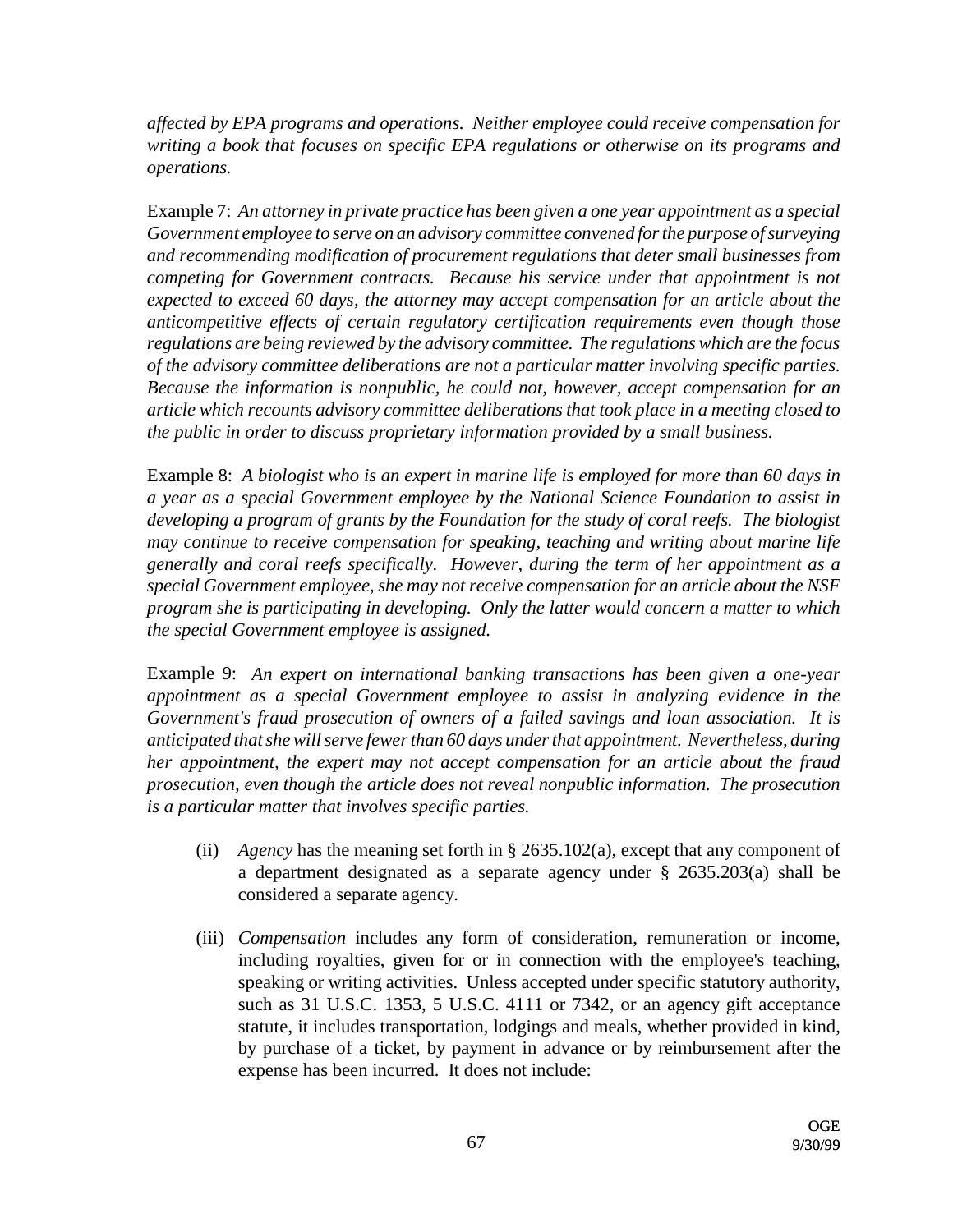- (A) Items offered by any source that could be accepted from a prohibited source under subpart B of this part;
- (B) Meals or other incidents of attendance such as waiver of attendance fees or course materials furnished as part of the event at which the teaching or speaking takes place; or
- (C) Copies of books or of publications containing articles, reprints of articles, tapes of speeches, and similar items that provide a record of the teaching, speaking or writing activity.
- (iv) *Receive* means that there is actual or constructive receipt of the compensation by the employee so that the employee has the right to exercise dominion and control over the compensation and to direct its subsequent use. Compensation received by an employee includes compensation which is:
	- (A) Paid to another person, including a charitable organization, on the basis of designation, recommendation or other specification by the employee; or
	- (B) Paid with the employee's knowledge and acquiescence to his parent, sibling, spouse, child, or dependent relative.
- (v) *Particular matter involving specific parties* has the meaning set forth in § 2637.102(a)(7) of this chapter.
- (vi) *Personal and substantial participation* has the meaning set forth in  $§$  2635.402(b)(4).
- (3) *Exception for teaching certain courses*. Notwithstanding that the activity would relate to his official duties under paragraphs  $(a)(2)(i)$  (B) or (E) of this section, an employee may accept compensation for teaching a course requiring multiple presentations by the employee if the course is offered as part of:
	- (i) The regularly established curriculum of:
		- (A) An institution of higher education as defined at 20 U.S.C. 1141(a);
		- (B) An elementary school as defined at 20 U.S.C. 2891(8); or
		- (C) A secondary school as defined at 20 U.S.C. 2891(21); or
	- (ii) A program of education or training sponsored and funded by the Federal Government or by a State or local government which is not offered by an entity described in paragraph  $(a)(3)(i)$  of this section.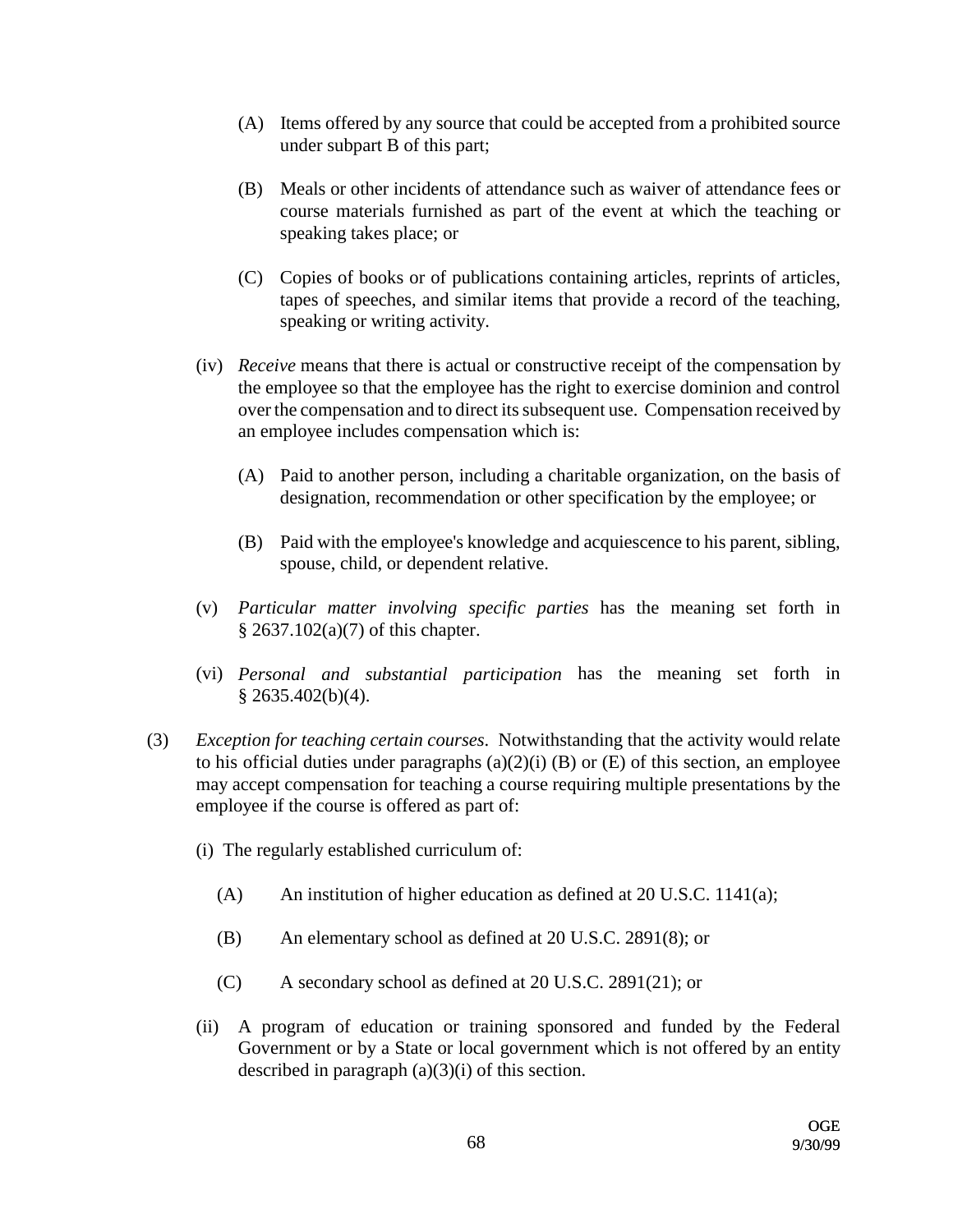Example 1: *An employee of the Cost Accounting Standards Board who teaches an advanced accounting course as part of the regular business school curriculum of an accredited university may receive compensation for teaching the course even though a substantial portion of the course deals with cost accounting principles applicable to contracts with the Government.*

Example 2: *An attorney employed by the Equal Employment Opportunity Commission may accept compensation for teaching a course at a state college on the subject of Federal employment discrimination law. The attorney could not accept compensation for teaching the same seminar as part of a continuing education program sponsored by her bar association because the subject of the course is focused on the operations or programs of the EEOC and the sponsor of the course is not an accredited educational institution.* 

Example 3: *An employee of the National Endowment for the Humanities is invited by a private university to teach a course that is a survey of Government policies in support of artists, poets and writers. As part of his official duties, the employee administers a grant that the university has received from the NEH. The employee may not accept compensation for teaching the course because the university has interests that may be substantially affected by the performance or nonperformance of the employee's duties. Likewise, an employee may not receive compensation for any teaching that is undertaken as part of his official duties or that involves the use of nonpublic information*.

- (b) *Reference to official position*. An employee who is engaged in teaching, speaking or writing as outside employment or as an outside activity shall not use or permit the use of his official title or position to identify him in connection with his teaching, speaking or writing activity or to promote any book, seminar, course, program or similar undertaking, except that:
	- (1) An employee may include or permit the inclusion of his title or position as one of several biographical details when such information is given to identify him in connection with his teaching, speaking or writing, provided that his title or position is given no more prominence than other significant biographical details;
	- (2) An employee may use, or permit the use of, his title or position in connection with an article published in a scientific or professional journal, provided that the title or position is accompanied by a reasonably prominent disclaimer satisfactory to the agency stating that the views expressed in the article do not necessarily represent the views of the agency or the United States; and
	- (3) An employee who is ordinarily addressed using a general term of address, such as "The Honorable," or a rank, such as a military or ambassadorial rank, may use or permit the use of that term of address or rank in connection with his teaching, speaking or writing.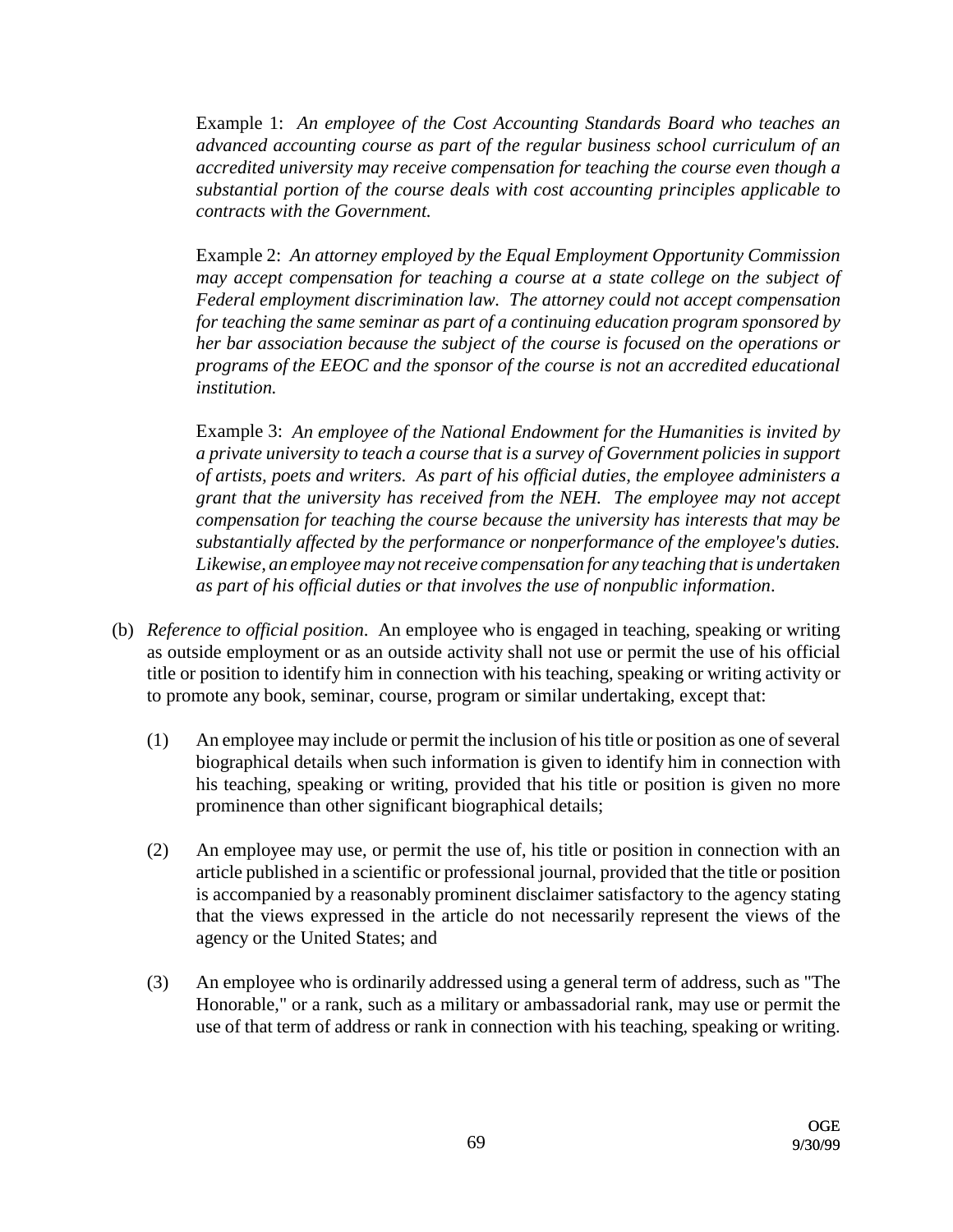**Note:** Some agencies may have policies requiring advance agency review, clearance, or approval of certain speeches, books, articles or similar products to determine whether the product contains an appropriate disclaimer, discloses nonpublic information, or otherwise complies with this section.

Example 1: *A meteorologist employed with the National Oceanic and Atmospheric Administration is asked by a local university to teach a graduate course on hurricanes. The university may include the meteorologist's Government title and position together with other information about his education and previous employment in course materials setting forth biographical data on all teachers involved in the graduate program. However, his title or position may not be used to promote the course, for example, by featuring the meteorologist's Government title, Senior Meteorologist, NOAA, in bold type under his name. In contrast, his title may be used in this manner when the meteorologist is authorized by NOAA to speak in his official capacity.* 

Example 2: *A doctor just employed by the Centers for Disease Control has written a paper based on his earlier independent research into cell structures. Incident to the paper's publication in the Journal of the American Medical Association, the doctor may be given credit for the paper, as Dr. M. Wellbeing, Associate Director, Centers for Disease Control, provided that the article also contains a disclaimer, concurred in by the CDC, indicating that the paper is the result of the doctor's independent research and does not represent the findings of the CDC.* 

Example 3: *An employee of the Federal Deposit Insurance Corporation has been asked to give a speech in his private capacity, without compensation, to the annual meeting of a committee of the American Bankers Association on the need for banking reform. The employee may be described in his introduction at the meeting as an employee of the Federal Deposit Insurance Corporation provided that other pertinent biographical details are mentioned as well.* 

# **§ 2635.808 Fundraising activities.**

An employee may engage in fundraising only in accordance with the restrictions in part 950 of this title on the conduct of charitable fundraising in the Federal workplace and in accordance with paragraphs (b) and (c) of this section.

- (a) *Definitions*. For purposes of this section:
	- (1) *Fundraising* means the raising of funds for a nonprofit organization, other than a political organization as defined in 26 U.S.C. 527(e), through:
		- (i) Solicitation of funds or sale of items; or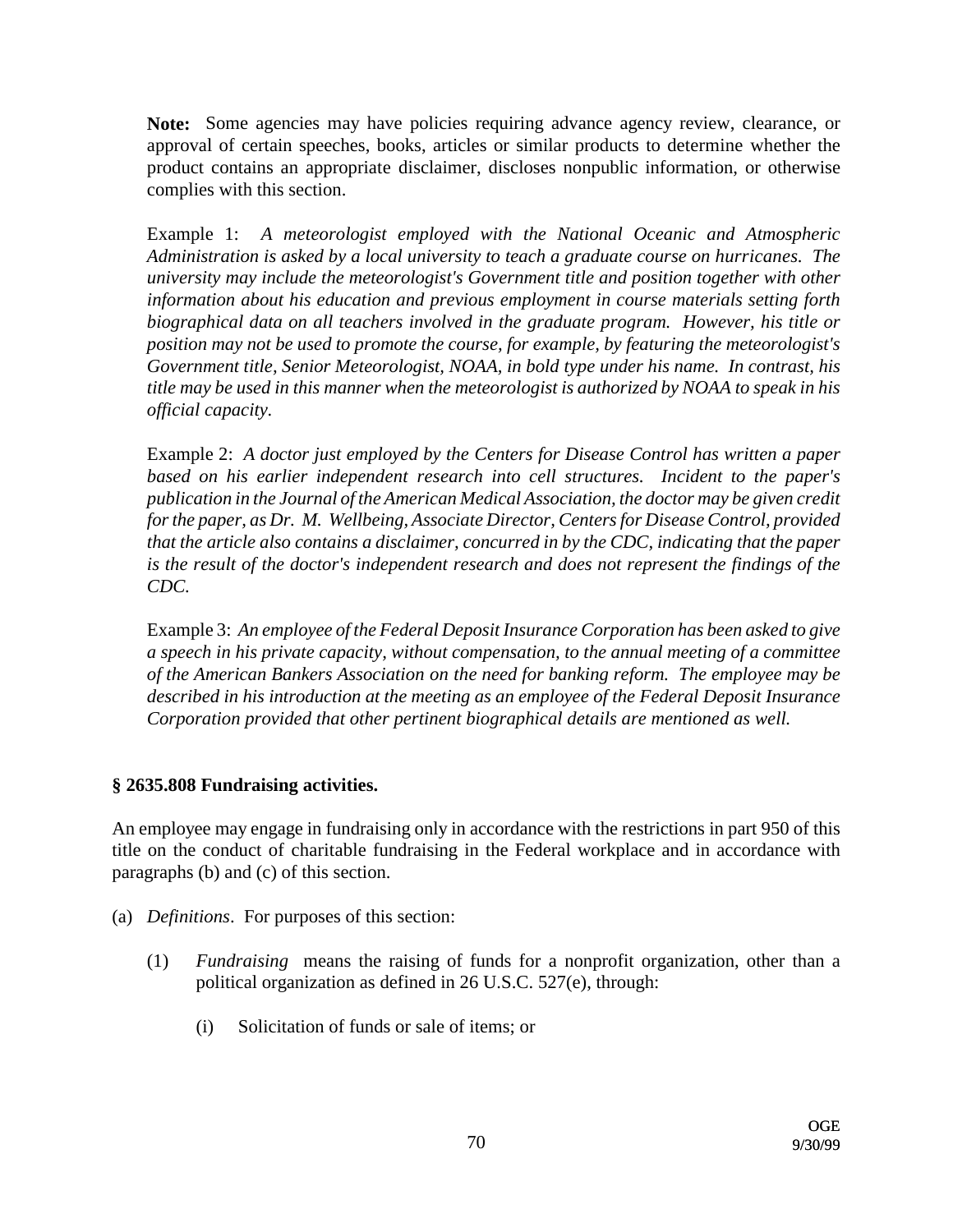- (ii) Participation in the conduct of an event by an employee where any portion of the cost of attendance or participation may be taken as a charitable tax deduction by a person incurring that cost.
- (2) *Participation in the conduct of an event* means active and visible participation in the promotion, production, or presentation of the event and includes serving as honorary chairperson, sitting at a head table during the event, and standing in a reception line. The term does not include mere attendance at an event provided that, to the employee's knowledge, his attendance is not used by the nonprofit organization to promote the event. While the term generally includes any public speaking during the event, it does not include the delivery of an official speech as defined in paragraph (a)(3) of this section or any seating or other participation appropriate to the delivery of such a speech. Waiver of a fee for attendance at an event by a participant in the conduct of that event does not constitute a gift for purposes of subpart B of this part.

**Note:** This section does not prohibit fundraising for a political party, candidate for partisan political office, or partisan political group. However, there are statutory restrictions that apply to political fundraising. For example, under the Hatch Act Reform Amendments of 1993, at 5 U.S.C. 7323(a), employees may not knowingly solicit, accept, or receive a political contribution from any person, except under limited circumstances. In addition, employees are prohibited by 18 U.S.C. 607 from soliciting or receiving political contributions in Federal offices, and, except as permitted by the Hatch Act Reform Amendments, are prohibited by 18 U.S.C. 602 from knowingly soliciting political contributions from other employees.

Example 1: *The Secretary of Transportation has been asked to serve as master of ceremonies for an All-Star Gala. Tickets to the event cost \$150 and are tax deductible as a charitable donation, with proceeds to be donated to a local hospital. By serving as master of ceremonies, the Secretary would be participating in fundraising.* 

(3) *Official speech* means a speech given by an employee in his official capacity on a subject matter that relates to his official duties, provided that the employee's agency has determined that the event at which the speech is to be given provides an appropriate forum for the dissemination of the information to be presented and provided that the employee does not request donations or other support for the nonprofit organization. Subject matter relates to an employee's official duties if it focuses specifically on the employee's official duties, on the responsibilities, programs, or operations of the employee's agency as described in  $\S$  2635.807(a)(2)(i)(E), or on matters of Administration policy on which the employee has been authorized to speak.

Example 1: *The Secretary of Labor is invited to speak at a banquet honoring a distinguished labor leader, the proceeds of which will benefit a nonprofit organization that assists homeless families. She devotes a major portion of her speech to the Administration's Points of Light initiative, an effort to encourage citizens to volunteer*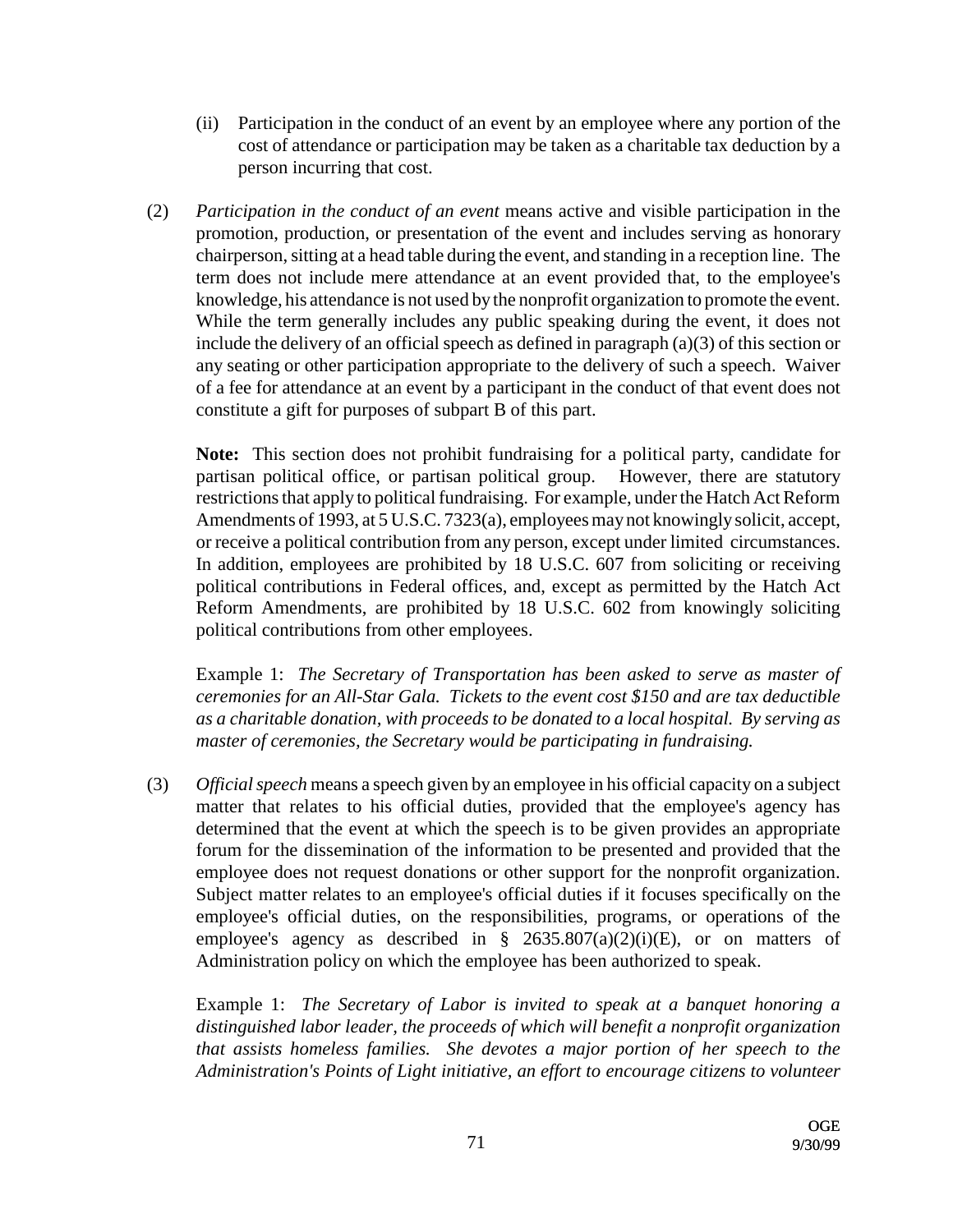*their time to help solve serious social problems. Because she is authorized to speak on Administration policy, her remarks at the banquet are an official speech. However, the Secretary would be engaged in fundraising if she were to conclude her official speech with a request for donations to the nonprofit organization.* 

Example 2: *A charitable organization is sponsoring a two-day tennis tournament at a country club in the Washington, DC area to raise funds for recreational programs for learning disabled children. The organization has invited the Secretary of Education to give a speech on federally funded special education programs at the awards dinner to be held at the conclusion of the tournament and a determination has been made that the dinner is an appropriate forum for the particular speech. The Secretary may speak at the dinner and, under § 2635.204(g)(1), he may partake of the meal provided to him at the dinner.* 

(4) *Personally solicit* means to request or otherwise encourage donations or other support either through person-to-person contact or through the use of one's name or identity in correspondence or by permitting its use by others. It does not include the solicitation of funds through the media or through either oral remarks, or the contemporaneous dispatch of like items of mass-produced correspondence, if such remarks or correspondence are addressed to a group consisting of many persons, unless it is known to the employee that the solicitation is targeted at subordinates or at persons who are prohibited sources within the meaning of § 2635.203(d). It does not include behind-the-scenes assistance in the solicitation of funds, such as drafting correspondence, stuffing envelopes, or accounting for contributions.

Example 1: *An employee of the Department of Energy who signs a letter soliciting funds for a local private school does not "personally solicit" funds when 500 copies of the letter, which makes no mention of his DOE position and title, are mailed to members of the local community, even though some individuals who are employed by Department of Energy contractors may receive the letter.* 

(b) *Fundraising in an official capacity*. An employee may participate in fundraising in an official capacity if, in accordance with a statute, Executive order, regulation or otherwise as determined by the agency, he is authorized to engage in the fundraising activity as part of his official duties. When authorized to participate in an official capacity, an employee may use his official title, position and authority.

Example 1: *Because participation in his official capacity is authorized under part 950 of this title, the Secretary of the Army may sign a memorandum to all Army personnel encouraging them to donate to the Combined Federal Campaign.* 

(c) *Fundraising in a personal capacity*. An employee may engage in fundraising in his personal capacity provided that he does not: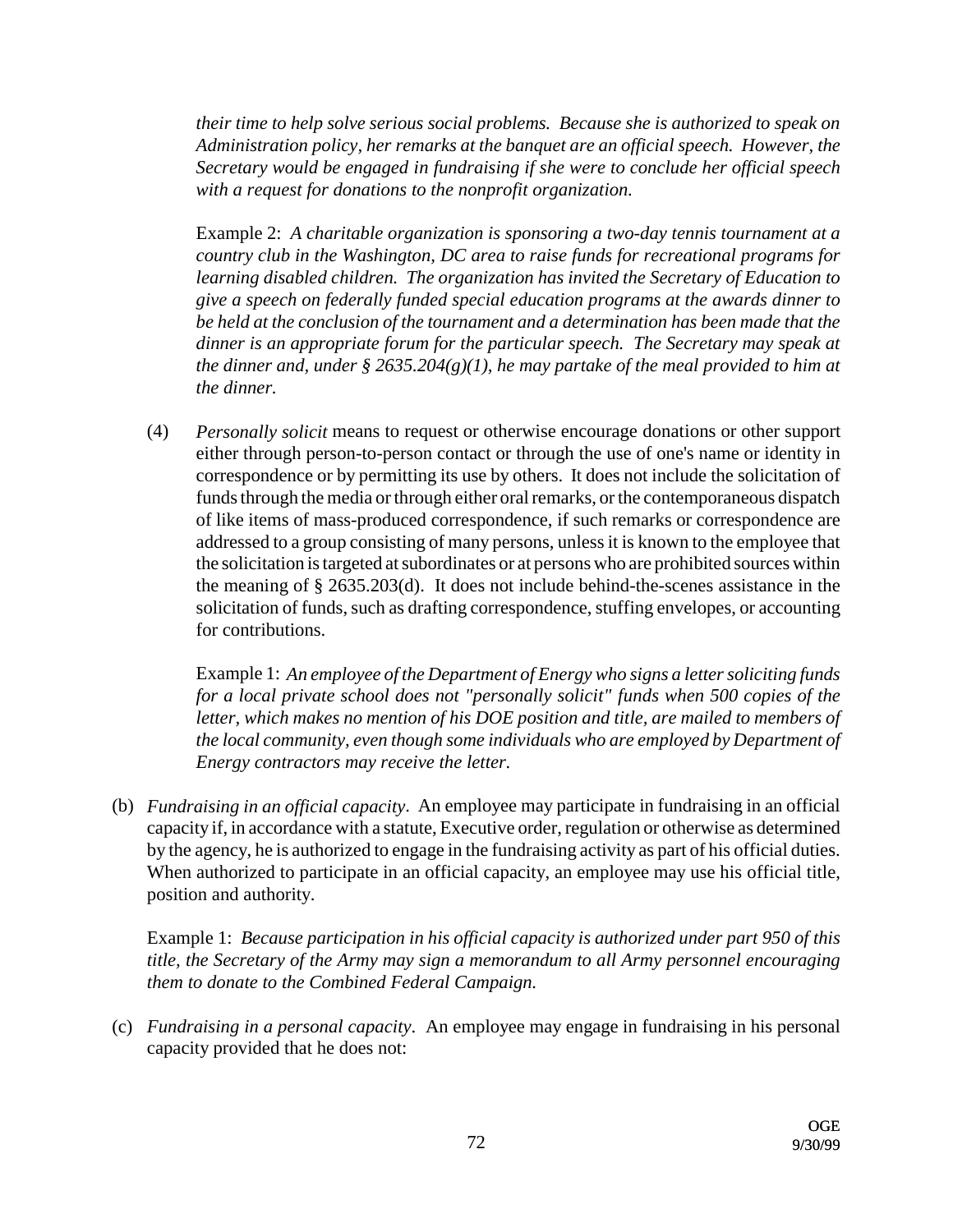- (1) Personally solicit funds or other support from a subordinate or from any person:
	- (i) Known to the employee, if the employee is other than a special Government employee, to be a prohibited source within the meaning of § 2635.203(d); or
	- (ii) Known to the employee, if the employee is a special Government employee, to be a prohibited source within the meaning of  $\S 2635.203(d)(4)$  that is a person whose interests may be substantially affected by performance or nonperformance of his official duties.
- (2) Use or permit the use of his official title, position or any authority associated with his public office to further the fundraising effort, except that an employee who is ordinarily addressed using a general term of address, such as "The Honorable," or a rank, such as a military or ambassadorial rank, may use or permit the use of that term of address or rank for such purposes; or
- (3) Engage in any action that would otherwise violate this part.

Example 1: *A nonprofit organization is sponsoring a golf tournament to raise funds for underprivileged children. The Secretary of the Navy may not enter the tournament with the understanding that the organization intends to attract participants by offering other entrants the opportunity, in exchange for a donation in the form of an entry fee, to spend the day playing 18 holes of golf in a foursome with the Secretary of the Navy.* 

Example 2: *An employee of the Merit Systems Protection Board may not use the agency's photocopier to reproduce fundraising literature for her son's private school. Such use of the photocopier would violate the standards at § 2635.704 regarding use of Government property.*

Example 3: *An Assistant Attorney General may not sign a letter soliciting funds for a homeless shelter as "John Doe, Assistant Attorney General." He also may not sign a letter with just his signature, "John Doe," soliciting funds from a prohibited source, unless the letter is one of many identical, mass-produced letters addressed to a large group where the solicitation is not known to him to be targeted at persons who are either prohibited sources or subordinates.* 

# **§ 2635.809 Just financial obligations.**

Employees shall satisfy in good faith their obligations as citizens, including all just financial obligations, especially those such as Federal, State, or local taxes that are imposed by law. For purposes of this section, a just financial obligation includes any financial obligation acknowledged by the employee or reduced to judgment by a court. In good faith means an honest intention to fulfill any just financial obligation in a timely manner. In the event of a dispute between an employee and an alleged creditor, this section does not require an agency to determine the validity or amount of the disputed debt or to collect a debt on the alleged creditor's behalf.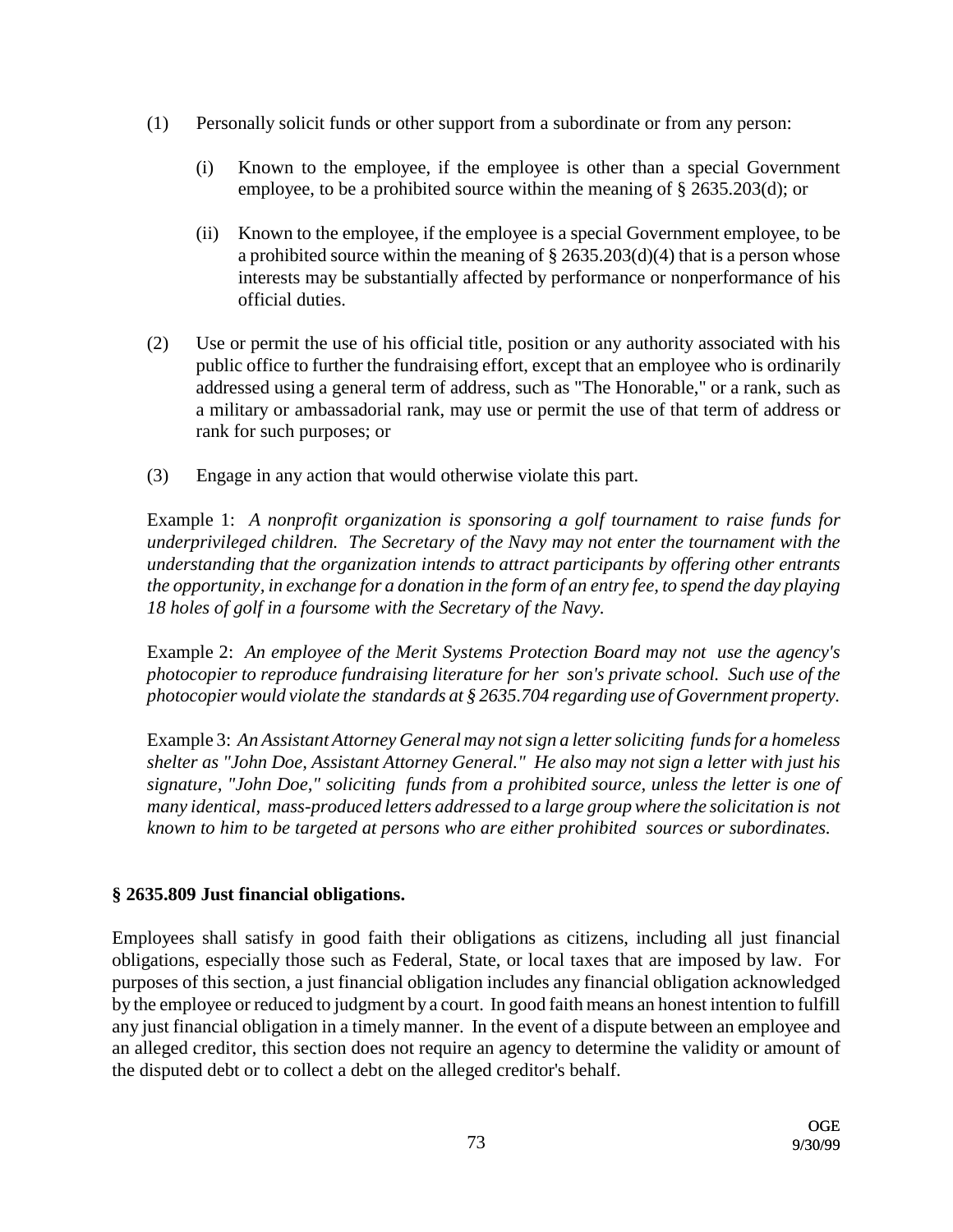## **SUBPART I - RELATED STATUTORY AUTHORITIES**

### **§ 2635.901 General.**

In addition to the standards of ethical conduct set forth in subparts A through H of this part, there are a number of statutes that establish standards to which an employee's conduct must conform. The list set forth in § 2635.902 references some of the more significant of those statutes. It is not comprehensive and includes only references to statutes of general applicability. While it includes references to several of the basic conflict of interest statutes whose standards are explained in more detail throughout this part, it does not include references to statutes of more limited applicability, such as statutes that apply only to officers and employees of the Department of Defense.

#### **§ 2635.902 Related statutes.**

- (a) The prohibition against solicitation or receipt of bribes (18 U.S.C. 201(b)).
- (b) The prohibition against solicitation or receipt of illegal gratuities (18 U.S.C. 201(c)).
- (c) The prohibition against seeking or receiving compensation for certain representational services before the Government (18 U.S.C. 203).
- (d) The prohibition against assisting in the prosecution of claims against the Government or acting as agent or attorney before the Government (18 U.S.C. 205).
- (e) The post-employment restrictions applicable to former employees (18 U.S.C. 207, with implementing regulations at parts 2637 and 2641 of this chapter).
- (f) The prohibition on certain former agency officials' acceptance of compensation from a contractor (41 U.S.C. 423(d)).
- (g) The prohibition against participating in matters affecting an employee's own financial interests or the financial interests of other specified persons or organizations (18 U.S.C. 208).
- (h) The actions required of certain agency officials when they contact, or are contacted by, offerors or bidders regarding non-Federal employment (41 U.S.C. 423(c)).
- (i) The prohibition against receiving salary or any contribution to or supplementation of salary as compensation for Government service from a source other than the United States (18 U.S.C. 209).
- (j) The prohibition against gifts to superiors (5 U.S.C. 7351).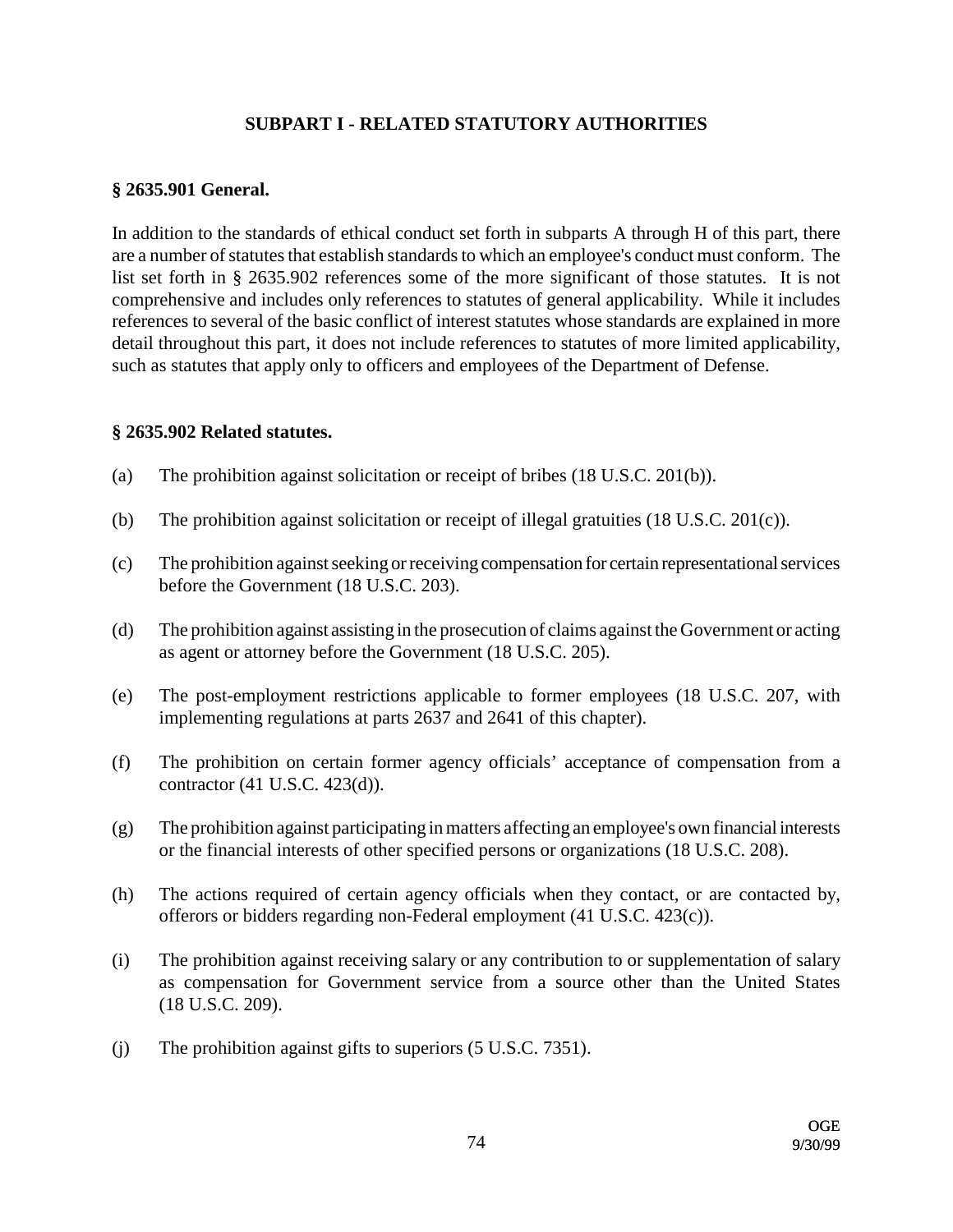- (k) The prohibition against solicitation or receipt of gifts from specified prohibited sources (5 U.S.C. 7353).
- (l) [Reserved]
- (m) The provisions governing receipt and disposition of foreign gifts and decorations (5 U.S.C. 7342).
- (n) [Reserved]
- (o) The prohibitions against certain political activities (5 U.S.C. 7321 through 7326 and 18 U.S.C. 602, 603, 606 and 607).
- (p) The prohibitions against disloyalty and striking (5 U.S.C. 7311 and 18 U.S.C. 1918).
- (q) The general prohibition (18 U.S.C. 219) against acting as the agent of a foreign principal required to register under the Foreign Agents Registration Act (22 U.S.C. 611 through 621).
- (r) The prohibition against employment of a person convicted of participating in or promoting a riot or civil disorder (5 U.S.C. 7313).
- (s) The prohibition against employment of an individual who habitually uses intoxicating beverages to excess (5 U.S.C. 7352).
- (t) The prohibition against misuse of a Government vehicle (31 U.S.C. 1344).
- (u) The prohibition against misuse of the franking privilege (18 U.S.C. 1719).
- (v) The prohibition against fraud or false statements in a Government matter (18 U.S.C. 1001).
- (w) The prohibition against concealing, mutilating or destroying a public record (18 U.S.C. 2071).
- (x) The prohibition against counterfeiting or forging transportation requests (18 U.S.C. 508).
- (y) The restrictions on disclosure of certain sensitive Government information under the Freedom of Information Act and the Privacy Act (5 U.S.C. 552 and 552a).
- (z) The prohibitions against disclosure of classified information (18 U.S.C. 798 and 50 U.S.C. 783(a)).
- (aa) The prohibition against disclosure of proprietary information and certain other information of a confidential nature (18 U.S.C. 1905).